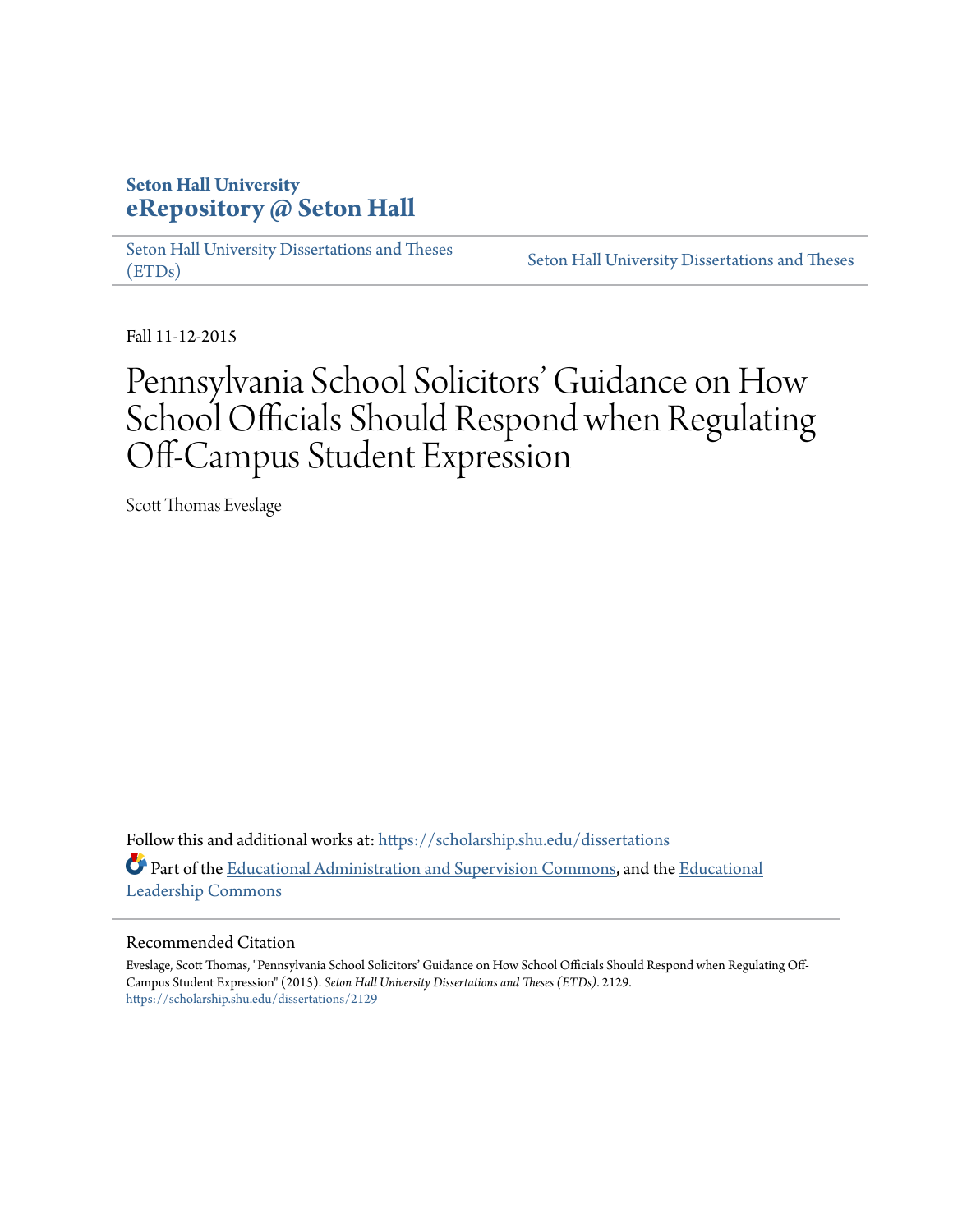# PENNSYLVANIA SCHOOL SOLICITORS' GUIDANCE ON HOW SCHOOL OFFICIALS SHOULD RESPOND WHEN REGULATING OFF-CAMPUS STUDENT EXPRESSION

BY

# SCOTT THOMAS EVESLAGE

Dissertation Committee:

Joseph Stetar, Ph.D., Mentor Martin Finkelstein, Ph.D. Anthony Stevenson, Ed.D.

Submitted in partial fulfillment of the requirements for the degree of Doctor of Education

Seton Hall University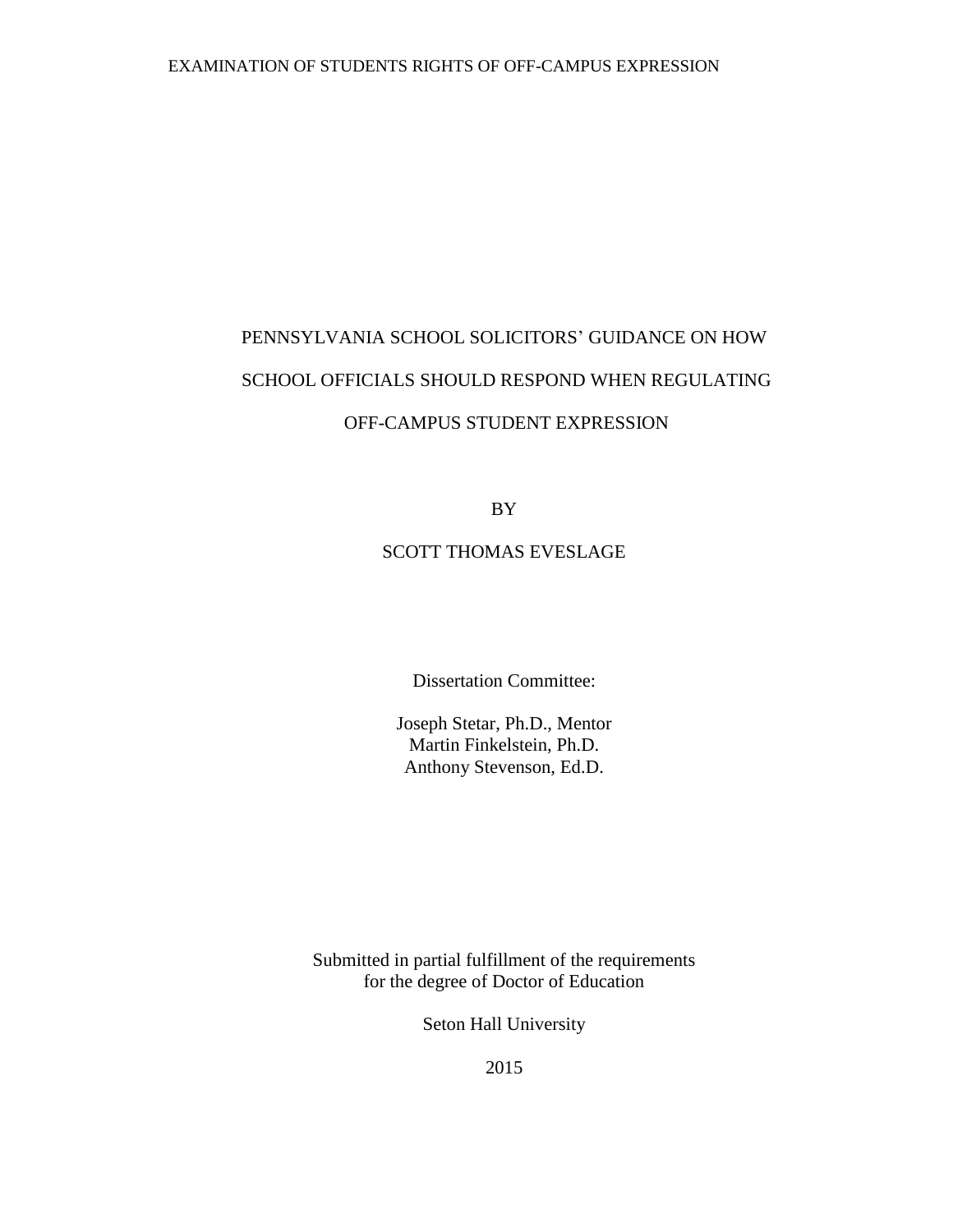# **SETON HALL UNIVERSITY COLLEGE OF EDUCATION AND HUMAN SERVICES** OFFICE OF GRADUATE STUDIES

# APPROVAL FOR SUCCESSFUL DEFENSE

Doctoral Candidate, Scott Thomas Eveslage, has successfully defended and made the required modifications to the text of the doctoral dissertation for the Ed.D. during this Fall Semester 2015.

 $\overline{a}$ 

# DISSERTATION COMMITTEE

(please sign and date beside your name)

| Mentor:<br>Dr. Joseph Stetar                |  |
|---------------------------------------------|--|
| Committee Member:<br>Dr. Martin Finkelstein |  |
| Committee Member:<br>Dr. Anthony Stevenson  |  |

The mentor and any other committee members who wish to review revisions will sign and date this document only when revisions have been completed. Please return this form to the Office of Graduate Studies, where it will be placed in the candidate's file and submit a copy with your final dissertation to be bound as page number two.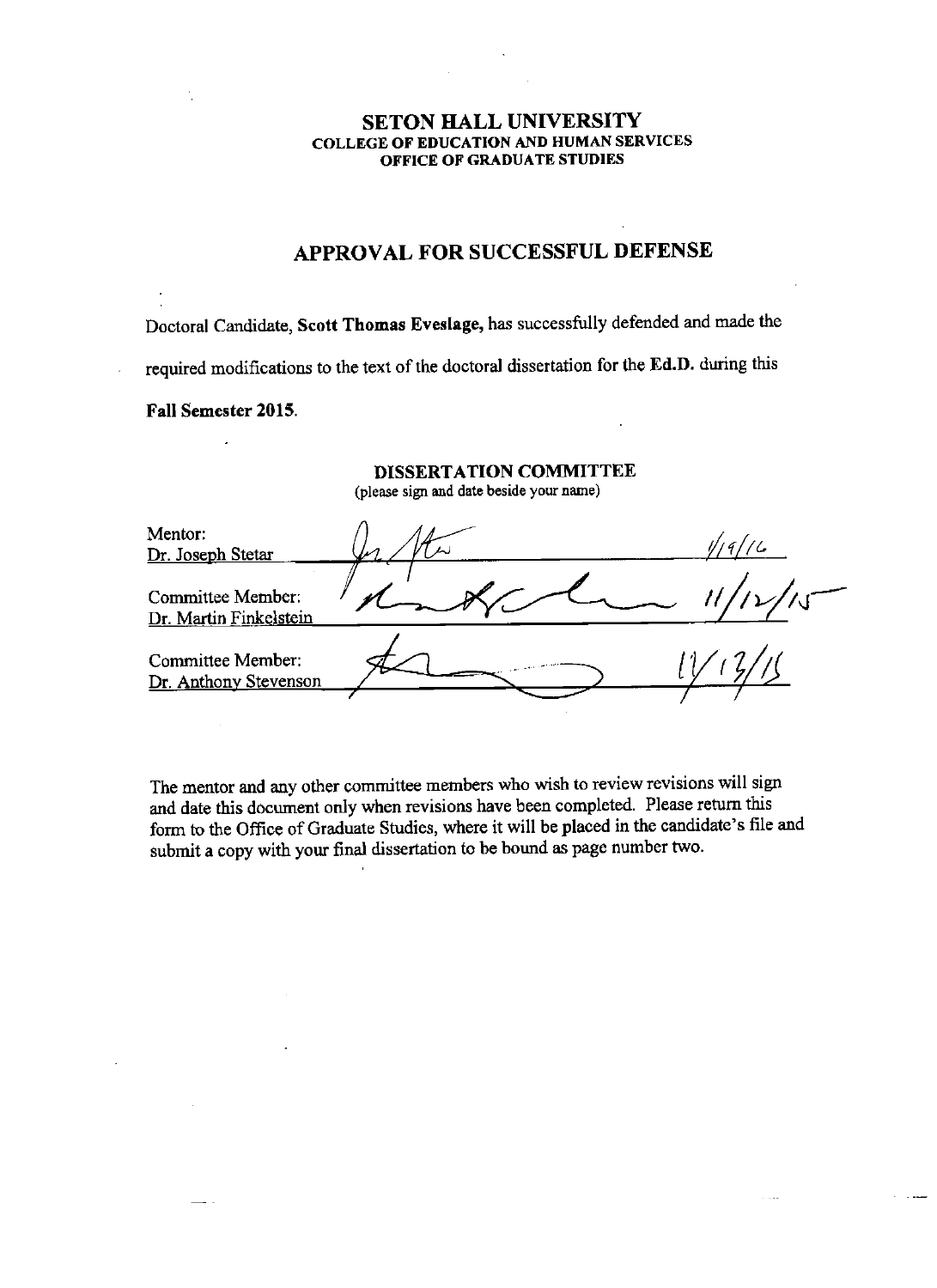© Copyright Scott Thomas Eveslage, 2015

All Rights Reserved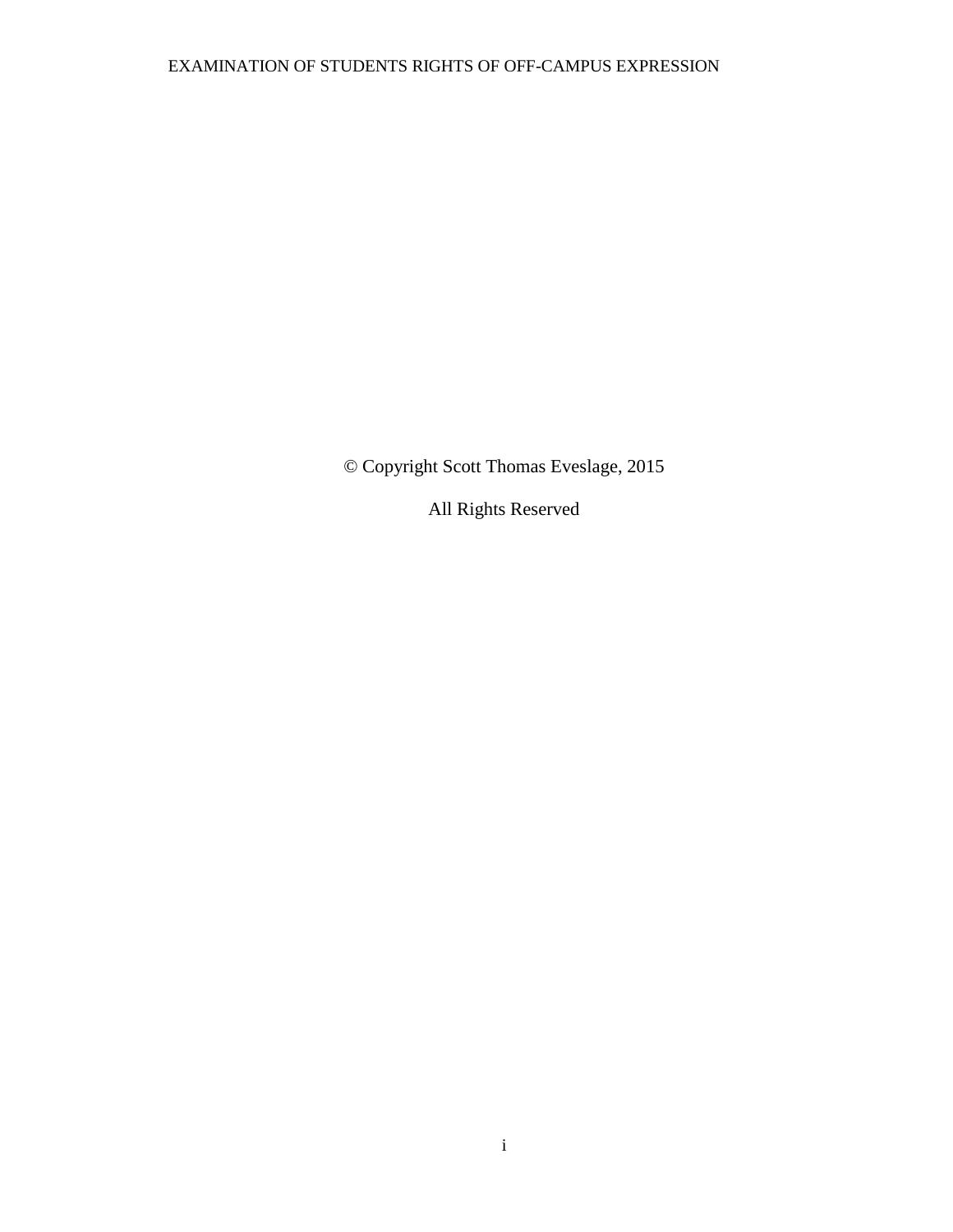## **Abstract**

# <span id="page-4-0"></span>PENNSYLVANIA SCHOOL SOLICITORS' GUIDANCE ON HOW SCHOOL OFFICIALS SHOULD RESPOND WHEN REGULATING OFF-CAMPUS STUDENT **EXPRESSION**

The purpose of this study was to gather and analyze the perspectives of Pennsylvania school solicitors in Montgomery and Bucks Counties about how school officials should assess their regulatory authority of off-campus student online expression. With the rise in students online communication, the increasing and changing role of the school administrator, and the lack of a Supreme Court ruling on the matter, guidance and clarity for how school officials should proceed is blurry. Case law used as precedent to guide decision making has been inconsistent, with variations based on geographic region and the trends in that particular Circuit Court of Appeals.

I explore relevant case law, discuss social factors influencing the authority of school officials, analyze relevant scholarly research, and most importantly assess the perspectives of solicitors. Through qualitative interviews, school solicitors offered perspectives on their interpretations of legal trends, which precedents to apply, and what guiding questions to ask when determining the legal and professional responsibility of school officials to regulate off-campus expression.

I found that while there are many complicating factors that raise the level of responsibility for school officials' involvement, the primary factors determining regulatory authority are the establishment of a nexus at the school and whether the expression results in substantial disruption to the on-campus educational environment.

ii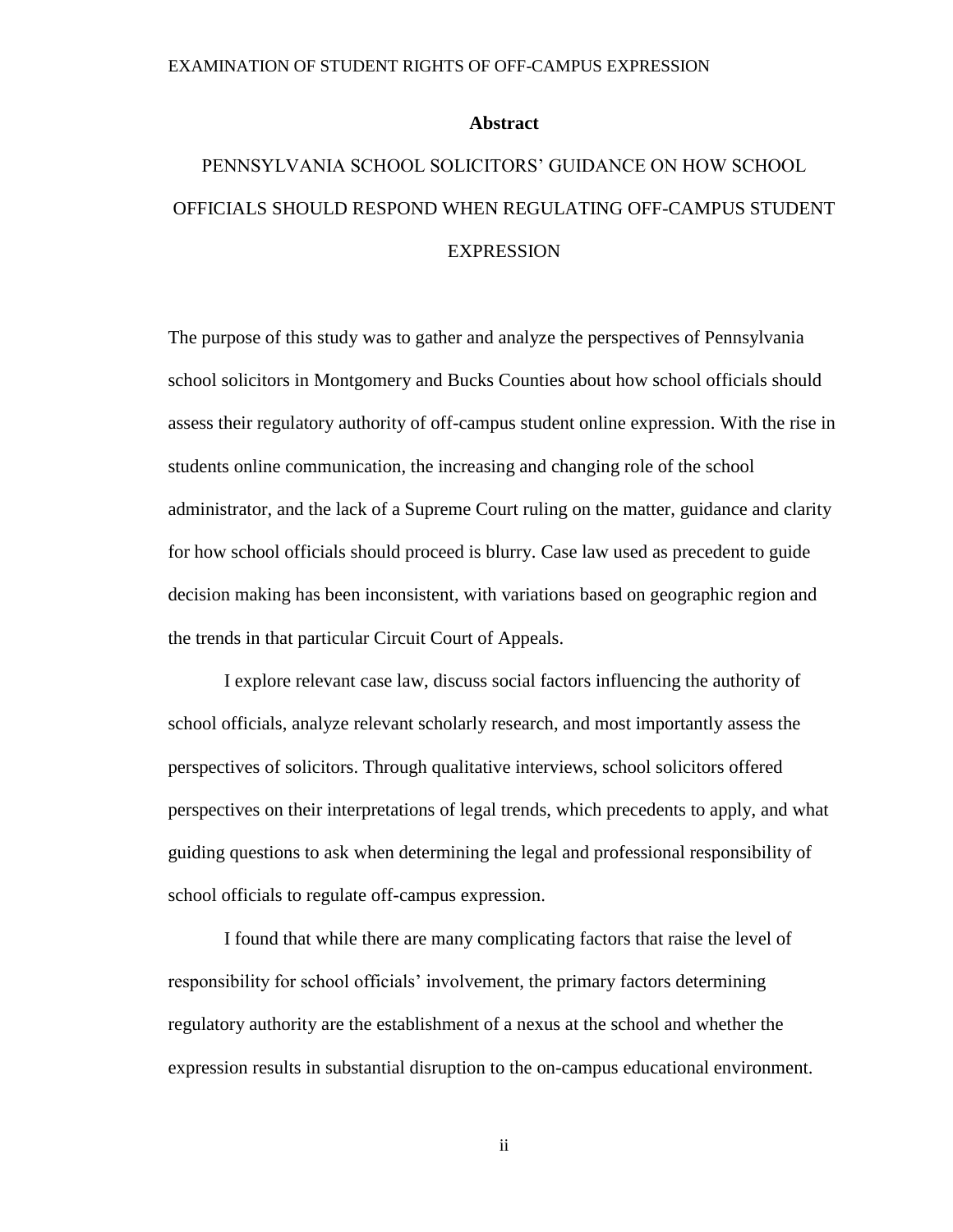## **Acknowledgments**

<span id="page-5-0"></span>This dissertation would not have been possible without the incredible support and encouragement of others. I am especially thankful to my dissertation committee chair and mentor, Dr. Joseph Stetar, for his guidance and direction through this process. Dr. Stetar, your swift and meaningful feedback was incredibly helpful and you always made time to support me, even through your teaching and international travel. To my other committee members, Dr. Martin Finkelstein and Dr. Anthony Stevenson, you each provided me with your unique perspective, guidance, and inspiration that allowed the study to take its form. I appreciate your willingness to serve in this role.

I would like to thank my Seton Hall cohort XV colleagues for making this process simultaneously enjoyable and enlightening. Our laughs together eased the challenges of the program. While it took me a bit longer than most of you to finish, I will forever appreciate your encouragement to complete the process. Through this process, I gained not only knowledge, but also life-long friends and professional colleagues.

To my grandparents, I am eternally grateful for the foundation of education that you established that was so clear as I grew up. My grandparents, Donald and Mickey Eveslage, were empathetic, compassionate, and dedicated educators to the core. I cherish the memories of your stories about school, family, teaching kindergarten, and being a high school principal. You shaped me more than you ever could know. I miss you both tremendously.

Thank you to my parents, Thomas and Sonja Eveslage. I recall the days when you were each working on your own dissertations, with papers sprawled and hours spent on the manual typewriter, working diligently to finish. Little did I know at the time that I

iii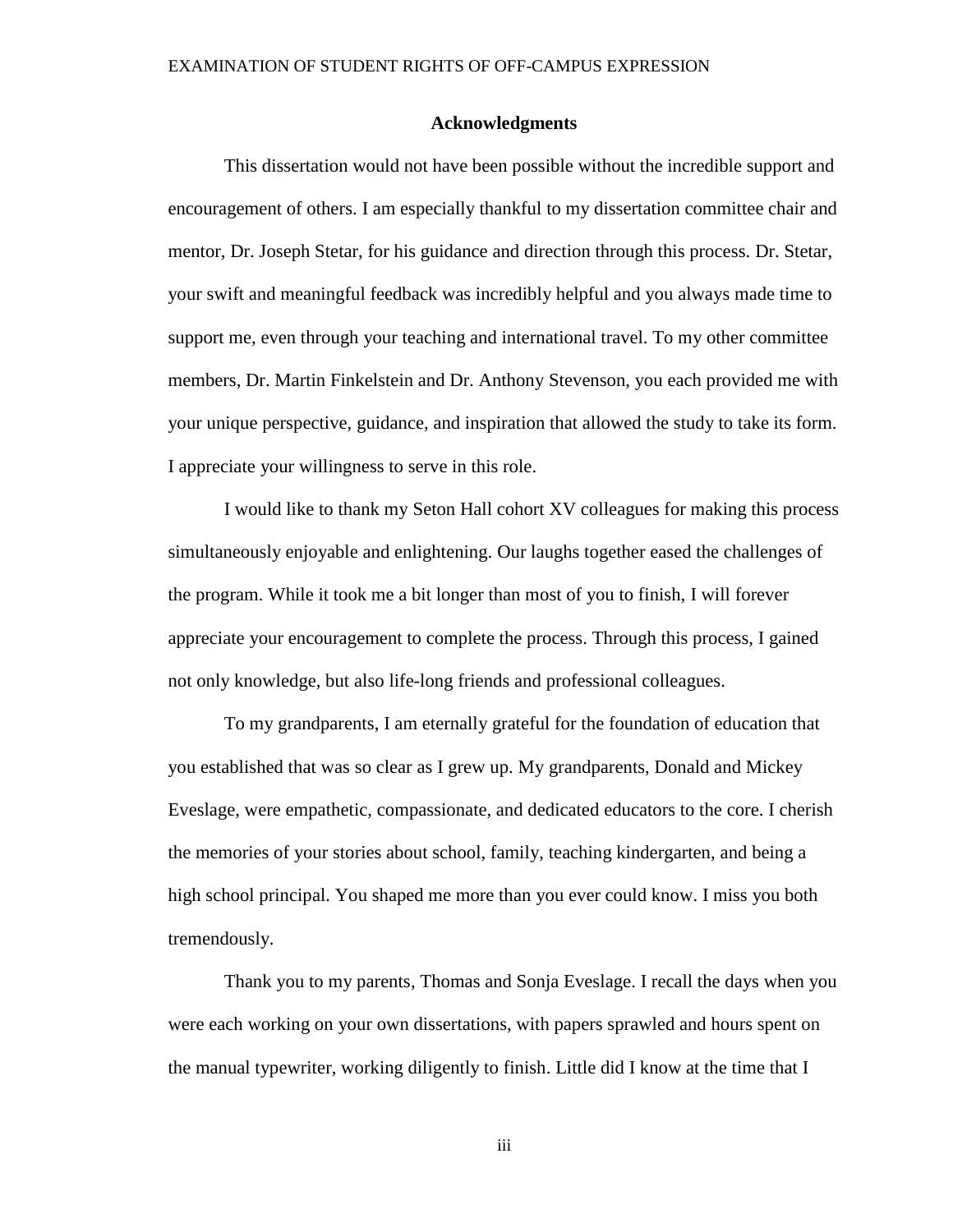would someday be sprawling papers myself in pursuit of the same goal. You have always been such amazing models for me, and your ethics and work habits have been something to which I have always aspired. I am so appreciative of your consistent and enduring love and support in every way.

Finally, and most of all, to my amazing wife, Lena, and our wonderful children, Donovan and Mikayla, you have no idea how thankful I am to have you all in my life. I have always felt your love, support, and understanding. Being away from you for the many hours at school and working on this dissertation was not easy, but knowing that I had your support was so comforting. I will proudly relish supporting each of your own pursuits and witnessing the success I know that you each will achieve. I love you all more than I can describe here.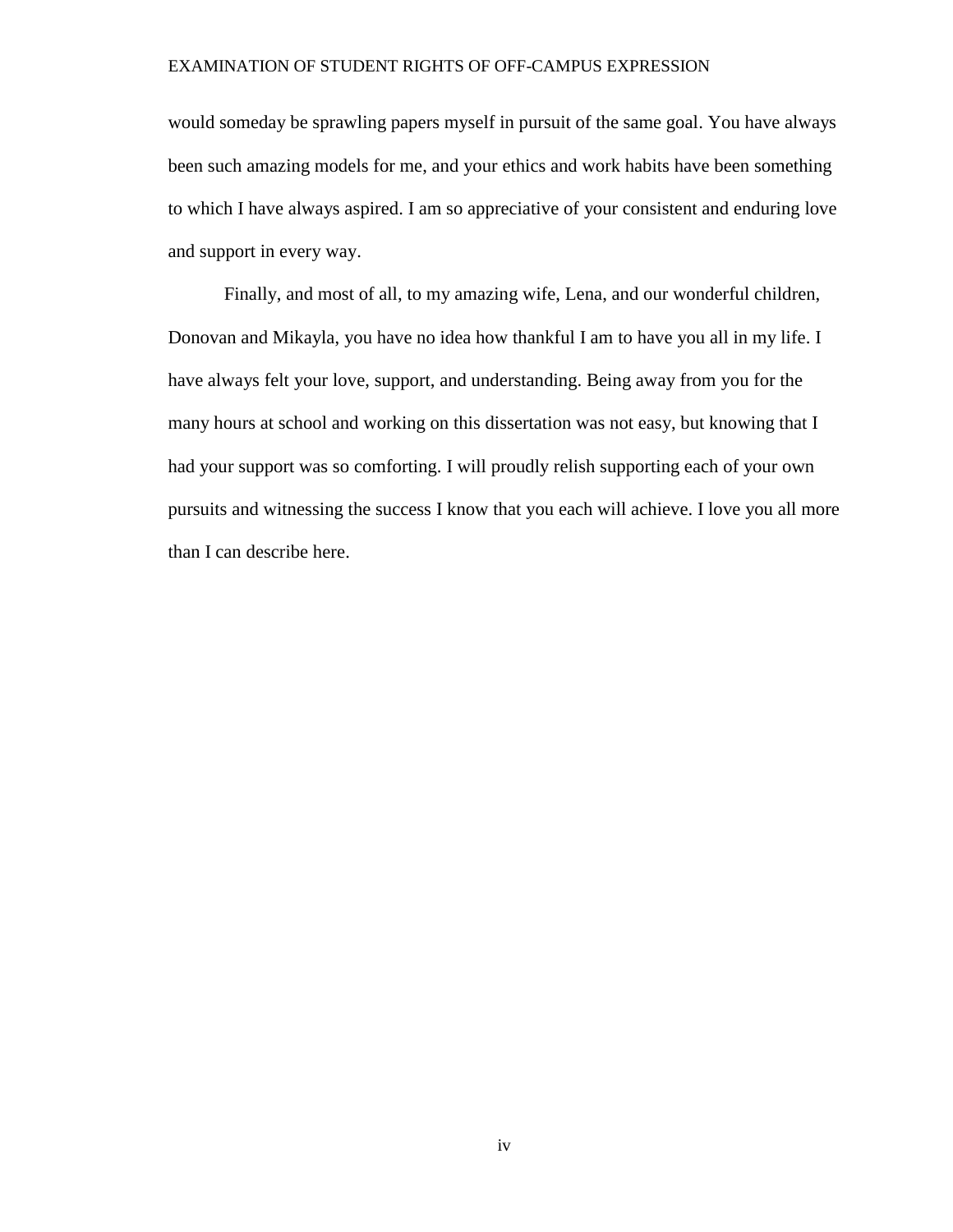# **Table of Contents**

| Relevant Lower Court On-Campus Rulings - What is the Standard?  19 |  |
|--------------------------------------------------------------------|--|
|                                                                    |  |
|                                                                    |  |
|                                                                    |  |
|                                                                    |  |
|                                                                    |  |
|                                                                    |  |
| 49                                                                 |  |
|                                                                    |  |
|                                                                    |  |
|                                                                    |  |
|                                                                    |  |
|                                                                    |  |
|                                                                    |  |
|                                                                    |  |
|                                                                    |  |
|                                                                    |  |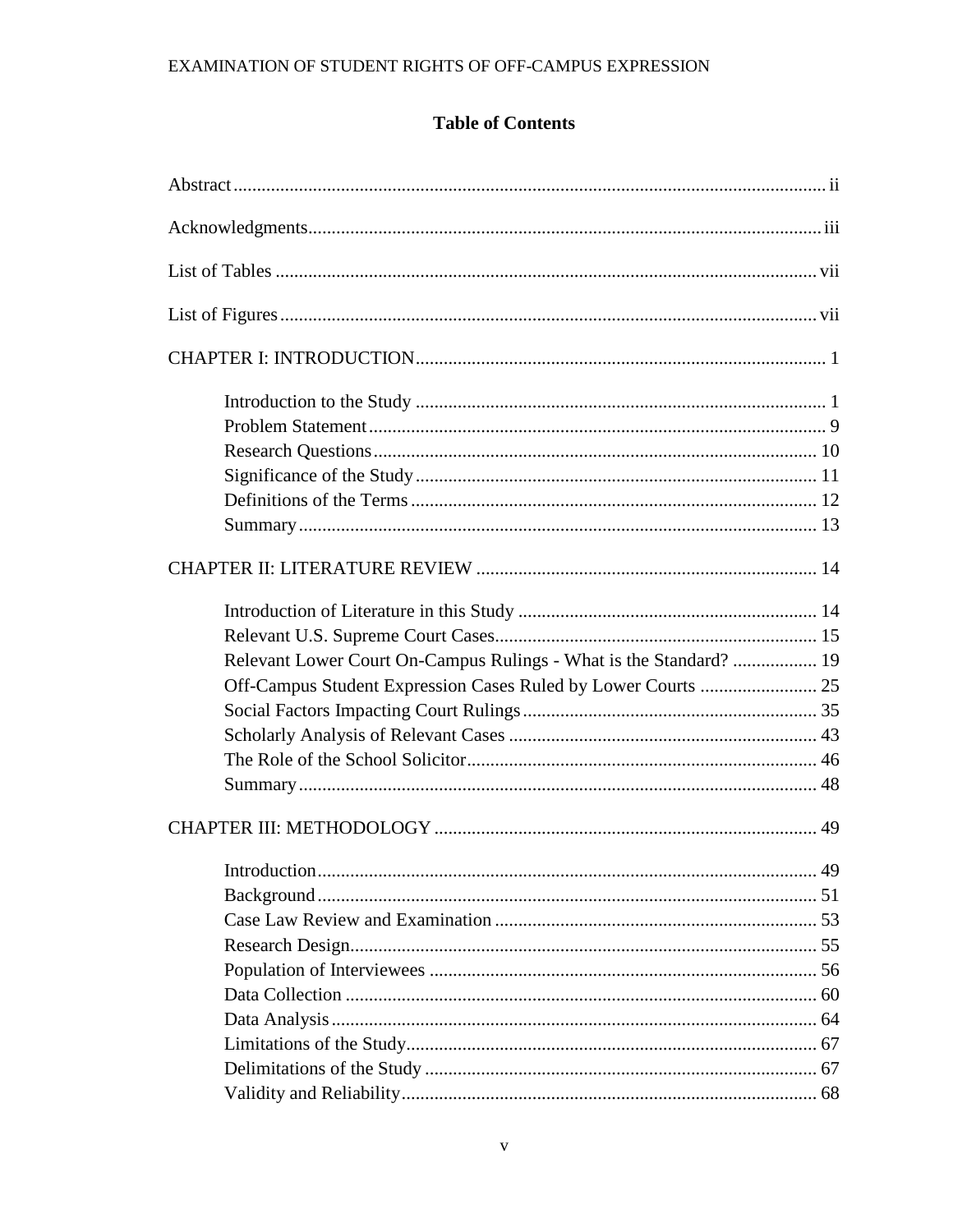| Cyberbullying and the Infringement on the Rights of Others 85 |  |
|---------------------------------------------------------------|--|
| What Does Appropriate Involvement and Regulation Entail?  88  |  |
|                                                               |  |
|                                                               |  |
|                                                               |  |
|                                                               |  |
|                                                               |  |
|                                                               |  |
|                                                               |  |
|                                                               |  |
|                                                               |  |
|                                                               |  |
|                                                               |  |
|                                                               |  |
|                                                               |  |
| What Legal Precedents Should Guide School Officials?  119     |  |
|                                                               |  |
|                                                               |  |
|                                                               |  |
|                                                               |  |
|                                                               |  |
|                                                               |  |
|                                                               |  |
|                                                               |  |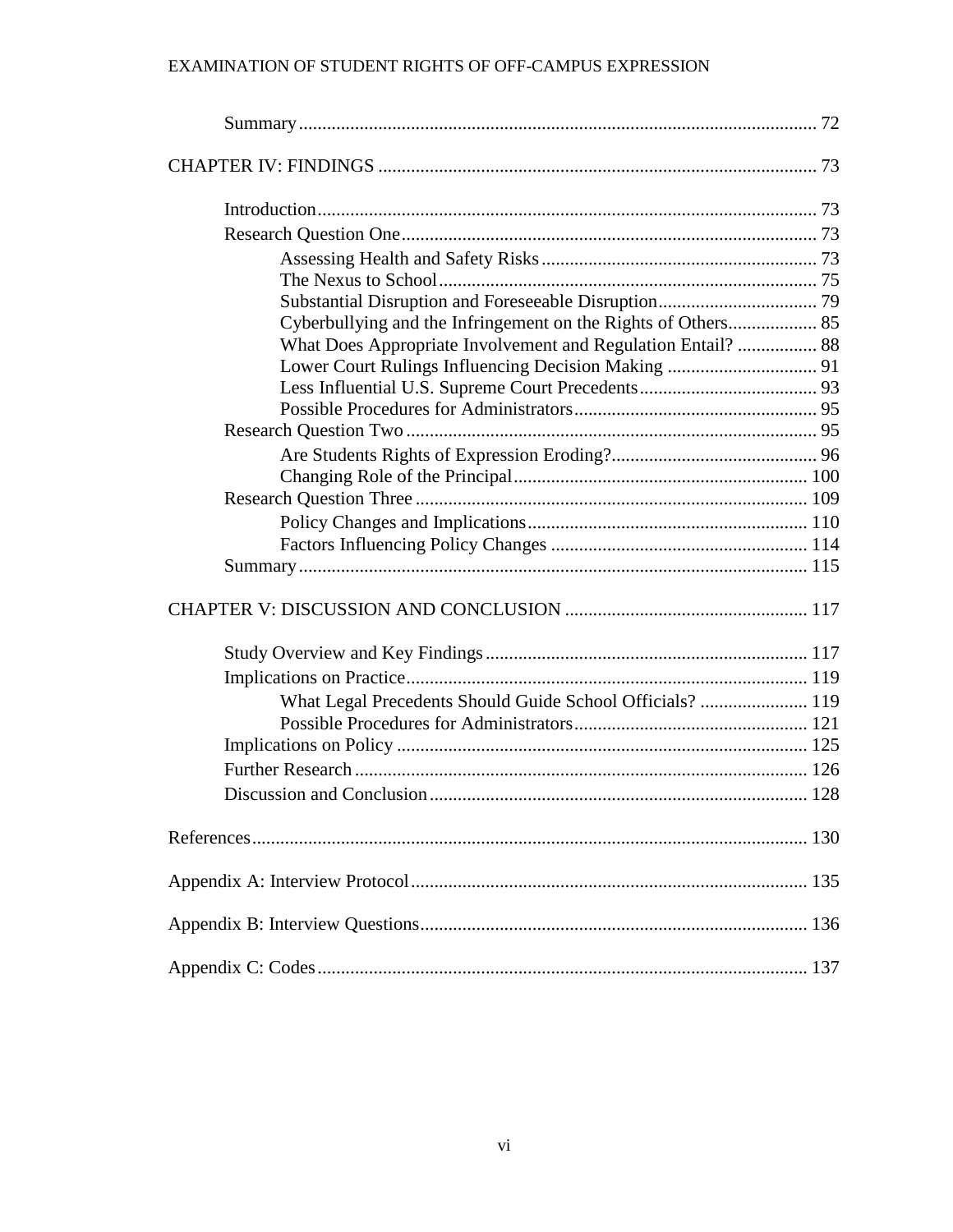# **List of Tables**

<span id="page-9-0"></span>

| Table 1: Connections between Interview Questions and Research Questions  63 |  |
|-----------------------------------------------------------------------------|--|
|                                                                             |  |
|                                                                             |  |

# **List of Figures**

<span id="page-9-1"></span>

| Figure 1. Map of the Pennsylvania School Board Association's Regions via |  |
|--------------------------------------------------------------------------|--|
|                                                                          |  |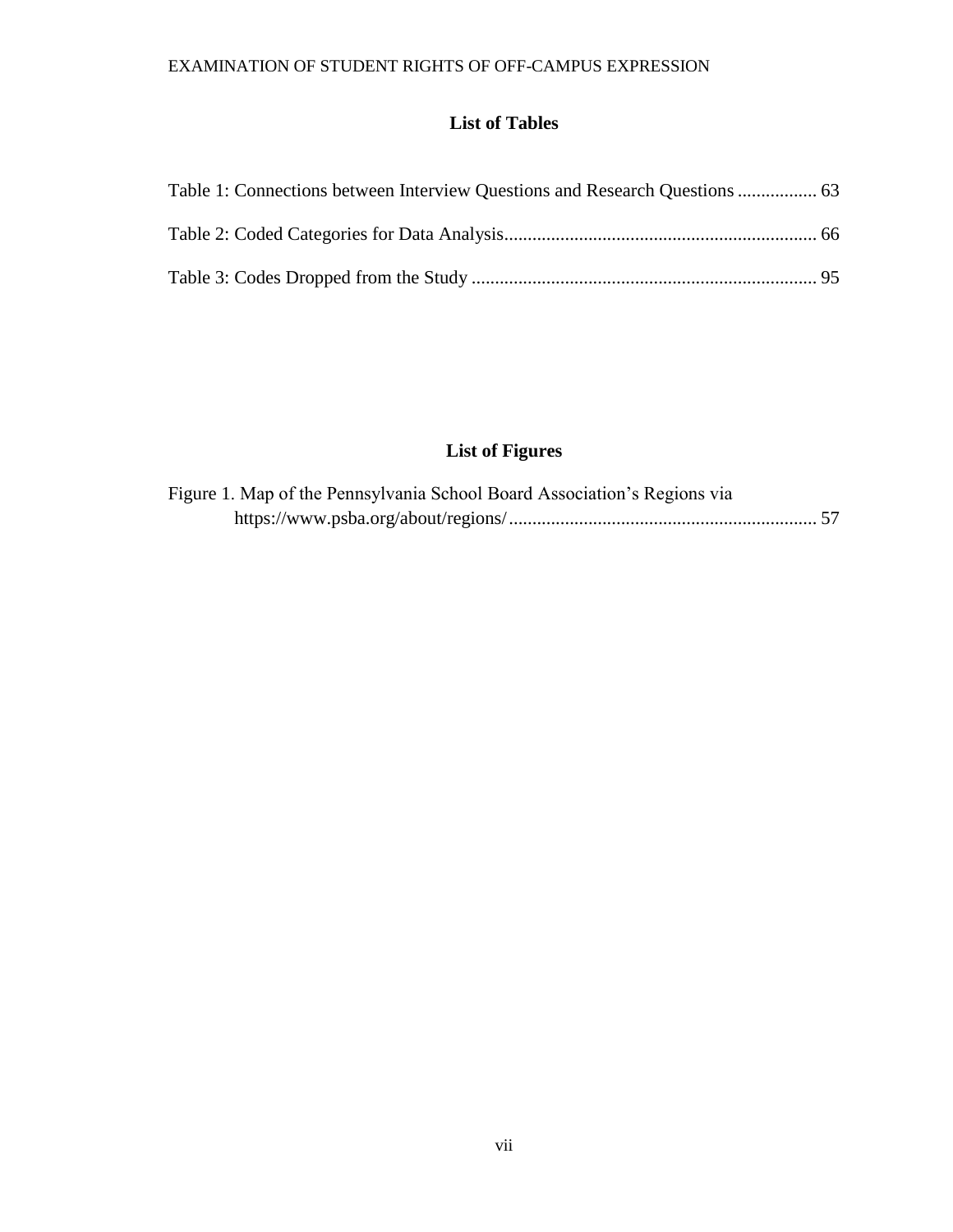# **CHAPTER I: INTRODUCTION**

## **Introduction to the Study**

<span id="page-10-1"></span><span id="page-10-0"></span>Since 1969, when the historic Supreme Court decision in *Tinker vs. Des Moines Independent School District* ruled that students' first amendment rights of expression were conditionally protected in a school setting, both courts and school districts have used the *Tinker* case as the primary standard to determine if student expression was protected. When school districts have faced the question of whether the school has the authority to regulate student expression, they have used the "Tinker test" to determine if (a) the speech or expression is reasonably likely to cause a substantial disruption to the school environment, or (b) the speech or expression will interfere with the rights of others.

First amendment advocates have long lauded *Tinker* as the benchmark case protecting student rights. McCarthy (2009) referred to *Tinker* as the "Magna Carta of students' expression rights." Dryden (2010) takes this further, stating not only is it *the*  standard, but *Tinker* has been the best defense for students seeking protection for their expression. Calvert (2009) called *Tinker* a "bulwark against the censorial proclivities of school officials."

However, since *Tinker,* Supreme Court rulings on student expression, coupled with recent lower court appellate rulings, indicate the *Tinker* standard been applied less frequently when ruling on school related issues. What is more, when it has been applied, it has been interpreted in a manner that students are losing their rights of expression in school settings (Kozlowski, 2011).

Several pivotal societal trends have altered public perception of the responsibility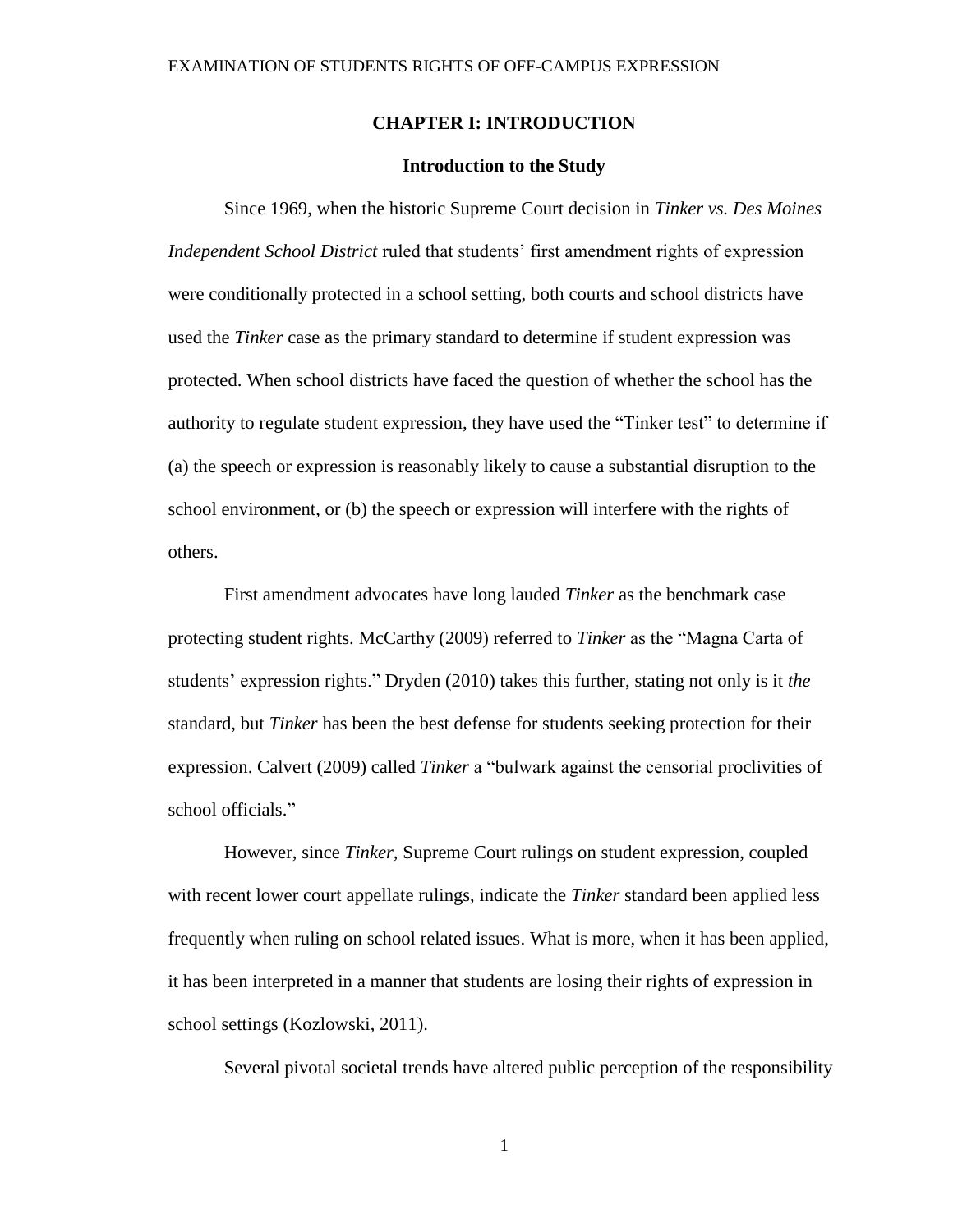of schools to maintain a level of regulation beyond the boundaries of the school. This change has extended into student expression cases. Most notably, several occurrences of school shootings, such as the tragedies at Columbine High School (Littleton, CO), Sandy Hook Elementary (Newtown, CT), and many other locations, have heightened the public expectation that educators and schools should have an increased awareness of students' interests and tendencies beyond their in-school lives. Similarly, the school's expanding role in regulating bullying and cyberbullying cases have led to increased burden on schools to be aware of, and make judgments on, communication and conduct originating off campus.

While I will not closely examine these social phenomena, their implications have to be considered while examining the rights of students and responsibilities of school administrators. As social trends change, legal cases continue to be heard and ruled upon with the application of the legal precedents of Supreme Court rulings. There have been four key Supreme Court rulings, starting with *Tinker v. Des Moines Independent School District* in 1969, that have established the foundation for student expression cases. Since 1969, the Supreme Court rulings, and the related lower circuit court decisions, have blurred the boundaries for school administrators pertaining to regulatory control over student speech and expression. Adding to this confusion, in an age where social media and cyberbullying are extremely relevant topics in schools, the Supreme Court has not yet ruled on any case involving student off-campus online expression.

The *Tinker* case immediately established a landmark standard of granting students rights of expression while placing the responsibility on the schools to determine a justification for regulating or suppressing student expression. In the 17 years following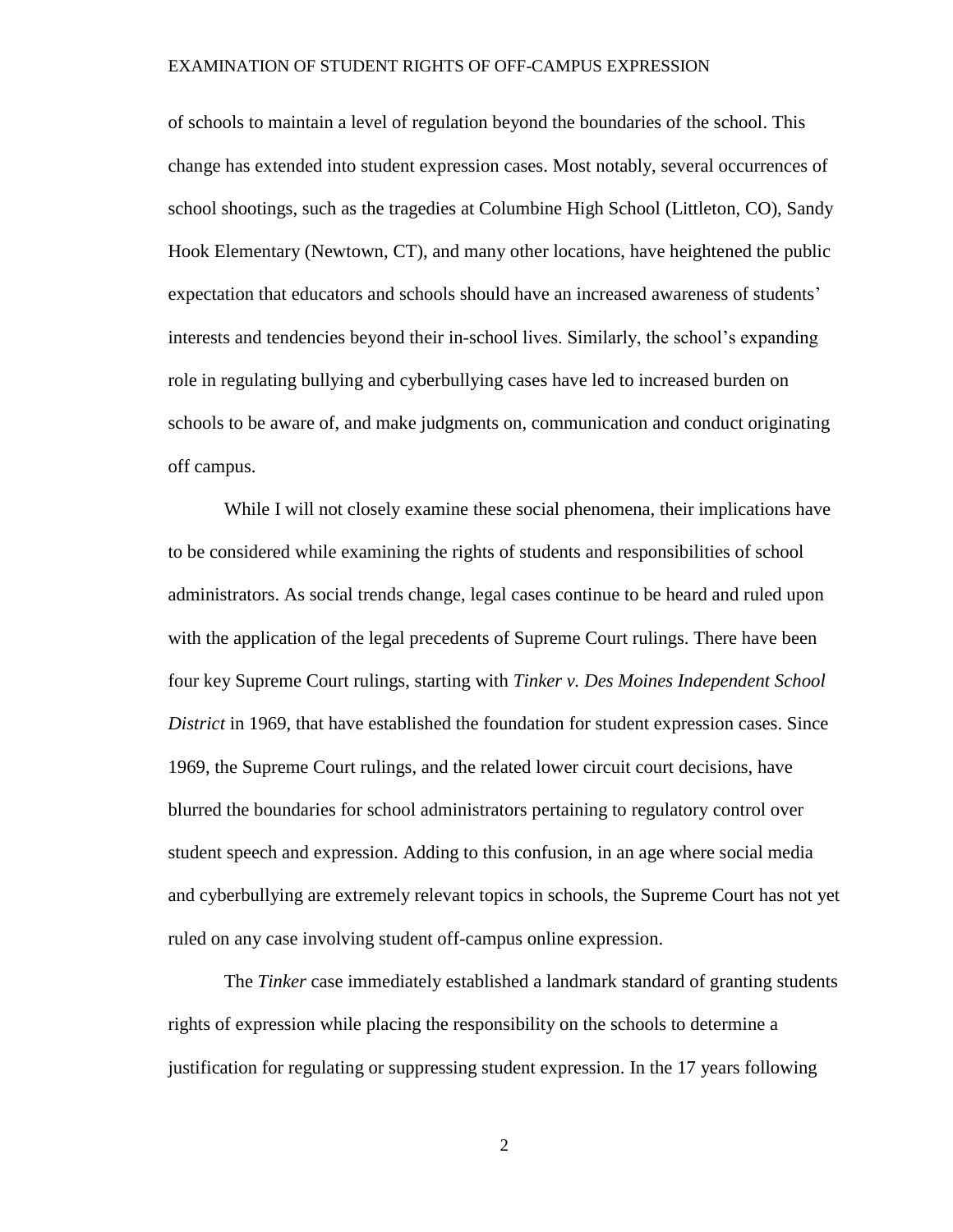*Tinker*, the burden of proof in free-speech cases remained on school officials, not students. However, in the mid-80s, the U.S. Supreme Court began retreating from the rigid requirements facing school officials, gradually granting them more leeway. Never totally abandoning the students-have-speech-rights message of *Tinker*, the Supreme Court in several rulings during the next two decades made it easier for administrators to justify regulating or restricting student expression.

After the 1969 *Tinker* ruling, the courts repeatedly cautioned school officials not to overreact when students express themselves in school. The Supreme Court first lightened the burden on administrators by again ruling on a student expression case in 1986. In *Bethel School District v. Fraser*, the Supreme Court ruled the school was justified in disciplining a student who, while speaking at a school assembly, used several less-than-subtle sexual metaphors in a two-minute campaign speech for a student council candidate. The speech led to no "substantial disruption," but the court said that, beyond the constraints of *Tinker*, school officials have the authority to punish speech that is lewd, vulgar, or indecent. *Tinker* standards remain, the court said, but Chief Justice Warren Burger added, "The undoubted freedom to advocate unpopular and controversial views in schools and classrooms must be balanced against the society's countervailing interest in teaching students the boundaries of socially appropriate behavior."

Two years later, in 1988, the Supreme Court upheld censorship of a student newspaper, ruling in *Hazelwood School District v. Kuhlmeier* that school officials deserve some additional leeway in student expression cases. The 8th Circuit Court of Appeals ruled in favor of the students, saying that the newspaper did not substantially disrupt the school or interfere with the rights of other students. The Supreme Court did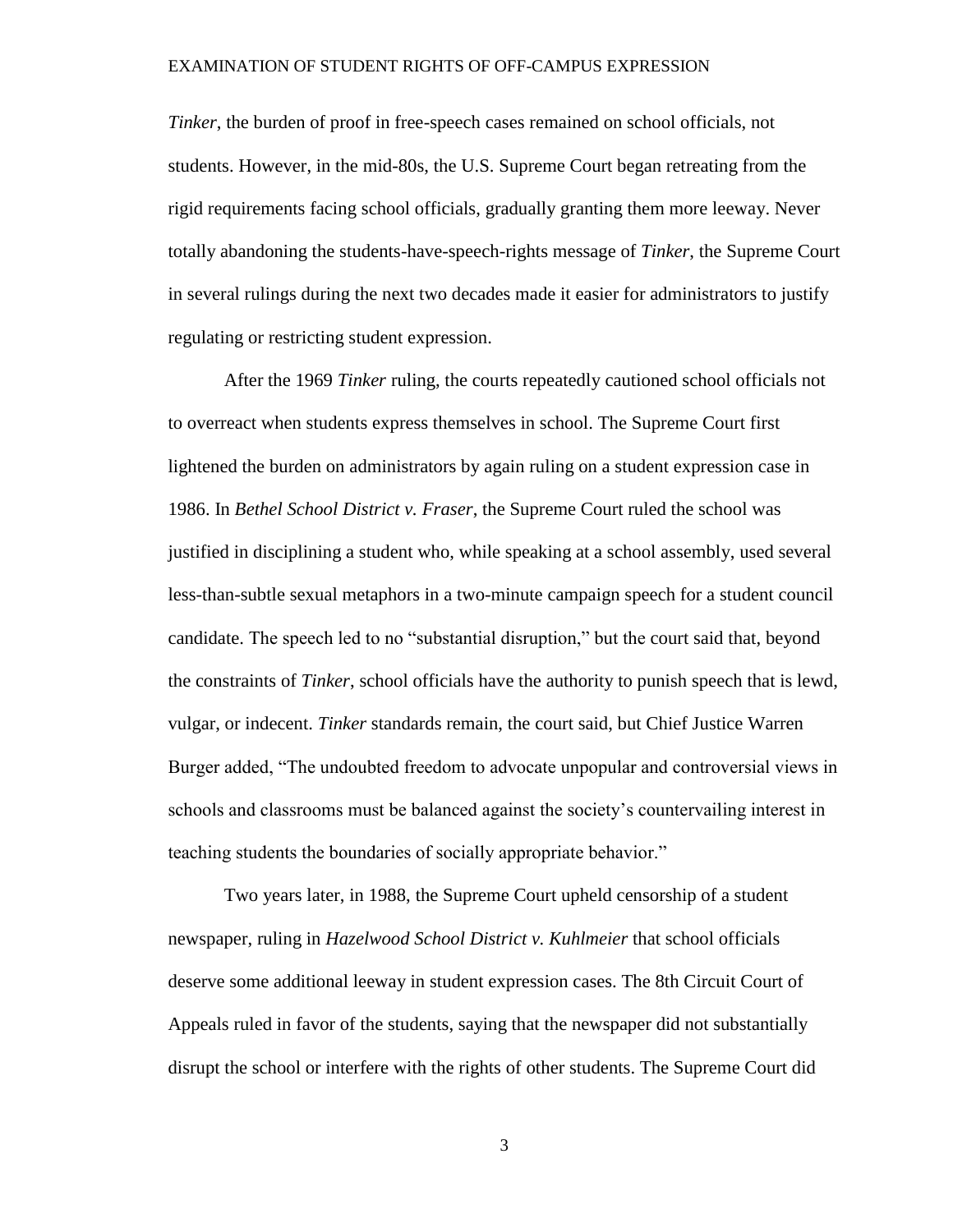not refute this, but chose to neither apply nor overturn *Tinker*. Instead, the Supreme Court expanded on its message in *Bethel* and said administrators also have a valid interest in regulating expression inconsistent with the school's "basic educational mission" that send messages the public could incorrectly perceive as reflecting the beliefs of the school. Although *Hazelwood* dealt with the school newspaper, a school-sponsored venue, the court's reasoning has been applied since then in some off-campus cyberbullying cases where someone considered a school's failure to act to be educational malpractice.

The courts considered an important point before deciding whether administrators can regulate what is said: Are ideas expressed in a school venue within the school's purview (thus seen by the public to have the approval of the administration) or do they come independently from a student beyond the school's reach? This question was asked again in 2007 when an Alaska high school student unfurled a banner that said "Bong Hits 4 Jesus." In *Morse v. Frederick*, the Supreme Court once again ruled in favor of the school. Joseph Frederick claimed his first amendment rights were violated by being punished despite being off school property when he displayed his banner as the Olympic Torch Relay came by on the street across from his school in 2002. Despite Frederick arguing there was no public disturbance as a result of his personal message expressed on a public street, the principal suspended him from school.

In a close decision, the Supreme Court ruled in favor of the school and upheld the suspension. *Tinker* again was acknowledged, but not applied, as the majority in *Morse* ruled this was a school-related event, since students were excused to attend and teachers were present, supervising students. Applying a theme from both *Bethel* and *Hazelwood*, it was determined Frederick clearly was making a reference to some sort of drug use, so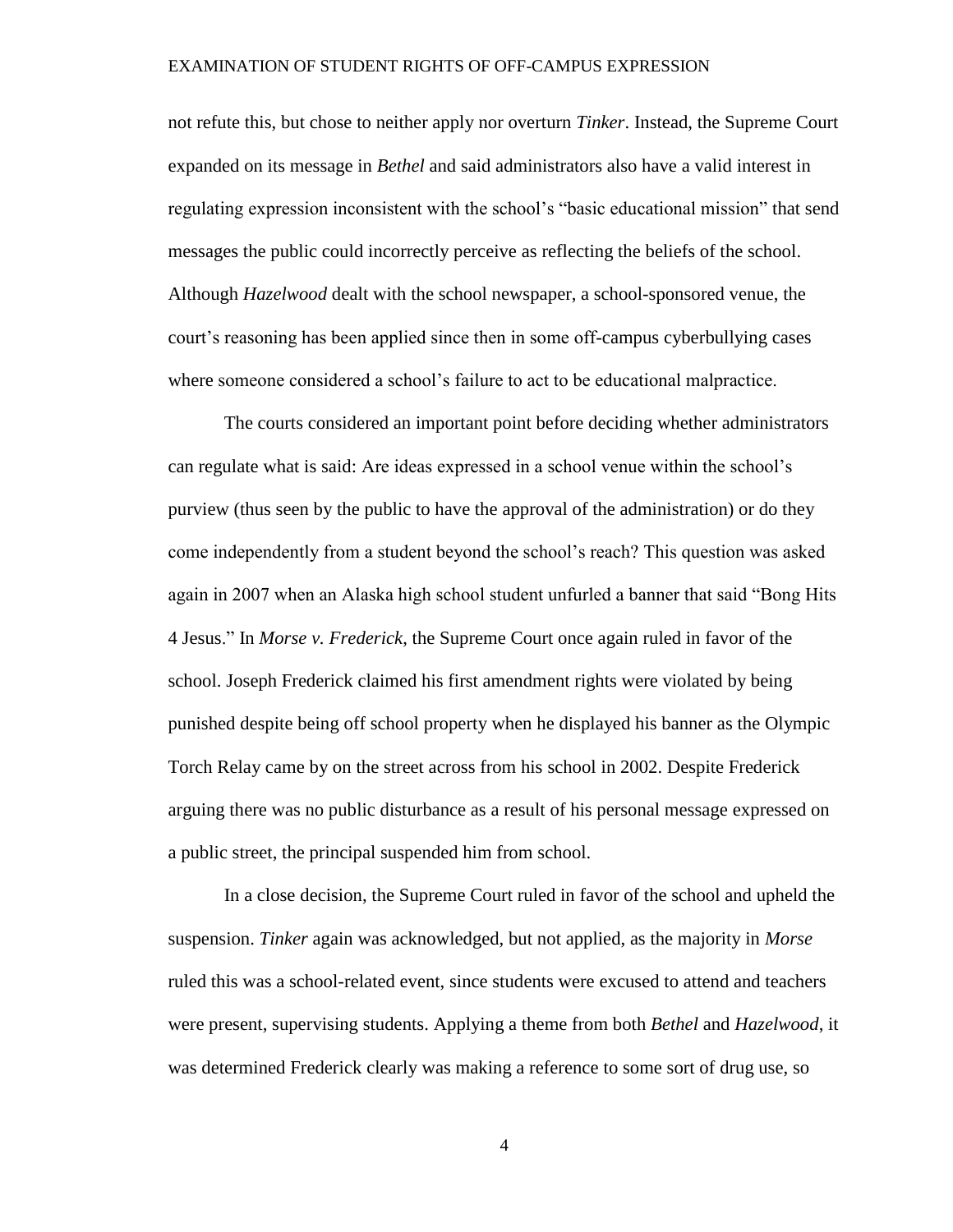school officials understandably would not want the public to believe the school tolerated such drug use.

Since *Hazelwood*, the U.S. Supreme Court has not ruled on a student expression case, in or out of school. Meanwhile, the technology world has vastly changed, significantly altering how students can communicate with one another and school officials. As technology began expanding, the expectations were simultaneously increasing for school officials to monitor, contain, and resolve bullying issues. Online bullying cases emerged and school administrators were faced with student expression issues much more complicated than a student carrying an objectionable banner near the school. Judges in the lower courts soon realized the apprehension of school officials fearful that the mobile devices readily available to students could make it more difficult for the schools to protect students from the harmful words of others.

With the *Bethel* ruling, the legal burden began shifting from the school administrator back to the student, as it was in the pre-*Tinker* years. For 30 years after *Tinker*, when students' non-disruptive speech was stifled in school, they could create and distribute a written "underground" protest outside of school, beyond an administrator's legal reach. School officials seldom interfered with off-campus speech or conduct. However, as technology emerged and computers, mobile devices, smartphones, and social-networking sites became common carriers for student speech, school boundaries became more and more blurred.

Administrators, empowered with greater legal latitude to ensure safety and smooth school operations, began using the "substantial disruption" standard beyond the boundaries and criterion established in the *Tinker* ruling. Courts have divided on whether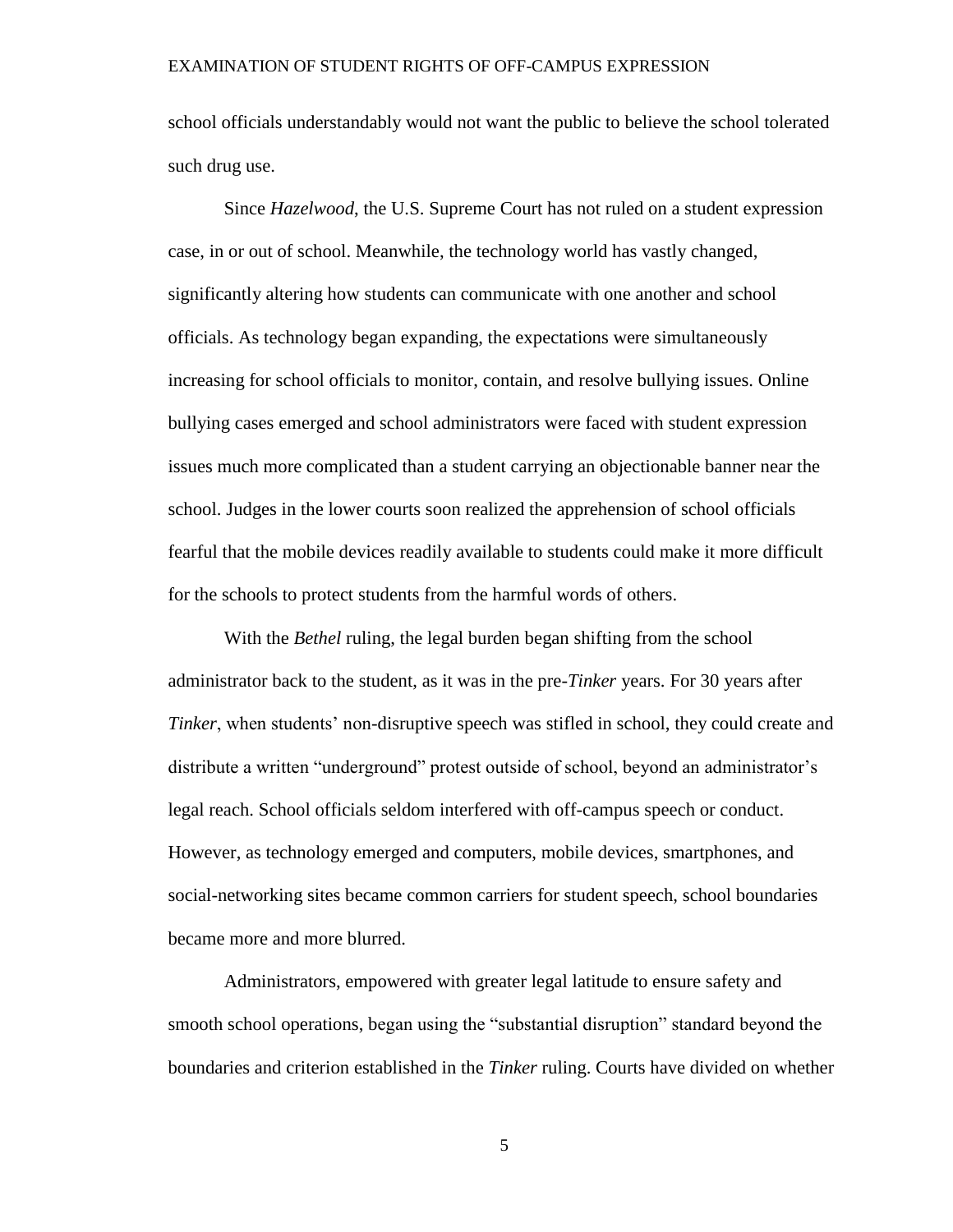the standards of *Tinker* can be applied off campus in this way, but they seem receptive to an educator's argument that where the speech originated is less important than the likelihood that students within the school will feel its negative impact.

For decades, student free-speech litigation has focused on the "substantial disruption" standard. With the recent growth of cyberbullying, the second tenet of *Tinker* has emerged. The Court has maintained that student expression infringing on the rights of others is unprotected. It is not surprising that school officials, obligated to protect their students and offer them a safe school environment conducive to learning, argue in court that a cyberbullying attack, using social media and crossing school boundaries, infringes on the rights of a student victimized by bullying. Balancing student expression rights with protecting the rights of individuals is an on-going challenge and it is not a static issue. The American Jewish Committee (2012) cautioned "it changes depending on the specific circumstances in each case, and is affected especially by the age of the students involved."

The U.S. Supreme Court has not yet ruled on a cyberbullying case, or any case concerning student online communication, but is likely to hear such a case at some point. Bullying and cyberbullying laws exist in virtually every state (Hinduja & Patchin, 2014), and district and appellate courts are at odds on how to reconcile and apply the Supreme Court's rulings in *Tinker, Bethel, Hazelwood* and *Morse*. Consequently, school officials are searching for guidance from the courts and school solicitors in the face of demanding parents who want assurances their schools are safe and their children protected (Calvoz, Davis, & Gooden, 2013).

School officials clearly need guidelines to protect students who are victims of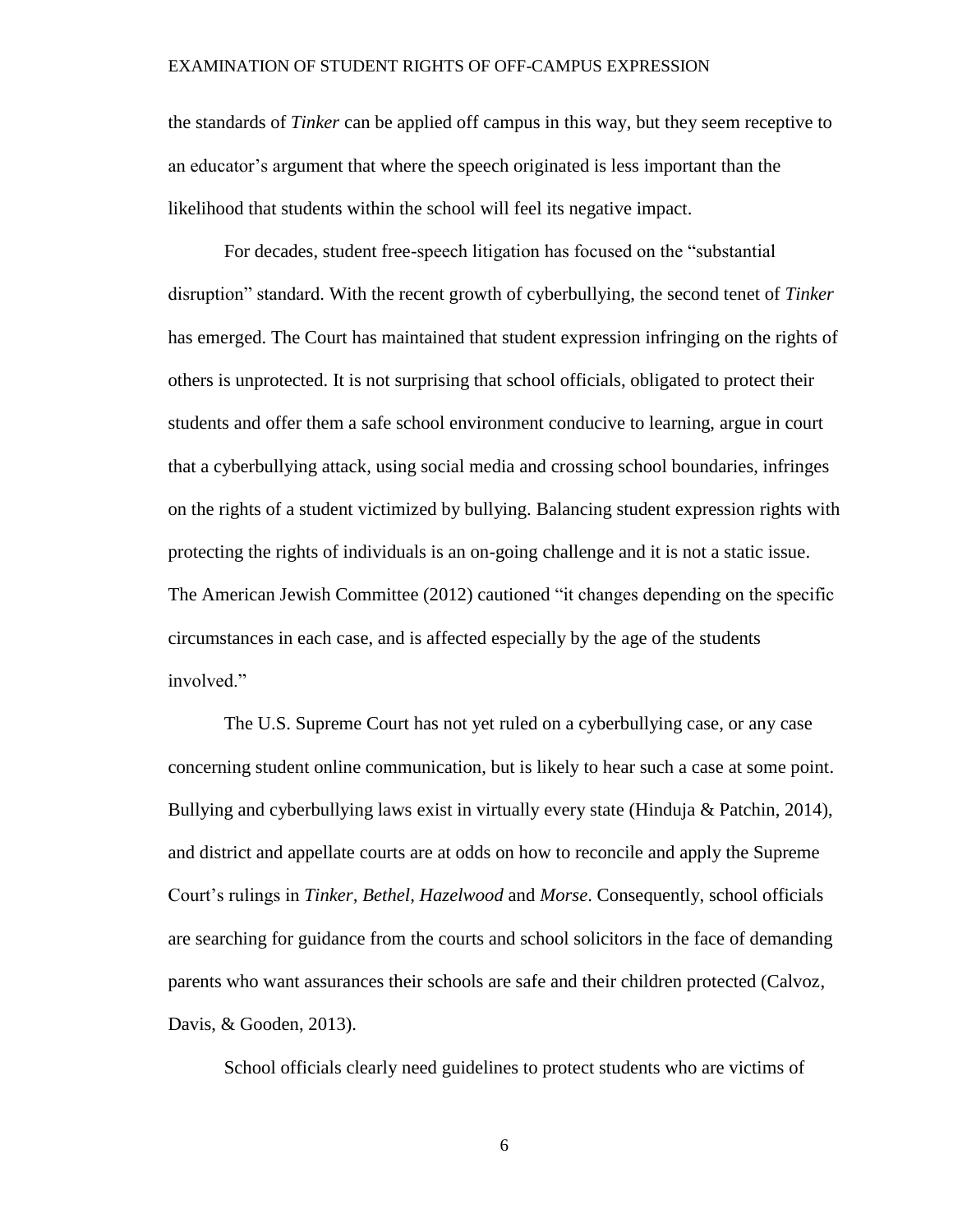bullying, and not just for those bullied in school, but those targeted anonymously via posted threats or personal, hurtful half-truths. Many school officials reason that cyberbullying, akin to harassment, is worthy of off-campus monitoring when victims can feel the effects of such attacks while in school. In the process, if administrators intervene based on how a student expresses him or herself online, even if this expression is interpreted as cyberbullying, school officials must consider prior court rulings on student expression issues. Whether intervention or regulation by school officials is merited depends on school district policies and student codes of conduct. In turn, case law and court rulings indirectly shape such policies and codes.

Because the U.S. Supreme Court has not yet heard an off-campus student expression case, schools and lower courts have typically applied the standards established in *Tinker v. Des Moines*. Though it determined the rights of student speakers and obligations of administrators inside the school, *Tinker* gave school officials two justifications for restricting student speech: threat of substantial disruption and intrusion on the rights of others. Believing that preserving the educational process and ensuring the safety of students trumped an individual's right to speak, school officials argued that *Tinker* permitted punishment for off-campus speech when they could demonstrate one of the court's free-speech exceptions.

In almost every instance when the school has been challenged in court for punishing off-campus speech, administrators have argued that the expression was substantially disruptive. Judges have demanded school officials demonstrate they could "reasonably foresee" substantial disruption inside the school and prove a nexus between the disruption and the specific off-campus expression. Before the dramatic increase in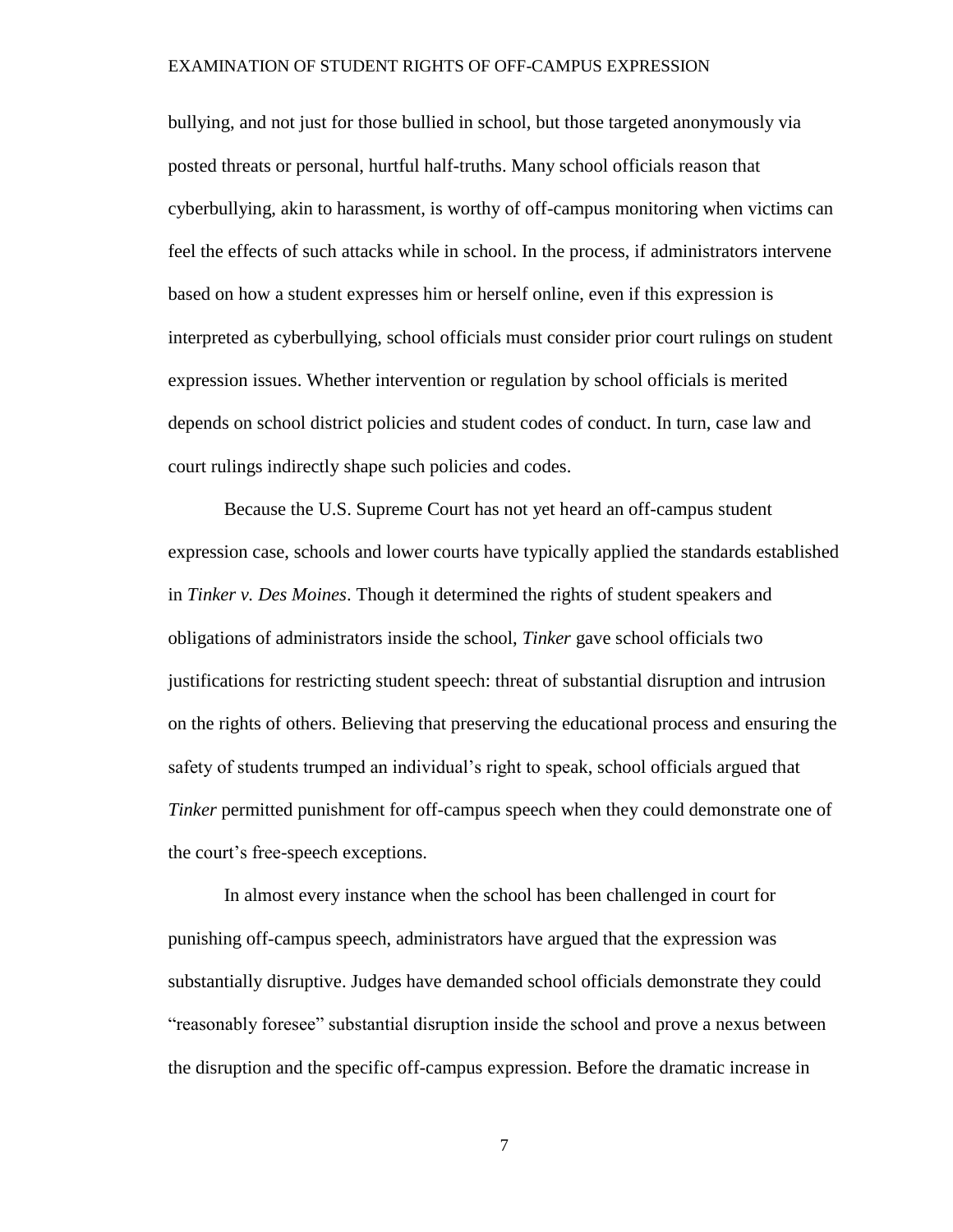instances of cyberbullying, and the violent school shootings in Columbine and Newtown, the courts pressed school officials hard for evidence of the link between off-campus speech and school disruption.

For the past decade, however, judges have given administrators more latitude, easing the burden-of-proof requirements. Calvoz et al. (2013) explained: "school administrators have relatively broad discretion to regulate student speech, provided those regulations either serve legitimate pedagogical ends or protect the rights of other students and the school environment" (p. 363). If an online message connected the sender in any way to school gun violence, courts were likely to justify intervention on the basis of either reasonably foreseeing substantial disruption or intrusion on the rights of students in that school.

Frank LoMonte, student free speech advocate and executive director of the Student Press Law Center, acknowledges it is harder these days to defend the free-speech rights of young citizens. LoMonte believes that *Tinker* should be applied only to student expression within the school, where speech can be narrowly defined and its effects measured. Off-campus speech takes too many forms and comes from too many different sources and circumstances. *Tinker* offers too little protection to such an array of speech outside of school, LoMonte argues, adding that most well-intentioned anti-bullying legislation uses vague and overbroad language either difficult to fairly enforce or doomed to defeat as unconstitutional if challenged in court (LoMonte, 2012a).

In this study, I will analyze legal interpretations of Pennsylvania school solicitors to determine how school officials may be guided, by both policy and solicitor advice, in finding a balance between the rights of students to freely express themselves and the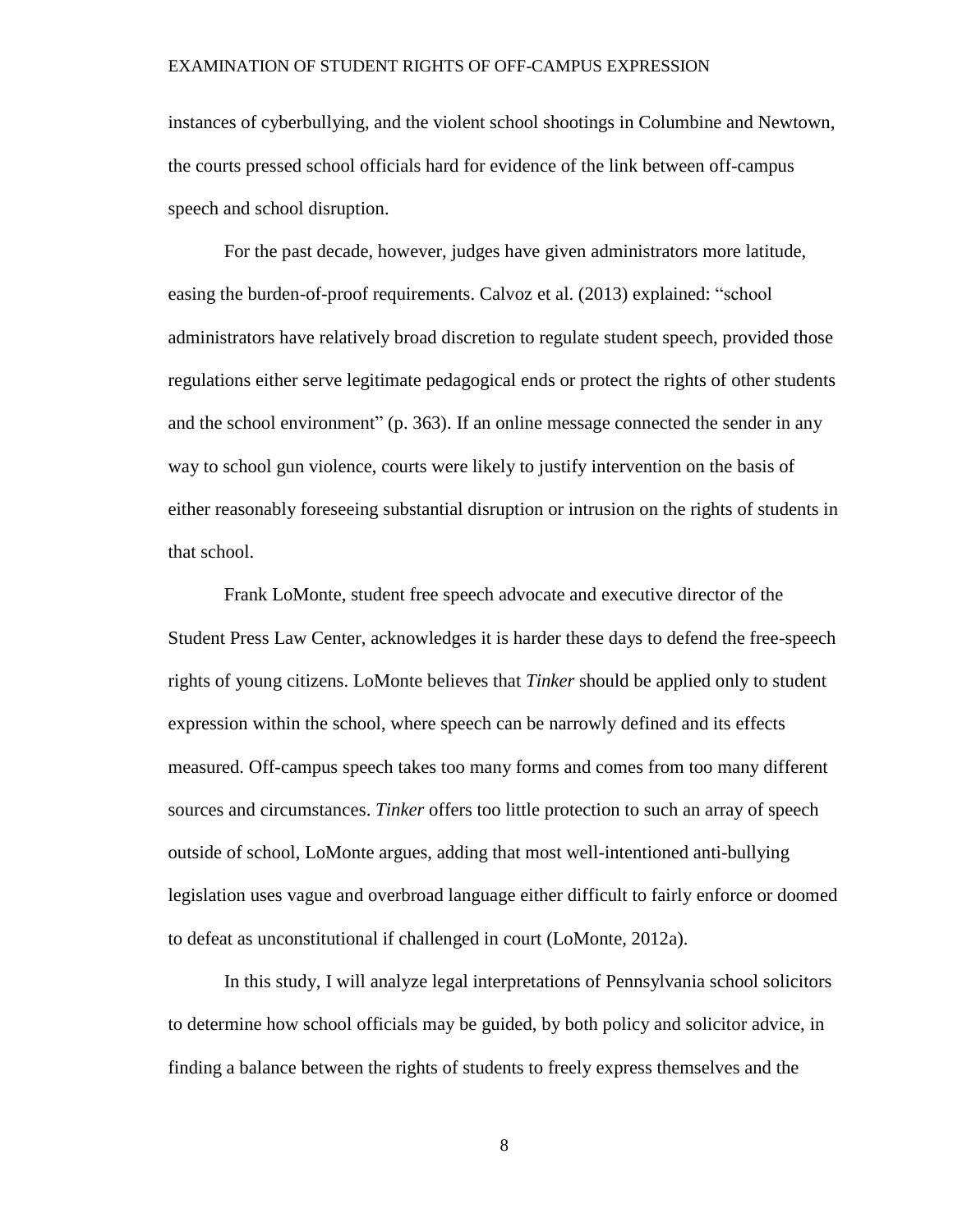school's authority to regulate student expression.

The tenure of school solicitors is typically much longer than the tenure of superintendents or principals whom they advise. Consequently, solicitor interpretations provide a longitudinal perspective and more closely and accurately measure the legal trends, policy changes, or revisions surrounding this delicate issue. School solicitors are suited to provide guidance regarding the application of legal standards when school administrators assess off-campus expression issues and measure their own regulatory authority.

### **Problem Statement**

<span id="page-18-0"></span>School officials confront the challenge of fostering an environment that supports and encourages the free exchange of student ideas while simultaneously providing an orderly, safe, and disruption-free school environment in which the institutional needs of the building and district are respected. Turning to the courts for guidance in finding that balance between these two goals has resulted in conflicting messages as courts, when applying *Tinker*, have inconsistently determined what constitutes substantial disruption (Reeves, 2008). This issue has become increasingly more complex with the introduction of cases surrounding off-campus cyber expression, particularly in cases where schools have attempted to discipline students when school officials are targeted by off-campus Internet postings on blogs or social-networking sites (Dryden, 2010).

Given the research indicating that practicing Pennsylvania principals have a relatively low knowledge-base of student constitutional rights and school law (Provinzano, 2010) regardless of type or recency of principal training, building-level assignment, or years of experience, the problem school leaders and solicitors face is a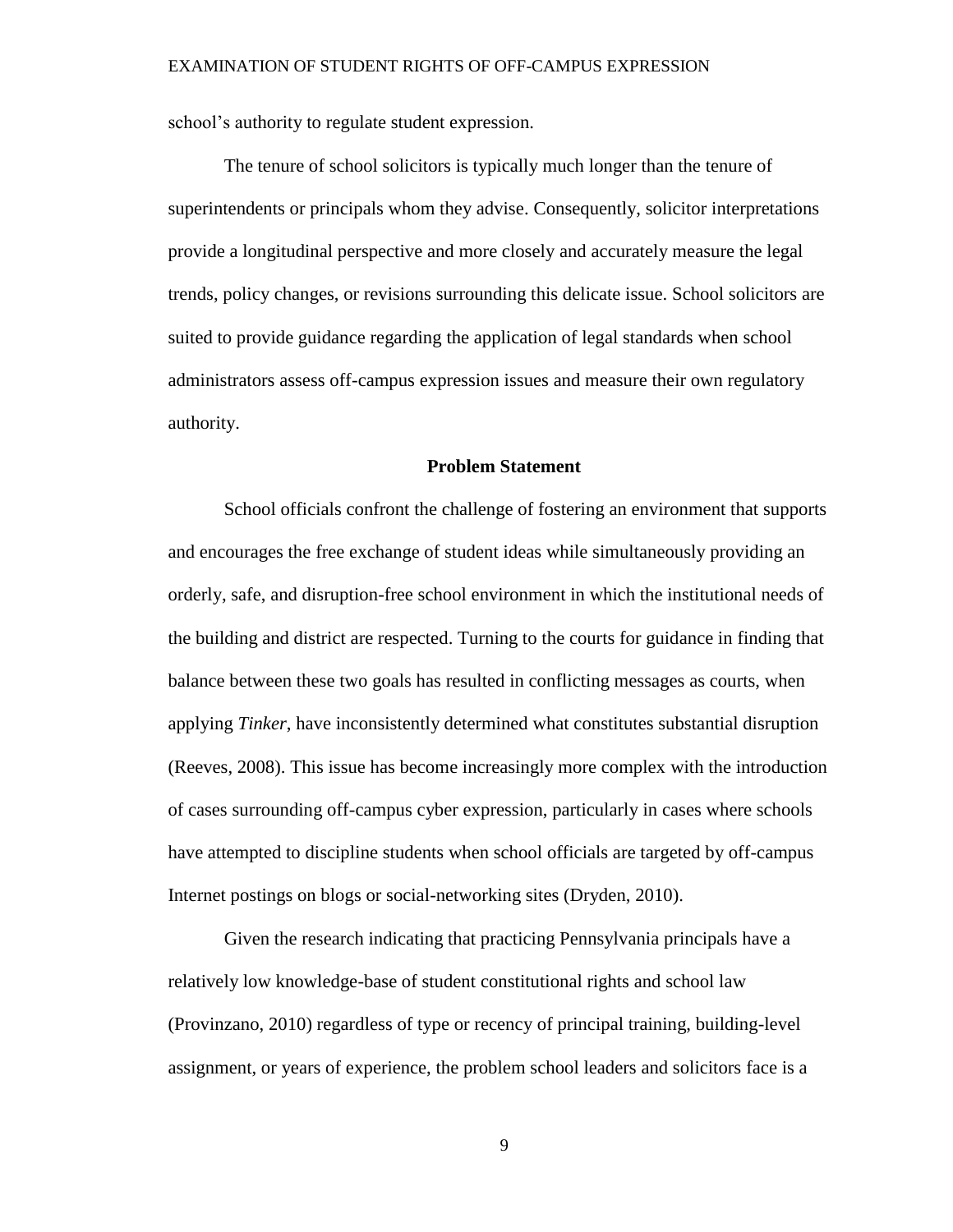daunting one. Furthermore, principal preparation programs and the law books used as tools to prepare them are presenting law in a manner that could contribute to misunderstanding with school issues pertaining to regulation of student expression, especially if these issues relate specifically to the *Tinker* or *Hazelwood* Supreme Court cases (Bowen & Ivan, 2011).

Successfully empowering school leaders to navigate the legal landscape involved with managing student expression in schools seems an impossible task without the integral involvement of school solicitors. This study addresses the need to examine the perspectives of Pennsylvania solicitors to interpret the conflicting precedents and guide school officials in legally sound practice.

# **Research Questions**

<span id="page-19-0"></span>In this study, I explore the following research questions:

- 1. Based upon the perspectives of solicitors in Pennsylvania Region 11, what should be the questions asked, criteria used, or guidelines followed to determine the legal parameters of school authorities to regulate off-campus speech, electronically or not?
- 2. Based upon the perspectives of solicitors in Pennsylvania Region 11, to what extent has the school administrator's latitude changed since the *2007 Morse v. Frederick* Unites States Supreme Court ruling and the rise in the number of off-campus social networking cases involving student rights of expression?
- 3. Based upon the perspectives of solicitors in Pennsylvania Region 11, how have district policies regarding school's authority to regulate off-campus student expression changed since 2007 and what factors contributed to that change?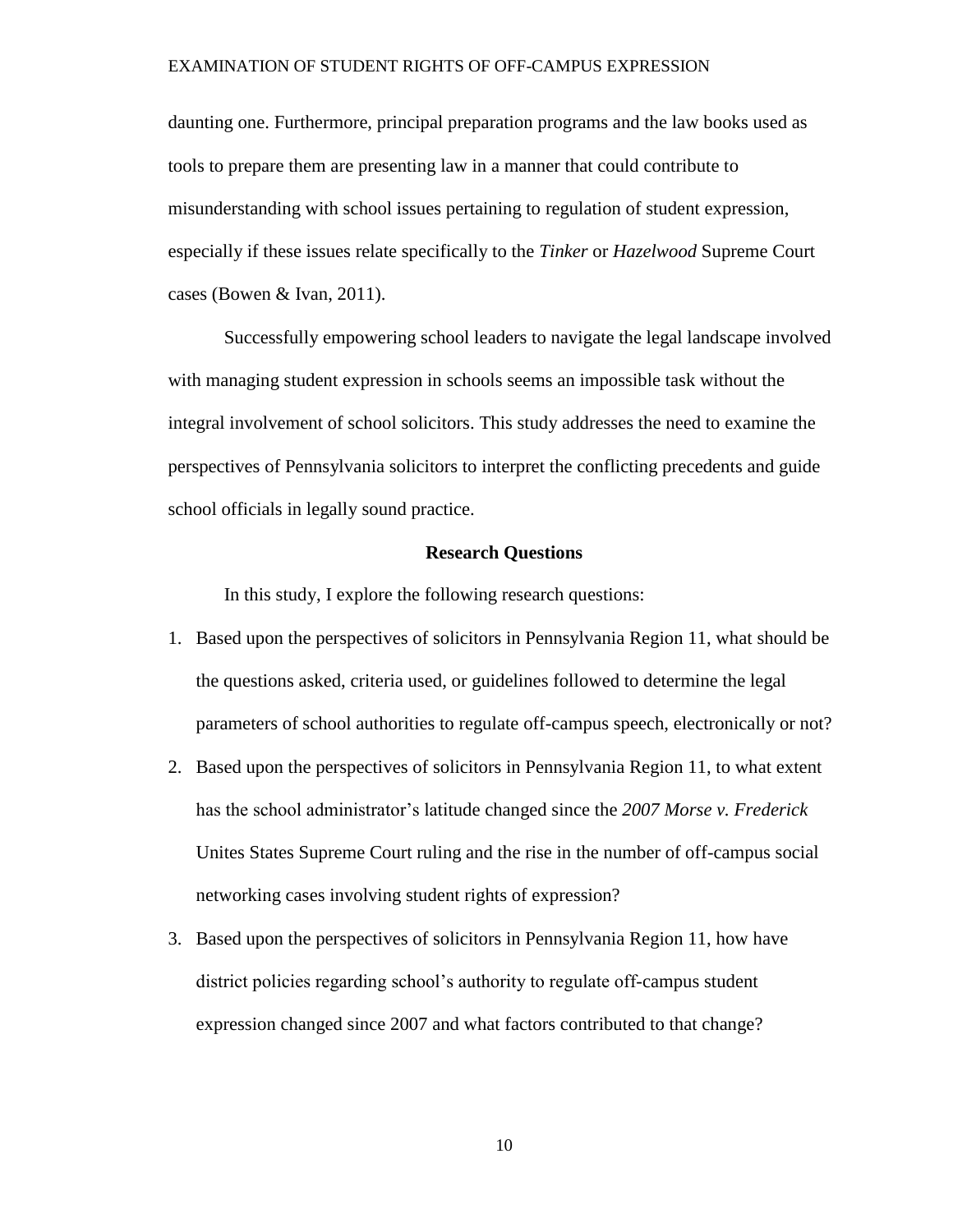## **Significance of the Study**

<span id="page-20-0"></span>School officials and building administrators have the ethical and moral responsibility to foster a school environment that protects and encourages student rights of free expression. The legal climate of schools has resulted in school officials treading lightly when making decisions in an effort to avoid litigation. According to the Civil Rights Act of 1871 (Section 1983), school officials can be sued for damages for knowingly violating students' rights to free expression. With Pennsylvania principals having a relatively rudimentary knowledge of school law and student constitutional rights (Provinzano, 2010), Pennsylvania school principals and school leaders could use this study for guidance when making school-based decisions pertaining to student expression issues, particularly off-campus expression. This consultation can legally protect school districts and officials and inform school leaders in their quest to create a school environment that supports and fosters student free expression.

Additionally, interviewing school solicitors in Pennsylvania may provide an opportunity for solicitors to reflect on the need to intensify communication with school officials in Pennsylvania. Professional development at the building or district level could increase. It is the best interest of both solicitors and school officials for educators to be well versed in understanding the pertinent issues surrounding school law and their collective legal and ethical obligation to protect student rights. Solicitors may also be subtly encouraged to re-evaluate current district policies pertaining to school authority over student expression this research finds that current policies do not align with recent legal trends.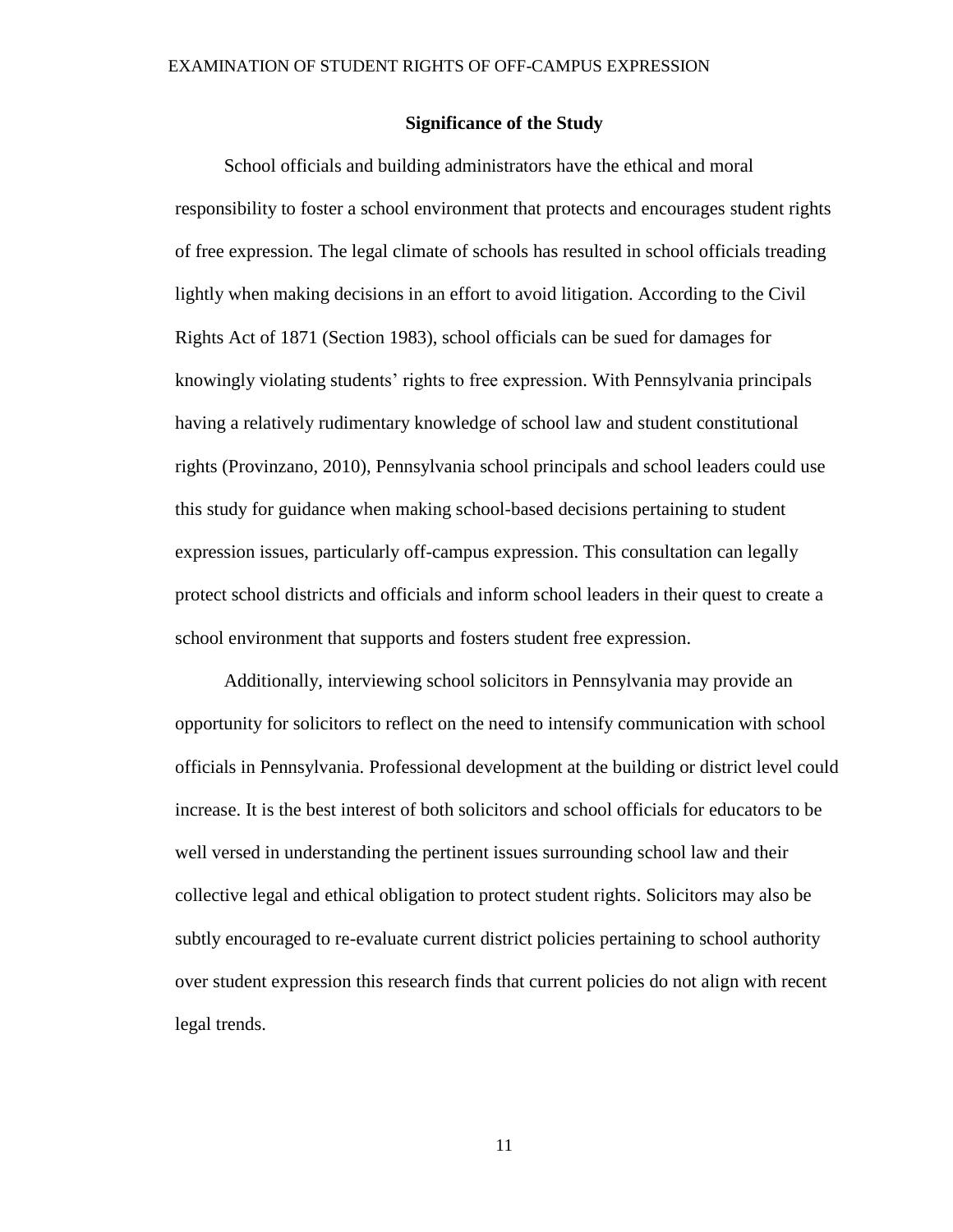# **Definitions of the Terms**

<span id="page-21-0"></span>*Freedom of expression* - the freedom of speech, press, assembly, or religion as protected by the First Amendment (Black, 2004)

*First Amendment* – the government shall make no law respecting an establishment of religion, or prohibiting the free exercise thereof; or abridging the freedom of speech, or the press; or the right of people peaceably to assemble, and to petition the Government for a redress of grievances (U.S. Constitution)

*School Solicitor –* the school board-appointed lawyer who provides legal counsel and advice to the school district and its school officials

*Tinker's First Prong or Tenet –* A legal precedent of the *Tinker* case that determined school officials cannot censor student expression unless the expression causes or is reasonably likely to cause a "substantial disruption" to the school environment or interferes with the rights of other students*.* This "substantial disruption test" pertains to *Tinker'*s first prong or tenet.

*Tinker's Second Prong or Tenet –* Regarding the same explanation as above, this refers to student expression that interferes with the rights of others. Expression may be censored or regulated if it is determined to meet either of *Tinker's "tenets" or "prongs."*

*Case –* a civil or criminal proceeding, action, suit, or controversy at law or in equity (Black, 2004)

*Case Law –* the law found in the collection of reported cases that form all or part of the body of law within a given jurisdiction (Black, 2004)

*Circuit –* a judicial division in which hearings occur at several locations (Black, 2004)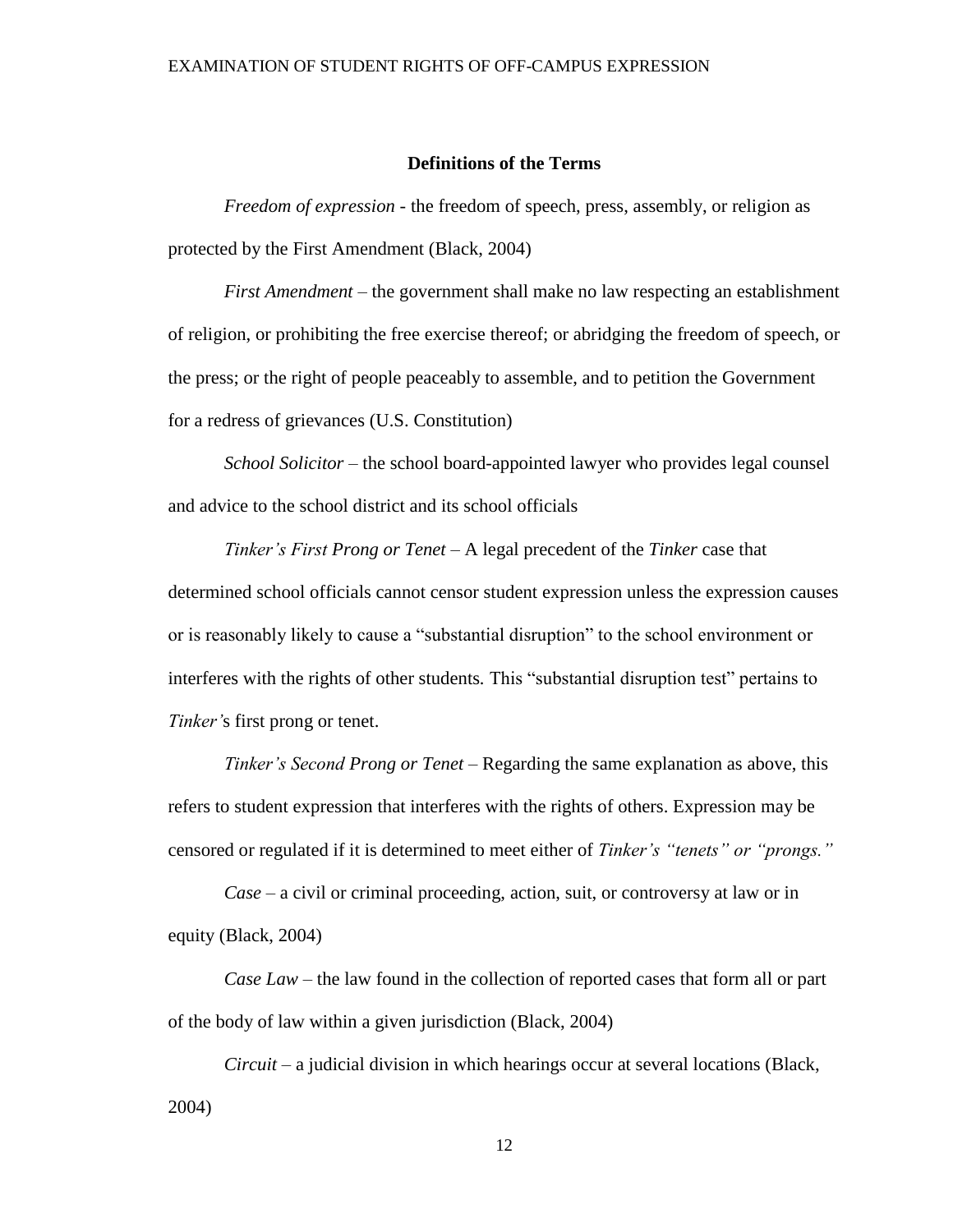*Third Circuit –* the judicial division that includes Pennsylvania, New Jersey,

Delaware, and the Virgin Islands. This is the circuit in which the interviewed solicitors practice law and includes the districts they represent.

*Prior restraint* – a governmental restriction on speech or publication before its actual expression (Black, 2004)

*School officials –* includes public school administrators, school board members, or faculty members.

*Cyber expression –* includes communication from on the Internet, blogs, social media sites, social networking sites, cell phones (including text message, video or pictures), or instant messaging.

# **Summary**

<span id="page-22-0"></span>This chapter presented background information pertaining to the challenges school administrators face when navigating a complex landscape surrounding the regulation of student expression off-campus. This chapter included the historical legal context of the formulation of the problem statement. The chapter also stated the research questions, noted the significance of the study, and defined terms used in the study. In Chapter II, I will review the current literature and recent relevant legal decisions relevant to the research topic.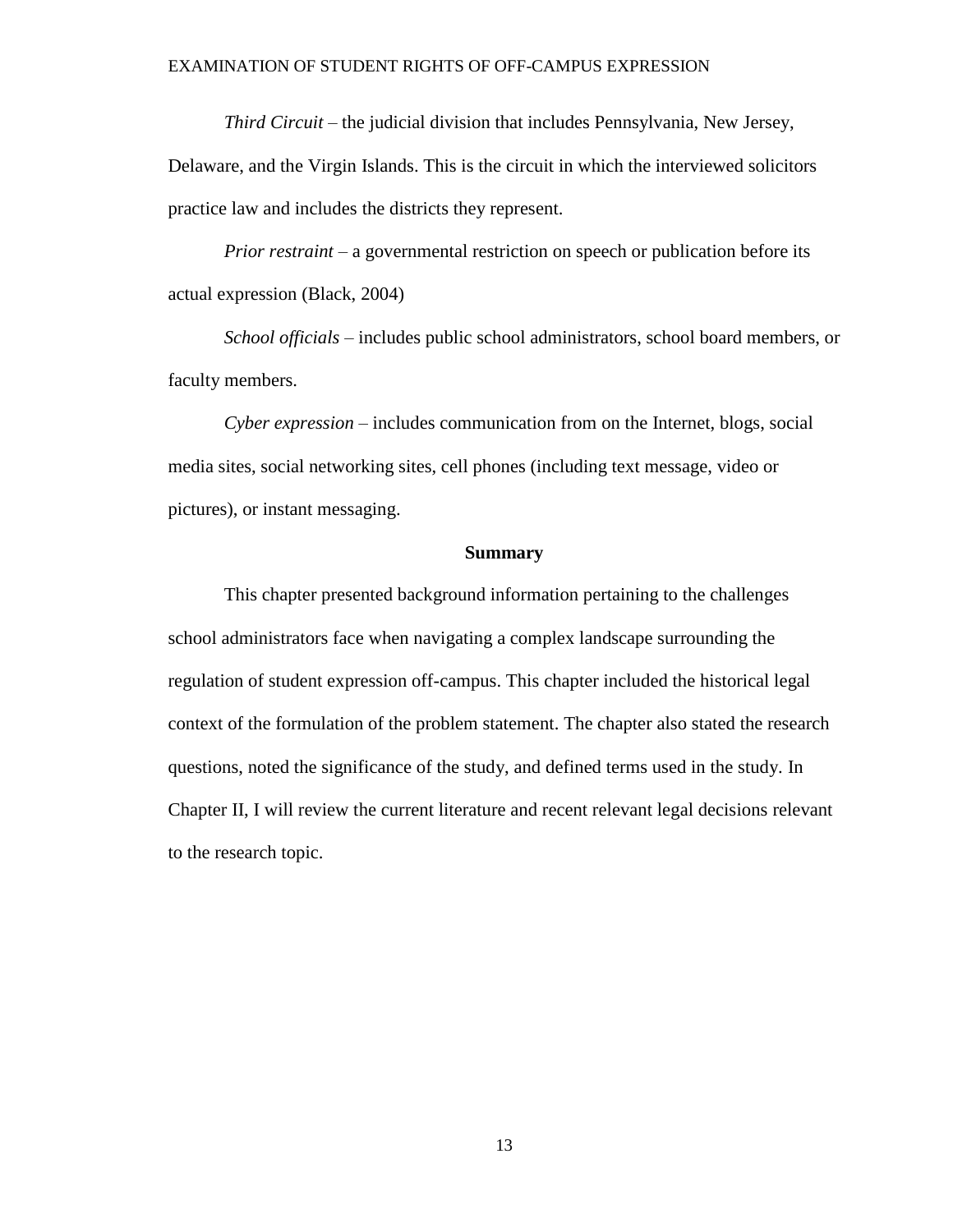# **CHAPTER II: LITERATURE REVIEW**

# **Introduction of Literature in this Study**

<span id="page-23-1"></span><span id="page-23-0"></span>The relationships between case law and school practice have evolved over time. Societal trends and political climate have certainly served a role in the types of schoolrelated issues appearing before the courts. When examining the legal landscape of cases involving school officials regulating off-campus student-expression, I will first examine the literature surrounding cases and case law and the historical trends of these rulings. There will be a particular focus on cases ruled by the U.S. Supreme Court, relevant lower court rulings (specifically regarding student expression originating off-campus), and the particulars of specific Third Circuit rulings on this issue. The U.S. Court of Appeals for the Third Circuit has appellate jurisdiction over the district courts in the states of Delaware, New Jersey, Pennsylvania, and the Virgin Islands. Because interview subjects will be school solicitors in the Third circuit, I will review more closely cases in this circuit.

Second, I will examine literature addressing some of the social factors contributing to this increasingly complicated issue. I will focus on issues surrounding school violence, bullying, and cyber-bullying. Legislation around these issues has changed, as have school district policies. These legal and policy changes have made it increasingly challenging for school officials to balance protecting students' first amendment rights, as determined by the courts, and the obligation to enforce school policy; some cases include language obligating some extent of regulation of off-campus expression. I will consider scholarly analysis of these trends and social factors influencing this issue. Third, I will review relevant literature about the role of the school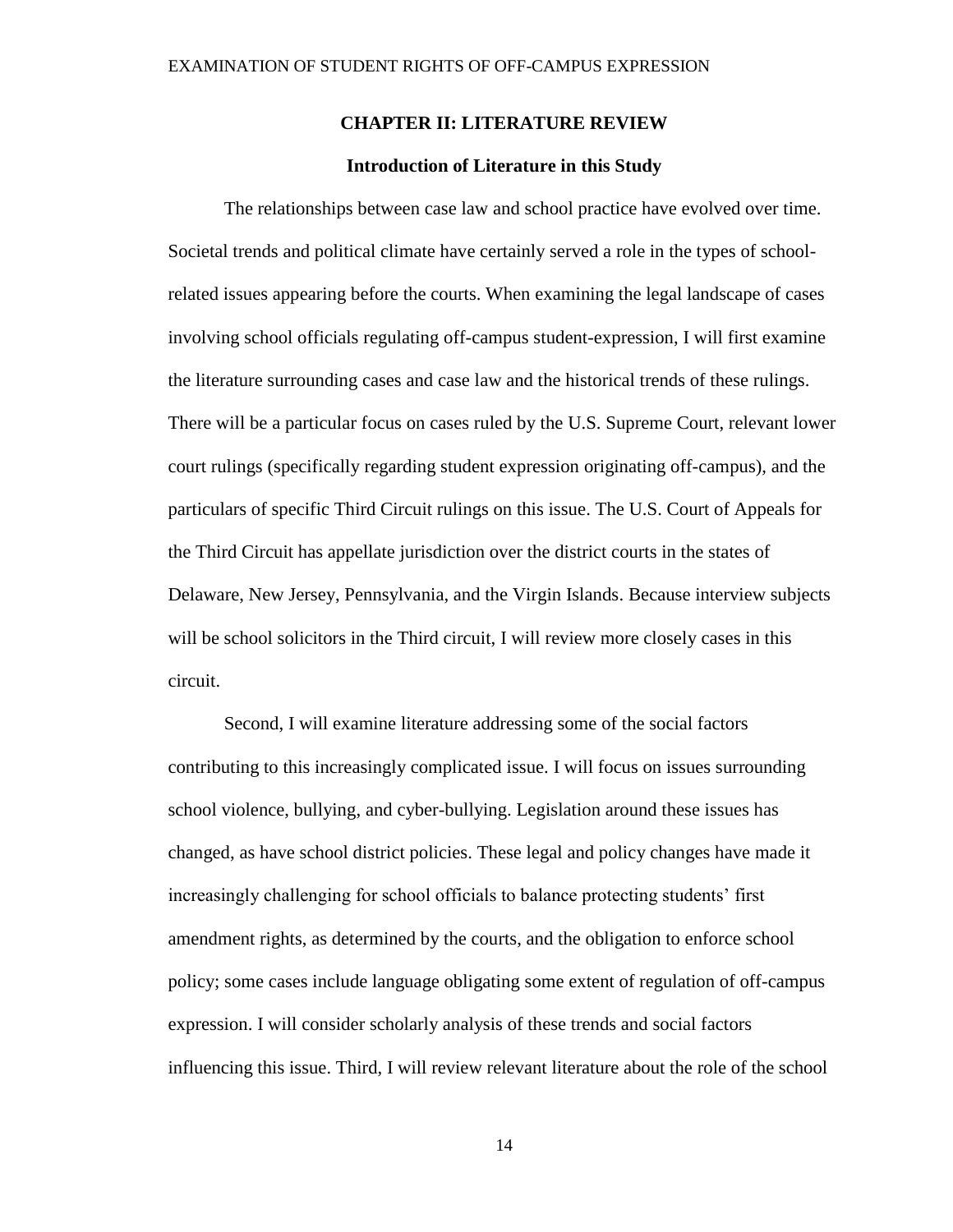solicitor.

Little scholarly research exists on the connection between school law and practice from the perspective of the school solicitor. To serve as a requisite knowledge base prior to interviewing Pennsylvania Region 11 solicitors, this literature review will provide a foundational understanding of how courts have responded to administrative action taken in student expression cases. The review will also offer a perspective of how scholars have interpreted these cases.

## **Relevant U.S. Supreme Court Cases**

<span id="page-24-0"></span>The U.S. Supreme Court has ruled on four primary student expression cases since 1969, each contributing to the aggregate case law in its own unique manner. To date there have been no Supreme Court rulings on a school's authority to regulate the cyber expression of students while off campus. While lower courts have ruled on such cases, school solicitors are offering advice to school districts based on their interpretation of inconsistent lower court rulings. Precedents involving cyber expression cases and offcampus expression have applied a range of standards, each providing direction to others. As society has embraced technology in new ways, and students are using multiple means to communicate electronically, it is reasonable to assume that school officials are seeking clarity and guidance on their limits to authority when regulating student expression in an attempt to maintain a safe and orderly school environment.

# *1969 Tinker v. Des Moines Independent Community School District*

First amendment advocates laud the *Tinker* case as the "landmark student speech decision that broadly accommodated, and celebrated, students' First Amendment rights" (Kozlowski, 2010). This case was the first time the Supreme Court ruled on the rights of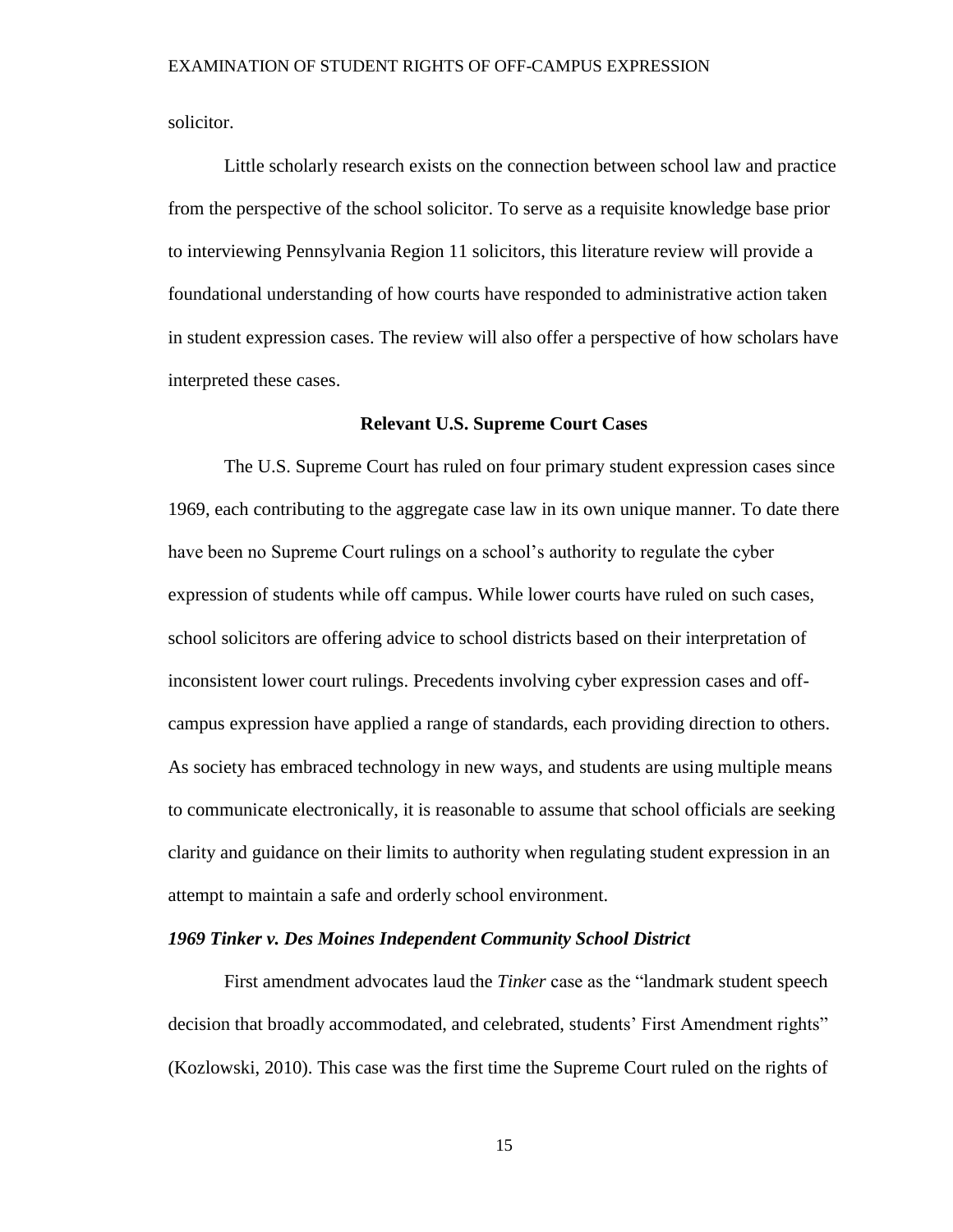students to express themselves in a school setting. In the midst of the Vietnam War, three students, two high school-aged and one in junior high school, chose to wear black armbands to school to express their protest of the war and support of a proposed truce.

After the principal adopted policy banning such expression, the three students knowingly violated the rule and were suspended from school for not complying with the policy. The American Civil Liberties Union filed a lawsuit on behalf of the Tinker family; two of the three children who were suspended were from this family.

While district courts initially upheld the decision, the U.S. Supreme Court ruled the school's regulation of such expression was unconstitutional. The Supreme Court stated students do not "shed their constitutional rights to freedom of speech or expression at the schoolhouse gate." School officials were only permitted to censor student speech if they reasonably conclude it would "materially and substantially disrupt the work and discipline of the school." The two-prong test used as a guiding principle states school officials cannot censor student expression unless:

- (First prong) the expression causes or is reasonably likely to cause a "substantial disruption" to the school environment or;
- (Second prong) the expression causes or is reasonably likely to interfere with the rights of other students*.*

The Tinker case became the primary precedent for lower court rulings for many years and the U.S. Supreme Court did not rule on a decision on another student expression case for 17 years after *Tinker*. This literature review will explore how the *Tinker* test has been applied when dealing with in-school speech. The *Tinker* test has been applied inconsistently (Reeves, 2008) and often avoided (Kozlowski, 2010) when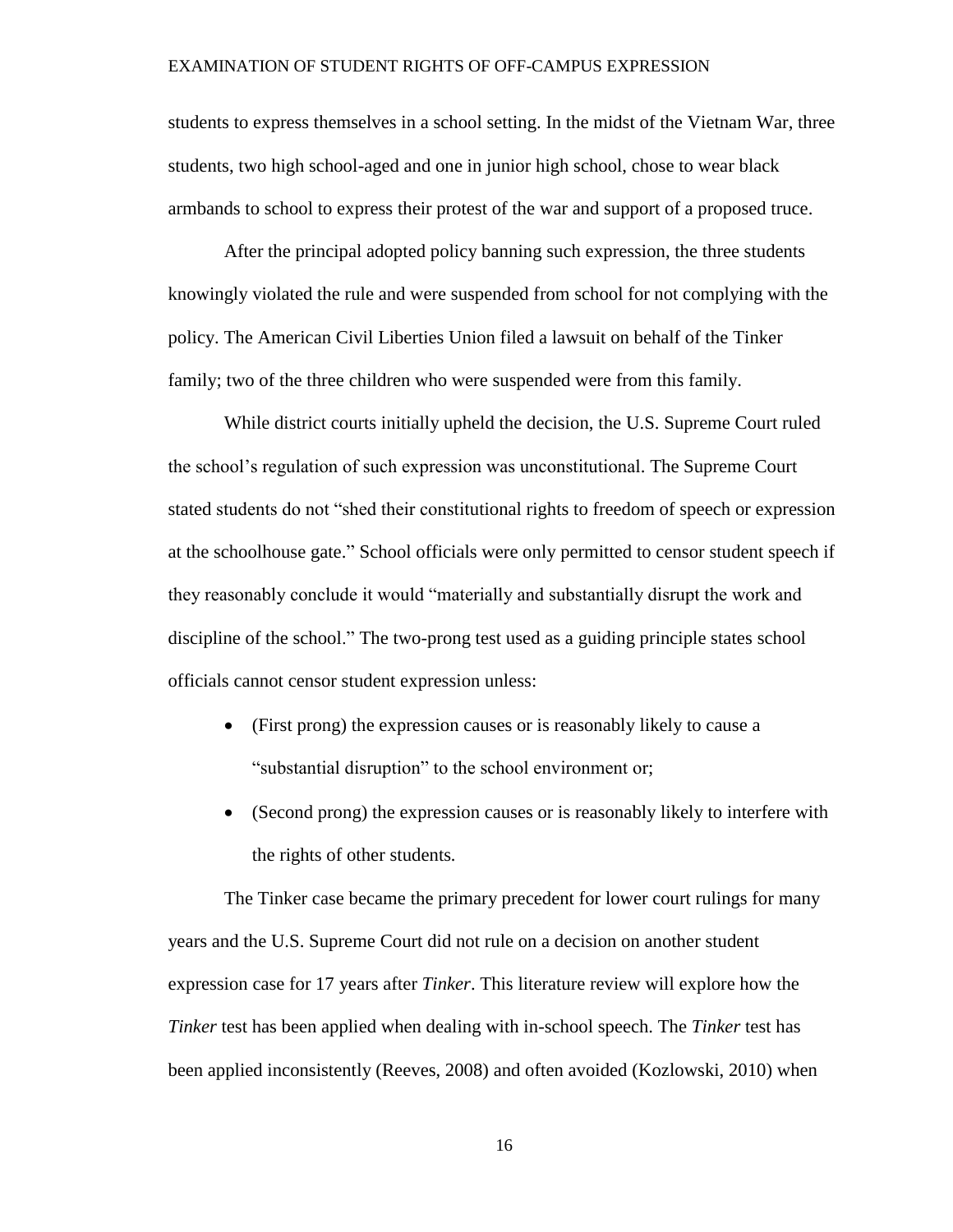used in off-campus speech cases.

# *1986 Bethel School District v. Fraser*

Student Matthew Fraser was giving a speech to the student body nominating a friend and classmate for student government office. The speech contained sexual innuendoes and double entendre. School officials deemed it vulgar, lewd, and inappropriate for school. The Bethel School District suspended Matthew Fraser from school and prohibited him from speaking at graduation or participating in the student council election.

Fraser's family sued the school district on grounds it was violating his first amendment rights. The Court of Appeals had ruled the suspension unconstitutional but the U.S. Supreme Court reversed that ruling and upheld the suspension. This case established a new standard for authorizing schools to regulate student expression – whether it is vulgar, sexually explicit, or lewd. When applying the *Tinker* test, district level courts and the Court of Appeal ruled this speech was not substantially disruptive; therefore it violated Matthew Fraser's rights of expression. In contrast, the U.S. Supreme Court differentiated this case from *Tinker*, saying Fraser was speaking in an assembly format and was therefore participating in a school event. His speech was determined to be vulgar and lewd, thus in violation of school policy, and therefore not protected by the First Amendment.

# *1988 Hazelwood School District v. Kuhlmeier*

The U.S. Supreme Court ruled student expression via a school newspaper or publication completely funded and staffed by the school district could be censored. In the *Hazelwood* case, the high school principal forced student editors for the school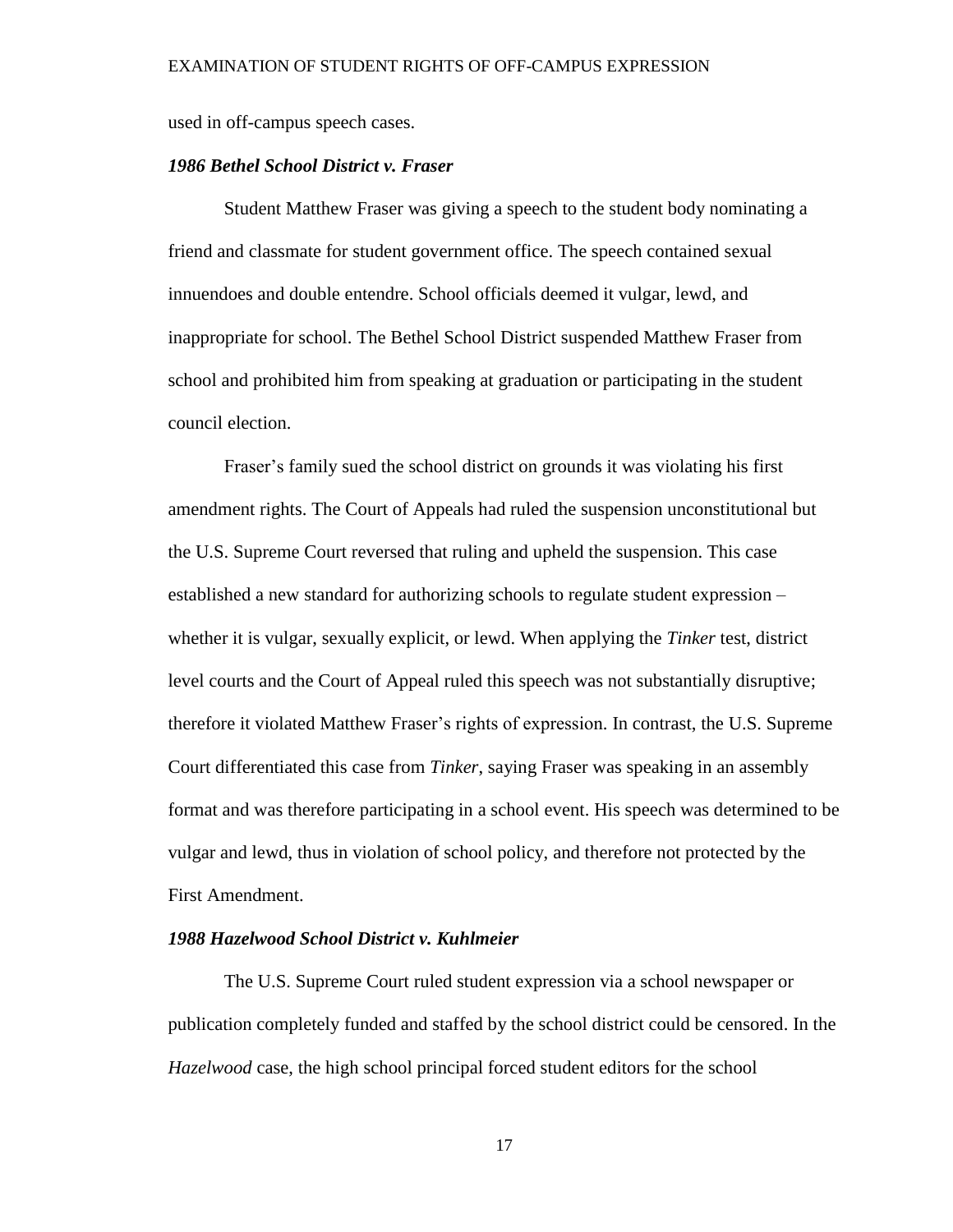newspaper to remove the articles students had prepared on the topics of divorce and teenage pregnancy. The students claimed that their first amendment rights of expression had been violated. The Eighth Circuit Court of Appeals initially supported the students, saying the school could not suppress the expression because it did not pass the *Tinker* test of substantial disruption. However, the U.S. Supreme Court reversed the decision, stating the school could censor the expression.

Consequently, principals and school officials have the authority to review a newspaper or publication before the information is published. The court ruled this type of censorship or prior review does not violate the students' first amendment rights to freedom of speech or freedom of the press. *Hazelwood* empowered school officials to regulate school-sponsored student expression if that expression is "reasonably related to legitimate pedagogical concerns." School officials may censor expression in such venues as school publications or newspapers, deemed to be limited public forums, as well as school-related theatrical productions, curriculum topics, or class celebrations.

Under *Hazelwood*, the authority to censor did not extend to personal communications, speech that is non-school-related, publications off-site, or non-schoolsponsored communication. While *Tinker's* substantial disruption standard had been previously considered the only standard for censorship of school-related expression, school officials were now granted greater latitude for intervening or censoring such expression.

## *2007 Morse v. Frederick*

This case relates to the suspension of 18-year-old student Joseph Frederick after he displayed a banner reading "BONG HITS 4 JESUS" while off-campus, across the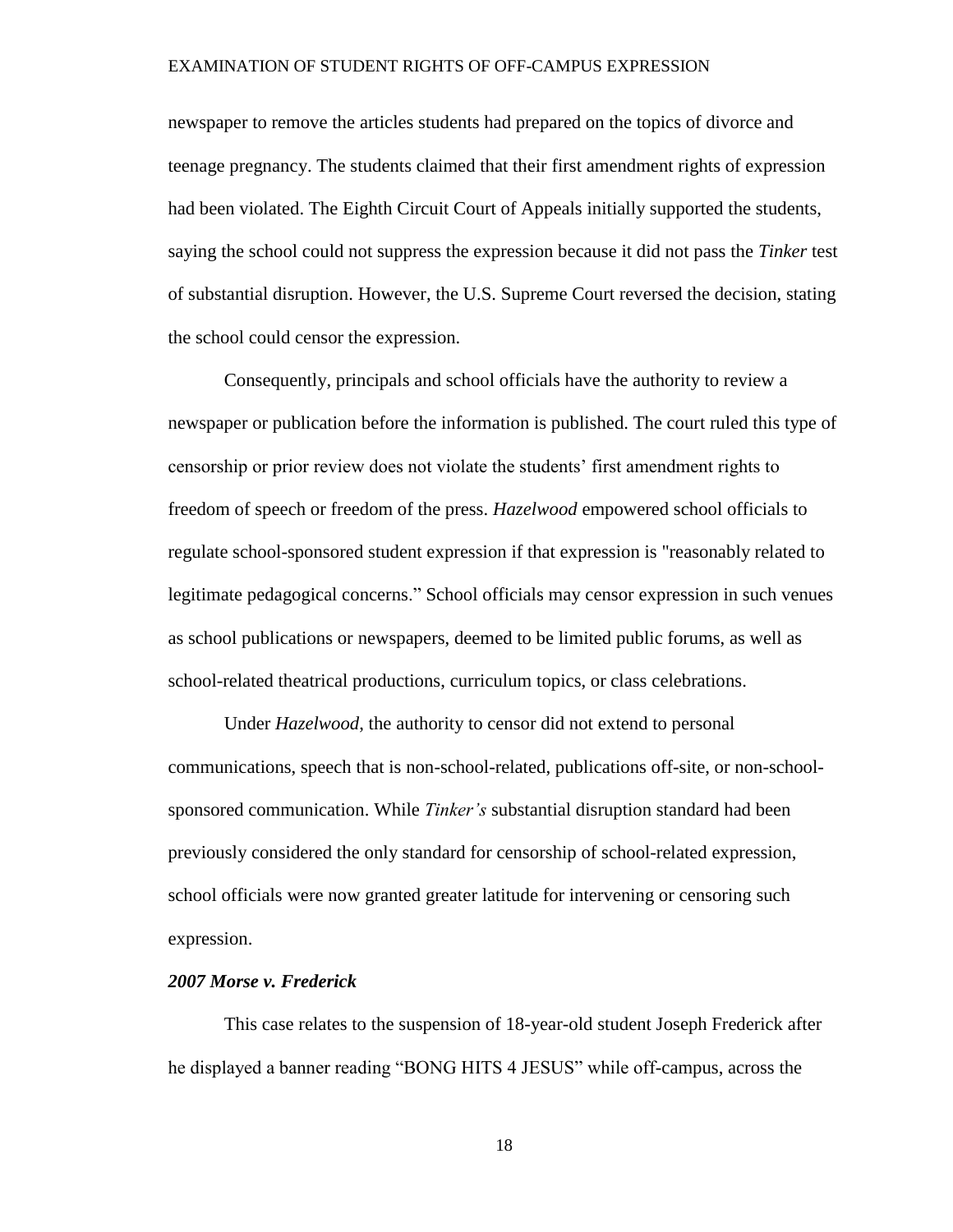street from the school, during a school-supervised event. The U.S. Supreme Court ruled Principal Deborah Morse was within her rights to suspend Frederick and it was not a violation of his first amendment rights of free expression. She suppressed his speech because she viewed it as promoting illegal drug use. The court ruled schools have a compelling interest in deterring drug use. This case was the first Supreme Court student expression ruling that involved a student off-campus, but the courts did not determine the student to be out of the jurisdiction of the school because the event took place during the school day and was a school-supervised event.

Scholars have disagreed on the interpretations of the Morse case, arguing on how to apply its standard. Some have interpreted it narrowly and strictly, maintaining schools have the authority to regulate speech advocating illegal drug use. Others have applied a broader interpretation, claiming school officials can limit expression that either undermines the school's basic educational mission or poses a threat to students' health or safety.

### **Relevant Lower Court On-Campus Rulings - What is the Standard?**

<span id="page-28-0"></span>While the four Supreme Court rulings most directly related to this issue have served as the primary precedents when dealing with the issue of student expression rights, pertinent legal rulings have emerged both in and out of the Third Circuit about students' off-campus expression. This study includes some cases that have provided legal guidance or direction. While the focus of this study is on the regulation of off-campus student expression, some court rulings have circumvented *Tinker* and applied other Supreme Court decisions as precedents.

The cases below involve on-campus expression, but are examples of the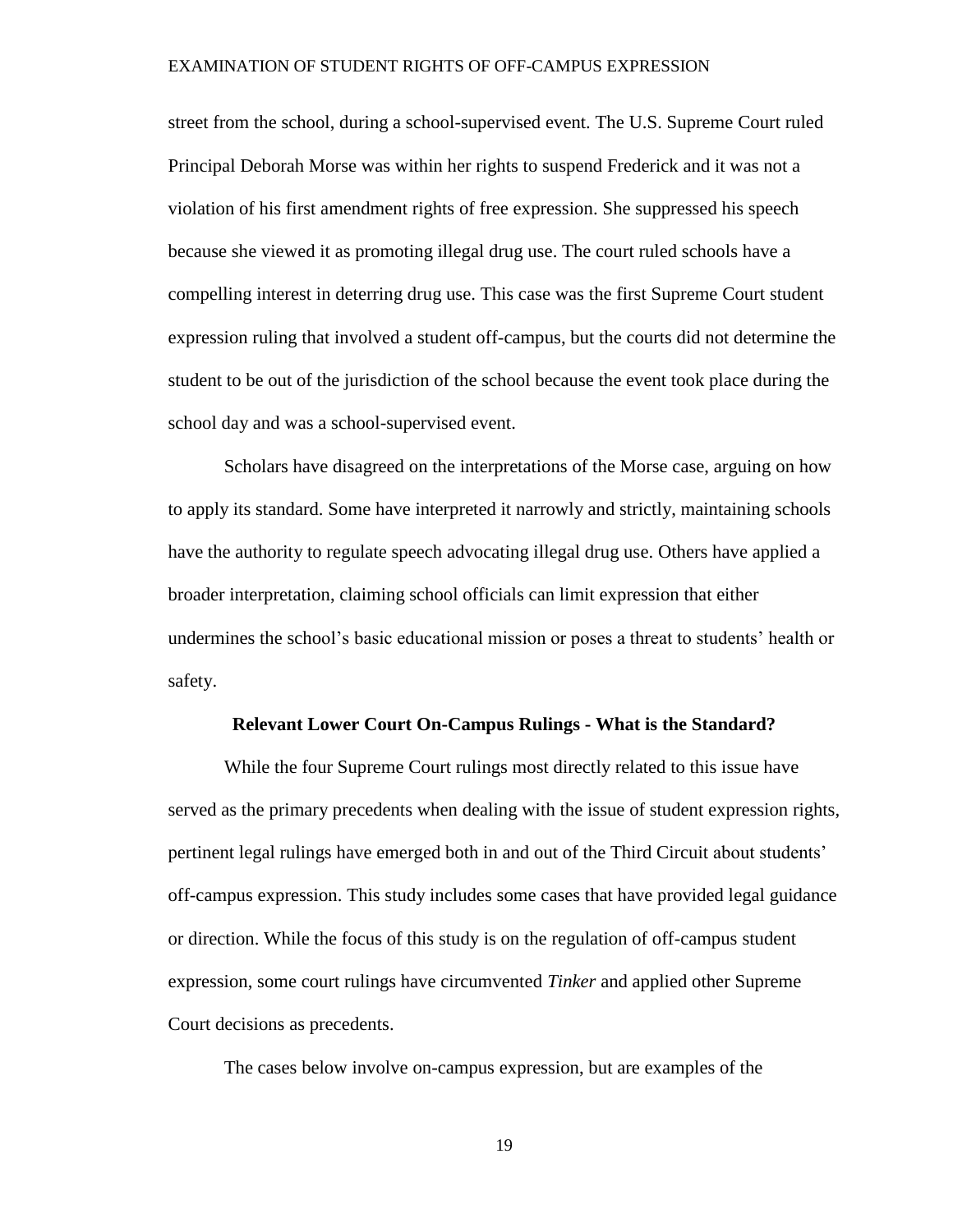complexity of interpretation required by school administrators, with lower court rulings seemingly unpredictable. Not only is *Tinker* rarely used as a controlling precedent in these cases, but all cite examples of school regulation that could be interpreted as stretching beyond the scope of the original details of the events in the standard cited as their precedent. This makes it difficult for school administrators to determine the circumstances to which different constitutional standards should be applied. It also raises the issue of what guiding questions should be asked when deciding if regulation is appropriate. While *Tinker* was not applied in the first three cases listed below, it could be argued that neither of *Tinker*'s prongs could be applied as justification to regulate student expression. These examples speak to the challenges of monitoring and regulating student expression even when it occurs on campus, leading one to imagine the complexity of offcampus regulation.

# *1999 Boroff v. Van Wert City Board of Education*

The Sixth Circuit Court of Appeals, in 1999, upheld a school official's decision to forbid a student from wearing Marilyn Manson t-shirts to school because the shirts were deemed offensive and "the band promotes destructive conduct and demoralizing values that are contrary to the educational mission of the school." The court cited *Fraser* as the applicable precedent because it governed all "vulgar or plainly offensive speech," even though the shirts themselves did not display lewd or sexually suggestive language nor innuendos similar to Matthew Fraser's speech in the *Fraser* case. No "substantial disruption" element existed in this case, nor was the school advocating intervention and regulation based on foreseeable disruption. The justification for suppression of expression in this case was that the t-shirt was deemed offensive. The courts supported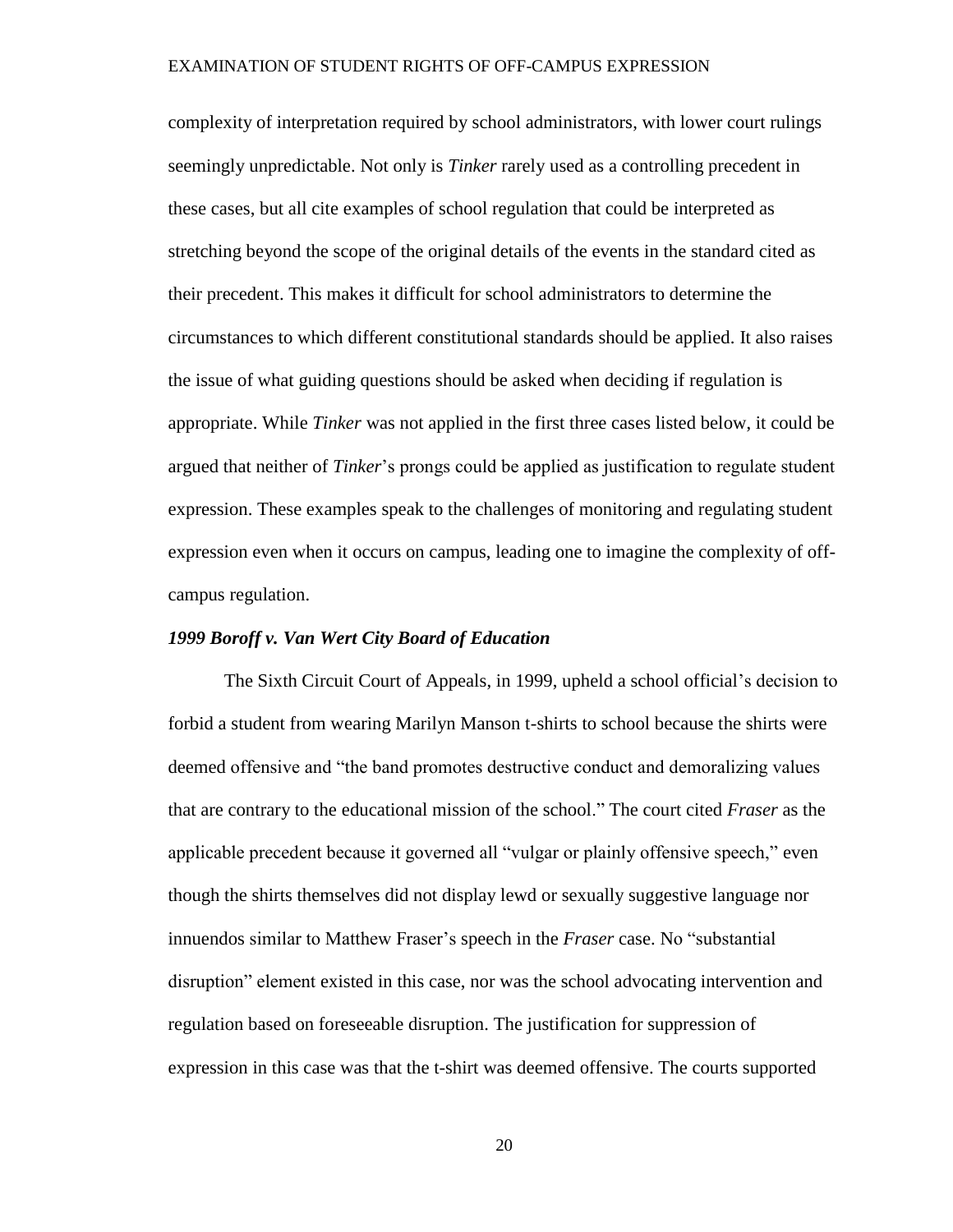this interpretation, despite no explicit profanity, vulgarity, or anything sexually suggestive.

*Key takeaway*: Citing *Fraser*, school officials have the authority to regulate offensive expression, including on clothing; this authority extends beyond vulgarity or profane expression.

*Question*: Does this authority extend to off-campus expression?

# *2008 Curry v. Hensiner*

In 2008, the Sixth Circuit ruled *Hazelwood* provides the controlling precedent when the court determined the school could restrict speech and student expression of personal views in class assignments. In *Curry*, fifth-grade student Joel Curry produced a card as part of a class assignment involving a simulated marketplace at school. The card explained how candy canes could be viewed as a symbol of Christianity, admittedly attempting to promote Jesus to the other students. Citing *Hazelwood*, the courts supported censorship by Principal Irene Hensiner of this unsolicited religious message during an organized curricular activity. Despite no substantial disruption, the censorship stood because the school had legitimate pedagogical concerns. Thus, the suppression of the expression was not deemed to be in violation of the student's first amendment rights. It is important to note that the elementary age of the students involved in this case was a factor in the court's ruling.

*Key takeaway*: Citing *Hazelwood*, schools can censor school-related expression if a legitimate pedagogical concern exists. In addition, the age of the students involved in expression cases is a contributing factor. *Question*: Can expression originating electronically and off-site ever be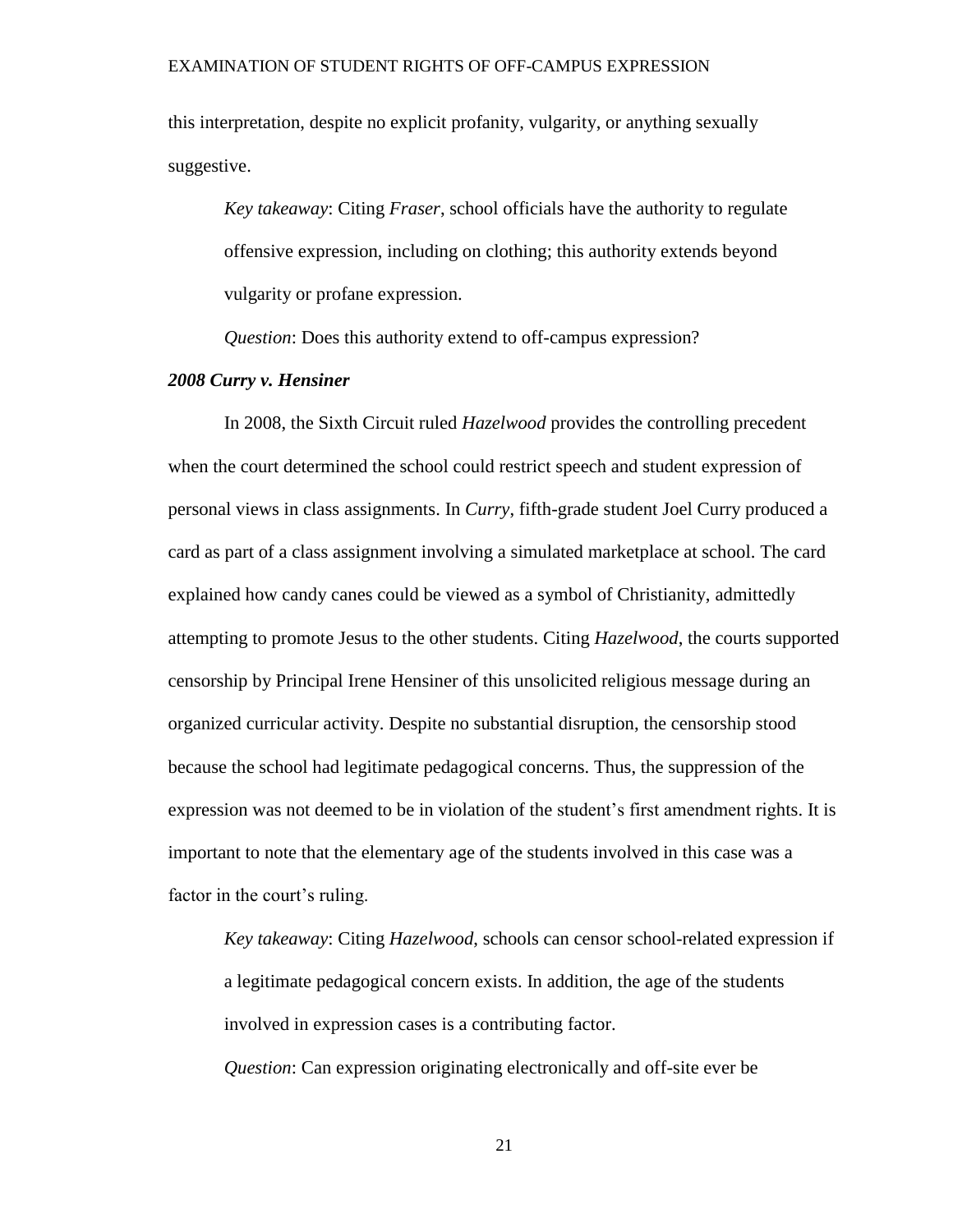considered school-related expression and therefore censored or regulated?

# *2014 Dariano vs. Morgan Hill Unified School District*

In 2014, the Ninth Circuit ruled in support of the Morgan Hill Unified School District (CA) when they took a controversial stance against a typically-supported patriotic symbol. At the racially mixed Live Oak High School, on May 5, 2010, the school held its annual Cinco de Mayo celebration, honoring the Mexican community and celebrating its heritage. School officials spoke to a group of white students about wearing t-shirts and other clothing displaying the American flag. They asked them to change their clothing or turn their shirts inside-out so the flag was not so prominently displayed. The school officials, citing a recent history of gang and race-related violent incidents at the school, claimed the request for students to change their clothing was an attempt to prevent disturbances. The students were not actively inciting any confrontation or violence, and no disruption had occurred.

The students refused to change their clothing or turn their clothing inside-out, so the school administrators, expressing concern for the students' safety, sent the students home for the remainder of the day with an excused absence. School officials administered no disciplinary action to the students.

The families of the students pursued legal action against the school district, claiming the school had violated their constitutional rights to freedom of expression. The courts ruled in favor of the school, stating that the perceived threat level, given the pattern of violence at the school, rose to the level of threat of substantial disruption. The court noted these were circumstances unique to the context of this event. The school neither imposed discipline on the students nor instituted or enforced a blanket ban on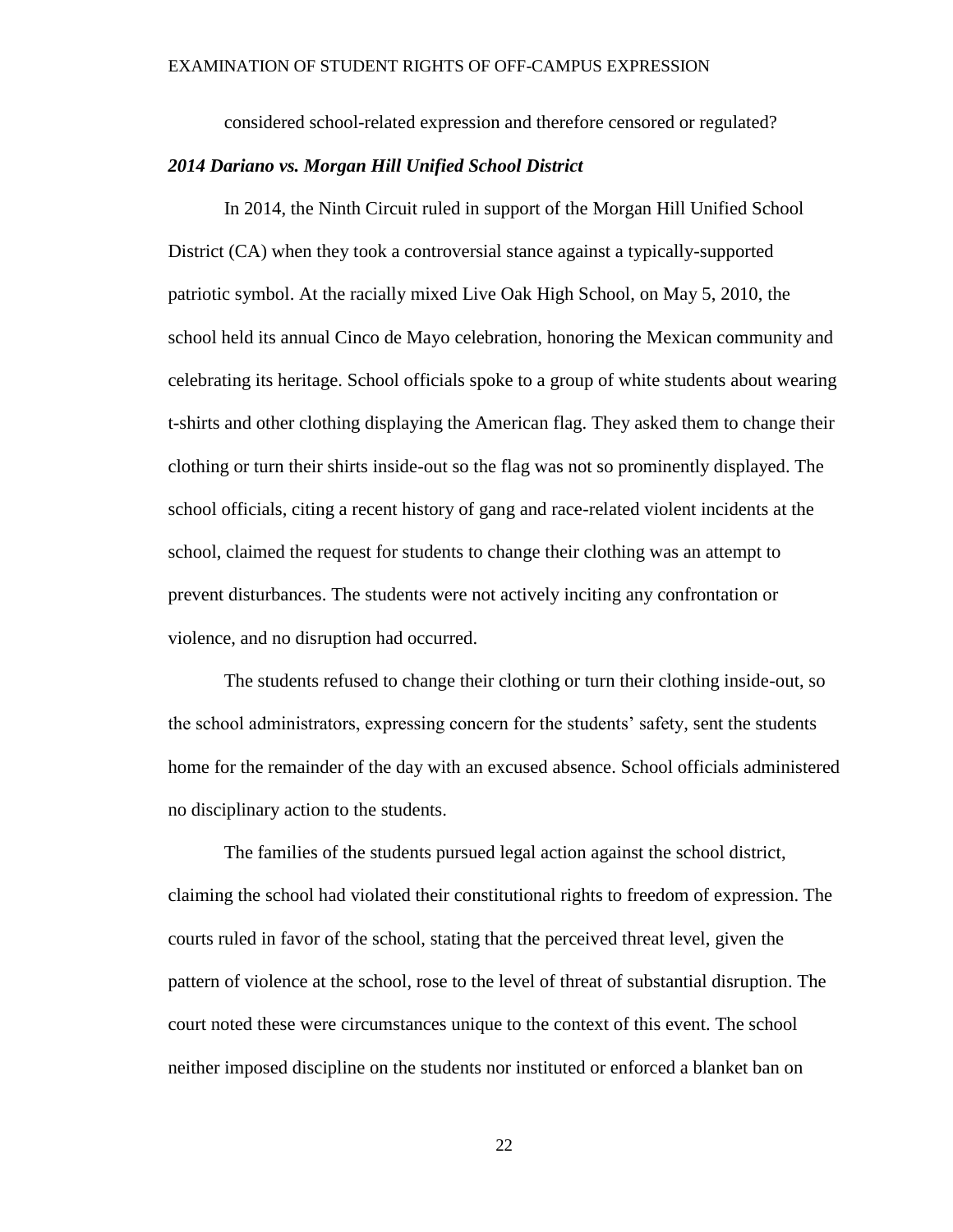apparel representing the American flag.

In a dissenting opinion, Judge Diarmuid O'Scannlain asserted this decision was a misrepresentation of *Tinker.* He stated that when the courts permitted such suppression, they were enabling a fundamental principle of first amendment law – the heckler's veto doctrine. This states that "an audience's hostile response to a speaker they disagree with cannot serve to cause for silencing the speaker" (*Harvard Law Review*, 2015).

*Key takeaway:* While foreseeable substantial disruption is a much less frequently applied acceptable standard to regulate expression in recent cases than actual substantial disruption, school officials have greater leeway in cases where the threat of violence in schools exists.

*Question:* If students express unpopular opinions via off-campus expression that could be interpreted as foreseeably causing a disruption on campus due to the potential violent response of those who disagree, is this grounds for regulation as an attempt to maintain order?

### *2013 B.H. and J.M v. Easton Area School District*

In 2013, the Third Circuit ruled against the Easton (PA) school district when school officials disciplined students for wearing "I (heart shape) Boobies" bracelets to school. The middle school students, B. H. and J. M., claimed to be wearing the bracelets in support of breast cancer awareness. In restricting the expression, the school cited both *Bethel,* claiming that the expression was lewd and vulgar, and *Tinker,* based on the threat of foreseeable disruption. The district court supported the students, saying that neither precedent can be applied to uphold a bracelet ban. The Third Circuit supported this decision, furthering that speech should not be censored in school if it does not rise to the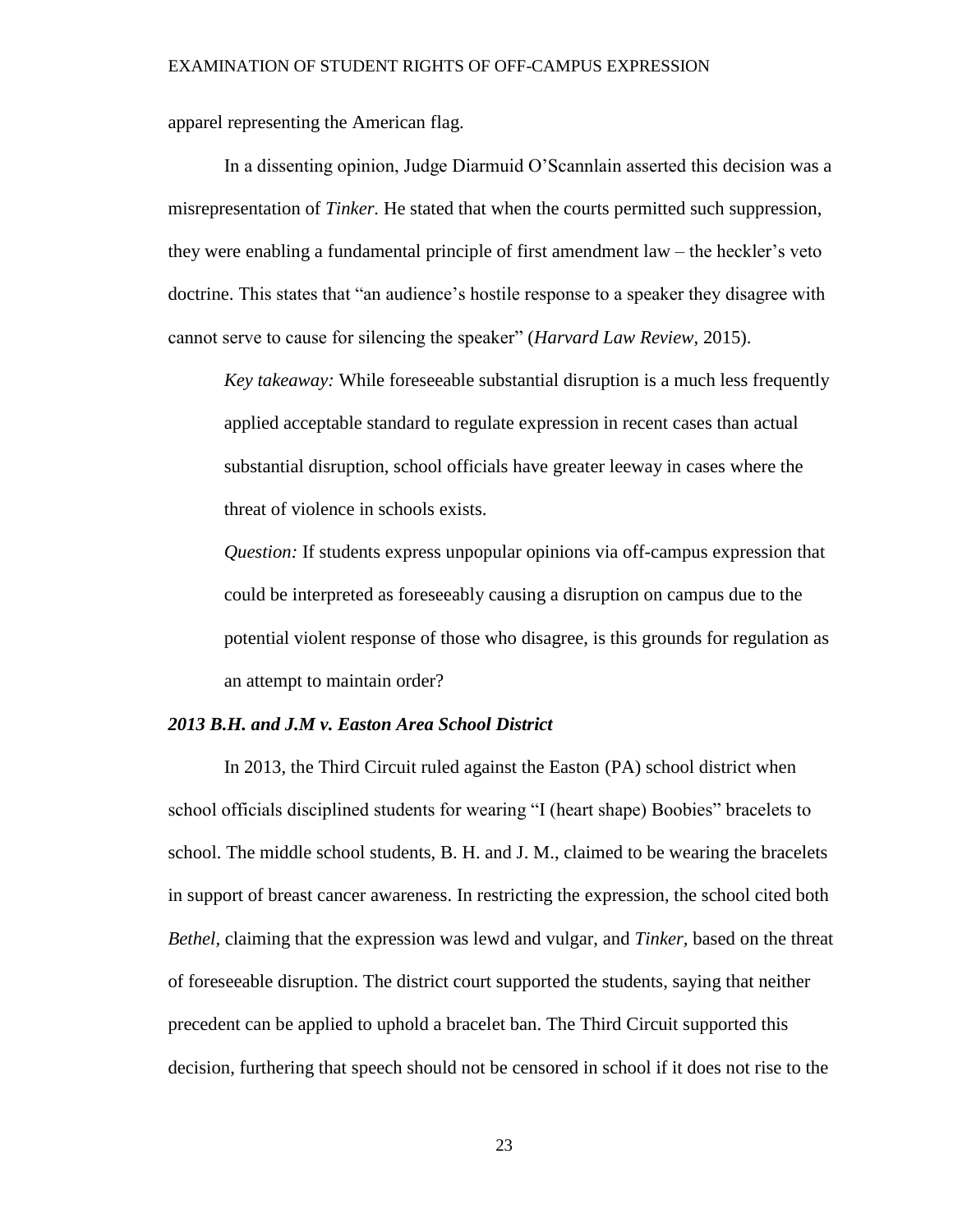level of plainly lewd and a reasonable observer could plausibly interpret this as commentary on a relevant political or social issue.

The district did not prove any substantial disruption occurred as a result of wearing the bracelets. Some students were disciplined, suspended from school, and banned from a school dance after refusing to remove the bracelets when asked by a security guard. This case is relevant to this study for many reasons - its recency, its proximity (within the Third Circuit and regionally close to the Region 11 solicitors interviewed), and that participating solicitors in the interviews referenced it in the interviews.

This ruling seems to be inconsistent with aforementioned *Boroff* case. In dissenting the ruling, one judge said,

As this case demonstrates, running a school is more complicated now than ever before. Administrators and teachers are not only obliged to teach core subjects, but also find themselves mired in a variety of socio-political causes during school time. And they do so in an era when they no longer possess plenary control of their charges as they did when they acted *in loco parentis*.

Circuit judge Joseph Greenaway Jr. also dissented, questioning how school administrators could apply the test of plausibility of whether the speech was connected to a social issue or cause. He says this "leaves school districts essentially powerless to exercise any discretion and extends the First Amendment's protection to a breadth that knows no bounds." Greenaway also added "school districts seeking guidance from our First Amendment jurisprudence in this context will find only confusion." The summary states that in situations when the speech is not plainly lewd , as in this case, it may not be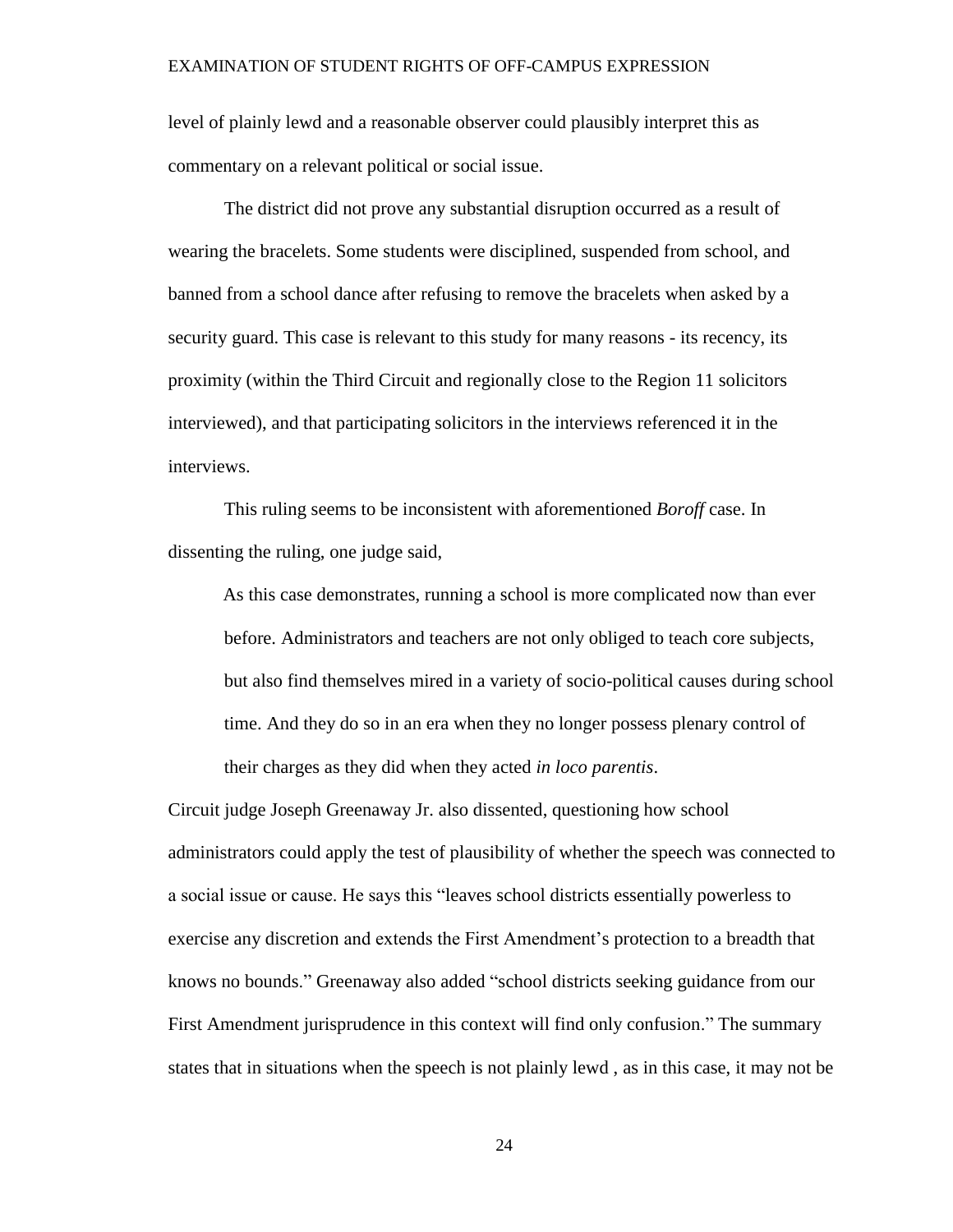suppressed or restricted. Lewd speech is not open to discretion from the school official.

*Key takeaway*: Plainly lewd expression is not open to broader interpretation. Expression must be considered within the context of a social issue prior to regulation.

*Question*: With expression needing to be considered within the context of its relevancy to a social issue, what are the limits of this additional protection? Does this additional protection extend to other standards?

These cases are examples of the challenges of school administrators to determine which guiding questions should be asked when regulating student expression. These cases were unable to demonstrate actual substantial disruption, per *Tinker's* first-prong test, nor were they instances where the expression infringed upon the rights of others, per *Tinker's* second-prong test. Even the use of *Fraser* and *Hazelwood* in these examples applies standards differently than the original Supreme Court cases did. Additionally, these examples were all on-campus expression cases. The added level of complexity of offcampus expression only further complicates the decision-making process for school administrators. The range of precedents and interpretations of the Supreme Court cases used in the lower court rulings challenges solicitors and school officials to craft legallydefensible policies and properly regulate student expression.

### **Off-Campus Student Expression Cases Ruled by Lower Court**s

<span id="page-34-0"></span>The cases described in this section all deal with off-campus student expression. I review relevant details of the cases, including circumstances in which students used some type of electronic media as the source of the communication. The targets of the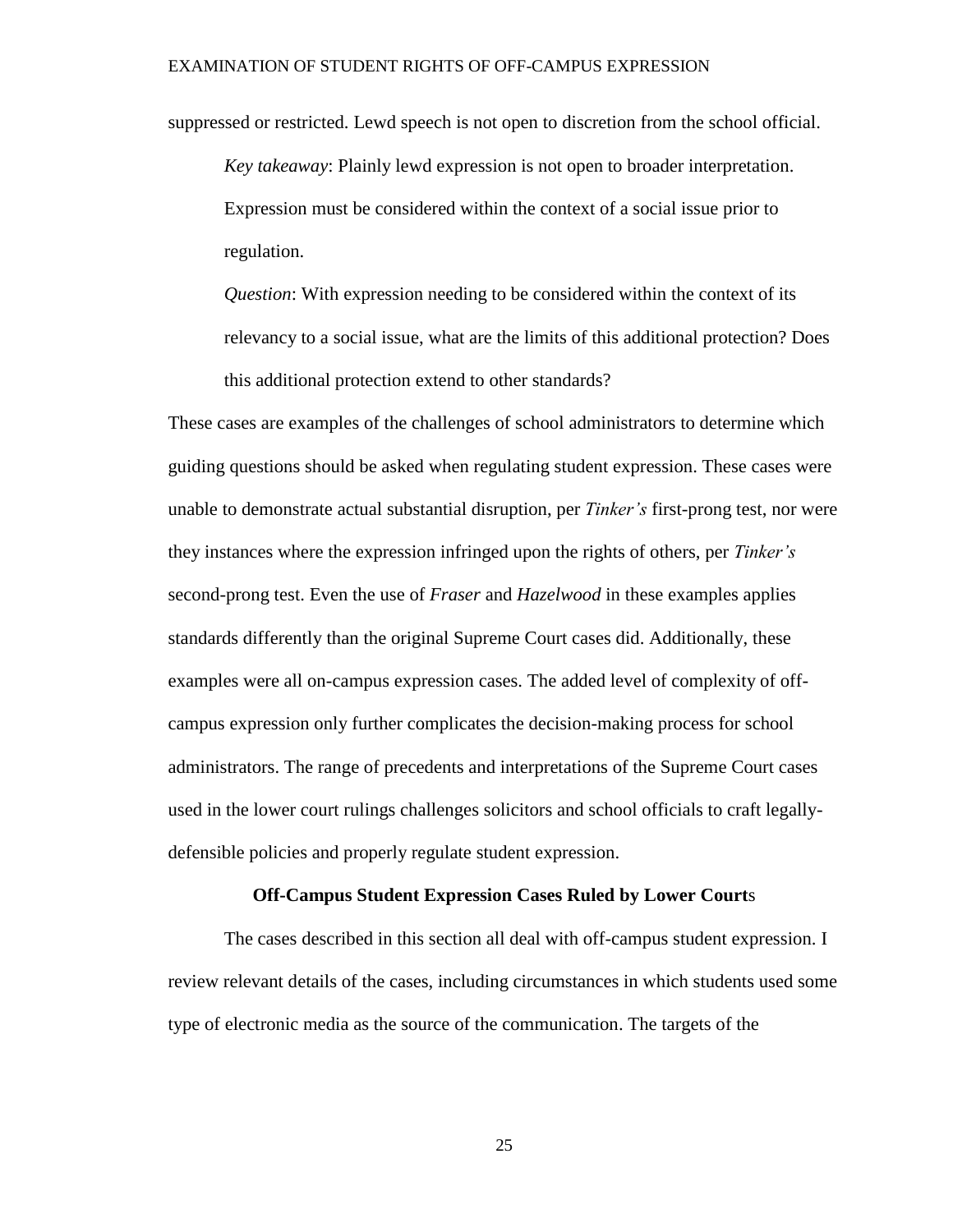communication vary, as do the rulings from the courts on the schools' regulatory authority.

# *2002 J.S. v. Bethlehem Area School District*

A Third Circuit case, the *J.S. v. Bethlehem* case preceded the *J.S. v. Blue Mountain* and *Layshock v. Hermitage* (also Third Circuit cases and described below). All three are Pennsylvania cases and share similarities in their details of the cases, but the rulings differed. In 1998, 14-year-old student Justin Swidler, using an off-site computer and website, targeted a principal and teacher in a site called "Teacher Sux." The site depicted images of a bullet hitting the head of the principal and an animated image of the teacher transforming into Adolph Hitler. The site continued to list reasons why the teacher should die and asked viewers to consider contributing \$20 for a hitman.

The school chose to move to a disciplinary hearing and expelled the student. Meanwhile, the school contacted authorities but neither the local police nor the FBI ultimately moved forward with criminal charges. The student's family and lawyer claimed that the expression was protected because it was off-site, included exaggeration and hyperbole, and was not a true threat. The courts ruled in favor of the school, supporting the expulsion, but did not ultimately validate the expulsion because it did not find the student's conduct threatening. The judge called the act "a sophomoric, crude, highly offensive and perhaps misguided attempt at humor or parody" but not a true threat. Rather, the courts ruled that there was sufficient nexus between off-campus and oncampus due to the substantial disruption caused by the posting. The teacher was personally and professionally affected by the posting, showing signs of anxiety, stress, and depression, ultimately leading to a sabbatical and an inability to return to work.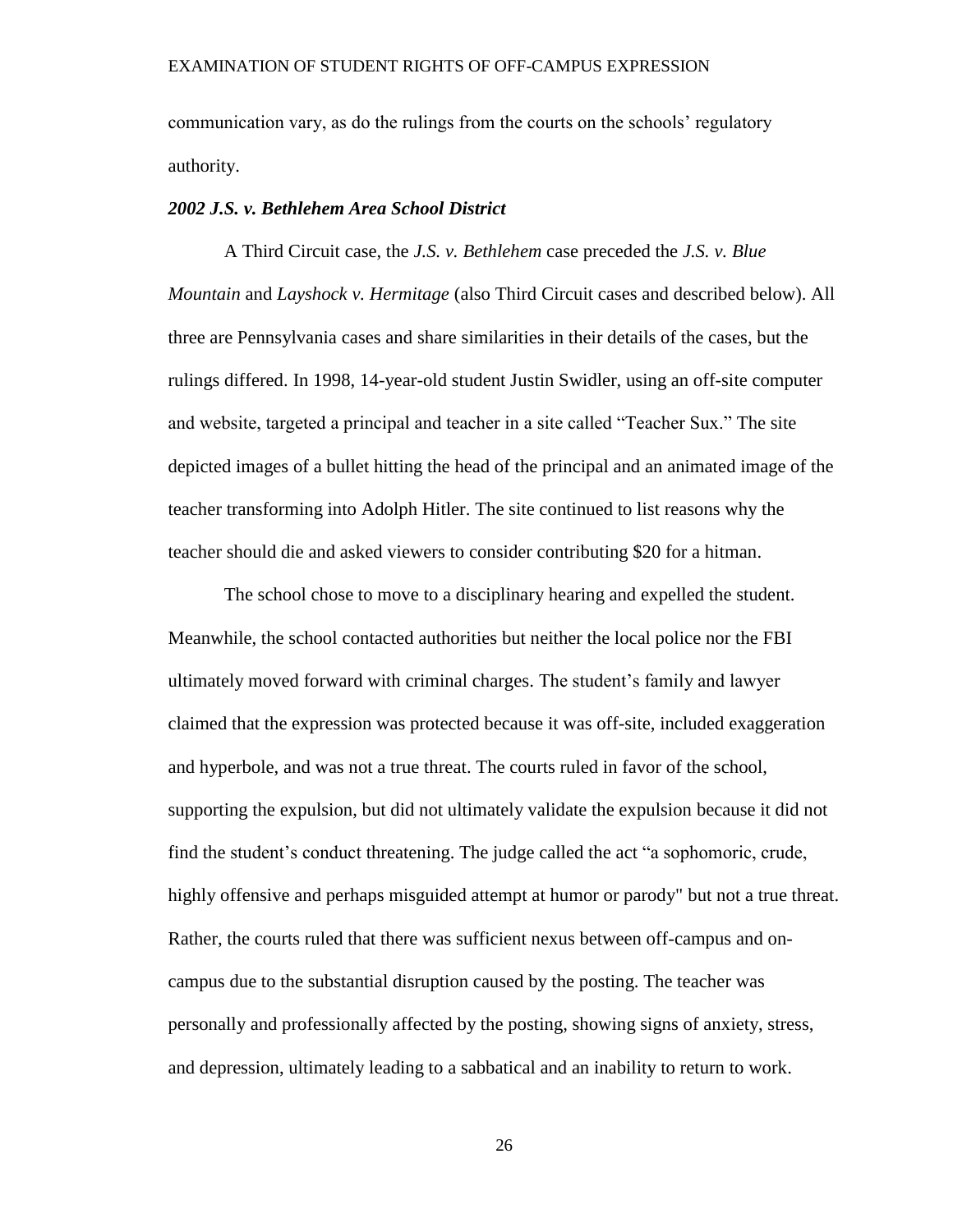*Key Takeaway*: Off-campus expression can be regulated under *Tinker's* substantial disruption standard if it measurably negatively affects staff members, even if the expression is not determined to be a true threat.

*Question*: If the targeted staff member is "resilient," and shows no measurable negative effects, does the school lose the authority to regulate the expression?

# *2007 Wisniewski v. Weedsport Central School District*

The Second Circuit upheld the semester-long suspension of an eighth-grade New York student for his instant messaging icon created off-campus. The icon displayed a pistol firing a bullet at a person's head with the words "Kill Mr. VanderMolen" under it. Mr. VanderMolen was the student's English teacher at the time. While the icon was not sent to the teacher or any school official, the student used the icon for three weeks with a relatively small audience while off campus. Approximately 15 other people saw it, which the court determined amounted to "extensive distribution."

Another student, who had seen the posting outside of school, informed the school and the punishment soon followed. The Second Circuit applied *Tinker* and held that, even if the other student had not informed the school, it was "at least foreseeable to a reasonable person, if not inevitable" that the icon would have come to the attention of school officials. Because of the icon's "potentially threatening content," the court said "there [could] be no doubt" that once it got to school, the speech would "foreseeably create a risk of substantial disruption."

Despite the Eighth Circuit upholding the discipline in this case, reasonable foreseeability is the weakest connection courts have found sufficient to establish a nexus between off-campus expression and the school campus itself (Ellison, 2010). In this case,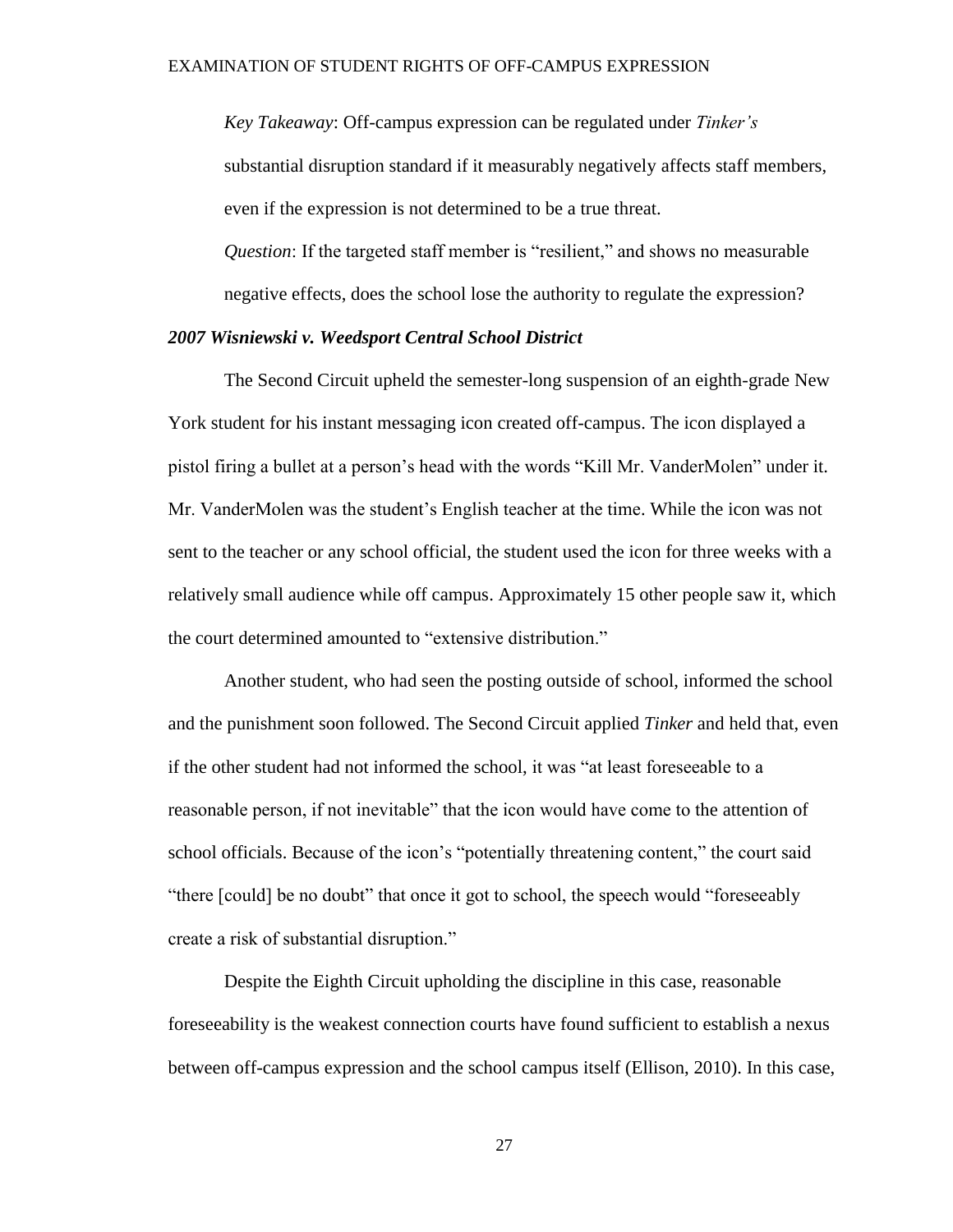the icon was on display electronically to several other students for three weeks with no disruption to the campus or no attempt by the student to bring it to campus. But because the icon did reach school property, the court applied *Tinker's* standard of substantial disruption, albeit foreseeable, and determined the school did not have to prove the expression itself constituted a true threat. In this case, the police did not pursue criminal prosecution; instead, they determined it to be a joke and no actual threat. Also, because the court applied *Tinker*, the issue of whether the student intended for it to reach campus was not addressed by the court (Ellison, 2010).

*Key takeaway*: School officials have greater leeway with regulating expression connected to potential school violence. A threat of school violence can be a reason to act even if that threat was never criminally determined to be an actual threat.

*Question*: If the definition of a threat does not need to align with the legal definition, how much latitude will school officials have to interpret what may be threatening expression when regulating by citing *Tinker*'s foreseeable substantial disruption?

# *2008 Doninger v. Niehoff*

In this ruling, the Second Circuit applied *Tinker* in deferring to schools' forecasts of disruption. High school student Avery Doninger used her personal computer at home to post a vulgar message about school officials on her publicly accessible blog. Her post expressed anger over school officials cancelling a school concert. She posted "jamfest is cancelled due to douchebags in the central office." She urged other students to complain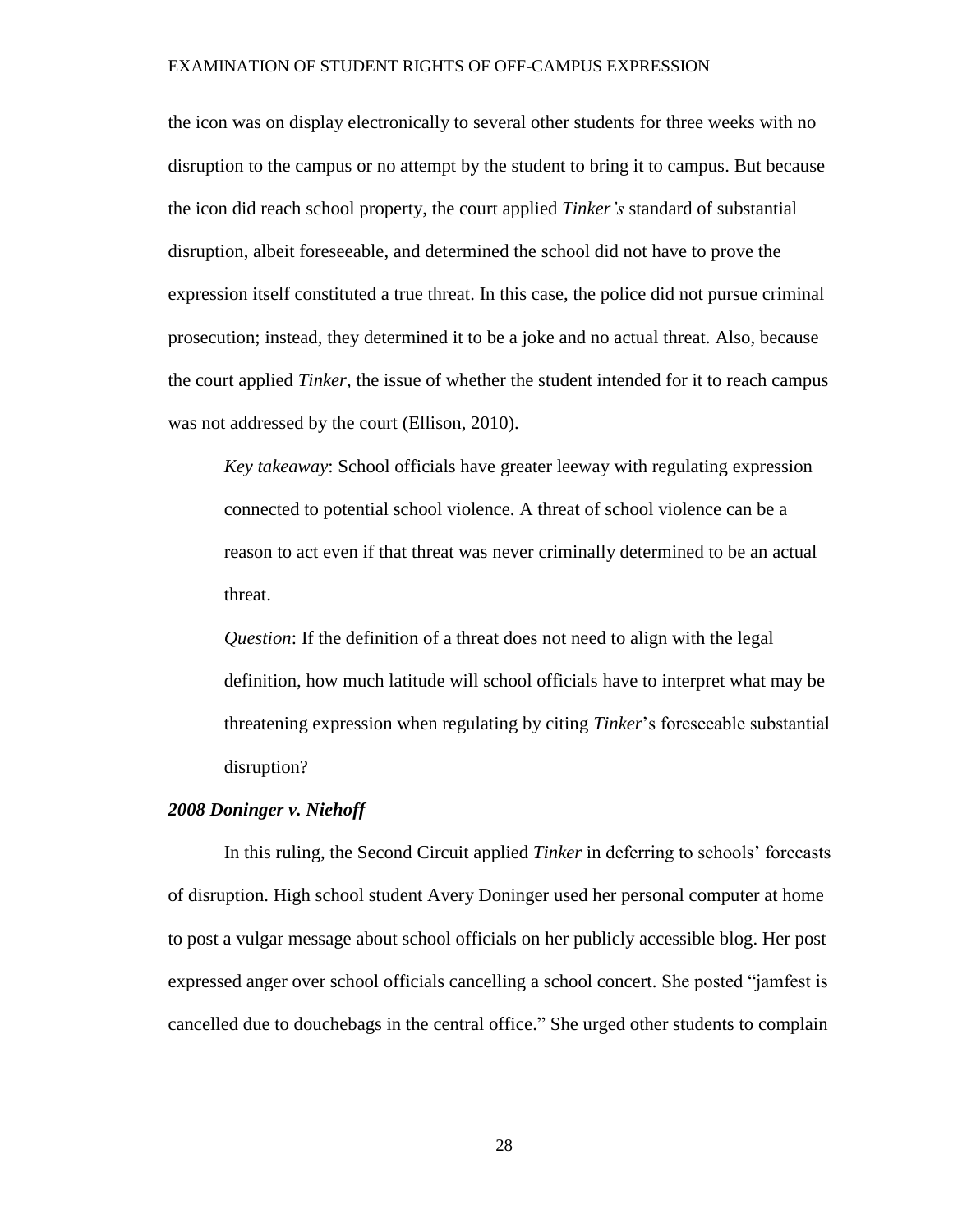by contacting the superintendent about the cancellation of a school event to "piss her off more"

When the school principal discovered the message nearly two weeks later, she prohibited Doninger from running for a senior class office. Furthermore, when students supporting their friend wore t-shirts that read "Team Avery" at the election speeches (in which Avery was not permitted to participate), school officials demanded the students change their shirts. Doninger challenged the punishment in the courts but the Second Circuit upheld the punishment because it viewed the blog post, its content, and the wearing of the shirts as potentially disruptive and they "foreseeably created a risk of substantial disruption." Applying *Tinker's* first prong, the court cited substantial disruption, supporting the school's disciplinary action. It did not address the issue of whether Doninger's right to run for senior class office and make a public speech was a first amendment right. This case was sent to the U.S. Supreme Court, but the court chose not to hear the case.

*Key takeaway*: Off-campus expression can be regulated if the school official, citing *Tinker,* determines that there in foreseeable substantial disruption. *Question*: Given that there was no health and safety risk involved as a basis for foreseeable disruption, what guiding questions should be asked to determine the latitude a school official has when determining foreseeable substantial disruption?

# *2010 J.S. v. Blue Mountain School District*

## *2010 Layshock v. Hermitage School District*

These two important cases are fundamentally linked 2010 rulings. Both are Pennsylvania High School cases, both cases were ruled on by the Third Circuit judges,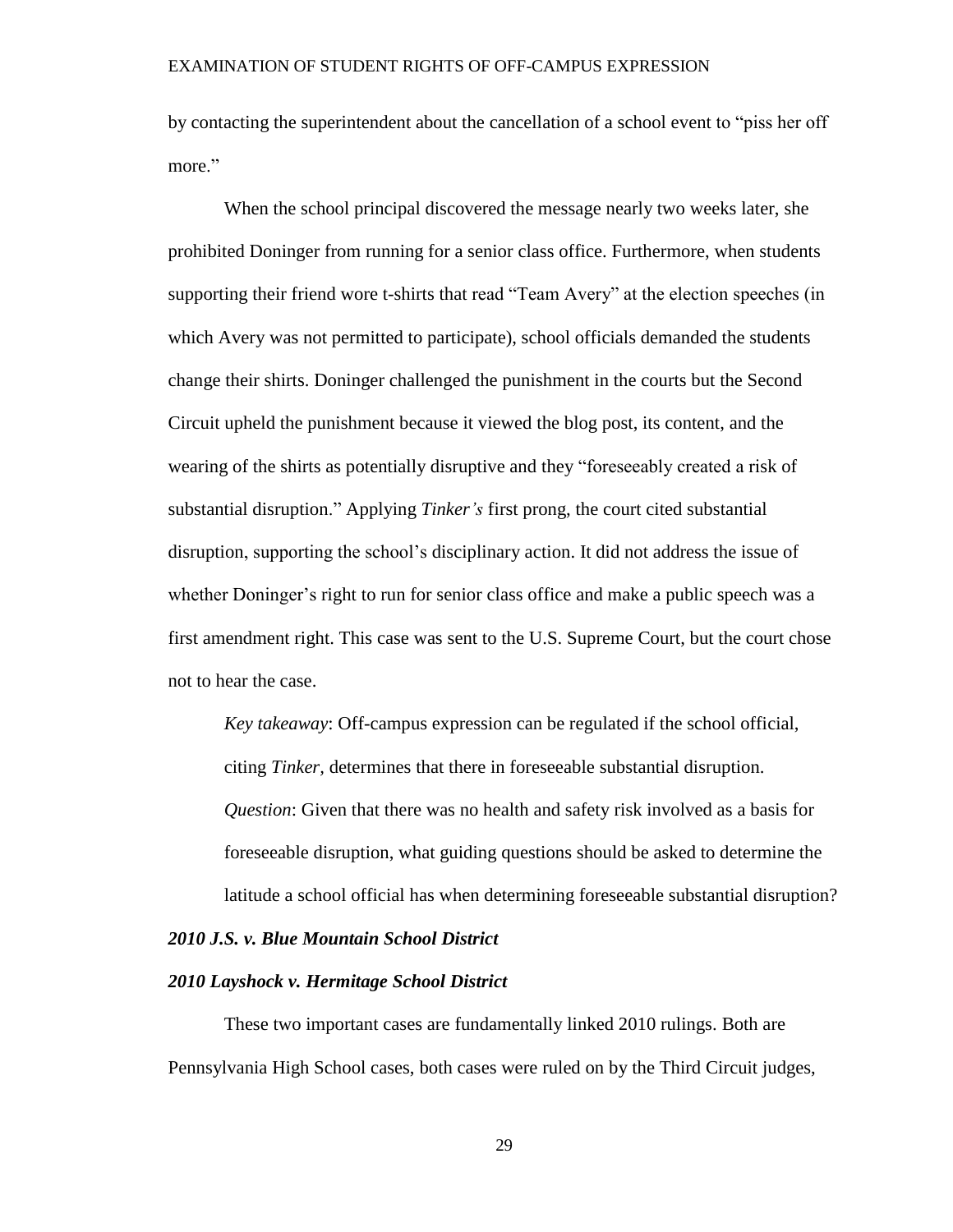and both involved off-campus expression targeting school officials with similar details, but the rulings seemed to contradict one another. These two cases, *J. S. v. Blue Mountain School District* and *Layshock v. Hermitage* are particularly pivotal to this research study as the Pennsylvania solicitors who will offer opinions on this matter provide guidance to school districts in the Third Circuit.

In *J. S. v. Blue Mountain School District*, although the full Third Circuit has since vacated the opinion and ordered en banc review, the decision initially deferred to the schools. In the case, a middle school student, while off campus, created a fake MySpace profile of her principal, insinuating he was a sex addict and pedophile. The profile included lewd language and profanity. The student was suspended for ten days and the school's decision was initially supported by the courts. It was determined that, even though the speech was created off campus, "a school need not satisfy any geographical technicality" to regulate speech under *Tinker*. The courts said that if off-campus speech causes or reasonably threatens to cause a material and substantial disruption, the student can be punished for the speech. Although the Third Circuit en banc review later reversed this decision, it initially supported the school's right to discipline the student.

Ironically, in February of 2010, on the same day the Third Circuit ruled in favor of the school district in *J. S. v. Blue Mountain*, a different panel on the Third Circuit ruled in *Layshock v. Hermitage School District* that Hickory High School officials had violated student Justin Layshock's first amendment rights of free expression when he was disciplined for creating an online parody of his principal. Layshock had created a fake MySpace profile of his principal, mocking the principal's size and weight, penis size, and sexual orientation, as well as referencing past episodes of drinking. Layshock was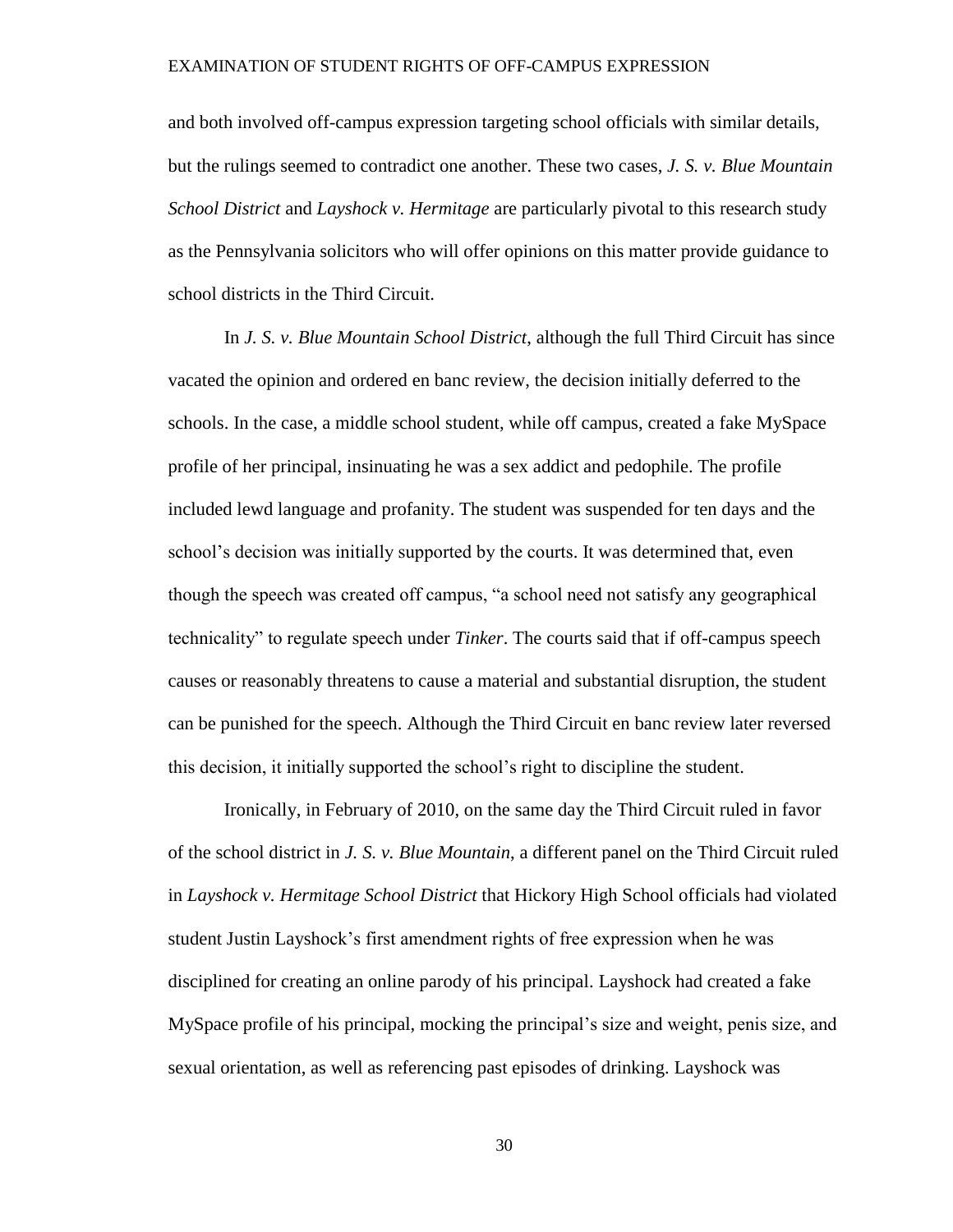suspended for 10 days out of school, initially sent to an Alternative Education Program, and banned from graduation. The school eventually allowed him to return to his regular classes and graduate, but administering the school discipline was ruled a violation of his rights of expression nonetheless.

What is currently a challenging time to look to the courts for guidance was even more so following these contradictory rulings on the same day within the same circuit in two very similar cases. Although, through an en banc review, in which the entire Third Circuit panel of judges would hear the case, the courts reconciled this discrepancy and ruled in favor of the students in both cases. They concluded the schools over-stepped their constitutional bounds in disciplining the students for their off-campus creation of the fake online profiles of school officials. Nevertheless, there was a period when these conflicting rulings simultaneously served as precedents. Despite the reconciliation, there may not be a more powerful example of the reason this is so difficult for school officials and a necessity for the U.S. Supreme Court to rule on an off-campus or on-line expression case.

*Key takeaway*: In off-campus expression cases targeting staff or administrators, school officials should be very hesitant to issue discipline.

*Question*: What level of disruption to school or how harsh of a character attack would warrant a school official regulating expression targeting a staff member?

# *2010 J.C. v. Beverly Hills Unified School District (CA)*

In this controversial Ninth Circuit cyberbullying case in California involving two 13-year-old students, one student (J. C.) recorded a four-and-a-half-minute video of her and her friends speaking disparagingly about a classmate (C. C.). The video was recorded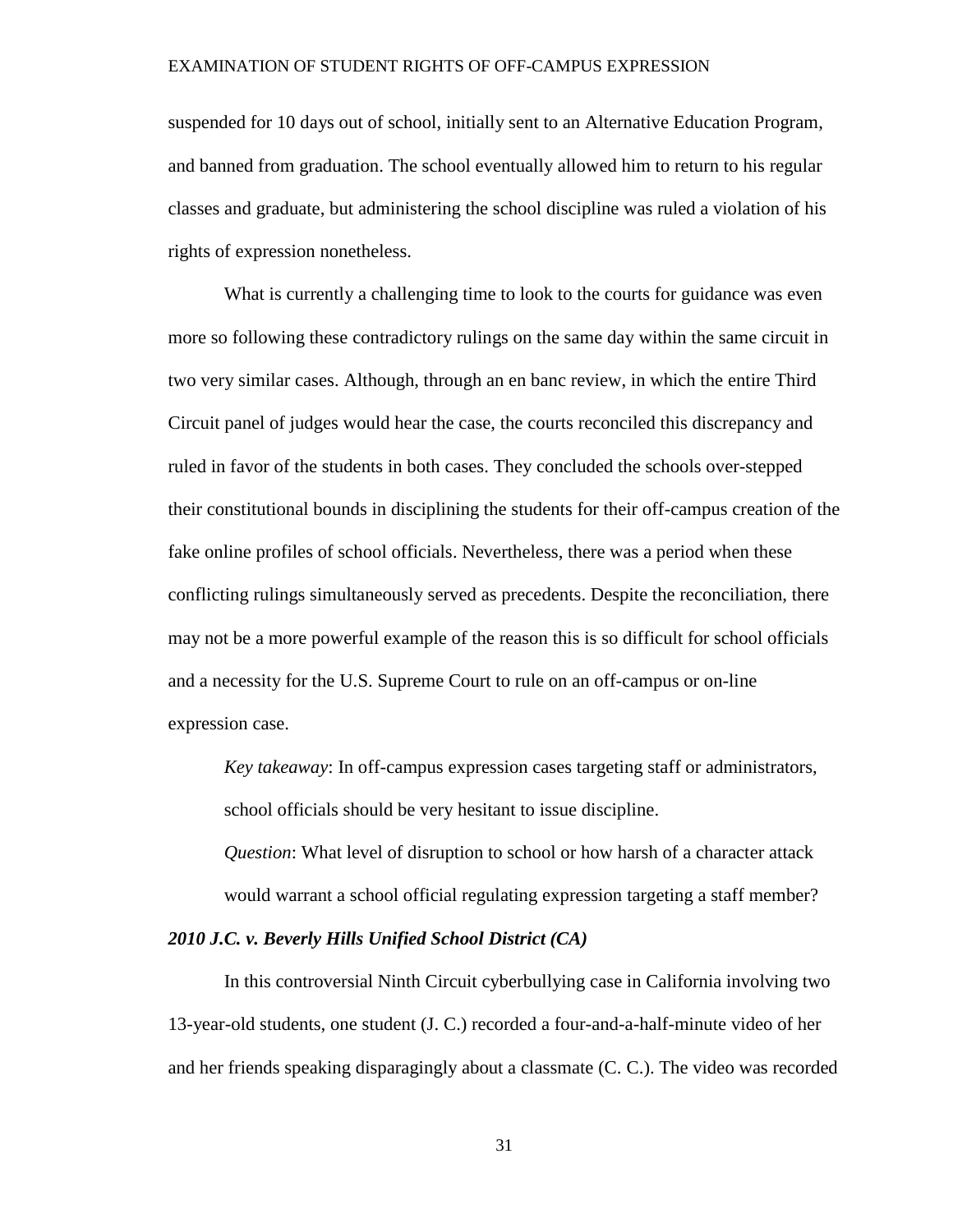at a community restaurant on a school night and uploaded to YouTube. The recording included profanity and lewd language, referring to C. C. as "a slut," calling her "spoiled," and saying that she is the "ugliest piece of shit I've ever seen in my whole life." Also in the video, J. C. encourages her friends to continue to talk about C. C. Between five and ten more students were informed that evening of the video and encouraged to watch it prior to school the next day.

Having learned of the video, C. C. and her parents were upset and informed the school. C. C. was initially hesitant to go to class and began the next school day with the school counselor where, after missing a portion of her first class, she eventually went to her scheduled class despite being clearly unnerved by the fear of gossip. The school administration suspended student J. C. two days for her role in the cyberbullying incident.

The family of J. C. proceeded to sue the school for violating her first amendment rights, claiming the school was over-reaching in regulating her off-site expression. While the courts clarified that the school could have regulated the off-campus expression if the expression had resulted in on-campus substantial disruption, the ruling supported the family, saying the district did not adequately demonstrate that substantial disruption had occurred. It was determined that C. C.'s missing a nominal amount of class to process with the counselor and fear of gossip did not rise to the level of substantial disruption. The suspension was overturned and the school was ordered to pay the family of J. C. over \$100,000 to cover the family's legal fees.

Perhaps more than any other lower court ruling, this case tells a cautionary tale to school officials to be wary of disciplining students for their off-campus expression. The courts made no mention of *Tinker's* second prong of violating the rights of others, did not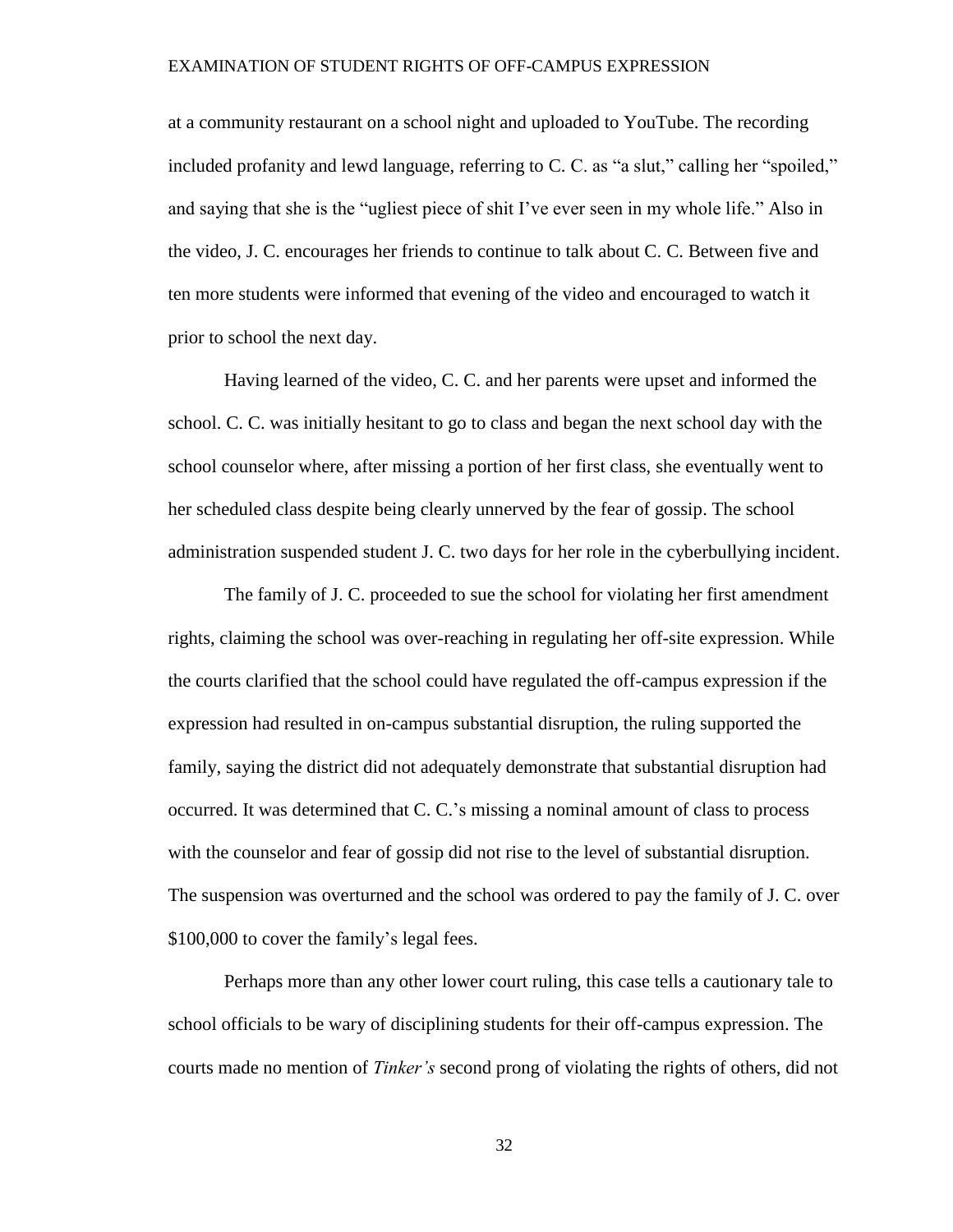consider the lewd nature of the expression, and granted the school virtually no leeway with substantial or foreseeable disruption, minimally taking into account the emotional toll on the targeted student.

*Key takeaway*: Substantial disruption to the school environment is the most prominently considered factor when determining whether off-campus expression can be regulated; this disruption needs to be documented and proven to be substantial, beyond typical intervention by administrators or counselors. *Question*: With laws mandating schools to get intervene in bullying and cyberbullying issues, both on- or off-campus, how should school officials proceed when the courts indicate off-campus regulation may result in the school being sued for violating a cyberbully's first amendment rights?

### *2011 Kowalski v. Berkeley County Schools*

A pivotal cyberbullying case in the Fourth Circuit, a high school principal disciplined student Kara Kowalski, suspending her for five days and removing her from the cheerleading team for creating a MySpace group called *S.A.S.H.* Kowalski claims the name stood for "Students Against Slut Herpes" but another student, Shay N., claims she was bullied as the group targeted her; she maintained that *S.A.S.H.* stood for "Students Against Shay's Herpes."

When Shay N.'s family brought the content to the principal by, it was determined to be cyberbullying. The school contended that the MySpace group invited others to indulge in hateful conduct, which could cause an in-school disruption. Consequently, the school administered discipline to Kara Kowalski. She and her family sued the school, contending it was a violation of her first amendment rights because the expression was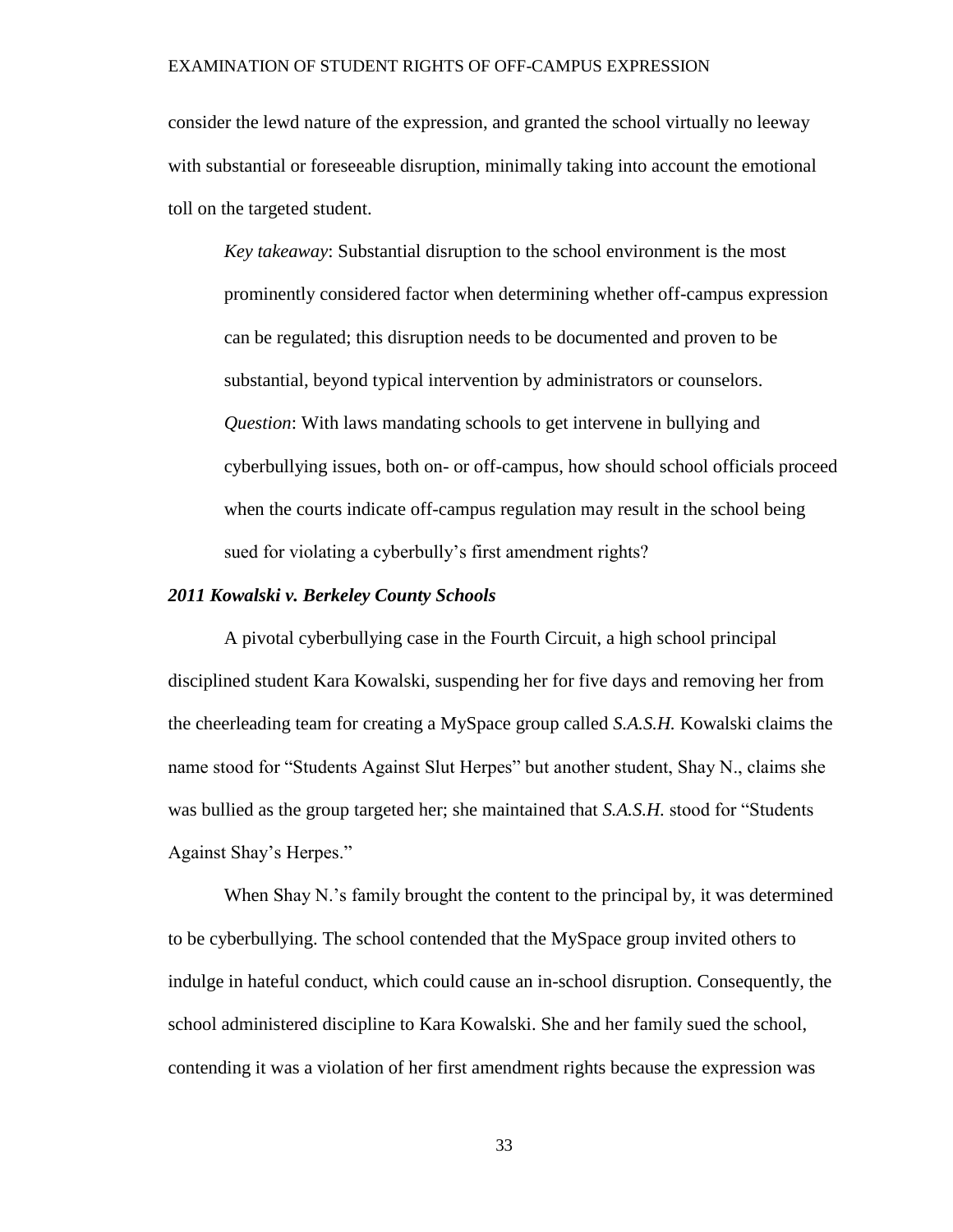private and unrelated to school. The Fourth Circuit courts ruled that, despite the expression originating off-campus and off-hours, *Tinker's* first and second prongs both apply as the posting was disruptive enough in school and violated the rights of the student target. The court also used broad language indicating *Fraser* could extend off campus under the right circumstances.

It is pivotal to note this was a Fourth Circuit ruling and may have been ruled on differently had the case been in the Third or Ninth Circuits. The court's response differed greatly than the aforementioned Ninth Circuit (*J.C. v. Beverly Hills*) Third Circuit rulings (*J.S. v. Blue Mountain* and *Layshock v. Hermitage*). While the circumstances were different that the Third Circuit cases, with students targeting other students in the *Kowalski* case as opposed to students targeting staff members in *J.S.* and *Layshock*, the response from the court was also vastly different.

In *Layshock,* because the target was an adult, the courts determined the school could neither demonstrate nor predict substantial disruption to the educational environment. Additionally, the courts stated that, although the content was lewd and vulgar, *Fraser* was not applicable because the speech occurred outside the school context. The Third Circuit took a stronger stance on the originating students' first amendment rights, stating "it would be an unseemly and dangerous precedent to allow the state, in the guise of school authorities, to reach into a child's home and control his/her actions there to the same extent that it can control that child when he/she participates in school sponsored activities" (Hofheimer, 2013).

In *Kowalski*, however, sufficient nexus between school and home was established, with the school then responsible for enforcing its code of conduct and policies in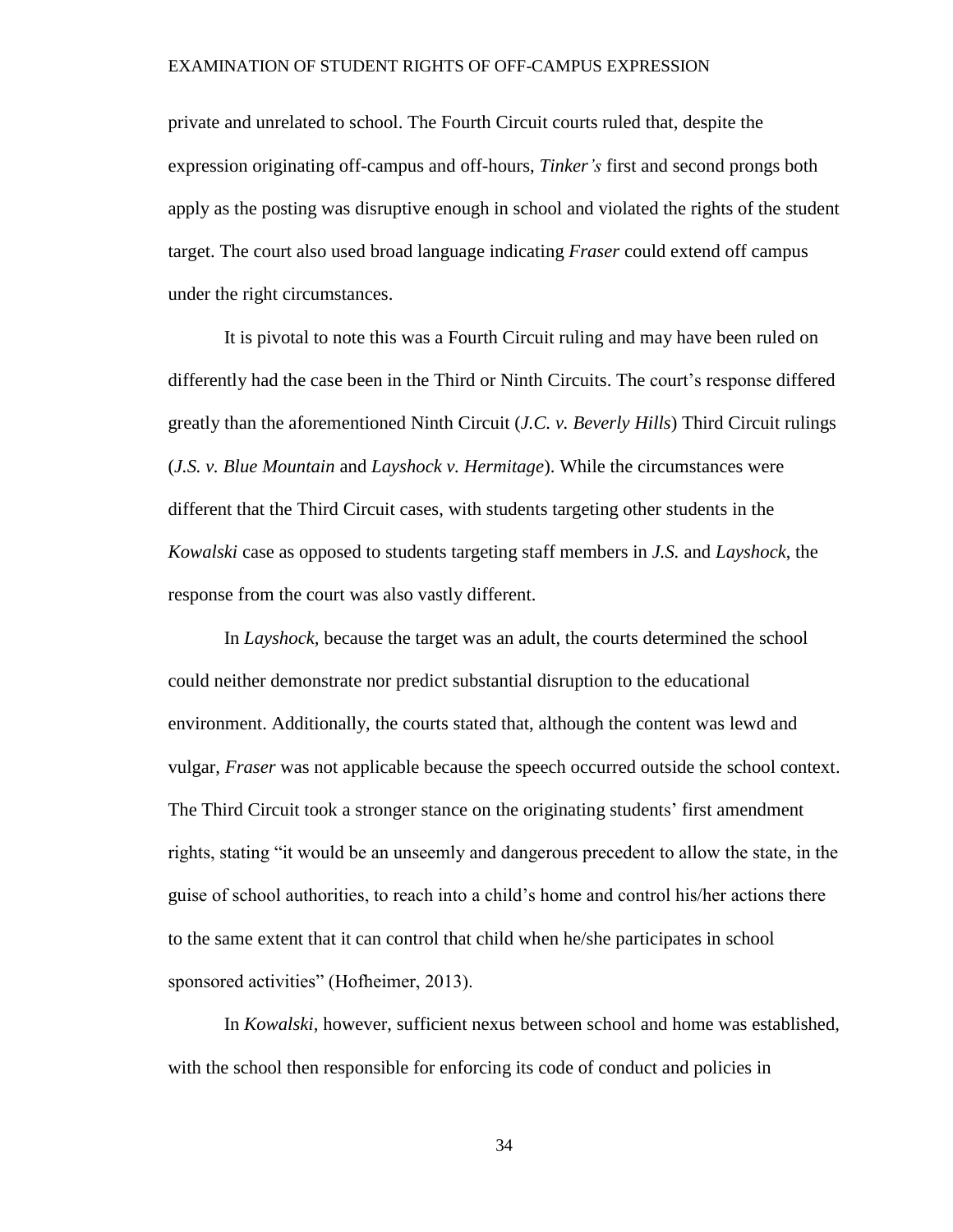protecting students from assaultive expression. It was determined that Kowalski should have known the expression would be accessed and brought to school and could predict its likely harmful effect, citing *Tinker* and specifically stating *Tinker* can be applied beyond the school walls (Hofheimer, 2013). It is difficult, however, to reconcile the negligible differences between the *Kowalski* and the *J. C. v. Beverly Hills* case. The court rulings contradicted one another despite the relative similarities. Nevertheless, the online audience in the *Kowalski* case was broader than the *J. C.* case and Kowalski was determined to have, as Judge Niemeyer stated, "used the Internet to orchestrate a targeted attack on a classmate."

*Key takeaway: Tinker's* first and second prongs can both be applied as grounds to regulate, even if the expression originated off-campus. The application of *Fraser* as a justification to regulate to off-campus expression, however, may be overreaching, even if the expression is vulgar and lewd.

*Question*: Can *Tinker's* second prong stand by itself as a justification to regulate off-campus expression?

# **Social Factors Impacting Court Rulings**

One cannot ignore societal trends and their influence on legal rulings. The Vietnam War and the protests for social justice were very relevant issues in society at the time of the *Tinker* case. Hudson (2005) maintained that tragedies such as the mass school shootings at Columbine High School in Colorado and the Oklahoma City bombing have created an increased societal burden on schools to maintain a safe and orderly environment. Once viewed as sacred grounds, schools had now become regarded as potential targets. As such, schools have received a greater level of leniency in regulating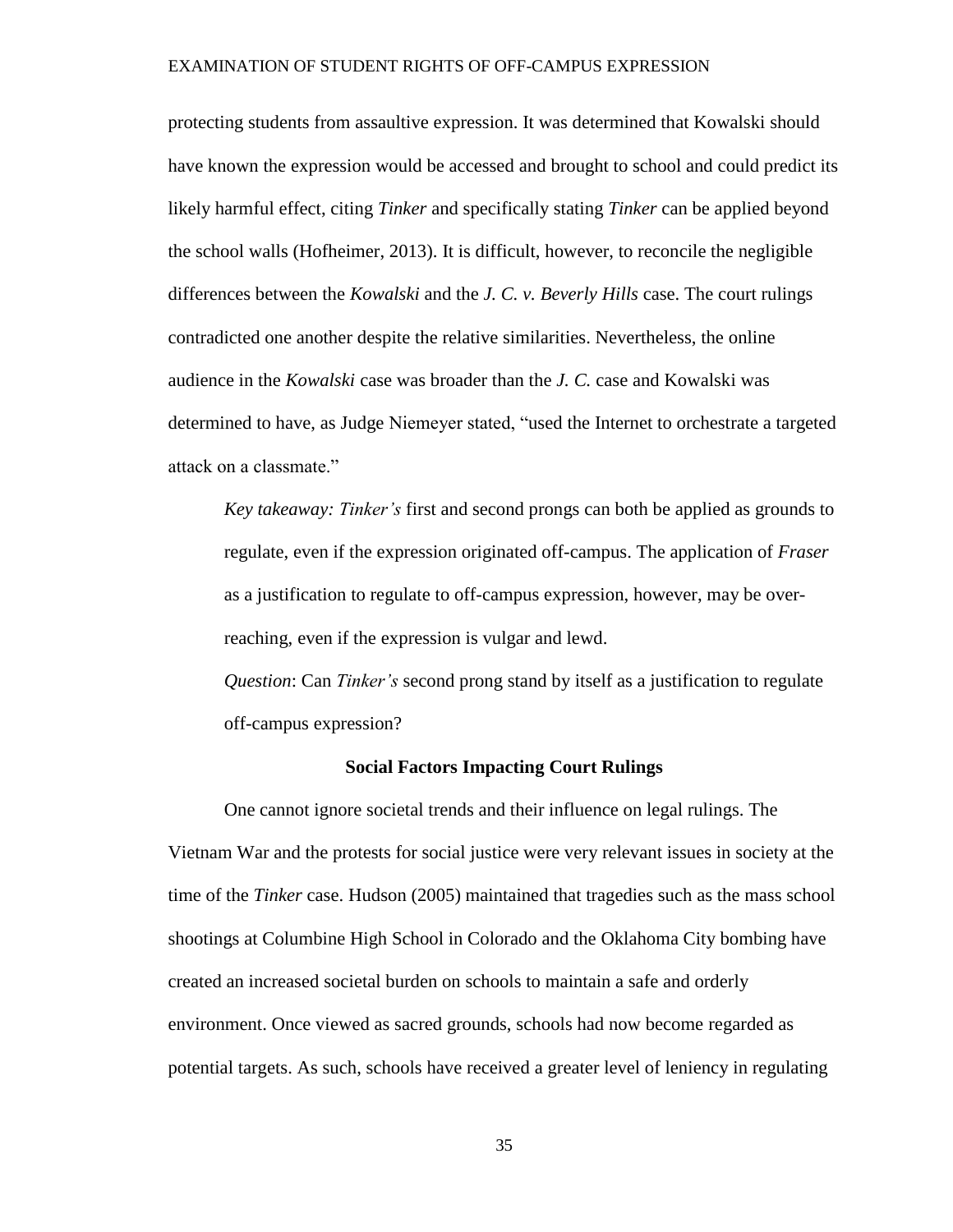speech, especially if the school has reason to believe there may be some type of safety threat.

Even prior to *Tinker* and any rulings on rights of expression for students, the U.S. Supreme Court had established limits to expression. In *Dennis v. United States (1951)*, the court ruled that members of the communist party had limits on their free expression if it involved the threat of overthrowing the U.S. government. This abandoned an earlier test of "clear and present danger" for free speech cases (Calvoz et al., 2013). Instead the court ruled that a "balancing test" must be administered: "In each case [courts] must ask whether the gravity of the 'evil', discounted by its improbability, justifies such invasion of free speech as is necessary to avoid the danger" (*Dennis v. United States*, 1951).

Years later, after high-profile school shootings such as the incident at Columbine High School in Littleton, CO, these same questions were asked in schools. However, schools experienced an unprecedented sense of vulnerability and a culture of fear had arisen around schools, leaving the public expecting schools not to discount the threat of violence. In reaction, many school districts across the country established zero tolerance policies around controversial speech issues.

While this reaction brought a heightened sense of responsibility and awareness to the issue for teachers and administrators, the fear of threats to safety also led to limiting the constitutional speech rights of students (Hudson, 2005). School officials faced the balancing act of maintaining school safety with protecting students' constitutional rights. Courts recognized this challenge and granted a greater level of leeway in such cases, reasoning that a rise in public school violence had given school officials little choice other than to exclude students when attempting to prevent potentially disastrous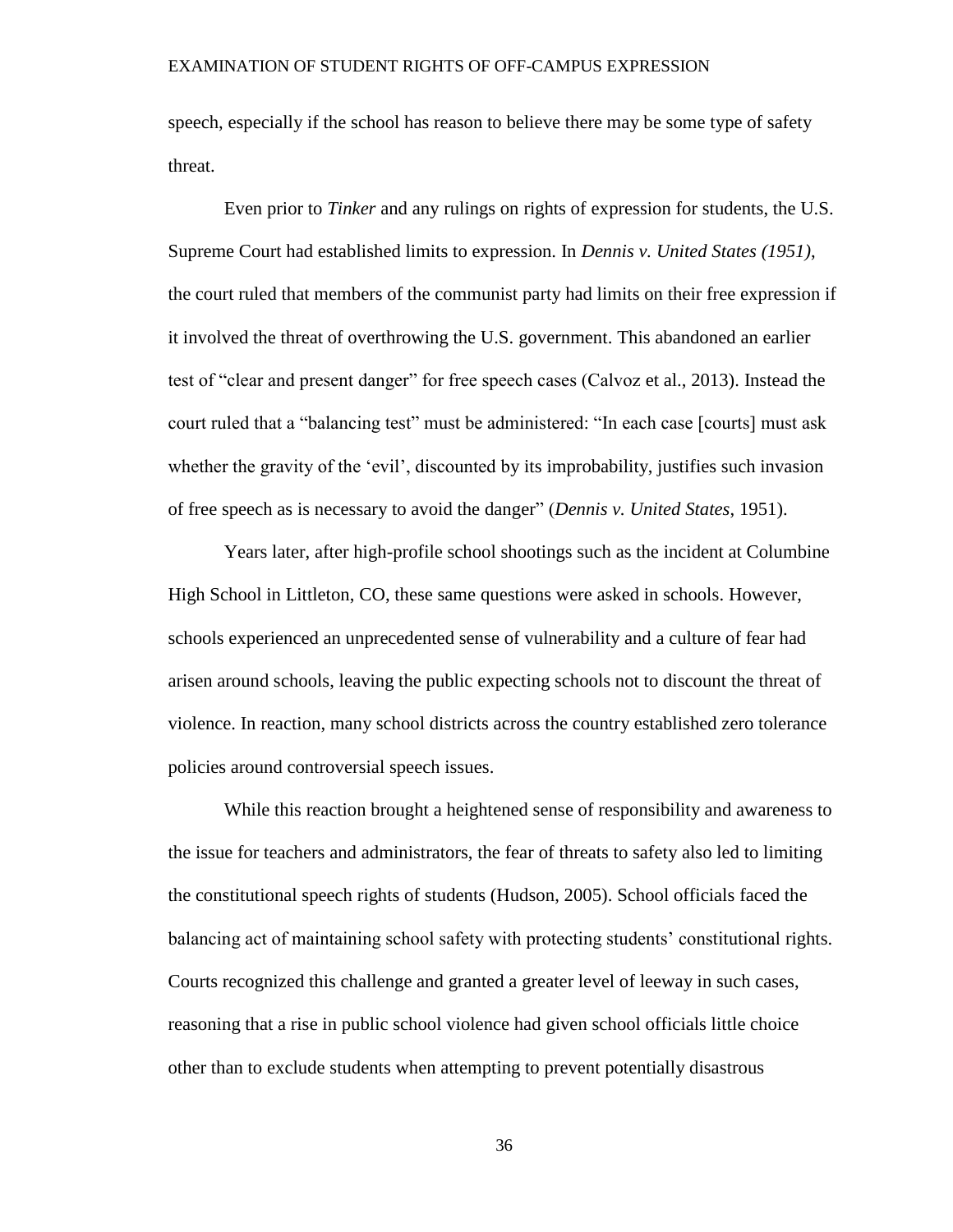situations. The courts, however, have never clearly defined true threats, especially as it relates to protected speech. First amendment scholar David Hudson (2008) stated, "the line between protected expression and an unprotected true threat is often hazy and uncertain" (*para 3*) and has been loosely interpreted, but not clearly defined, through cases both involving schools and outside of schools.

In the 2011 Missouri case of *D. J. M. v. Hannibal Public School District*, the Eighth Circuit cited *Tinker's* first prong of threat of substantial disruption when ruling in favor the school district when it disciplined a high school student for online instant messages indicating that the student was considering shooting students at the school and then committing suicide. When the messages were forwarded to the school, school officials treated them like a threat and contacted the police. There was an arrest, a psychiatric evaluation, and then a suspension.

While the family sued the district because the student's off-campus speech did not disrupt the school in any manner, the court ruled in favor of the school, citing that such speech can be considered a "true threat" and is therefore not protected. While the intent of the *Dennis* case was to determine if expression could be considered a true threat to the government, the *D. J. M.* case is certainly an example of the courts reflecting changing societal norms and contributing to the redefinition of what should be considered a "true threat" within the context of schools.

In June of 2015, the U.S. Supreme Court, in the case of *Elonis v. United States,*  for the first time ruled on the limits of speech on social media in a case involving true threats. Because Elonis was an adult, the standard for the regulation of his expression is inherently different from that of students. While this case was not a student expression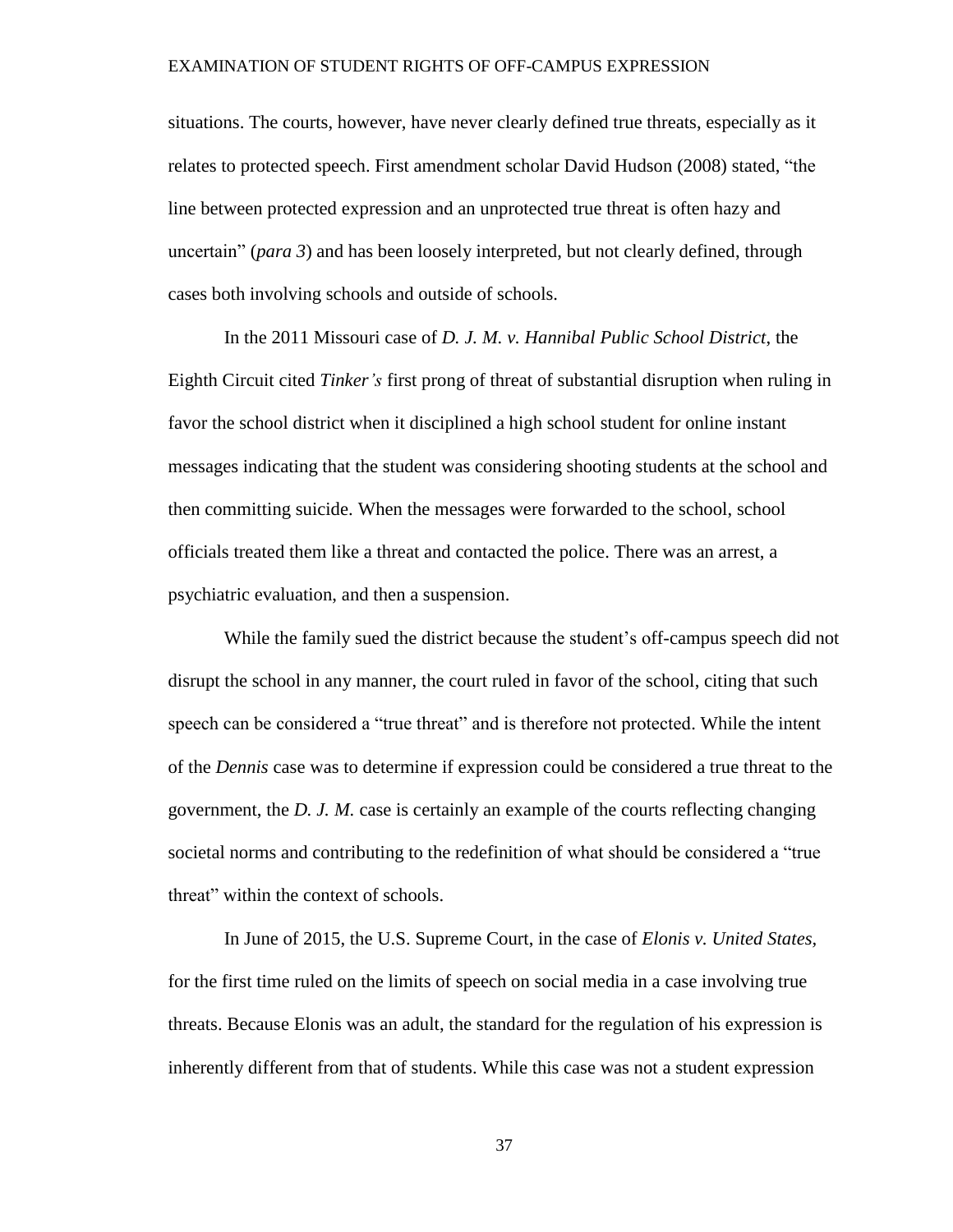case, it involves clarifying the nature of a true threat and could impact how courts determine the boundaries of school authority when regulating off-campus expression involving threatening expression.

Anthony Elonis had been convicted in 2010 under a federal threat-speech statute for violent and threatening language he used on Facebook to target his wife, local elementary schools, and an FBI agent. The Supreme Court, however, overturned the decision, ruling that a person can be convicted for online threats only with proof of awareness that the speech will be received as threatening. This rule provided clarification on what constitutes a "true threat" on social media.

In his defense, Elonis claimed the Facebook posts were rap lyrics with no intention to threaten anybody. He claimed the posts were fictitious and therapeutic for him as he dealt with the pain he felt after his wife left him, taking their children. The Supreme Court overturned Elonis' conviction, ruling a person cannot be convicted for online speech simply under the assumption that a reasonable person could perceive the expression as a threat.

The words Elonis used were harsh, including posting this about his wife: *If I only knew then what I know now... I would have smothered your ass with a pillow. Dumped your body in the back seat. Dropped you off in Toad Creek and made it look like a rape and murder.* 

Elonis also posted this, which was originally deemed a threat to the schools: *That's it. I've had about enough. I'm checking out and making a name for myself. Enough elementary schools in a ten mile radius to initiate the most heinous*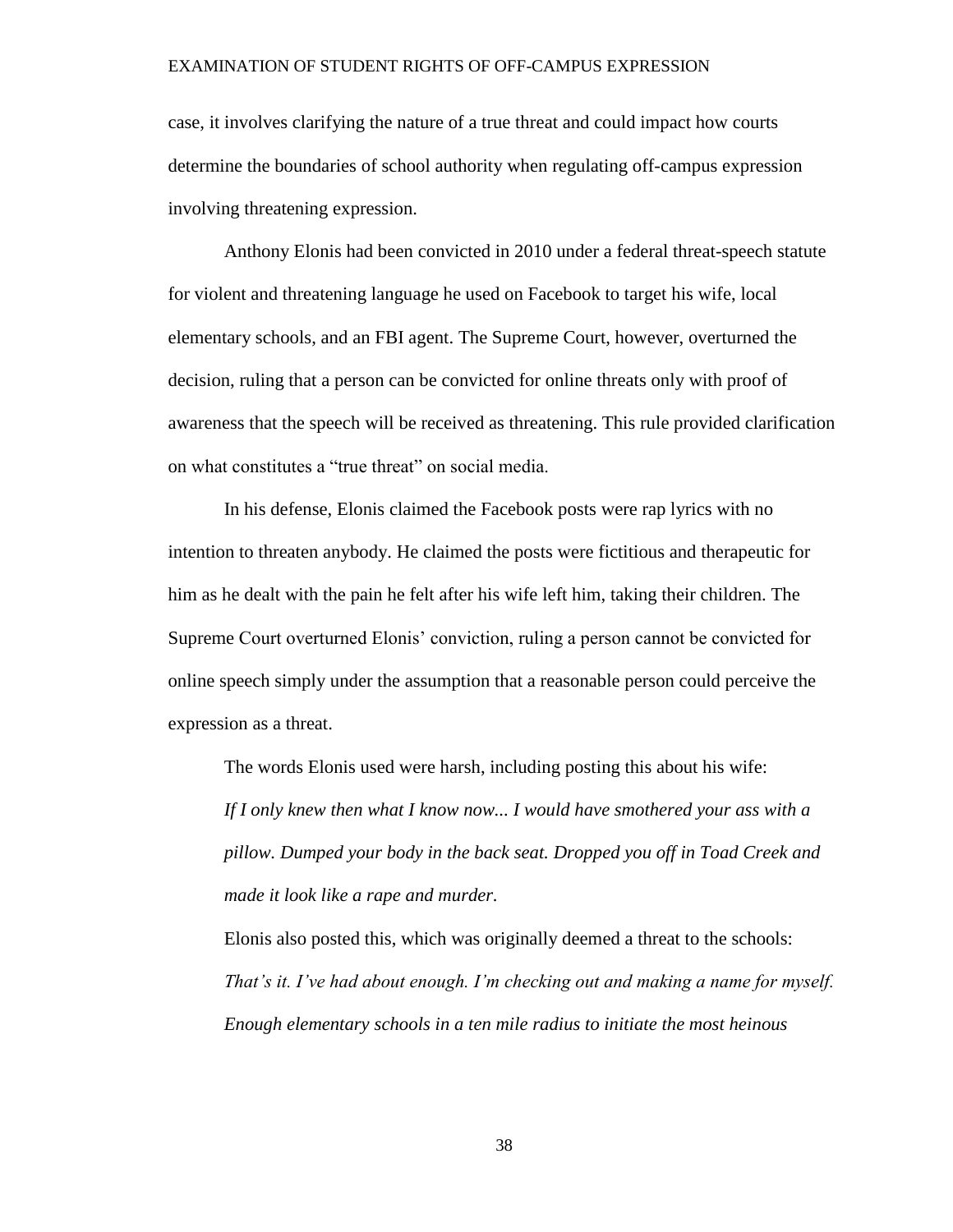*shooting ever imagined. And Hell hath no fury like a crazy man in a Kindergarten class. The only question is . . . which one?*

By the newly established standard of the Supreme Court, this expression could only be determined as a threat if it could be proven that the originator of the expression was aware that the recipient perceived it as a true threat. It has yet to be determined how this would impact school officials if this standard were applied to student-school communication. It would be tremendously challenging for a school official to prove that a student was aware that another member of the school community, particularly another student, perceived such communication as threatening. Courts have been deferential to schools in cases involving threats to safety or school violence, so it has yet to be seen if the *Elonis* ruling affects this in any way.

As school officials began to address these issues more vigilantly and weigh safety considerations, contradictions arise. In cases where school officials must decide if, or when, a student expressing unpopular opinions rises to the level of harassment or bullying, applying *Tinker's* standards presents an interesting conundrum. Applying *Tinker's* second prong to assess emotional harm as "infringing on the rights of other students" is unquestionably blurry at best. If this is determined to be the case, such speech could be suppressed. Many argue that emotional effects should be considered when assessing the infringement on the rights of others and disruption. The disruption is real, even if the impact may be less outwardly visible, as reinforced by Warnick who stated, "emotional violence may lead to physical violence, but even if it never does, the damage is real" (Warnick, 2009, p. 206).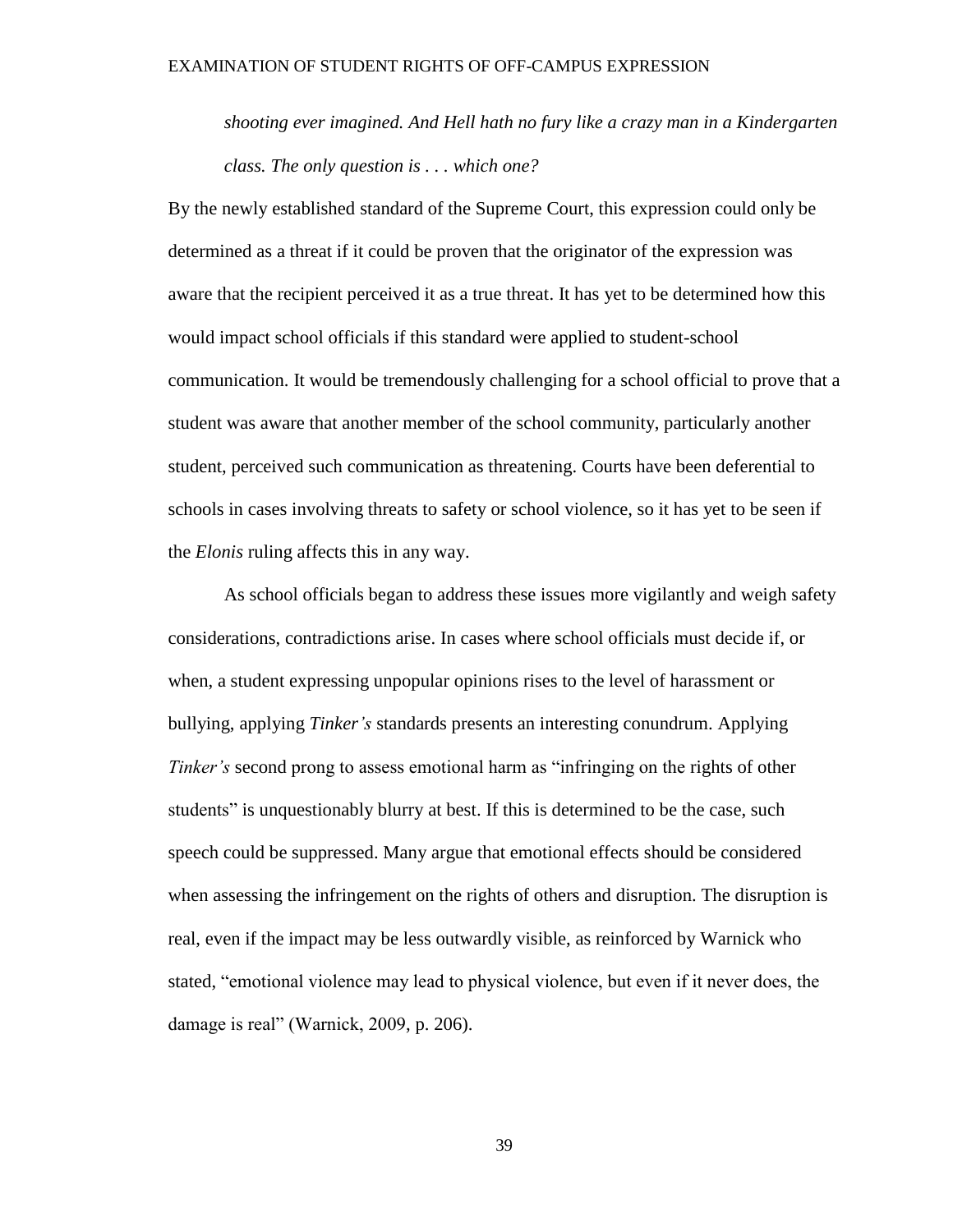The conundrum with this scenario is that the courts have more strongly considered outward disruption than emotional effects, which many would interpret as subtle or immeasurable. Clearly measurable disruption is more readily accepted as evidence of disruption. The potential disruptive effect is determined more by the response to the purported harassment than the original expression itself. Therefore, by this logic, when applying the foreseeability standard, the nexus is stronger if the target is more likely to fight back or respond aggressively. Could one then argue that those who quietly endure such expression should not be protected? (Warnick, 2009). Should the potential reaction of the target be a deciding factor in determining regulation? Should adult or school involvement not protect a student who is targeted by cyberbullying but either displays extreme resilience or privately internalizes the message?

This dilemma is similar to the legal phenomenon known as the "eggshell plaintiff" in which individuals in a tort case may be more susceptible to damage due to a pre-existing medical or emotional condition. In these cases, the person responsible for an accident is held just as responsible for the damages that result, even if the damages would not have been as significant with a different victim. When school officials assess or predict the reaction, response, or damage to a target of cyber expression when determining their involvement, they face an ethical conundrum.

Regardless of the response from the school to potential bullying issues, the U.S. Department of Education and Office of Civil Rights partly clarified the question of whether a school should be involved in some capacity. In 2011, they published the *Dear Colleague* letter as a guidance document. Sent to all public school entities nationwide, the letter heightened the urgency for schools to be involved in protecting the rights of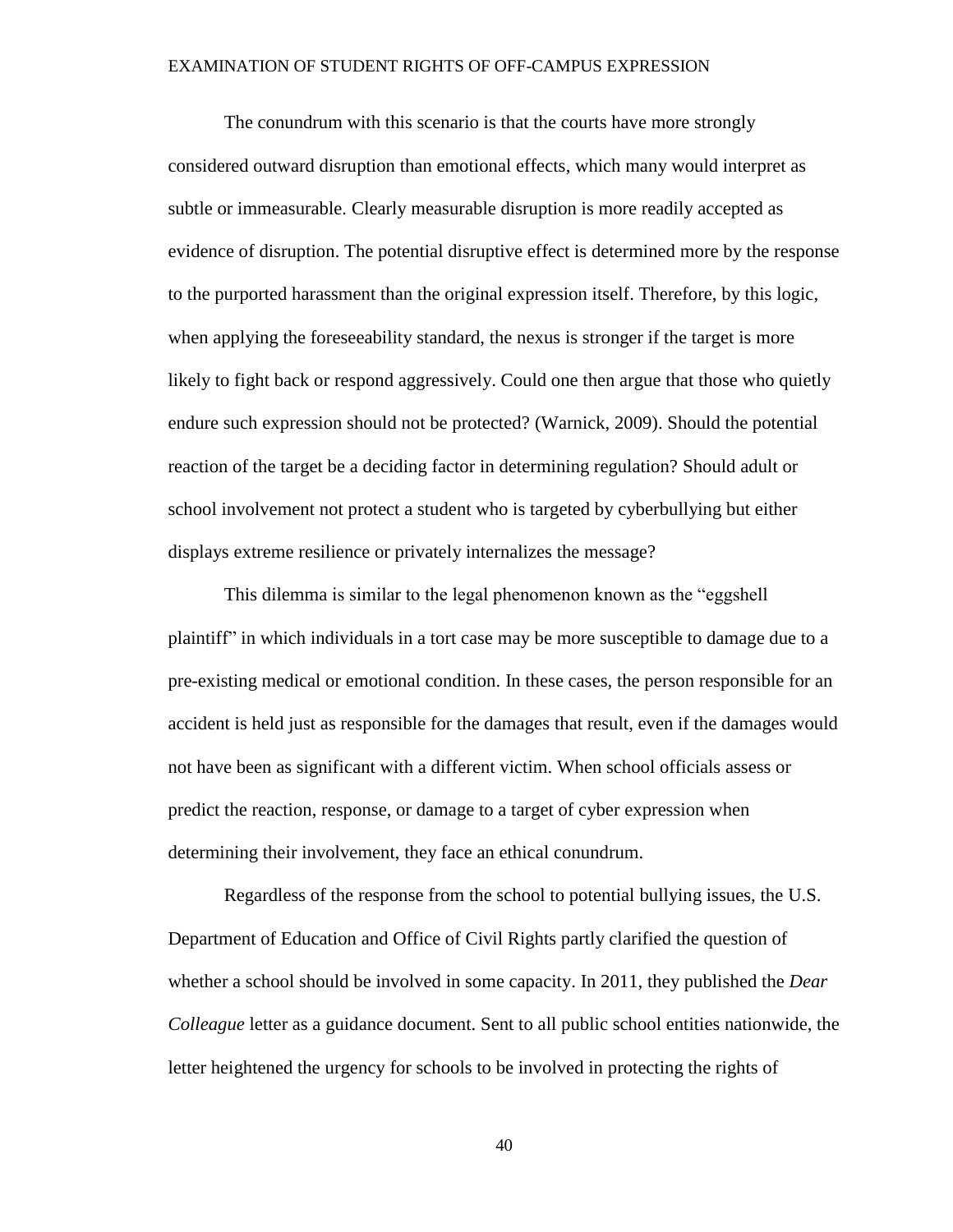students, citing the threat of rescinded funding in cases where this was not the case. While this particularly focused on Title IX, sexual harassment, discrimination, and sexual violence, it generally was an ethical calling to schools to protect those who have been bullied by either institutions or individuals. The expectation was clear that schools must implement procedures and take measures to address these issues.

With bullying and cyberbullying laws in virtually every state (Hinduja & Patchin, 2014), Hayward (2011) stated "anti-cyberbullying laws are the greatest threat to student speech because they seek to censor it anytime it occurs, using 'substantial disruption' of school activities as justification and often based only on mere suspicion of potential disruption" (p. 363). Six states have language in their anti-bullying legislation allowing schools to discipline students for off-campus expression (Ceglia, 2012). Only one of those six states, New Jersey, is in the Third Circuit. New Jersey's laws have been called the "nation's toughest" and require schools to regulate off-campus expression and respond to off-campus bullying, harassment, or intimidation.

In reviewing case law in these cyberbullying cases, some argue school administrators can apply the *Fraser* "fundamental values" standard to protect victims of cyberbullying (Calvoz et al., 2013). When applying this argument, Calvoz, Davis, and Gooden contend the school has the responsibility to teach what is appropriate and inappropriate by regulating expression and conduct that, although constitutionally protected outside of school, may be "counter to the fundamental values schools seek to inculcate" (p. 384). Citing *Boroff v. Van Wert*, they referenced the application of *Fraser*  to regulate a student wearing to school a t-shirt with Marilyn Manson or a confederate flag on it. This clearly could not be prohibited outside of school but, citing fundamental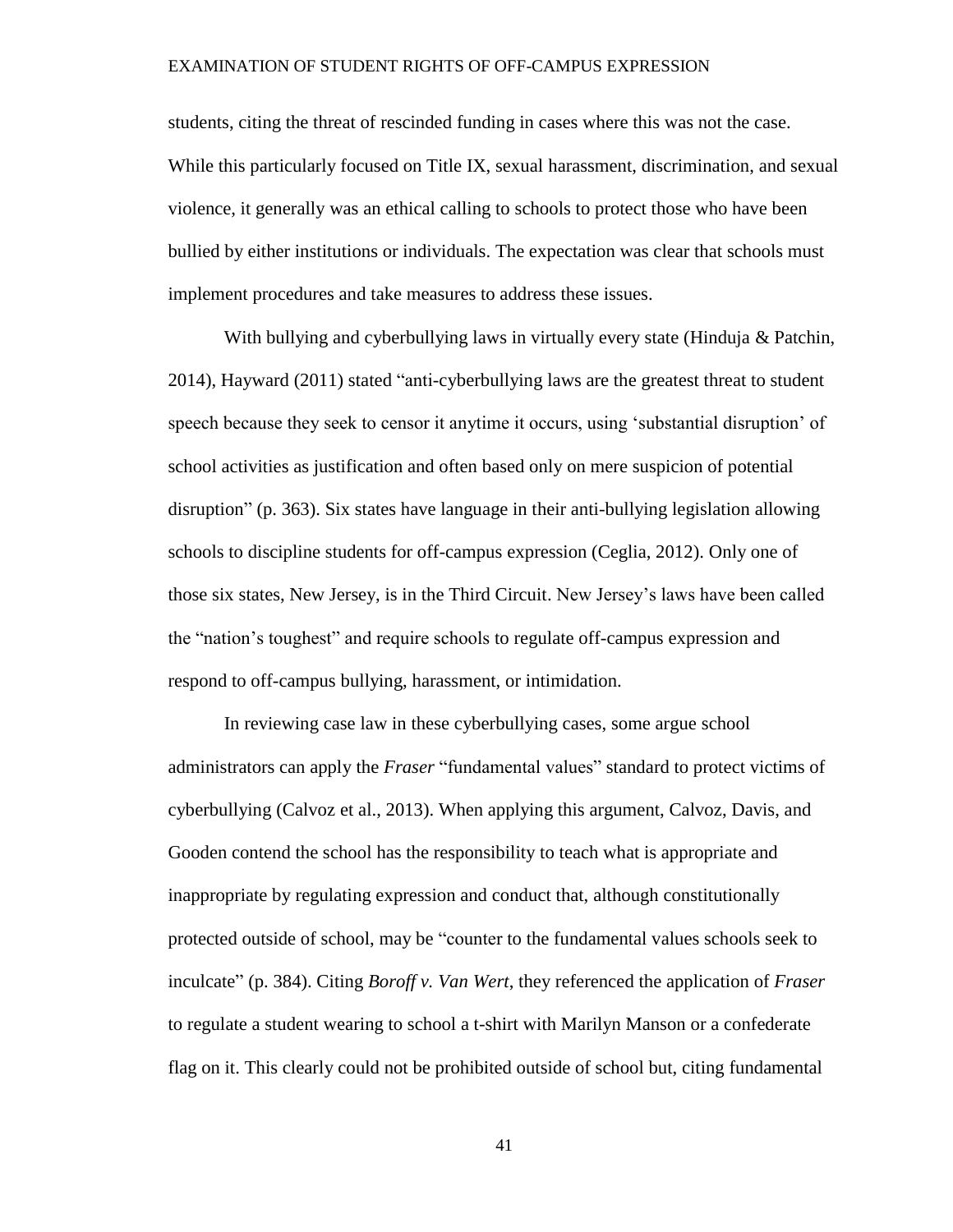values, it could be regulated on campus. Calvoz, Davis, and Gooden provide examples of *Fraser's* application beyond school-sponsored events.

However, other scholarly interpretations disagree. Tabor (2009) argued that *Fraser* dealt with issues "unique to on-campus speech" and offers two reasons for schools only to regulate on campus expression. First, school authorities serve as *in locus parentis* and have a responsibility to protect children from lewd and vulgar speech and teach appropriate forms of speech. Tabor concludes that, when students are not in school and *in locus parentis* is not in effect, parents have this authority and responsibility. Tabor's second contention is that, while schools have the responsibility to teach students appropriate societal discourse, and may express its disapproval of certain language, schools should limit this to on-campus expression. "Off-campus, unlike in the classroom or a student assembly, there is no reason for students to believe the school approves of their classmates' speech" (Tabor, 2009, p. 579). In his concurring opinion in *Fraser,*  Justice Brennan stated that if the speech referenced in the case had been given outside of school, it would have been protected by the First Amendment.

Yet it was *Tinker*, not *Fraser*, that was cited in the *Kowalski* cyberbullying case. Both prongs of *Tinker* were applied, citing disruption and a violation of the rights of the online target. The cyberbullying phenomenon is paramount to this study as it involves electronic communication and frequently originates off-campus. The *Tinker* standard can clearly be applied if there is actual disruption, but there is certainly ambiguity surrounding the notion of foreseeable or potential substantial disruption on campus, or predicting whether there is a nexus making it reasonably foreseeable it could make its way on campus. With scholarly interpretations and lower-court rulings differing on which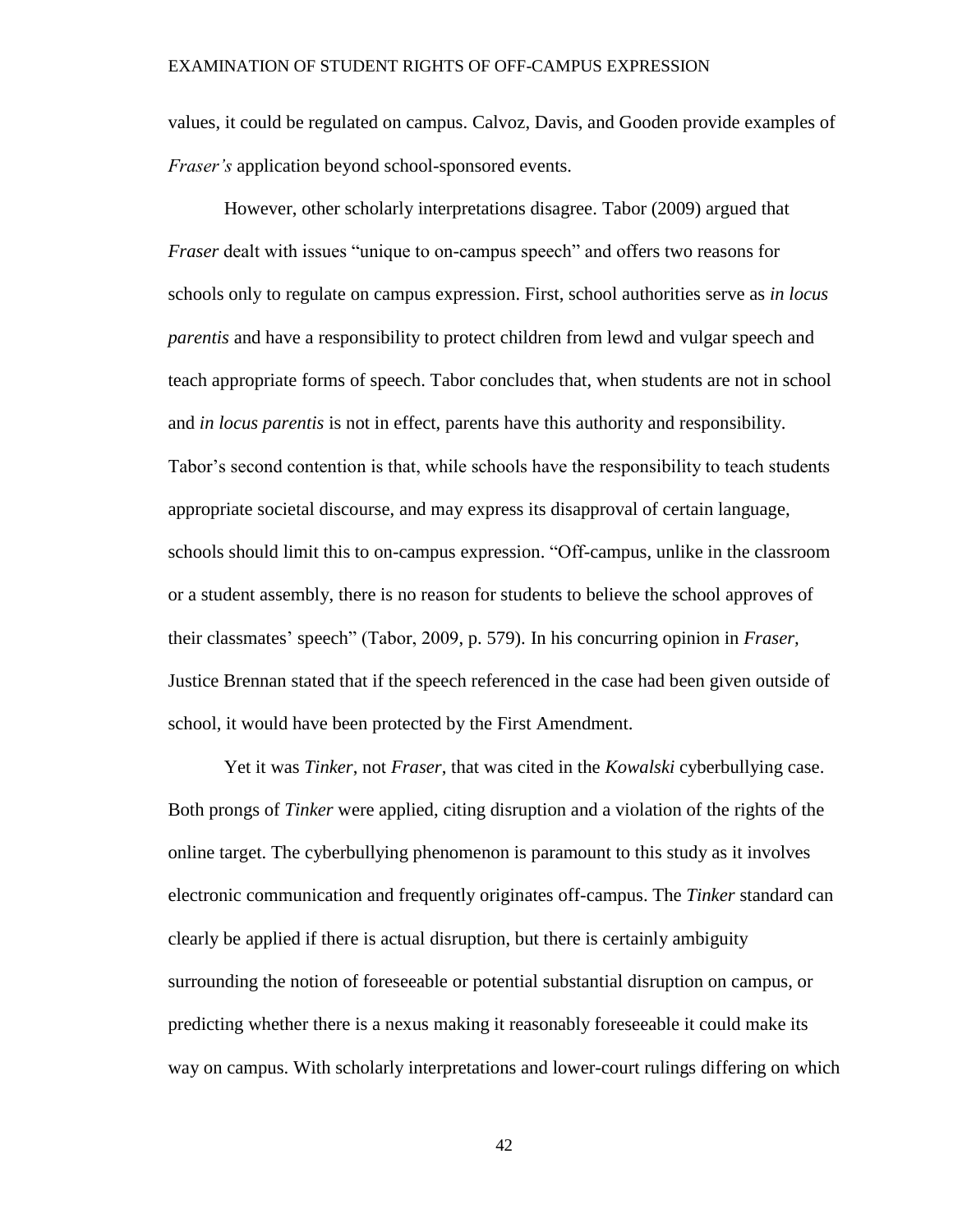controlling precedent should, or could, be used, school officials continue to struggle to ask the right guiding questions with such cases.

With the Supreme Court rulings granting school officials greater leniency when regulating student speech, should school officials be seeking ways to censor speech in a legally protected manner? Scholars have made suggestions for refining these questions to minimize ambiguity.

# **Scholarly Analysis of Relevant Cases**

Other researchers have analyzed cases and provided perspectives for schools to consider when balancing the limits of their rights to regulate student expression offcampus. Oten (2004) postulated that the higher courts need to create a new standard for off-campus student expression, particularly cyber expression. Moreover, Oten contended the lower court rulings and their inconsistency is in large part due to the Supreme Court not evaluating cyber expression in the context of schools. A look at cases since 2005 supports Oten's claim, with lower federal appellate court decisions demonstrating that Third Circuit interpretation of *Tinker* is becoming increasingly inconsistent (Kozlowski, 2010). Between 2006 and 2010, students have lost their first amendment claims nearly 65% of the time in cases in which *Tinker* provides the controlling precedent. The 65% includes one case in which the courts ruled in favor of the student and the case was subsequently overturned (Kozlowski, 2010).

Questions remain over which test should be used to determine regulation of student expression. Scholars and the courts seem to disagree. The Second, Third, and Fourth Circuits rely on *Tinker* and the substantial disruption test as the question most frequently asked, but the Third Circuit departs slightly from the other circuits by focusing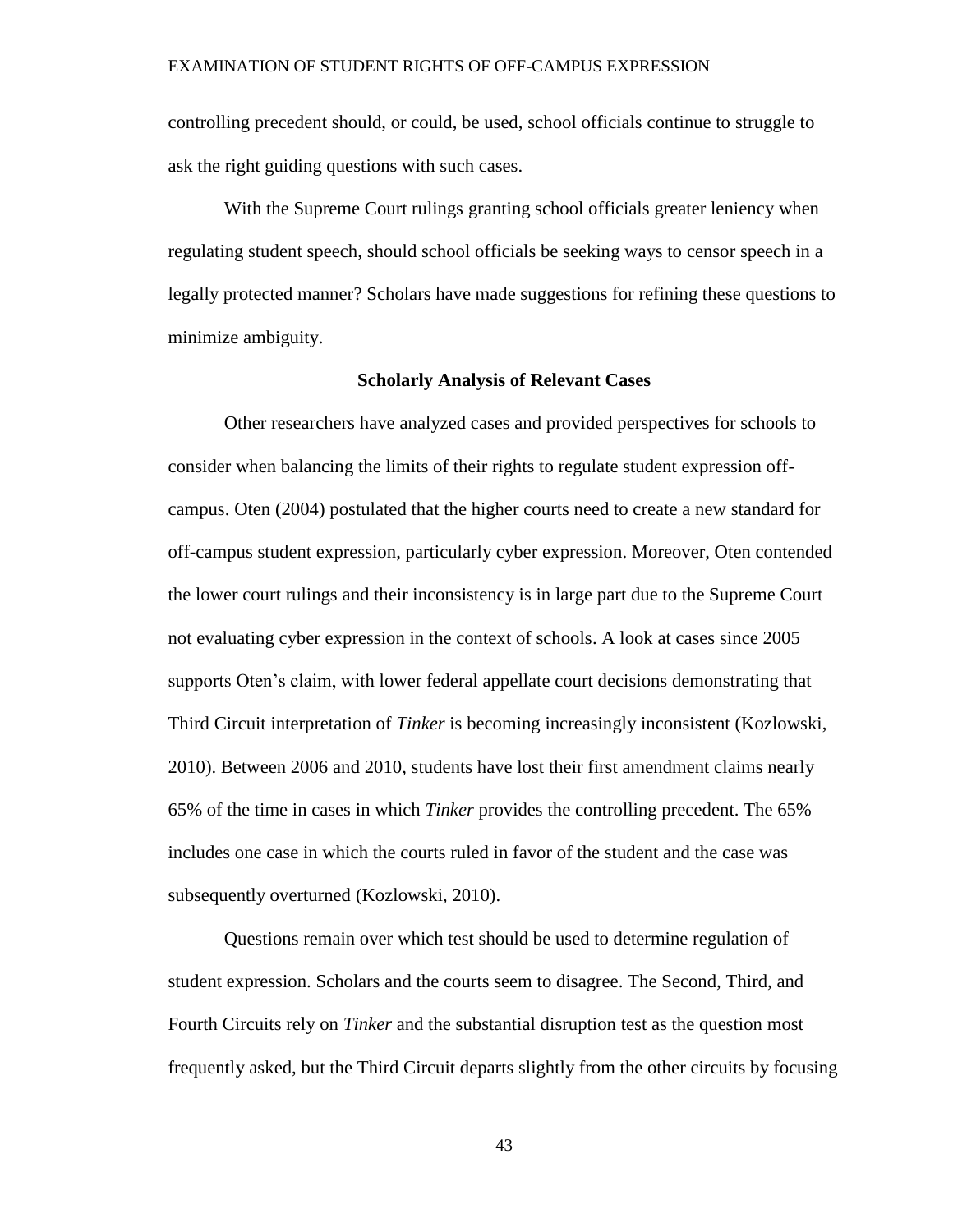more on the "student's intent to communicate the speech towards the school, rather than the foreseeability that the speech would reach the school or school administrators" (Boyd, 2013, p. 1231).

Ellison (2010) suggested the courts reduce ambiguity by using pure intent and location tests. If the expression originated on-campus, was brought to campus by the originator, or was created with the intent to reach campus, schools would then be able to regulate such expression. The *Wisniewski* case is an example of such a case that, if this proposed standard had been applied, would never have been regulated. The expression originated off-campus, had no seeming intent to reach campus, but was brought to the school by a third party. With Ellison's proposal, the reasonable foreseeability clause, the most ambiguous element of the regulation, would be clarified. Furthermore, he contended that students need "to be put on sufficient notice that their speech could fall within the realm of school discipline. The intent requirement accomplishes this" (Ellison, 2010, p. 843).

Boyd (2013) suggested the courts should be addressing off-campus speech cases by combining the two *Tinker* prongs into a balancing test that would assess whether the speech could be regulated while not impinging on the student's rights of expression. She states that the following should be examined:

- 1. Whether the student intended for the speech to reach inside the schoolhouse gate;
- 2. The content of the expression;
- 3. How many people actually accessed the speech online;
- 4. How many people accessed the speech inside the school;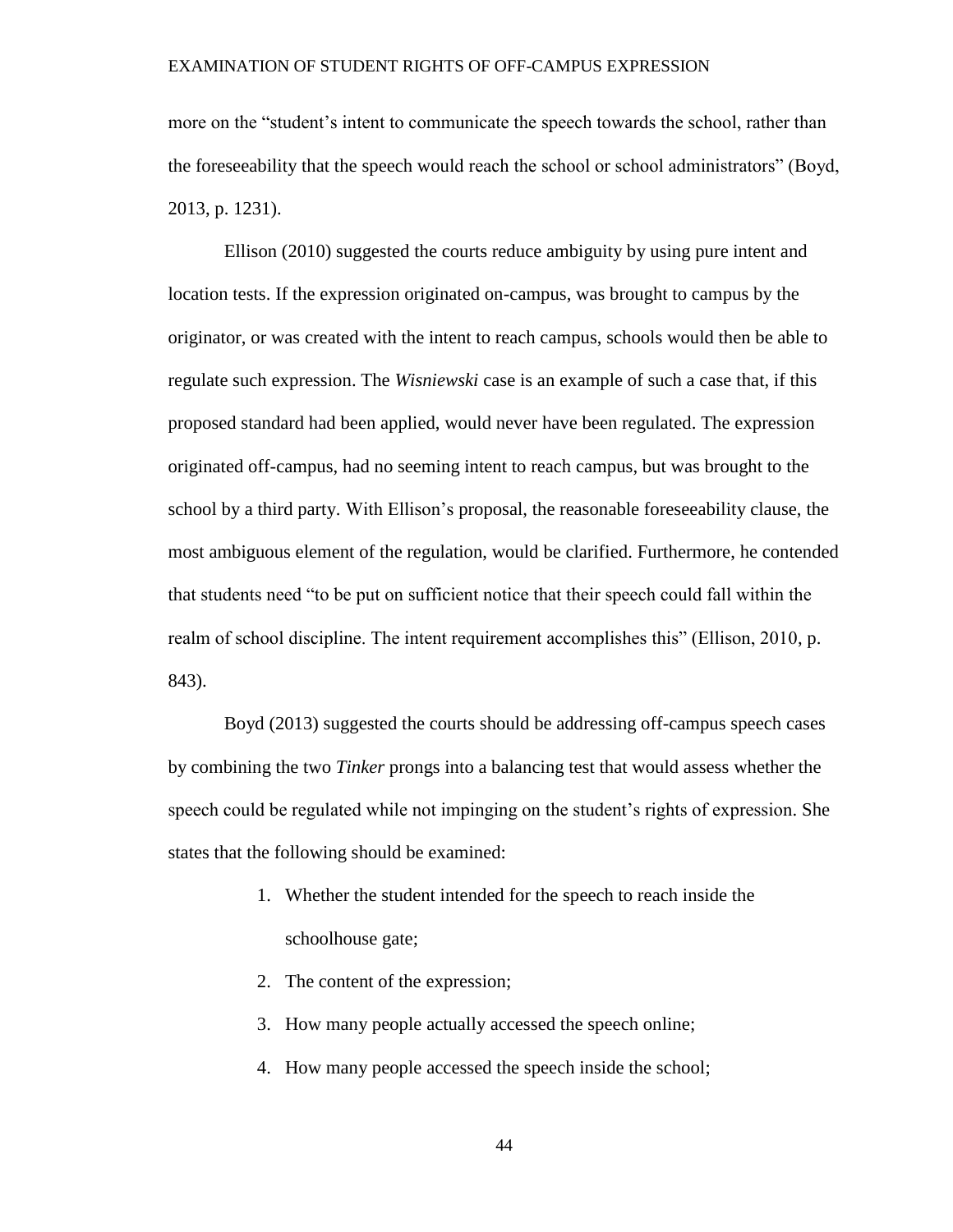5. If the speech collided with the rights of others.

There are concerns with both Ellison's and Boyd's suggestions. Both focus on intent of the student, which is not only difficult to assess, but also frequently absent from written district policy. Policies tend to focus on conduct and impact, intentionally avoiding language assessing intent. All four of the student expression U.S. Supreme Court Cases deal with circumstances in the secondary schools, but the age, knowledge, and intellectual capacity of the student are significant factors when attempting to determine intent. With younger students, assessing intent is more complicated. Furthermore, in Boyd's argument, assessing how many people accessed online speech and where they did so is currently beyond the capability of school officials.

Tabor (2009) offered a more simple suggestion, stating that off-campus student cyber expression that targets school, faculty, and administration is uniformly beyond the reach of school authority. However, he suggested the student off-campus cyber expression that targets other students and infringes upon their rights should be open for school punishment. Students have the right, Tabor posited, to feel secure at school. And cyberbullying, even if originated off-campus, can infringe upon that right and disrupt the learning environment. Tabor contended that making this one distinction, and emphasizing *Tinker's* second prong, will be a positive step in clarifying this issue.

The rise of technology has made the "schoolhouse gate" statement, which was so powerful when first spoken in the original *Tinker* ruling, less of a defining statement in this day and age. *Tinker's* first prong, the notion of substantial disruption or foreseeable disruption, has created the most confusion in these cases (Ceglia, 2012). Ceglia suggested only *Tinker's* second prong, infringing upon the rights of others, should be applied to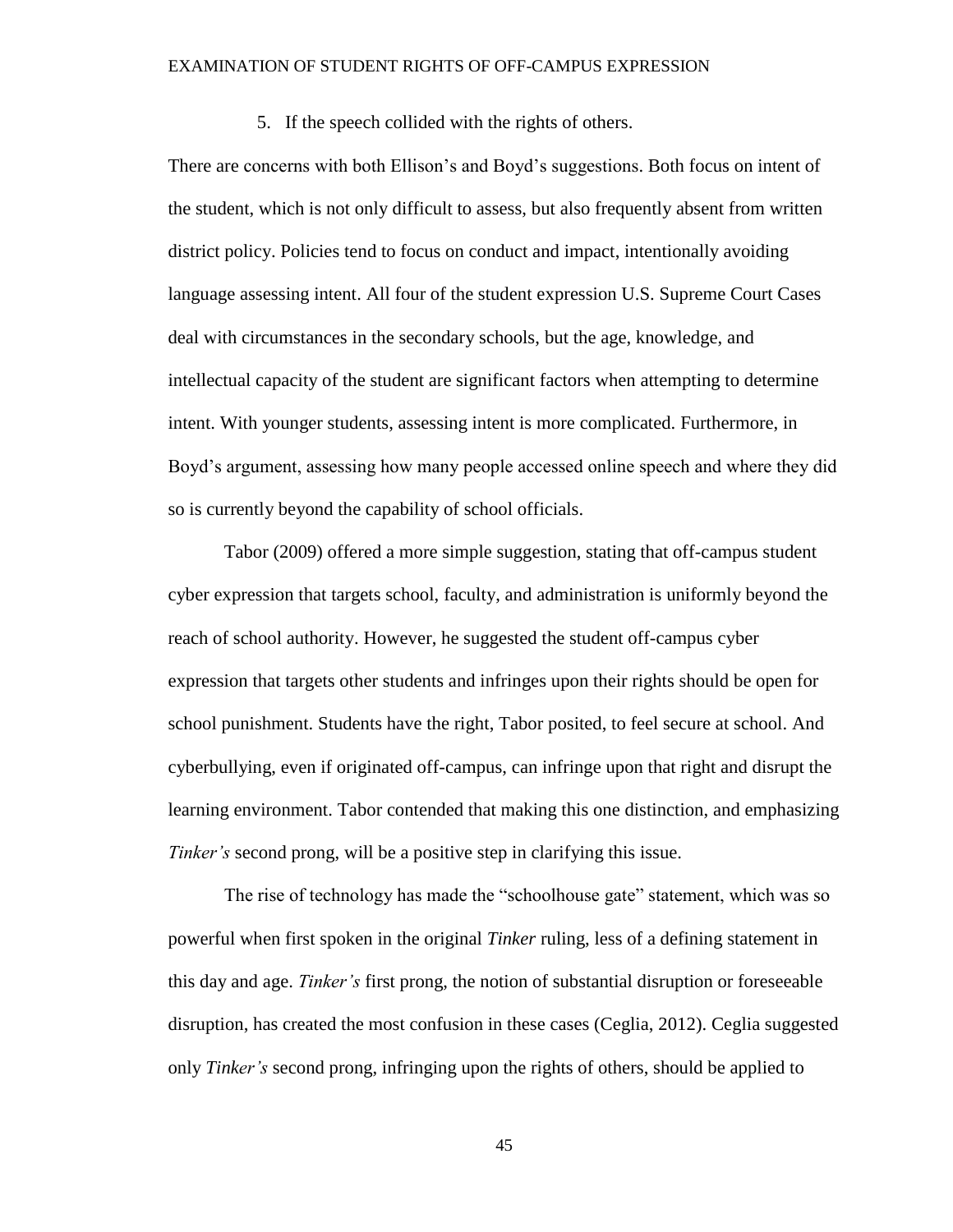online cases. He stated that doing so will balance school safety and constitutional rights, as well as reinforce the hope and need for greater legal clarity from a future U.S. Supreme Court case.

Yet another suggested methodological framework to apply when regulating online off-campus cyber expression cases is what Benjamin Heidlage referred to as a relational approach (2009). Using this approach, the first questions a school official would ask when assessing a situation would be very different. Instead of initially focusing on the location, impact, or intent, Heidlage urged that the initial question should be whether the originator of the expression was acting as a student or as a citizen. If it was determined that the originator was acting as a student, then the student speech standards outlined in *Tinker* would be applied. However, if it was determined that the originator of the expression was speaking as a general citizen, full first amendment protections would be applied. Heidlage argued that, should the role of student be determined, the relationship between school and student is already defined, negating the geographical dimension, which "accounts for the Internet's lack of spatial determinacy" (Heidlage, 2009, p. 595). This approach would limit the authority of school officials by restricting the school's ability to apply the substantial disruption test or foreseeable disruption for expression as a "general citizen."

#### **The Role of the School Solicitor**

The school attorney, or the position referred to as the *school solicitor* in Pennsylvania and throughout this study, is retained by the school district to serve the role of protecting the legal interests of the school district. The goal of the solicitor is to assist the school board in meeting the objectives of the district within legal parameters (Julka  $\&$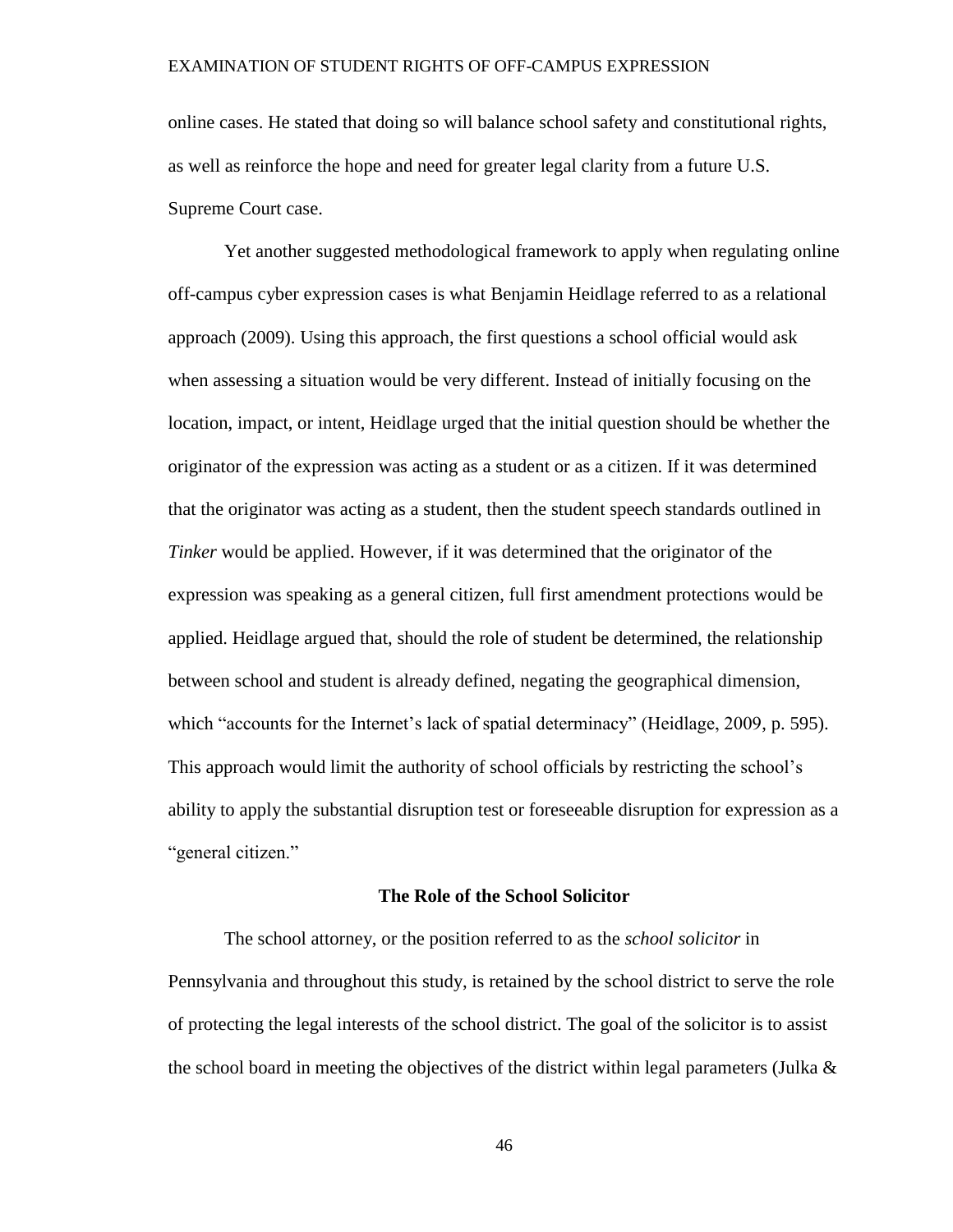Curry, 2011). The client of the solicitor is the school board (collective) and the district as an organization itself, not the individual administrators, school officials, or school board members. While the solicitor serves as a counsel to drive action and policy, Julka and Curry noted the role is broader. They classify the solicitors as "advocates, mediators, counselors, and problem solvers" (p. 14). More than simply having knowledge about the law, they must offer advice with an understanding of how the law works and how it can be applied and interpreted within the current political climate.

A unique dynamic exists between the solicitor and the district in that the solicitor communicates primarily through the superintendent and not the individual school board members, but the solicitor primarily represents the board. The solicitor advises the school board and the superintendent on policy, procedures, regulations, and statutes (Kowalski, 2013). Policy, Kowalski noted, can potentially be the greatest area of conflict between the superintendent and school solicitor, as indicated by the steady rise of influence the courts have in shaping school district policy. School boards and superintendents are responsible for ensuring that policies are legally defensible and adjusted accordingly as the courts dictate. This can naturally disrupt district policy revision cycles or political and administrative agendas.

These factors are particularly important in this study. The interpretation of student expression case law in the Third Circuit may be very different from comparable analysis elsewhere. The case law examined in this study indicates the Third Circuit courts have ruled more consistently in favor of students, granting greater leniency with their expression than in many other circuits. In the study, I will ask school solicitors to provide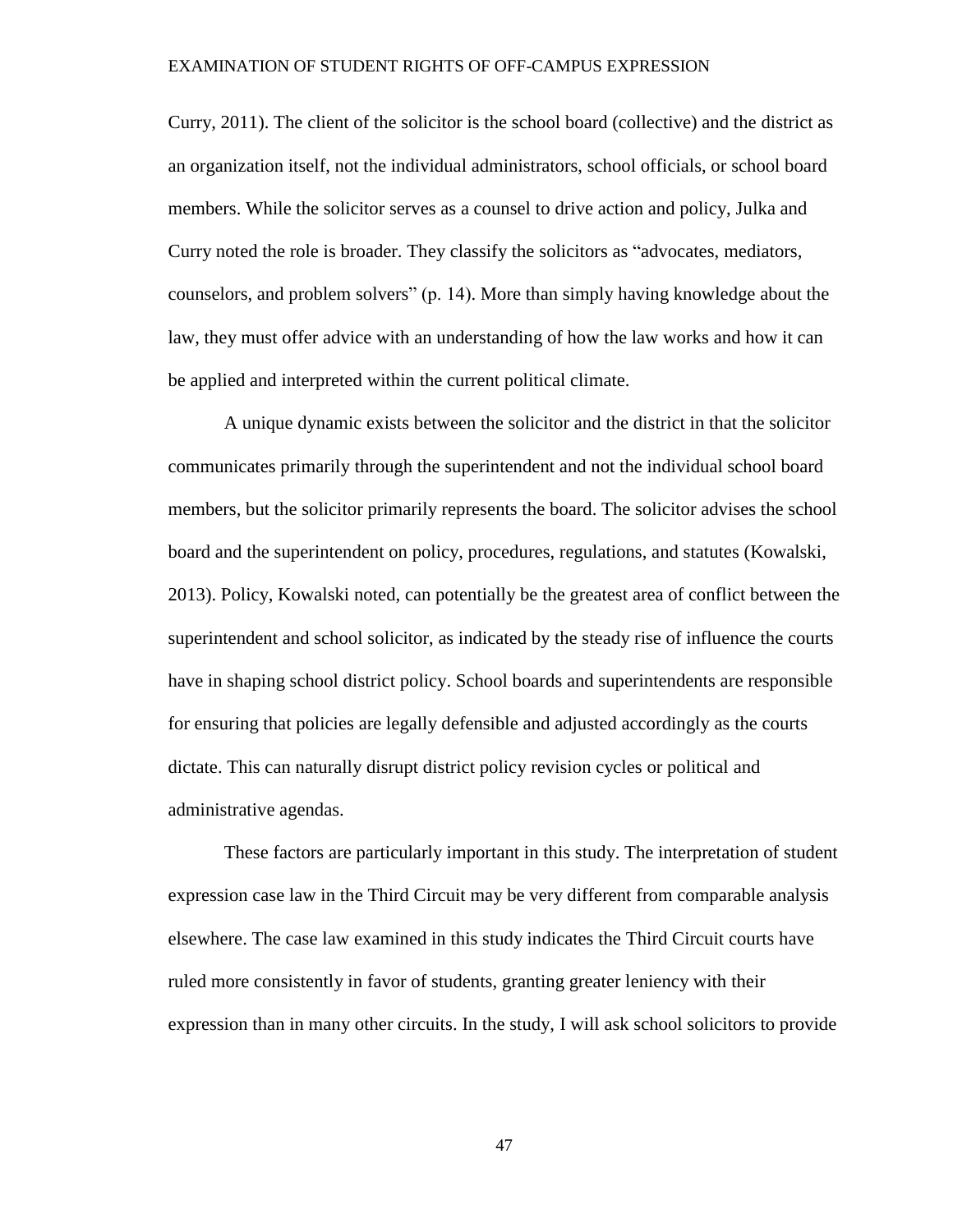their interpretations based on the legal rulings of the Third Circuit as well as the influence on policy that perhaps has resulted from this climate.

## **Summary**

This literature review has examined several components of the issue of the rights of students to express themselves in and out of school, on and offline. I have reviewed relevant course cases from the four major U.S. Supreme court cases as they relate to some lower court rulings that have provided precedents for school officials and solicitors. I have explored scholarly reviews of these cases, many with conflicting interpretations of which precedents should be controlling when navigating on and off-campus student expression issues.

Additionally, in this chapter I touched on some significant social factors, particularly school violence and cyberbullying, influencing the courts' interpretations of the latitude that should be granted to schools in student expression cases. Each social factor has uniquely affected the societal expectation for the school's awareness of students' personal lives and communication. This changing expectation has directly impacted the level of latitude schools receive for their regulation of student expression. Finally, I examined the role of the school solicitor.

Chapter III will present a discussion of the methodology used in this study.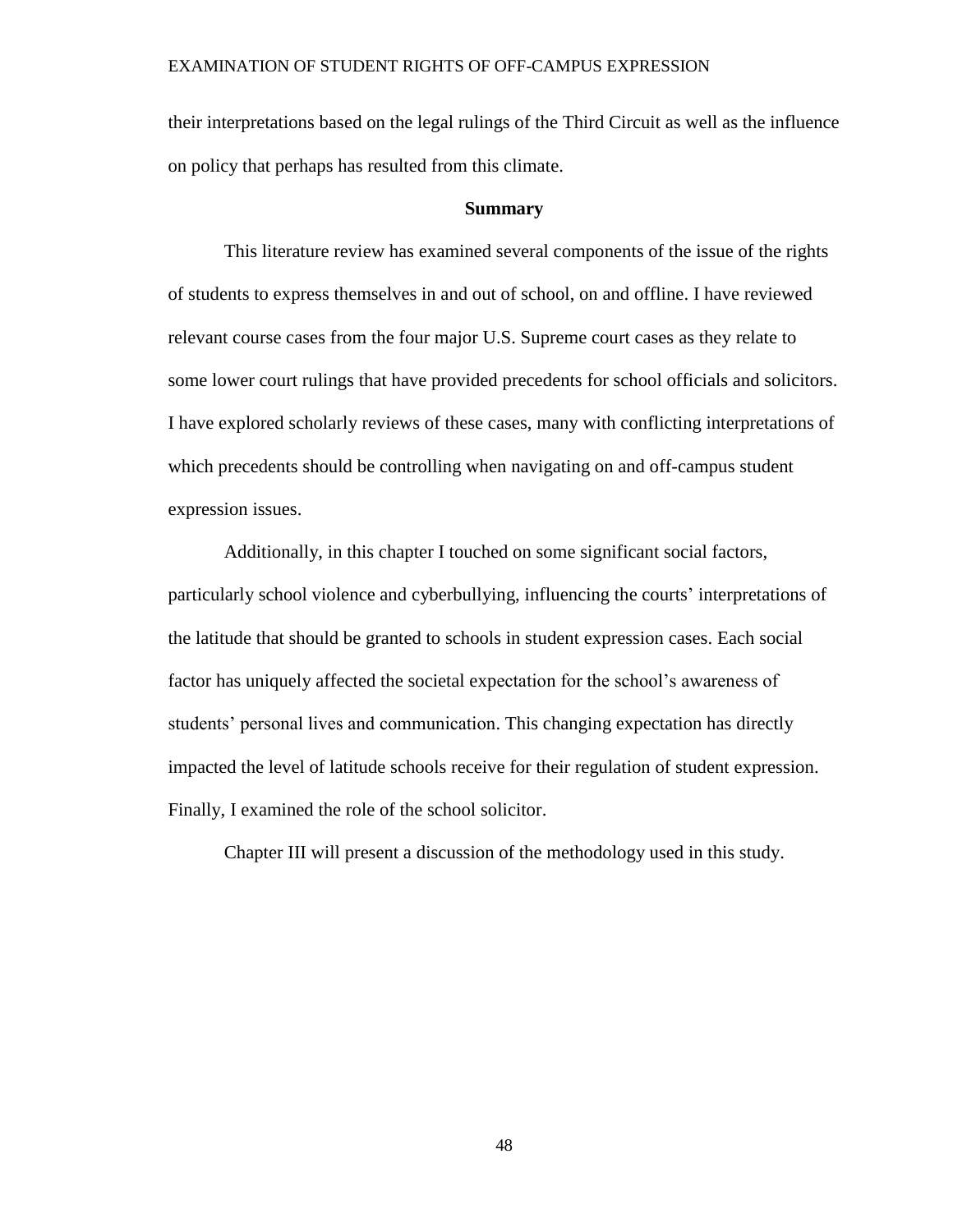## **CHAPTER III: METHODOLOGY**

# **Introduction**

The purpose of this study is to help school officials answer the question, "What guiding questions should I be asking and how should I thoughtfully and logically approach complicated online or off-campus student expression issues in an educationally, ethically, and legally sound manner?" To answer this question, and more comprehensively understand this issue, I examined legal trends and associated scholarly commentary on cases involving student rights of expression. I also analyzed the perspectives and interpretations of these legal trends by Region 11 Pennsylvania school solicitors.

In this chapter, I will explain the background of the study and my interest in this topic. I will also describe the methods used to gather the data to answer the research questions. I will then explain the process used to collect, analyze, and validate the data. This chapter will also explain the limitations and delimitations of the study.

This study was a basic qualitative study with two components:

(1) I used case law as a foundation to identify the legal trends of court rulings surrounding student expression issues in schools. This was important in that I was first able to establish a foundation of case-law knowledge; this knowledge, and the understanding of these trends, served as an integral point of reference for properly contextualizing part two of the research study. Because this study is legal in nature, participants frequently cited case law regarding legal precedents and standards applied to advise administrative action.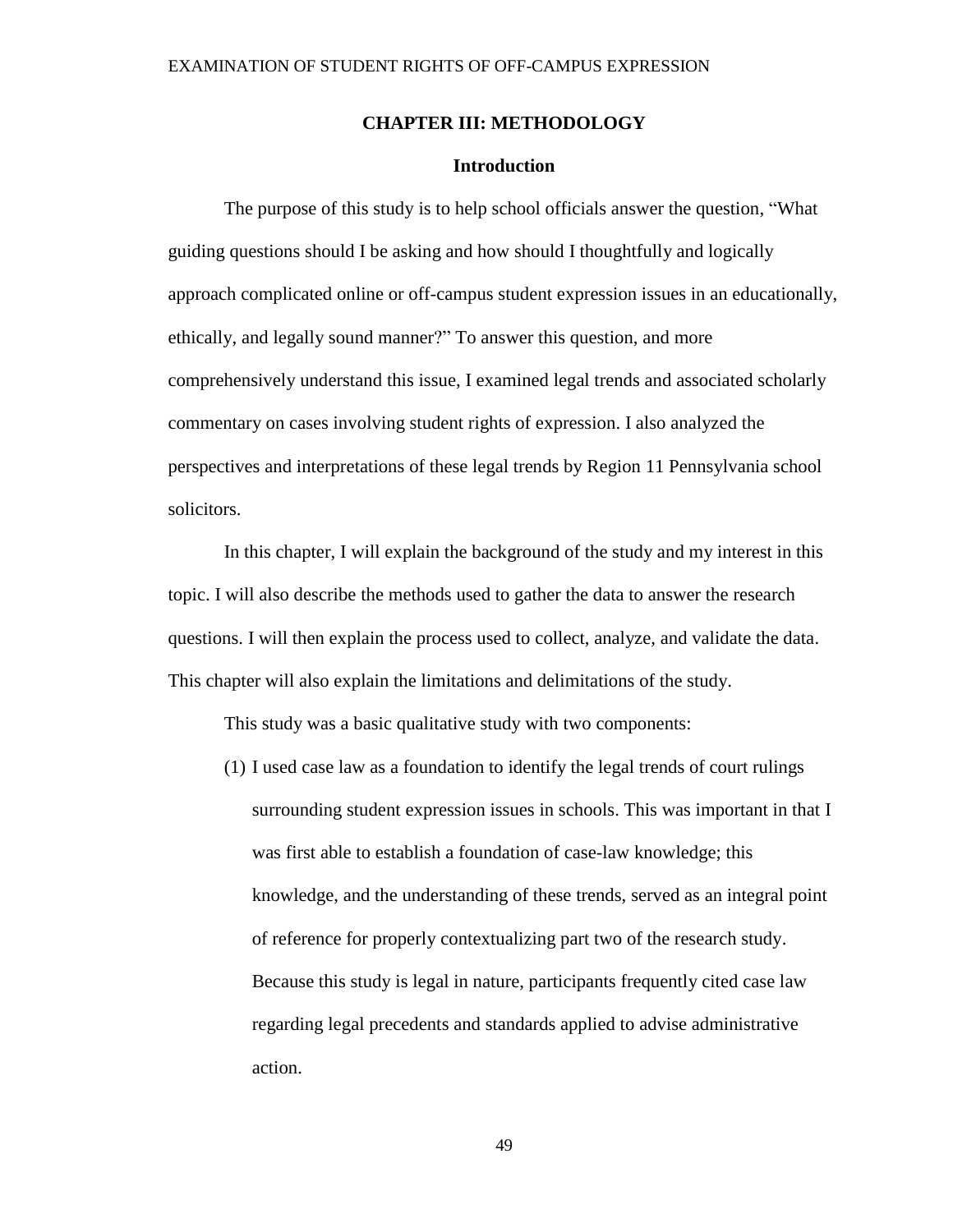(2) I used a qualitative semi-structured interview approach. I interviewed Pennsylvania school solicitors from the Pennsylvania School Board Association (PSBA) Region 11 to determine a more in-depth understanding of how legal counsel in these school districts are interpreting recent legal trends and guiding school officials in their practices regarding student expression issues. The solicitor interviews allowed me to gather valuable complementary data inaccessible simply from the study of case law. Fundamentally, this method allowed me to "gather in-depth data about [participant's] experiences and feelings...and examine attitudes, interests, feelings, concerns, and values" (Gay, Mills, & Airasian, 2009). The interdependence of the two components of this study was vital. Obtaining a base knowledge of the recent legal trends (the first component) allowed me to ask relevant follow-up questions in the semi-structured interviews and discuss case law in the midst of the interview at the appropriate times to determine guiding precedents. This qualitative design allowed me to gain an in-depth insight into a research topic and address the research questions. Data collection and analysis focused on understanding the participants' perspectives of their experiences, and specifically how these perspectives shaped their actions in supporting and advising districts. The research allowed me to gather the point of view of individual participants, to get closer to their perspective through detailed interviewing, and to understand how their interpretations influenced their actions (Denzin & Lincoln, 2012).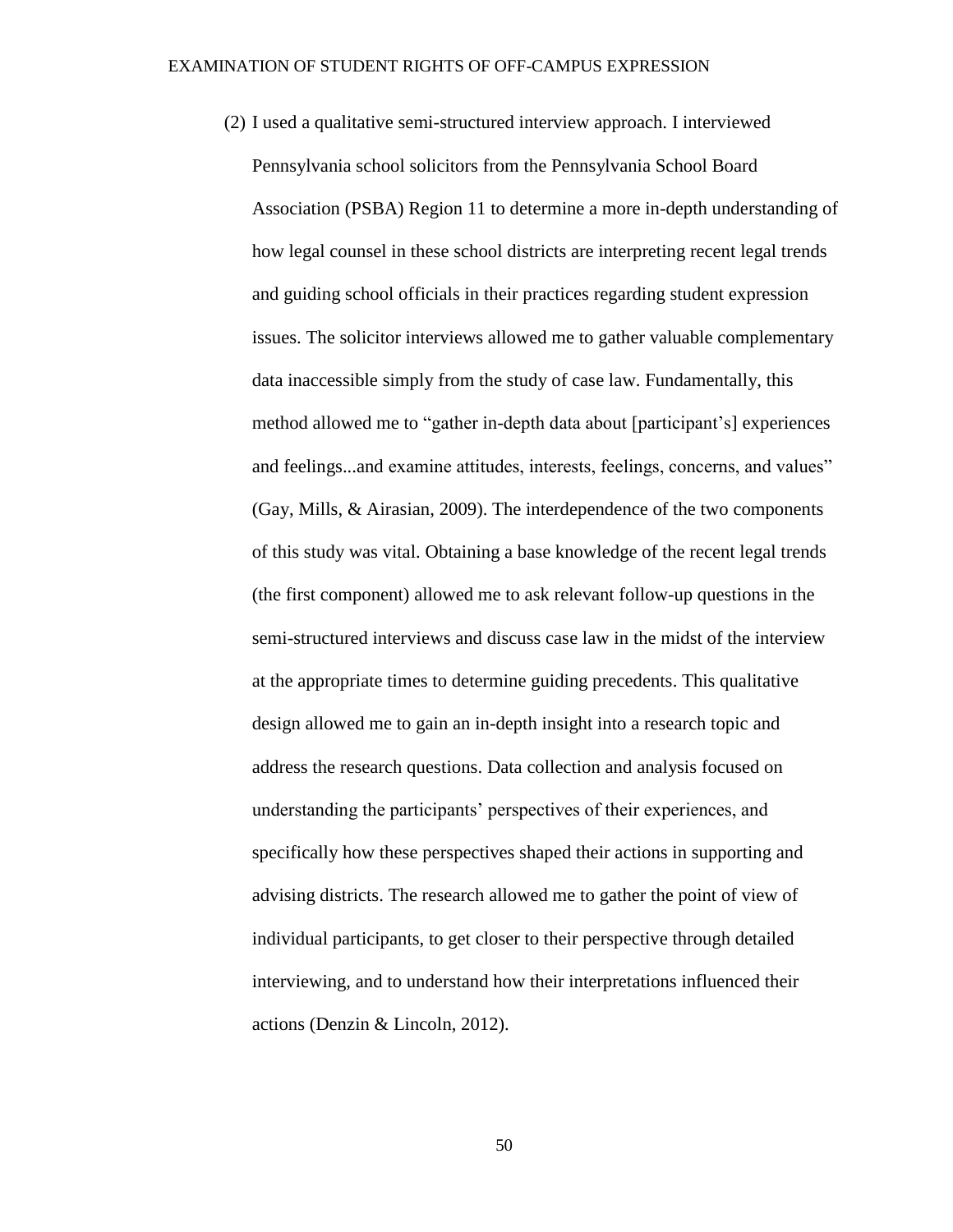# **Background**

Coming from a family of educators, I did not grow up specifically yearning to join the profession. Despite this, I was immersed in ongoing discussions about schools, the roles schools play in shaping students, and the ethical responsibilities of the educator. My grandfather was a long-time principal, my grandmother a career kindergarten teacher, and both my parents were high school English teachers who transitioned to college level teaching and administration. The common thread among them was a relentless dedication to developing students as independent and socially responsible thinkers. Despite initially resisting the field of education, I did possess this mindset as a student and young adult. Like my parents, I questioned school officials who focused more on controlling students and ensuring their compliance than they did on learning and teaching. As I entered the field of education as a professional, I found this mindset of learning and teaching has driven me, even as my roles within the field have changed.

As my roles changed, my understanding of the complexities of educational administration deepened. Competing interests, strong opinions, and questionable interpretation or manipulation of the law came to dominate the administrative world in which I worked. The reality of lawsuits and legal action against a district, intentional or not, helped create a culture of mistrust and often fear between communities and school districts. This challenged my ethical compass on which I had relied so consistently through my early years in the field. I witnessed many of my fellow administrators and informal network of principals making decisions out of fear, driven by protecting the school district and their own livelihood. This was understandable, yet disheartening.

The issue of student expression has been of particular interest to me. As a school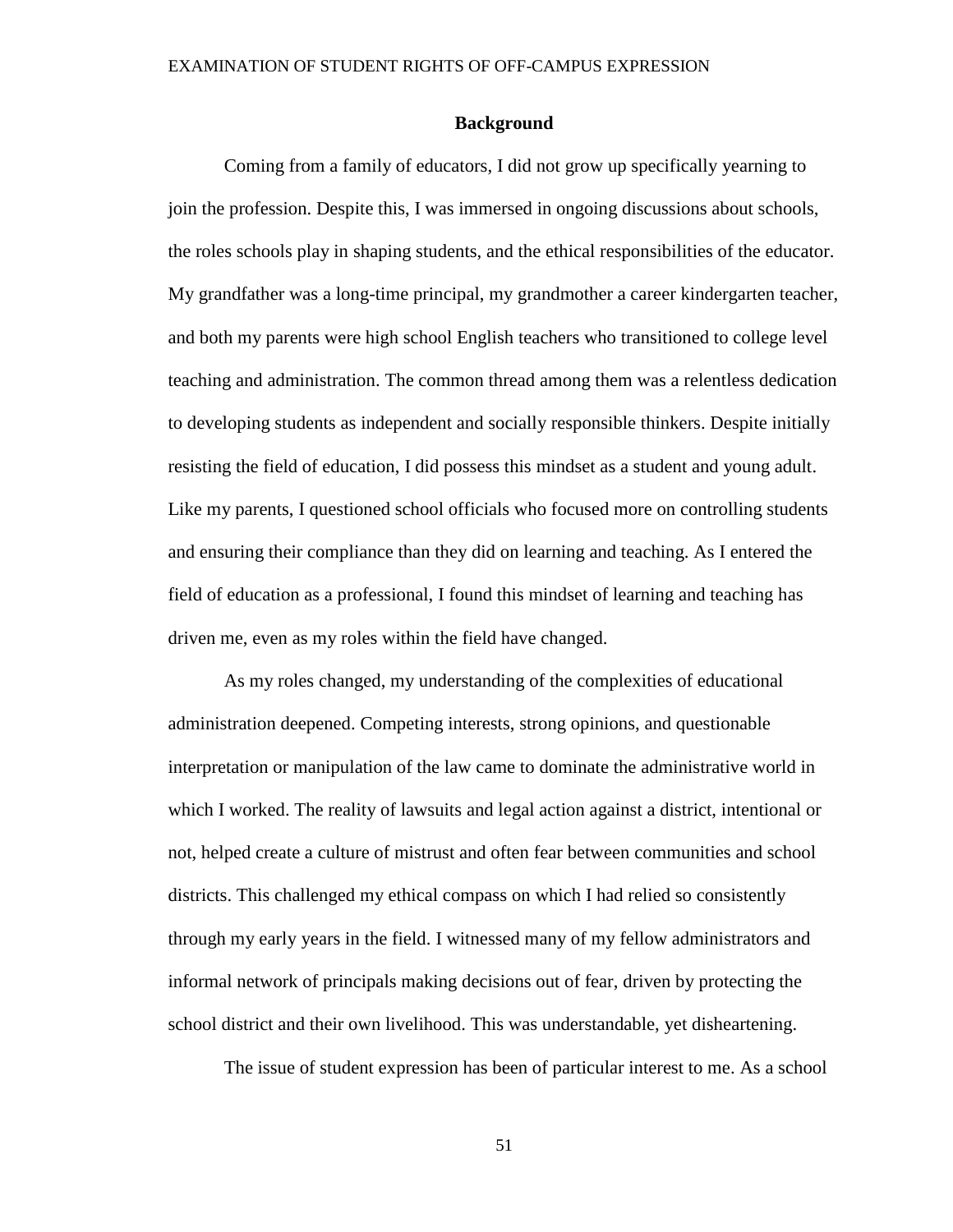administrator and principal, I have always valued student voice and taken pride in finding ways to empower students to express themselves, even if those opinions differed from mine or the traditional and fundamental philosophies of the school. I gave priority to the value of respecting and dignifying differing opinions.

Equally important to me has been the need to create a school culture where students feel safe, respect one another, and conduct themselves respectfully in their many interactions. While these two goals would seem to go hand-in-glove, the rise in cyberbullying cases and social media has frequently conflicted these goals. With increasing social media usage, students, and in turn school officials, are aware of more and more instances where others interpret expressions of opinions as unkind, unwelcome, or unpopular. As a result, students and parents seek the school's involvement in addressing conduct that many interpret as inconsistent with the values of the school.

Having a natural faith in students, I do not operate with the mindset that students are nastier to one another than they once were. Rather, through social media and electronic communication, there are more venues to share information, more permanence to that communication, and more potential to reach a wider audience. Couple this with teenage impulsivity and we have a web of on and off-campus expression that may result in students feeling disrespected or bullied, and a constituency of people who seek our assistance in resolving these issues.

Some school officials who have chosen to take an aggressive stance in addressing on-line communication by punishing students have found themselves in legal trouble. Others who have taken a "hands-off" approach have been criticized as weak administrators who are unwilling to tackle big issues. Sometimes they are even sued for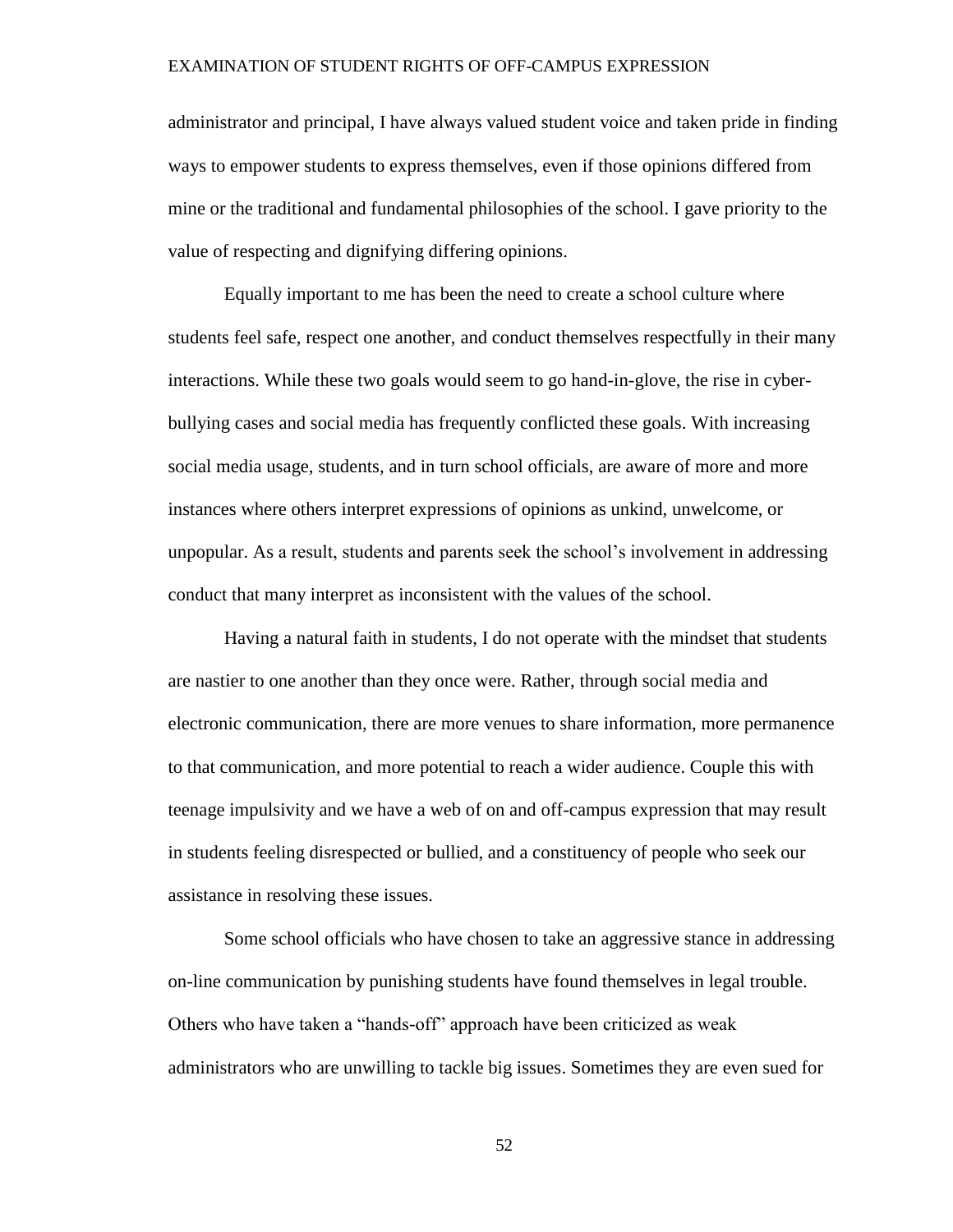negligence by "allowing" bullying to continue.

I have sat in yearly in-service meetings regarding legal updates on this and other topics but, despite having an interest in student expression, the guidance has remained unclear. The court rulings have been inconsistent, as have the interpretations of these rulings. As with many dilemmas I face as a school administrator, I try to return to the guiding question "How should this situation be handled in a way that promotes student learning?" Choosing to be either overly punitive or hands-off does not align with that philosophy, so where is the balance? How should we, as school officials, be involved in a way that dignifies student voice, contributes to a culture of respect, focuses on learning, and keeps our constituents satisfied, while always proceeding in a legally defensible manner? I hope that this study provides some clarity for me and other school officials and contributes to the body of research guiding administrators as they seek to maintain this challenging and delicate balance.

## **Case Law Review and Examination**

Since the *Tinker* case in 1969, the courts have ruled on a wide range of cases involving the rights of student expression and the authority of schools to regulate it. For many years, *Tinker* was the primary standard and precedent used to guide legal rulings. For the purpose of this study and narrowing the focus of the broad legal scope of student expression, the examination of case law primarily focused on cases involving student expression off-campus as the courts have differentiated the role of the school in its authority based on the location of the expression in question. However, I examined some relevant on-campus cases as their precedents helped frame some guiding questions for regulation. Also, I studied more closely some recent cases and rulings (since 2007) from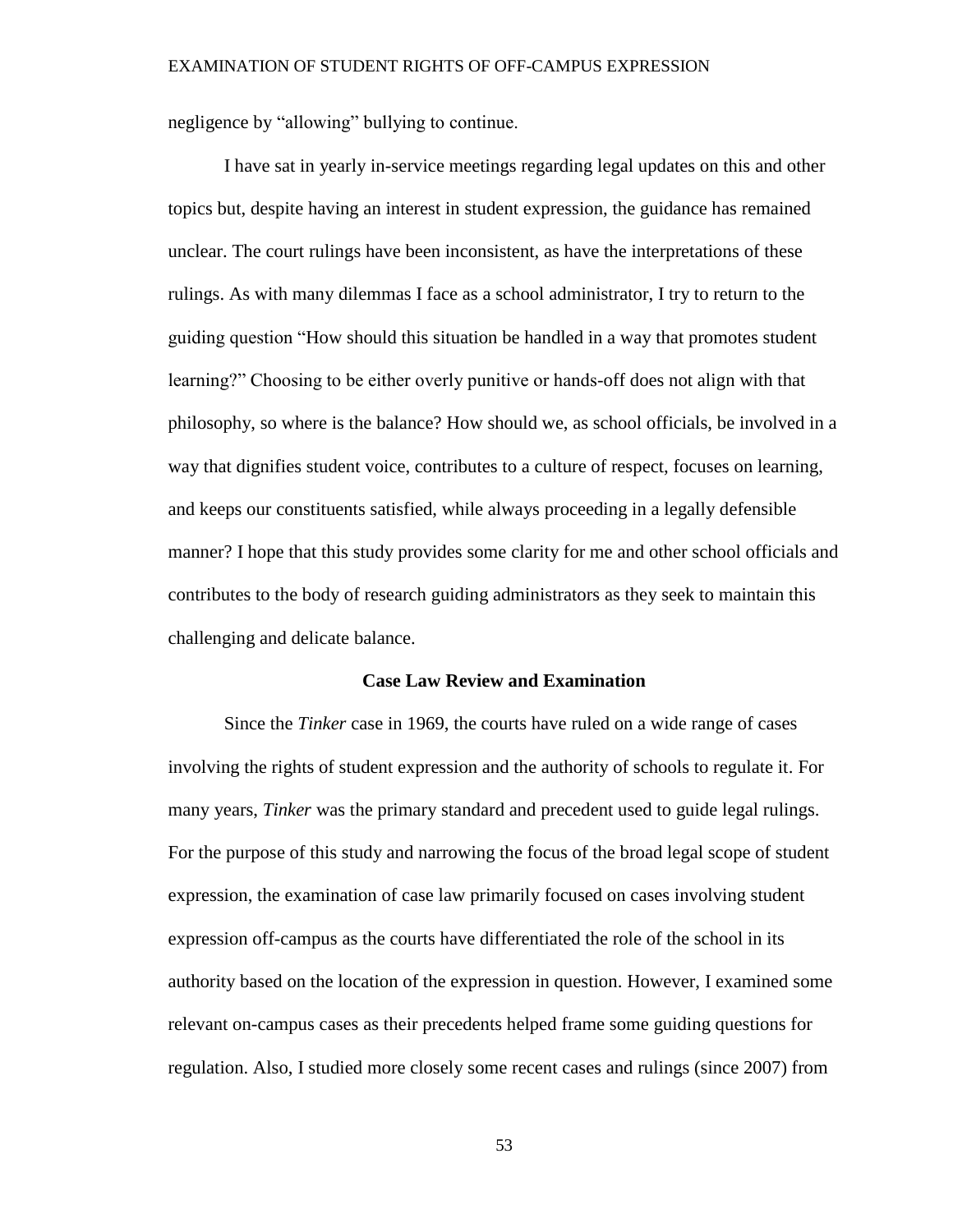within the Third Circuit (Pennsylvania, New Jersey, and Delaware). However, because there have been other very recent rulings in other federal circuits contradicting some Third Circuit rulings, and may benefit the clients (school districts) of school solicitors, I also studied some of these cases.

The year 2007 was pivotal in that the key Supreme Court ruling of *Morse vs. Frederick* granted the school authority to regulate conditionally off-campus speech of students. This is particularly important because, with the rise in social networking and cyber-communication, more cases of off-campus speech were reaching the courts, albeit not the Supreme Court. The Supreme Court has not ruled on an issue of students' rights of expression since *Morse vs. Frederick* (2007)*.* While lower courts have heard student cases involving off-campus expression, rulings outside the Third Circuit have tended to rule more favorably for school officials, granting them more authority to regulate offcampus speech. Nevertheless, there have been instances when this was not the case. Conversely, some key cases in the Third Circuit have supported students and tended to grant school districts less authority in the regulation of both on and off campus expression. For this reason, the second part of this research, the interviewing of Pennsylvania solicitors, is significant; it provides insight into how they understand, interpret, and narrate these cases.

As solicitors who advise school districts in the Third Circuit, their opinions and perspectives have a significant impact on guiding the practices of school administrators. Through their responses during the qualitative interviews, solicitors shared many relevant cases, many of which I had previously studied. Other mentioned cases with which I was unfamiliar. I researched them after the interviews and, when applicable, added them to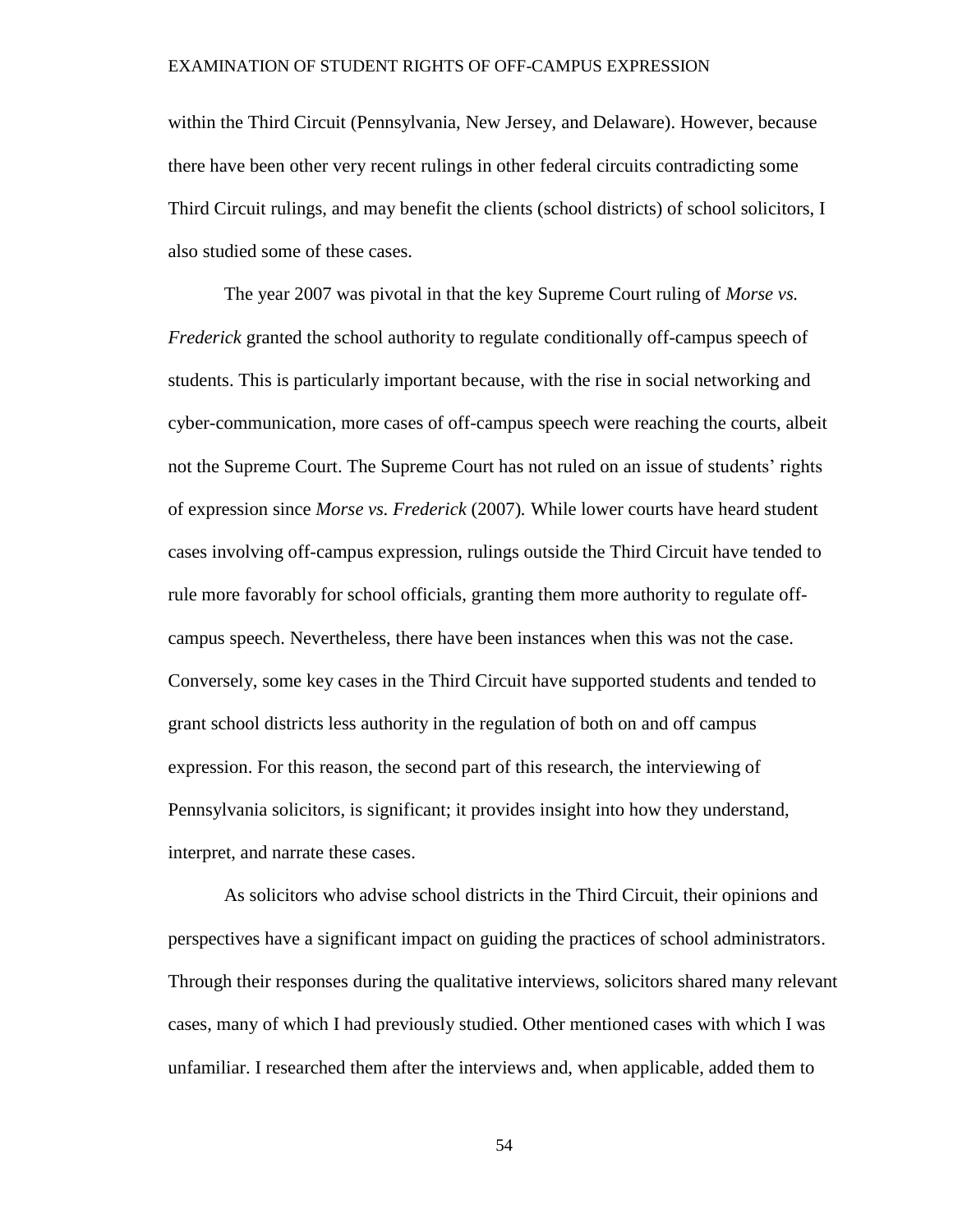the literature review. These cases allowed me to study precedents and guiding questions used to frame the thinking of solicitors as they provided advice. My familiarity with and understanding of some of the relevant case law prior to the interviews contributed to more conversational semi-structured interviews.

When participants introduced cases into the interview, I was usually familiar with the case and could compare details of other cases with similar circumstances. This allowed me to contextualize properly the responses of school solicitors when they shared their interpretations of student expression rights. It also made my interview notes more robust. Overall, I intended for this approach to reveal, from a social constructivist perspective, the reality that participating solicitors have created (Denzin and Lincoln, 2012; Merriam, 2009). More specifically, a constructivist stance maintains that learning is a process of constructing meaning; it is "how people interpret their experiences..., what meaning they attribute to their experiences" (Merriam, 2009, p. 23) and "how people make sense of their world" (p. 24). It was evident that how solicitors make sense of the legal landscape surrounding this issue has changed over the years, so understanding their current reality was imperative to understanding the research question.

### **Research Design**

This basic qualitative study incorporated a semi-structured one-to-one interview approach with school solicitors in Pennsylvania's Region 11. The interviews took place during April and May of 2015 at varying locations and times, depending on the availability and convenience of the participants.

Merriam (2009) reports the basic qualitative study has a specific goal of "understanding how people make sense of their experiences. Data are collected through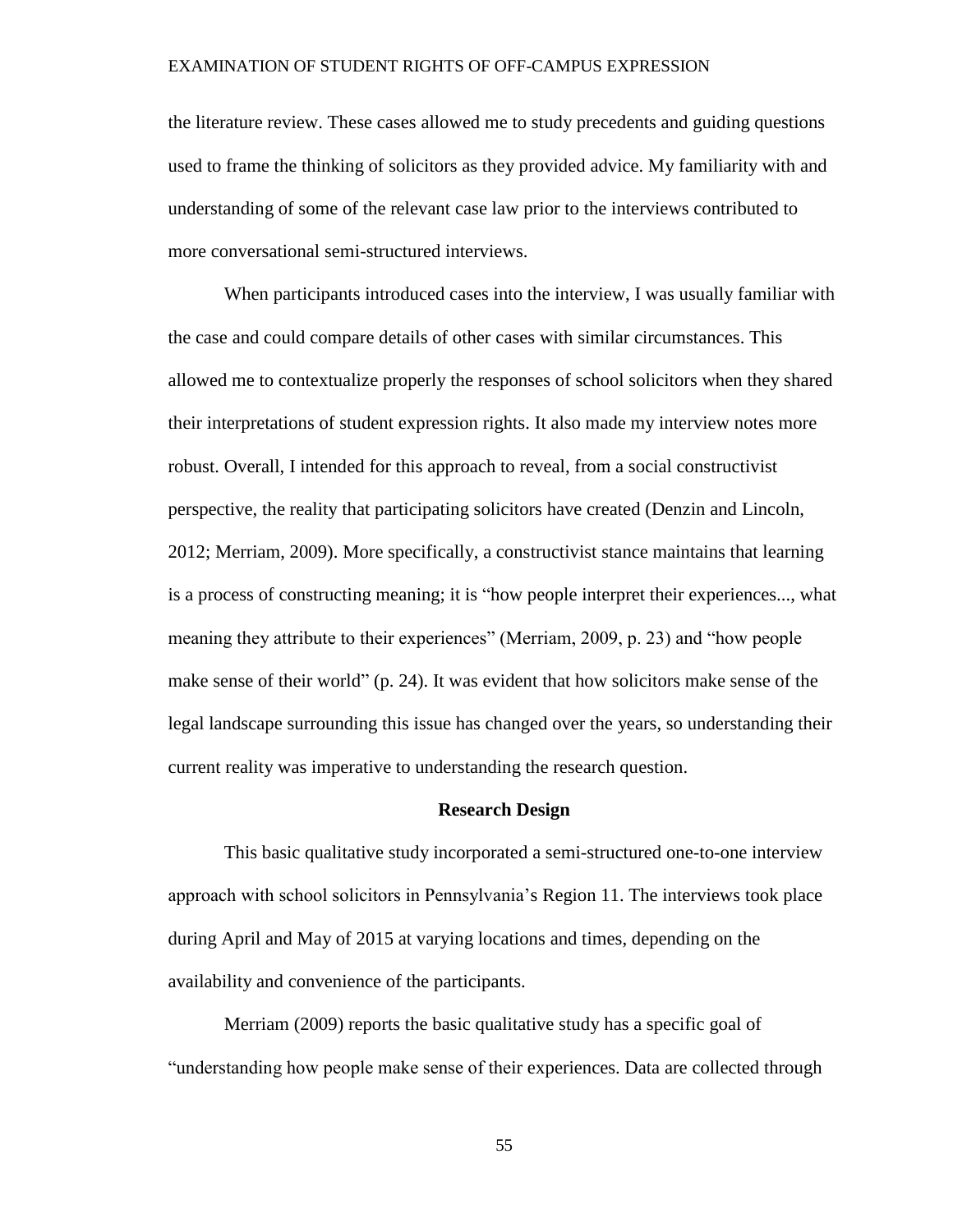interviews, observations, and documents and are analyzed inductively" (p.37). Elements of this study lend themselves to a collective case study methodology, specifically using multiple sources to explore a phenomenon in context (Baxter  $\&$  Jack, 2008). However, while I used multiple sources when including interviews of solicitors and analysis of relevant cases, the phenomenon is not an intrinsically bounded system, which is a necessary element of a case study (Merriam, 2009).

School officials are struggling to manage challenging student expression scenarios and cases to make meaning of this dimension of their work. This qualitative research uncovered, through interviews, how meaning within this context is constructed, and explored how school solicitors interpret these legal phenomena, which in turn guides and advises school officials. Using a semi-structured interview approach allowed solicitors, when answering more open-ended questions, to define uniquely the situations through their perspective while the approach allowed the researcher to respond to the unique perspective of the respondent with appropriate follow-up questions (Merriam, 2009). Throughout the interviews, I could ask several follow-up questions, which permitted the interviews to bring to the surface the perspectives of each participant. Using probes and follow-up questions allowed me to respond to the feedback gained from the participant and make necessary adjustments. I was able to "sense that the respondent is on to something significant or that there is more to be learned" (Merriam, 2009, p. 101).

#### **Population of Interviewees**

Pennsylvania has 501 school districts and 200 different school solicitors (Pennsylvania School Board Solicitors Association Directory, 2010). The Pennsylvania School Board Association divides the state into 15 different regions by county lines.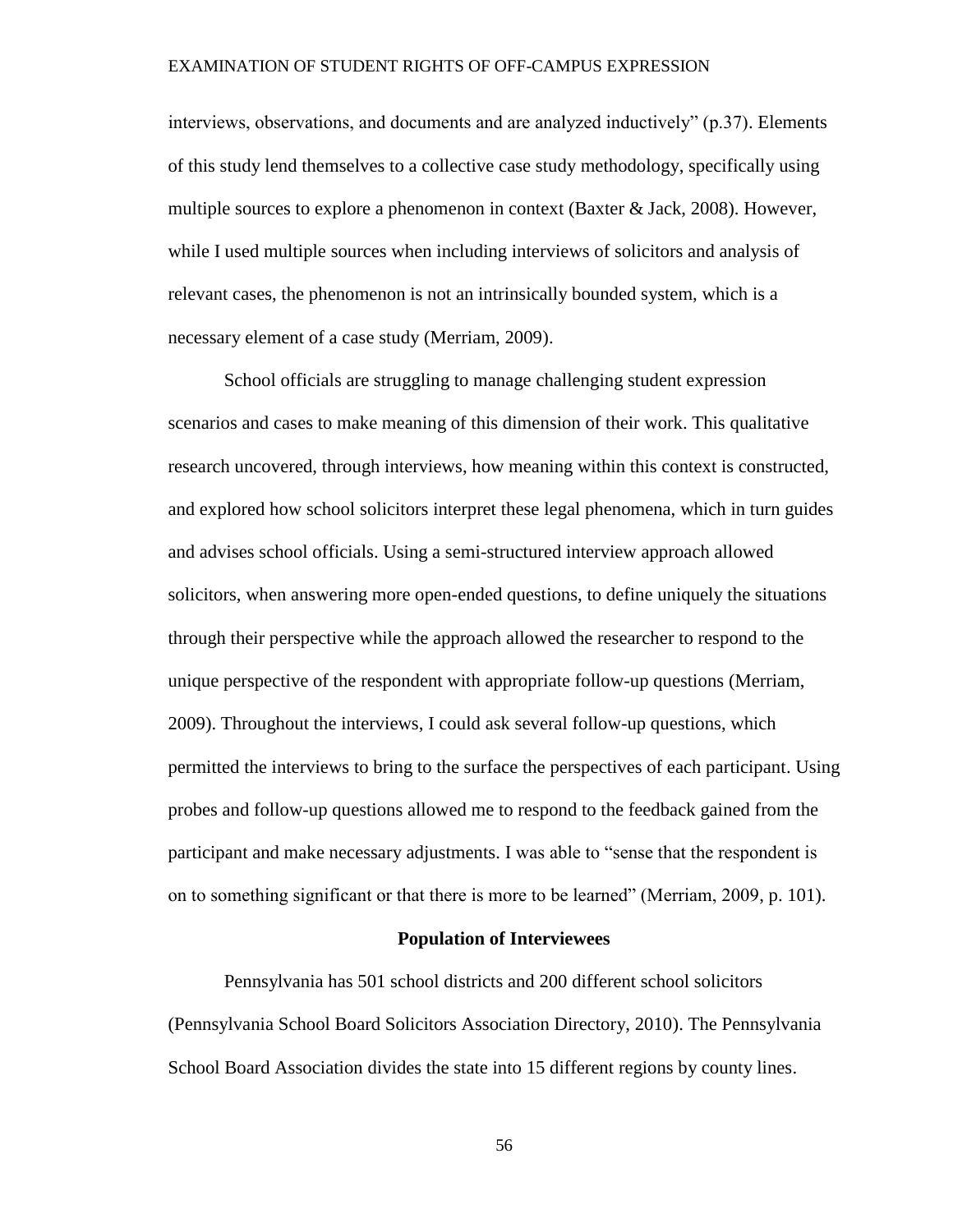Region 11 contains the 35 public school districts in Montgomery and Bucks counties. Both counties are on the north and northeast border of the city of Philadelphia in Southeastern Pennsylvania. All of the school districts in Region 11 are considered suburbs of the city of Philadelphia.



Figure 1. Map of the Pennsylvania School Board Association's Regions via https://www.psba.org/about/regions/

Fifteen different solicitors represent these 35 school districts. Many obviously represent more than one district. For the purpose of this study, the scope of the 15 solicitors in this region provided the sample of potential participants. I sent letters of invitation and hard copies of the informed consent form to the law offices of the 15 solicitors to inform them of the nature of the study and to invite their participation in the research. Only one solicitor responded to the initial written invitation to participate. Two weeks after I sent the letters, I sent follow-up emails to solicitors in Region 11 who had not yet responded. This yielded seven additional volunteers to participate. For those who did not respond to either the letter or follow-up email, I made phone calls to their law offices. These calls yielded one additional participant. If there was no response to the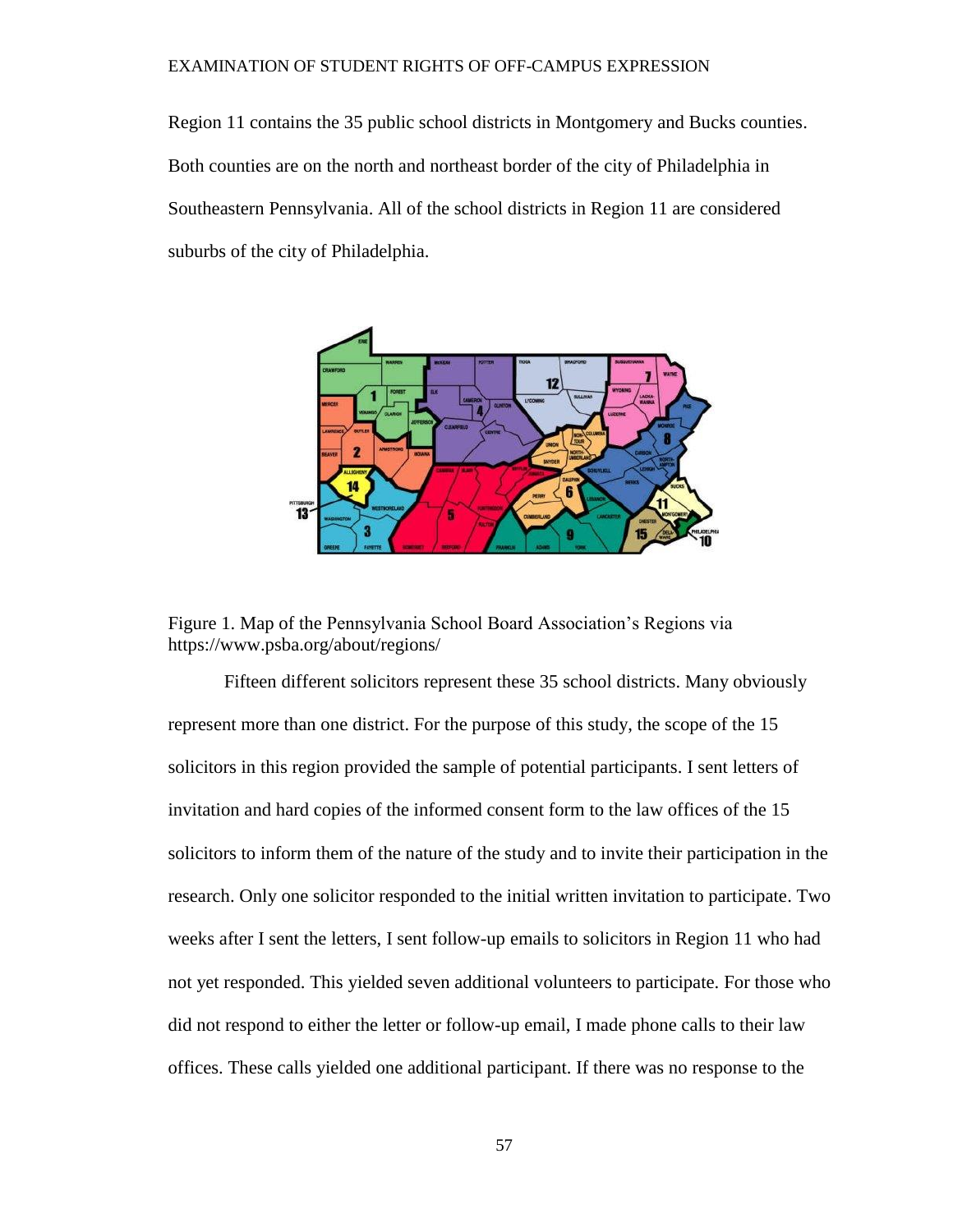letter, email, or phone call, I made no additional attempts to seek involvement.

I anticipated fewer than 15 solicitors would accept the offer to be interviewed, but was hopeful the sample size would be large enough to generalize trends of thought patterns and responses from participants. From reviewing the content of the interviews, coding the responses, and analyzing the results, I determined the nine participants provided sufficient interview answers to allow me to generalize the responses of the participants to the Region 11 solicitors as a whole.

While a single person serves as the primary school solicitor for each school district, all solicitors work with a team of other lawyers at their respective firms. These teams frequently have lawyers with a range of areas of expertise. For example, some lawyers specialize in personnel issues while others may primarily work with special education issues. In most cases, specialty-area lawyers work in conjunction with the primary solicitor to provide guidance to the district but, in other cases, they provide the guidance directly to the district. This dynamic allowed for, in some cases with this research, a primary school solicitor to refer me to a member of his or her legal team who would typically be better suited to provide legal counsel to the school district in a student expression case. As such, not every participant was a primary school solicitor for a Region 11 school district.

In addition, some law firms are larger than others and may have multiple lawyers within the firm who serve as school solicitors. Of the nine participants in this study, they and their law firms provide legal counsel to a range of the school districts in Montgomery and Bucks Counties, and sometimes beyond these counties. Of the 22 school districts in Montgomery County, the legal counsel from 21 of those districts (95%) was represented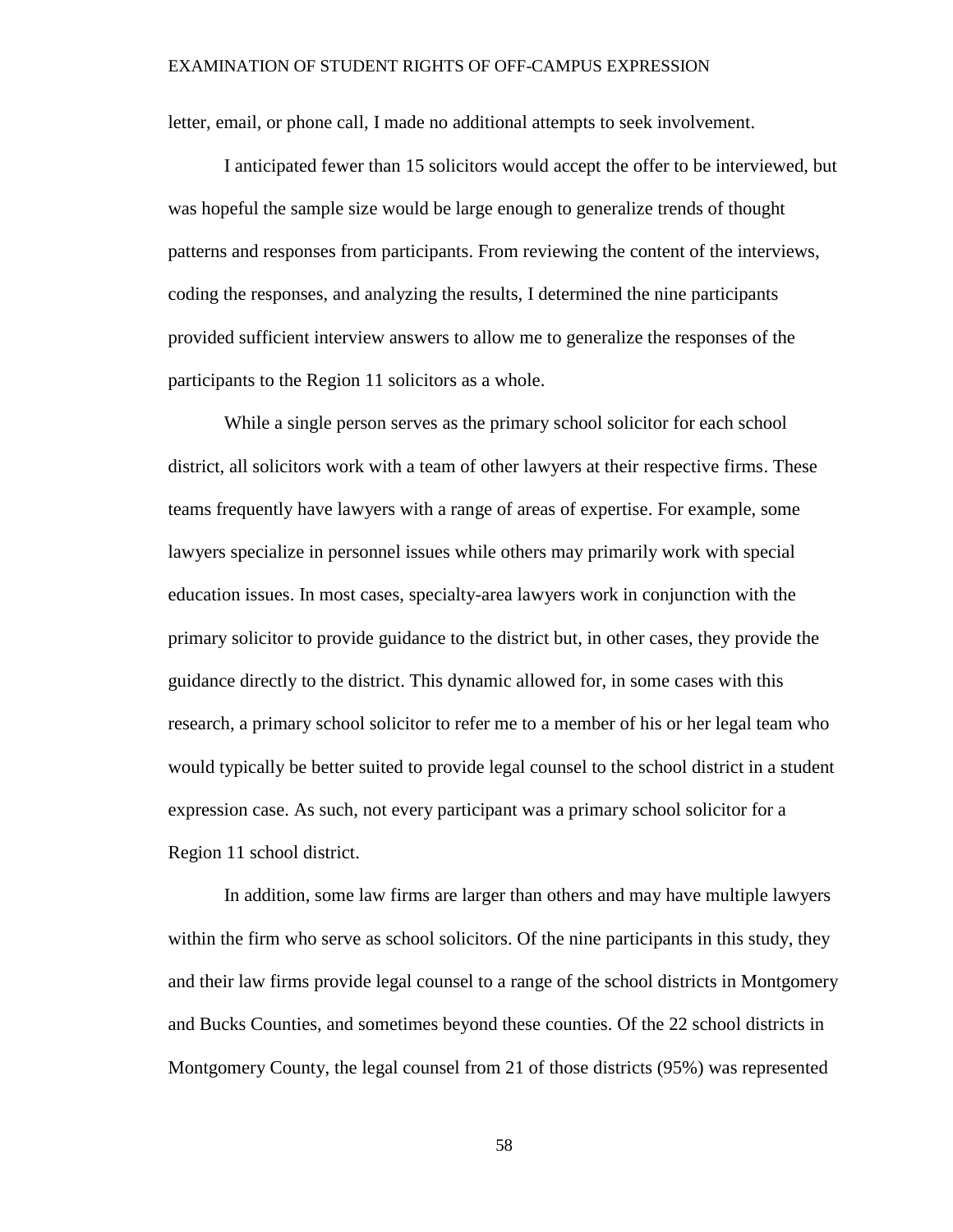in this study. Of the 13 school districts in Bucks County, the legal counsel from three (23%) was represented in the study. Overall, of the 35 school districts in Region 11, 24 districts (69%) were represented in the study.

While this study sought to gather the interpretations and perspectives of Region 11 solicitors, many of the participants also represented school districts in other neighboring counties such as Chester County, Delaware County, and Philadelphia County. Some of the participants also provide legal representation for other school entities (vocational schools, intermediate units, charter schools, private schools) beyond the public schools on which this study focused. Finally, most participants have done some sort of legal work with other school districts in Pennsylvania and other states beyond the districts they may formally represent currently.

Of the nine participants in the study, all have extensive experience practicing school law. All participants have been practicing a minimum of 10 years, with the most experienced participant having over 45 years of experience practicing school law and advising school districts. Participants also have actively litigated some of the cases referenced in this study.

I guaranteed confidentiality for the participating solicitors in this study. While the opinions and perspectives shared were of the participants themselves, and not their clients or their law firms, most solicitors asked probing questions to assure themselves that their responses would not be identifiable. Due to the relatively small number of solicitors in Region 11, they share familiarity and collegiality. To respect their confidentiality, I offer no profiles of the participants in the study, as it could be potentially identifiable. When reporting responses, I will identify participants only with a number from #1 through #9.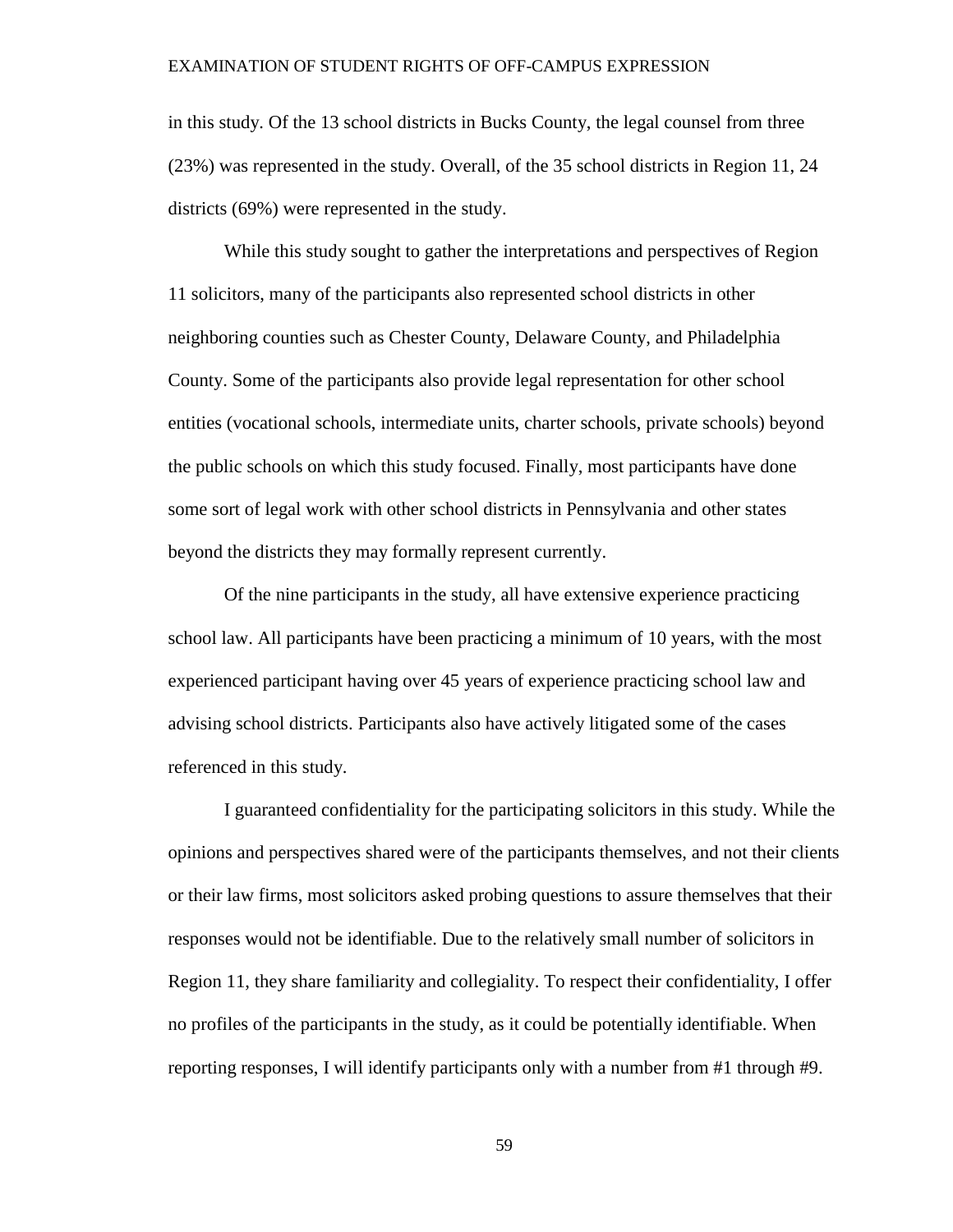There is no significance to the number designating each participant.

# **Data Collection**

When interviewing the solicitors, I asked each participant the questions below in a semi-structured open-ended format. I sought agreement from the participants to digitally tape record the interviews. If the solicitors were not in agreement to record the interviews, they were offered the chance to continue with the interview and I would simply take notes as the participants responded verbally. While there typically was some initial deliberation over this, all participants consented to digitally recording the interviews. Face-to face interviews were the preferred means of collecting data, but I offered phone interviews as an alternative. All participants opted to conduct the interviews face-to-face and had their location of choice for the interview. Eight of the nine participants chose to conduct the interview in their respective law offices. One participant chose to meet at a neutral location, a school conference room. Of the interviews at the law offices, some took place in the participant's actual office while we had others in a conference room at the law office. In all cases, only two people were present for the interview - the participating solicitor and me.

The interviews included no identifiable information connecting the responses to the participant. Throughout the interviews, the participants and I were on a first name basis, but no names were included in the reporting. I confidentially forwarded the digital recordings to an approved transcription service. Upon receiving the transcribed interviews, approximately three to four weeks after the interview, I mailed a hard copy of the transcribed interview to the participant for the purposes of a member check. Participants had the opportunity to review the transcriptions and inform me if they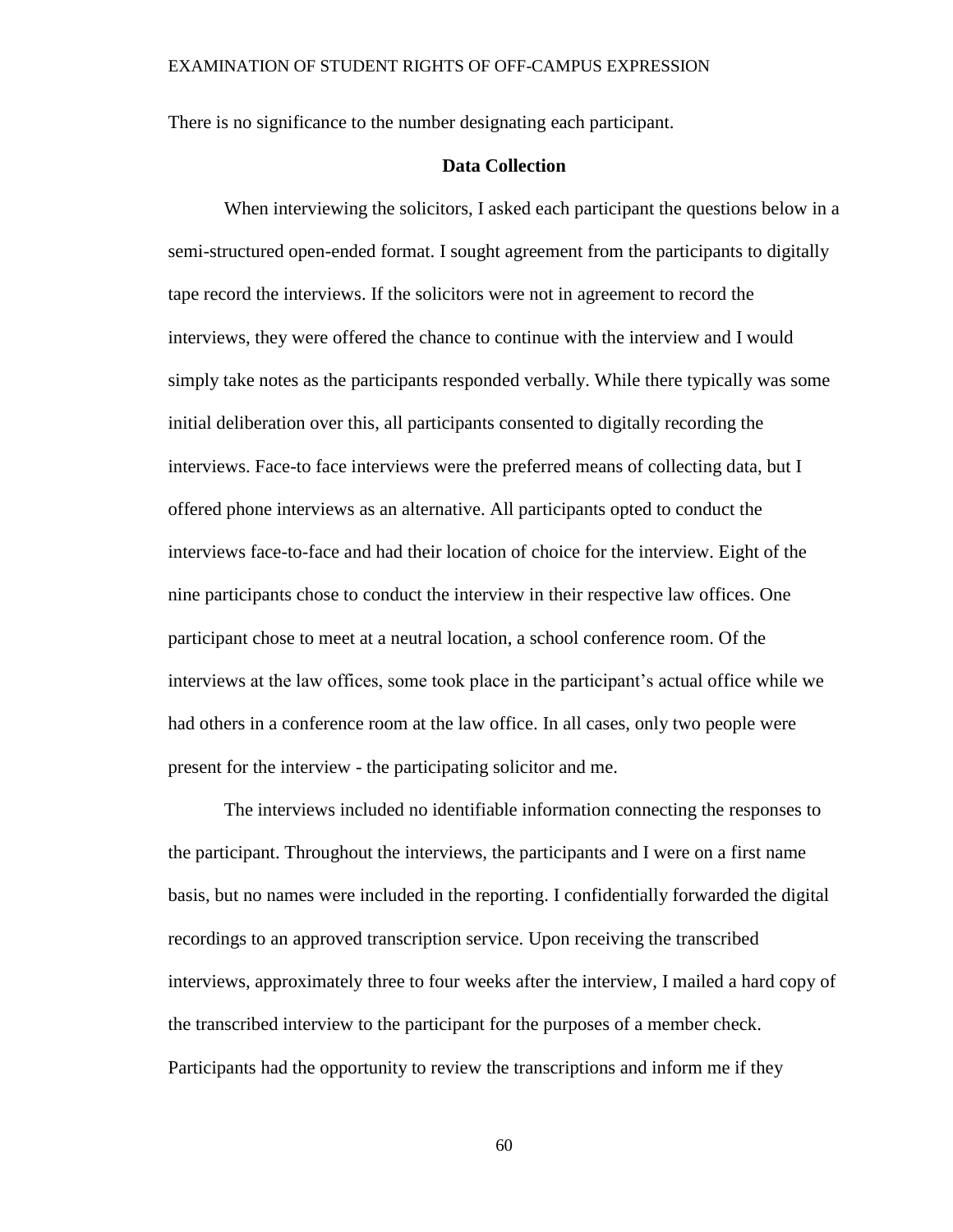wanted to amend, add to, or strike anything included in the transcribed interview. They received the opportunity to withdraw from the study if they chose. This would result in the removal of their interview from consideration in the study. After each participant received a copy of the transcription, they had a six-week window of time to respond. None of the participants offered any revisions or changes to their original responses. All opted to remain in the study.

The interview questions were designed to cite relevant Supreme Court rulings, but intentionally did not include any specific questions about Third Circuit cases or lower court rulings. The questions were crafted to be divergent and open-ended and "may be more difficult to make sense of, but this type of question allows the researcher to obtain information that may otherwise be considered discrepant" (Gay et al., 2009, p. 371). To assess which cases and precedents have the most influence on the decision-making process of the solicitors, I did not highlight the lower-court rulings in the original questions. I expected the language of the Supreme Court Cases (e.g. substantial disruption, foreseeable disruption) would emerge through the responses of the participants. Leaving the lower-level cases absent from the questioning allowed me to see which cases, and their accompanying language, most heavily influenced the solicitors when advising districts.

I followed the same procedure with follow-up questions. Despite the interviews being semi-structured, and thus allowing for follow-up questions, I was purposeful when interviewing not to lead the participant by introducing lower-court case law to the discussions. Because of our geographical location, the participants frequently mentioned Third Circuit cases and the general tendencies of the Third Circuit. When the participants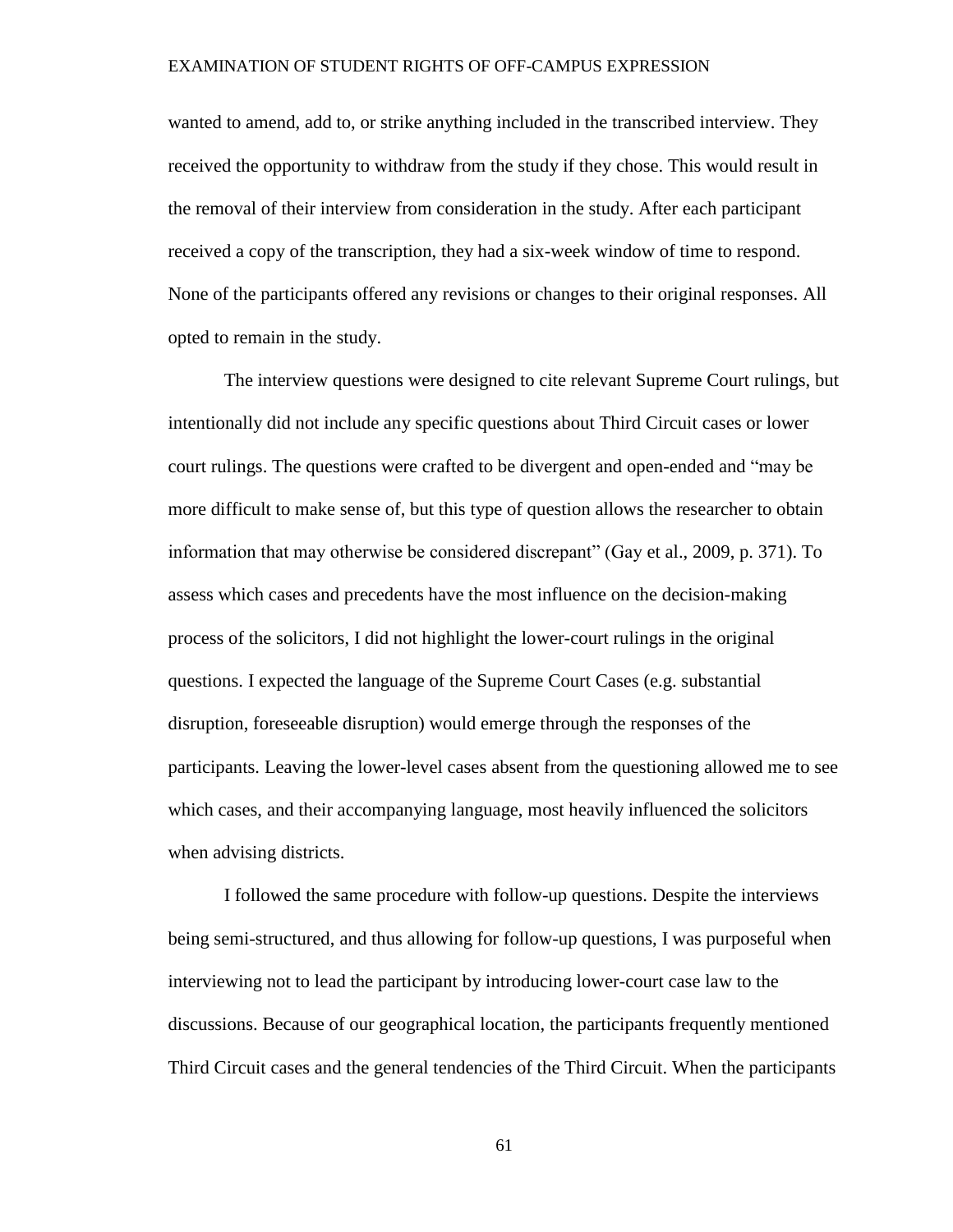introduced key rulings within the Third circuit (e.g. *Layshock*), I could ask relevant follow-up questions to probe more deeply.

The interview questions I asked to each participant are listed below. Table 1 below the list explains which research question is the root for each interview question.

- 1. If a school administrator is made aware that a student, while off-campus, made derogatory remarks or insinuations about a school official or student either via social media or in writing, what protocol or process should the school administrator follow and what questions should the school administrator ask to determine how he or she should respond?
- 2. What criteria should be used by the school administrator to determine if the expression can be regulated (including the content of the expression, where/when /how the message is conveyed, and to whom the expression is addressed or conveyed)?
- 3. How has the U.S. Supreme court, from their rulings in the cases *Tinker v. Des Moines Independent Community School District* (1969), *Bethel School District v. Fraser (1986*), *Hazelwood School District v. Kuhlmeier* (1988)*,* and *Morse v. Frederick* (2007) shifted the balance of student rights of expression from the student to the school?
- 4. Since the 2007 *Morse v. Frederick* Supreme Court ruling and the rise in the number of off-campus social networking cases involving student rights of expression, how has school officials' authority changed when regulating offcampus student expression? Why has this change occurred?
- 5. Can you share anonymous details of a recent off-campus student expression case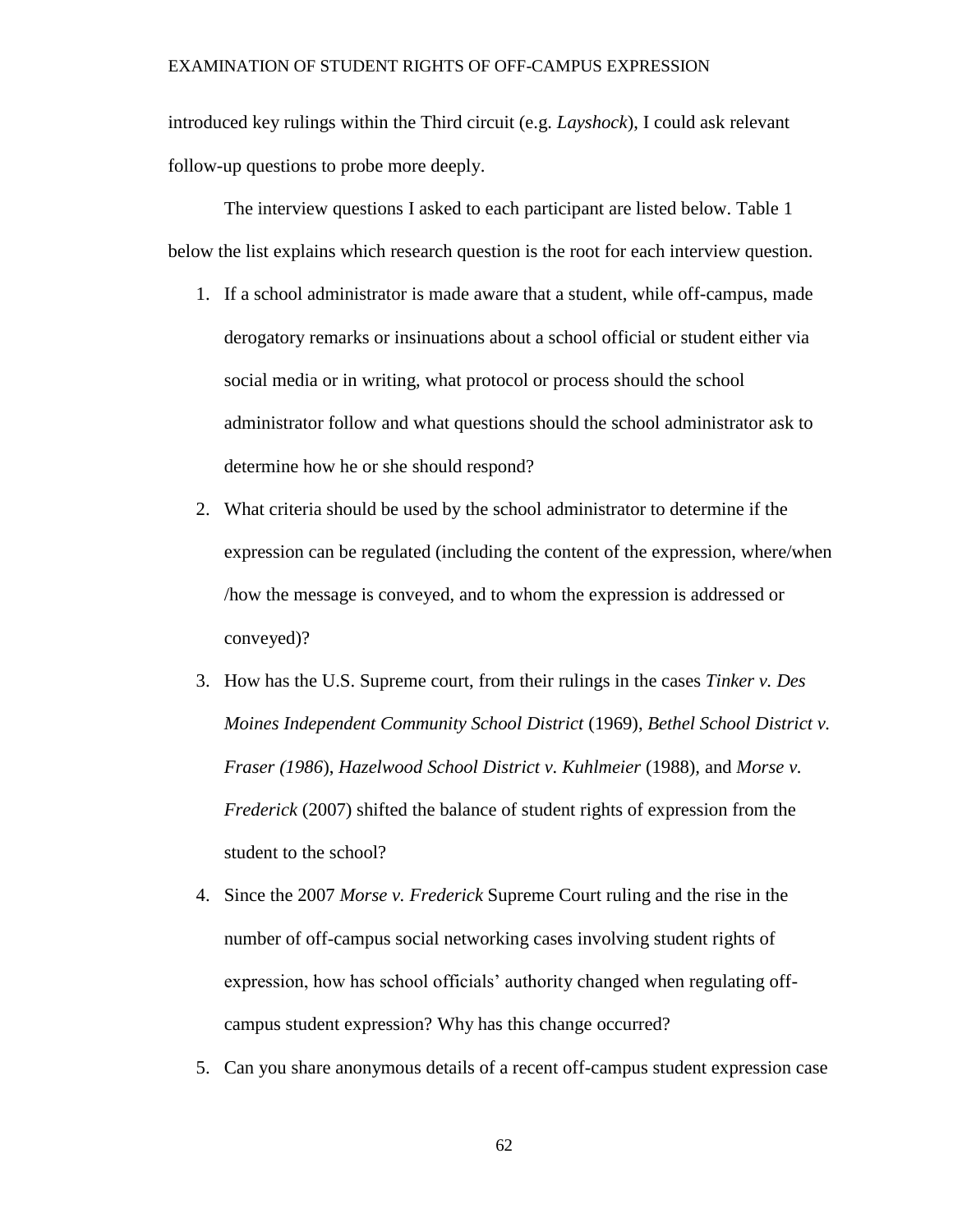for which you may have provided guidance? Can you share how the school responded? Looking back, would you change any of the advice you gave? If so, why?

- 6. Have district policies regarding school's authority to regulate off-campus student expression changed in the districts that you advise? If so, how?
- 7. What factors contributed to that policy change?
- 8. Is there anything that I have not asked you that you believe will enable me to

more comprehensively understand this complex issue?

# *Table 1*

| Connections between Interview Questions and Research Questions |                                                         |  |        |  |  |  |
|----------------------------------------------------------------|---------------------------------------------------------|--|--------|--|--|--|
|                                                                | Interview   Research Q #1: Based   Research Q #2: Based |  | Resear |  |  |  |

| Interview      | Research Q #1: Based    | Research Q #2: Based     | Research Q #3: Based  |
|----------------|-------------------------|--------------------------|-----------------------|
| Question       | on the legal literature | upon the perspectives of | upon the perspectives |
|                | and related court       | solicitors in            | of solicitors in      |
|                | decisions, what should  | Pennsylvania Region      | Pennsylvania Region   |
|                | be the questions asked, | 11, to what extent has   | 11, how have district |
|                | criteria used, or       | the school               | policies regarding    |
|                | guidelines followed to  | administrator's latitude | school's authority to |
|                | determine the legal     | changed since the 2007   | regulate off-campus   |
|                | parameters of school    | Morse v. Frederick U.S.  | student expression    |
|                | authorities to regulate | Supreme Court ruling     | changed since 2007    |
|                | off-campus speech,      | and the rise in the      | and what factors      |
|                | electronically or not?  | number of off-campus     | contributed to that   |
|                |                         | social networking cases  | change?               |
|                |                         | involving student rights |                       |
|                |                         | of expression?           |                       |
| 1              | X                       |                          |                       |
| $\overline{2}$ | X                       |                          |                       |
| 3              |                         | X                        |                       |
| $\overline{4}$ |                         | X                        |                       |
| 5              | X                       |                          |                       |
| 6              |                         |                          | X                     |
| 7              |                         |                          | X                     |
| 8              | X                       | X                        | X                     |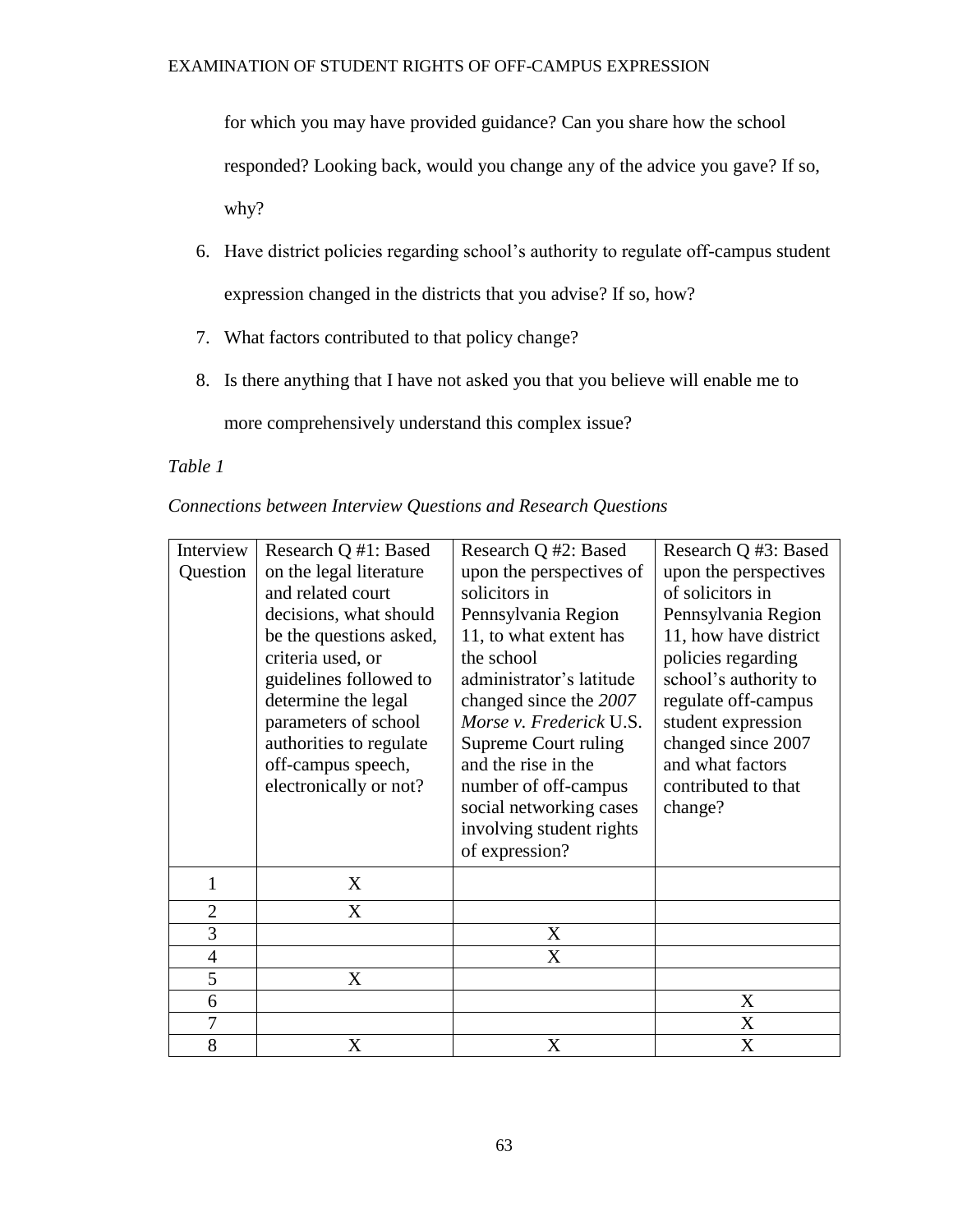## **Data Analysis**

Once the semi-structured interviews were completed, the process of analyzing the data began. The interview responses were all transcribed, coded, and then analyzed. During the interview process, while the conversations were being digitally recorded, I took notes. In these notes I identified areas of further research and data collection. The solicitors in the interviews occasionally brought up new legal terminology or unfamiliar cases. I noted these required further research so I could understand fully the phenomena being explained in the interview (Bogdan & Biklen, 2007).

When I received the copies of the transcribed interviews, I listened to the recordings while reading the transcriptions to ensure the accuracy of the transcription. I also read my field notes in conjunction with the transcriptions to enhance the meaning of the interview. After I ensured the accuracy of the transcription, I coded the interview responses, assigning specific designations to a particular aspect of the data (Merriam, 2009). From the interview responses, I began to see emergent findings and patterns of how the participants were thinking (Bogdan and Biklen, 2007). These emergent findings developed into the coded categories based on the research questions. The triangulation of the data - the research questions, the interview questions, and the interview responses will help achieve the practical goal of the data analysis - to find answers to the research questions (Merriam, 2009).

When analyzing the responses, I designated coded categories in relation to the research questions. Driven by the purpose of this study, I named each category systematically. There were multiple sources for the codes, including the research questions and the literature review (Merriam, 2009). Some of the codes originated from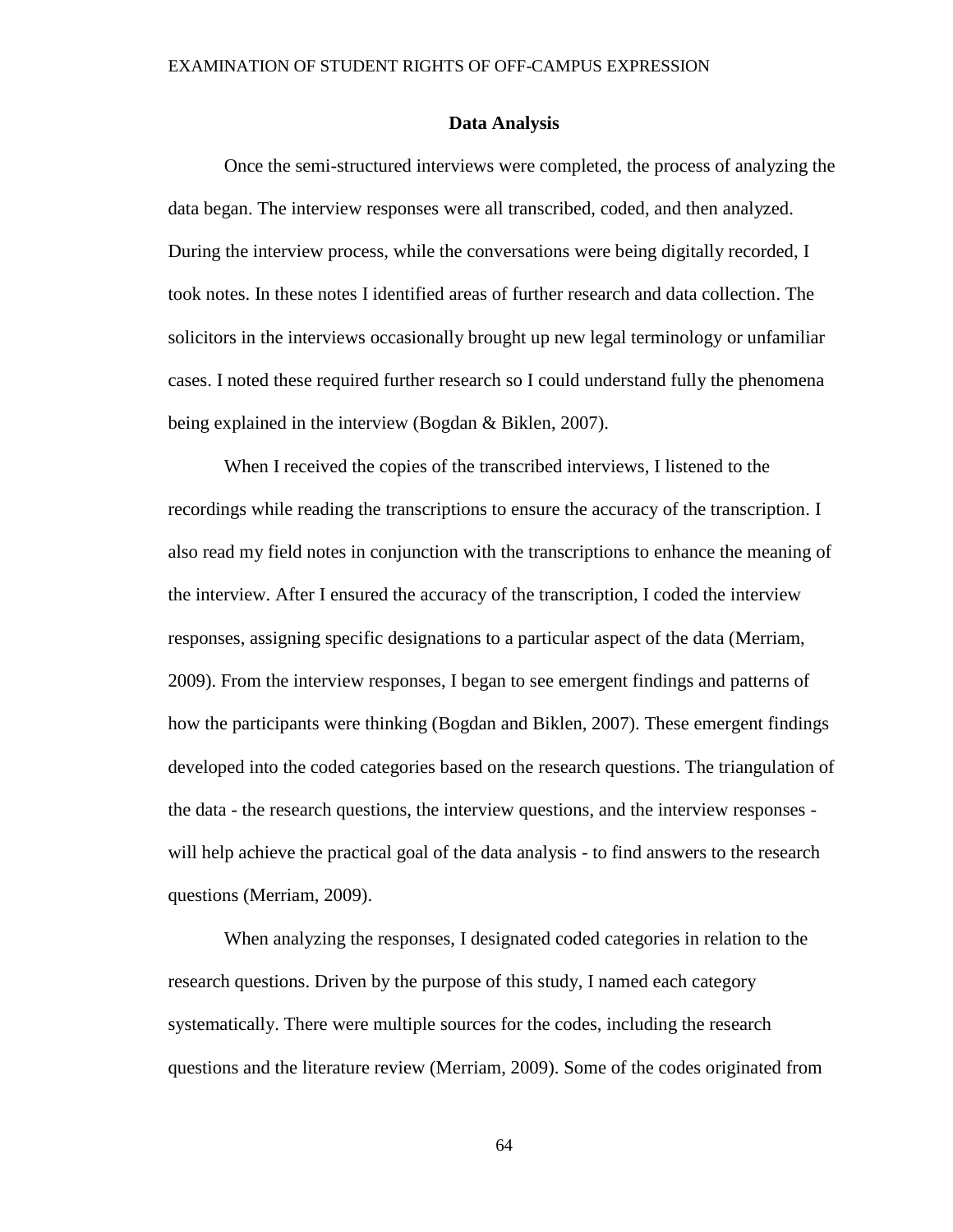the case law, including the prominent language from the U.S. Supreme Court cases and commonly mentioned legal precedents. However, the participants themselves suggested other codes (Bogdan and Biklen, 2007). For example, when discussing the changing latitude of authority of school officials during the interviews, every participating solicitor discussed in some form the changing role of the principal in a broader context. This emerged as its own coded category, which became very important in thoroughly understanding the historical and longitudinal context needed to assess the authority of school officials. Similarly, participating solicitors commonly used the term "nexus to school." The concept is not only vital for administrators to establish regulatory authority, but was a literal term used by all participants. Thus, it emerged as a coded category.

Each coded category met the standard outlined by Merriam (2009) as: *sensitive* to the data, with a meaning from which an outsider could get a sense of the nature of the category; *exhaustive* so all relevant data could be placed in subcategory; *mutually exclusive* so relevant data can only be placed in one category; and *conceptually congruent* so that all categories have a similar level of abstraction (pp. 185-186).

Identifying coded categories allowed me to determine emerging themes, including most commonly mentioned legal precedents and the courts from which they originate, responses regarding guidance or advice to school officials when facing off-campus expression issues, policy implications, and other specific dimensions of the research questions. These coded categories allowed me to answer the research questions. Through this coding process, I was able to analyze the interview responses and theorize. Because one of my purposes was to predict appropriate responses to future scenarios, the concept of theorizing was particularly relevant. It allowed me to develop a theory or an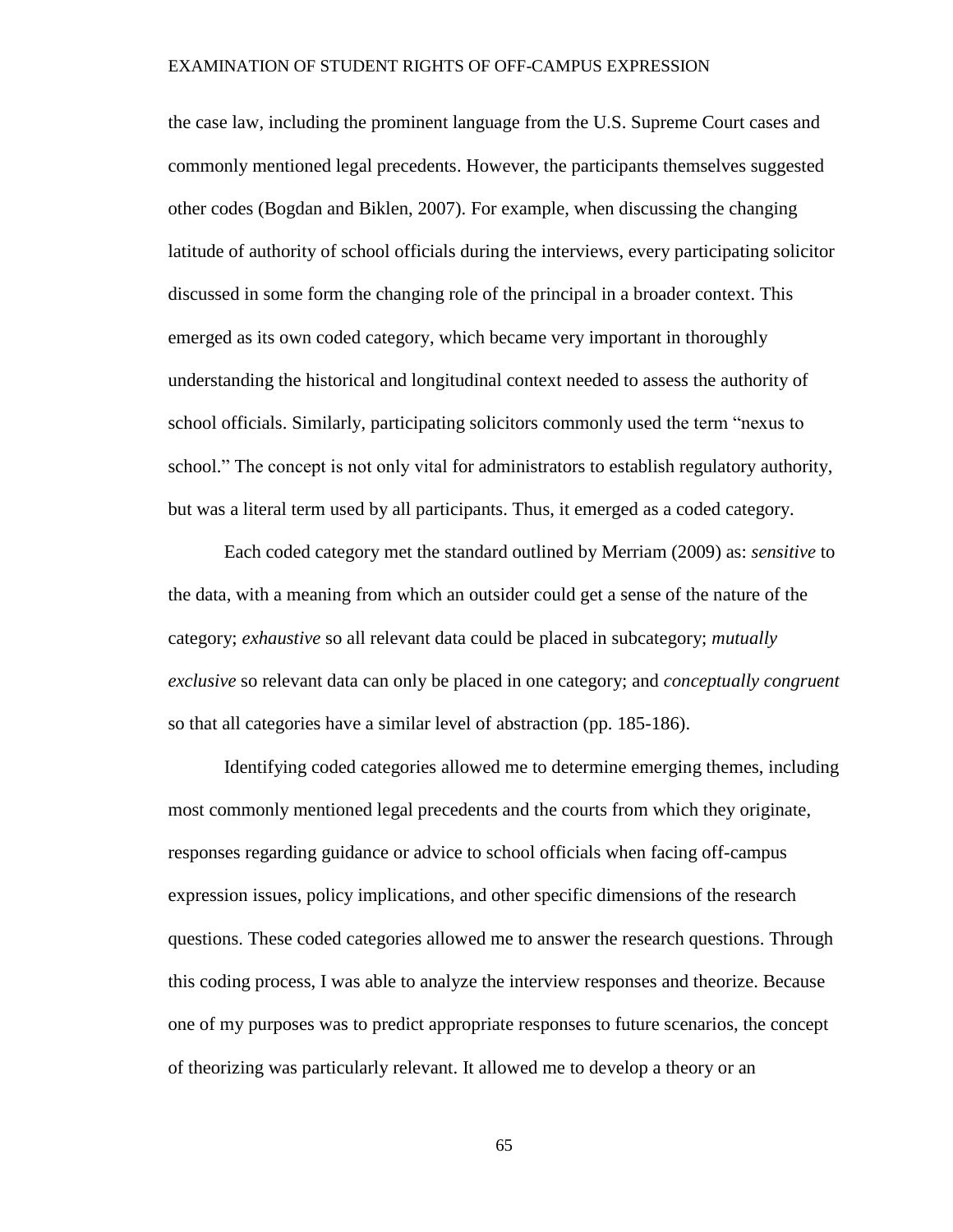explanation for an aspect of practice and allowed me to draw inferences about future

activity (Merriam, 2009). The articulation and clarification of the significance of the

study ensued from this analysis. Table 2 lists the coded categories that emerged for

analysis.

*Table 2*

# *Coded Categories for Data Analysis*

| Code        | <b>Explanation</b>                                                    |
|-------------|-----------------------------------------------------------------------|
| <b>SD</b>   | Substantial Disruption. The first tenet of the Tinker ruling that     |
|             | provides conditions for regulation of expression.                     |
| <b>FSD</b>  | Foreseeable Substantial Disruption. The first tenet of the Tinker     |
|             | ruling that provides conditions for regulation of expression.         |
| <b>ROO</b>  | Rights of Others. The second tenet of the Tinker ruling that          |
|             | provides conditions for regulation of expression.                     |
| <b>THAS</b> | Threat to the Health and Safety of others. A tenet of the Morse       |
|             | and Tinker rulings that provide conditions for regulation of          |
|             | expression.                                                           |
| <b>LPC</b>  | Legitimate Pedagogical Concerns. A tenet of the Hazelwood             |
|             | ruling that provides conditions for regulation of expression.         |
| <b>VSL</b>  | Vulgar, Sexually Explicit, or Lewd. A tenet of the Bethel ruling      |
|             | that provides conditions for regulation of expression.                |
| <b>UBEM</b> | <b>Undermining the Basic Educational Message.</b> A tenet of the      |
|             | Morse ruling that provides conditions for regulation of expression.   |
| <b>NTS</b>  | Nexus to School. Determining if the off-campus expression             |
|             | establishes a relevant nexus to the school.                           |
| POL         | Policy. References to school policy.                                  |
| <b>CROP</b> | Changing Role of the Principal. Specific information that speaks      |
|             | to the complexities of the changing role of the principal.            |
| <b>SRE</b>  | <b>Student Rights Eroding.</b> Solicitor explaining how students have |
|             | eroding rights of expression in schools.                              |
| <b>SRI</b>  | Student Rights Increasing. Solicitor explaining how students          |
|             | have increasing rights of expression in schools.                      |
| <b>PRO</b>  | Process or Procedure. Specific procedure or protocol suggested        |
|             | by the solicitor.                                                     |
| GQ          | Guiding Question. Explicitly stated guiding questions that a          |
|             | solicitor recommends that a school administrator should ask.          |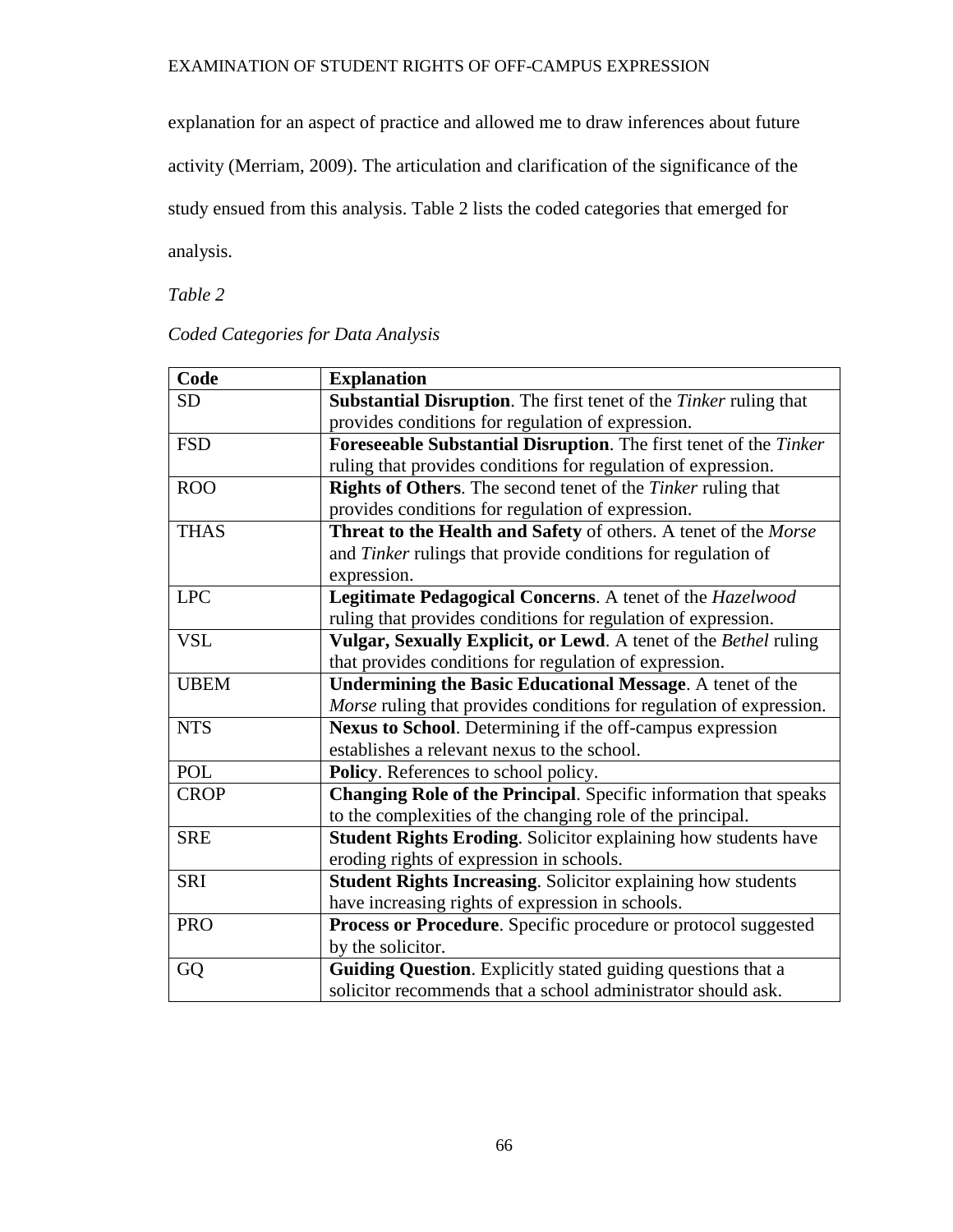## **Limitations of the Study**

When reviewing this study, readers should be aware of the following limitations:

- 1. I am an educator and public school administrator and not an attorney; as such, I write from this perspective.
- 2. The review of literature contains an array of court cases and legal rulings seemingly connected to the core issue of student rights of expression, particularly involving offcampus expression. I reference court cases and opinions as appropriate, but I did not examine the complete legal manuscripts of the cases.
- 3. I used interviews of school solicitors to gather information about legal perspectives. These interview responses may not include data that would directly meet my desire to navigate student expression issues from an educational and ethical lens. I will deduce the ethical and educational elements, in part, from review of the related literature.

#### **Delimitations of the Study**

In achieving a concentrated focus in this study, readers should consider the following delimitations:

- 1. I conducted a review of legal cases solely on student expression cases involving public schools; I did not explore the issue of rights of students in private schools. This delimitation is due to the court direction that *Tinker* and first amendment cases provide regarding the rights of students in a public education setting.
- 2. I chose cases for analysis with the intent of examining key issues involving student expression in schools over time. I did not intend this study to be a comprehensive analysis of every related court ruling.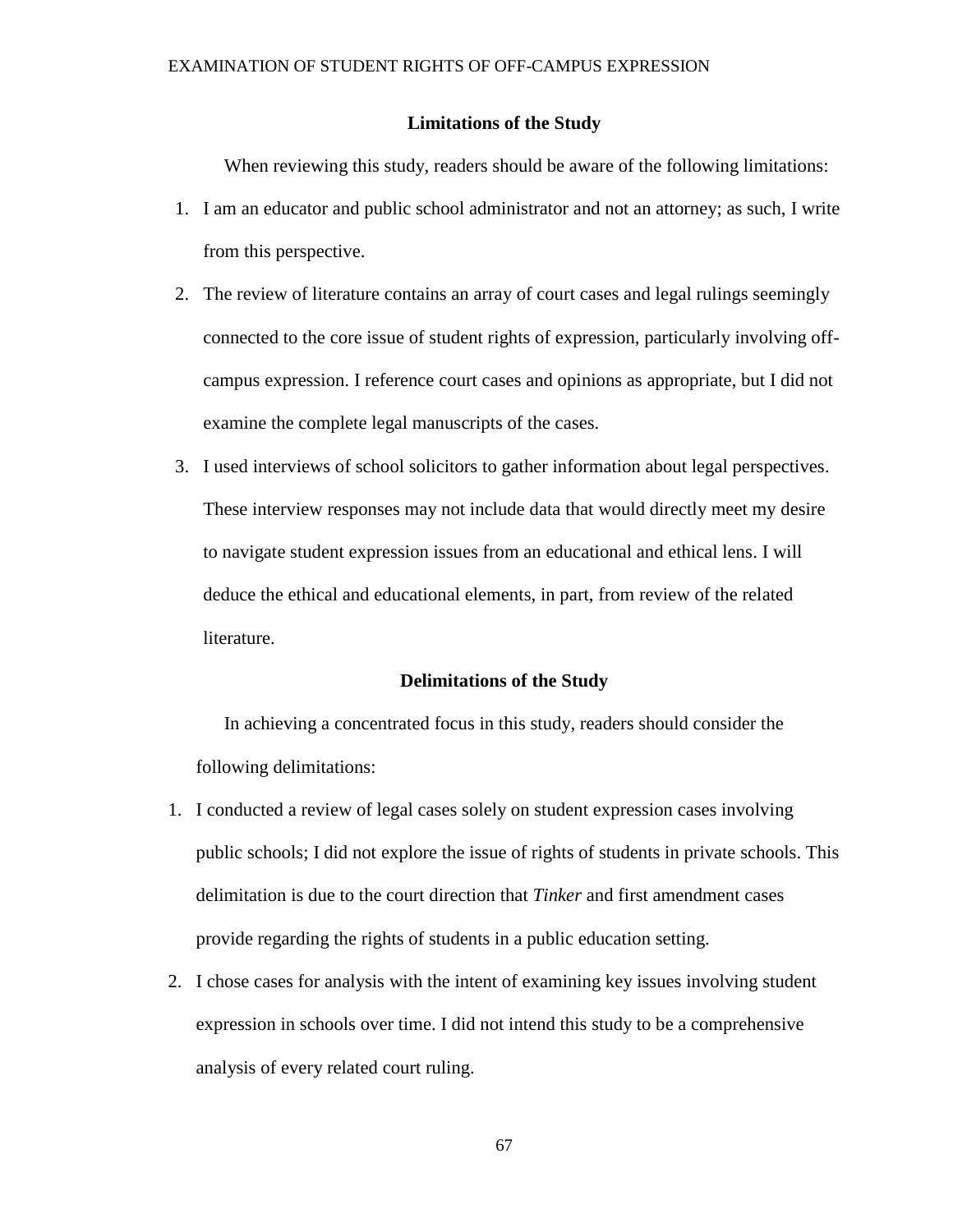3. The collection of data and perspectives from Pennsylvania school solicitors emerged from interviews with school solicitors in Region 11, which contains school districts located in Montgomery and Bucks County in Pennsylvania. The PSBA determined the regions themselves and grouped them geographically by county. This sample of solicitors in this study represents only roughly 7.5% of all school solicitors in Pennsylvania (15 out of 200 according to the 2010 PSBA Membership Directory). Consequently, I cannot definitively conclude that the perspectives gathered can be generalized to other regions of the state; the political and economic climates in other regions in the state may vary significantly. Furthermore, 200 school solicitors represent 501 Pennsylvania school districts. The solicitors in Region 11's Montgomery and Bucks counties represent the 35 school districts in these counties (22 in Montgomery County and 13 in Bucks County). In total, I sought to gather perspectives of solicitors from 35 of the 501 Pennsylvania school districts and cannot assume these perspectives would be consistent if the sample size were broader.

## **Validity and Reliability**

Through this study, I sought to measure Pennsylvania Region 11 school solicitors' perspectives on the regulatory authority of school officials in issues of off-campus student expression. The methodology was designed to most accurately measure its intended purpose. Validity refers to "the degree to which qualitative data accurately gauge what the researcher is trying to measure" (Gay et al., 2009, p. 375). However, qualitative research can never actually capture reality. Maxwell (2005) discusses validity as a goal rather than a product, claiming that validity can never be proven. While Merriam agrees, she also states there are strategies that can be implemented to increase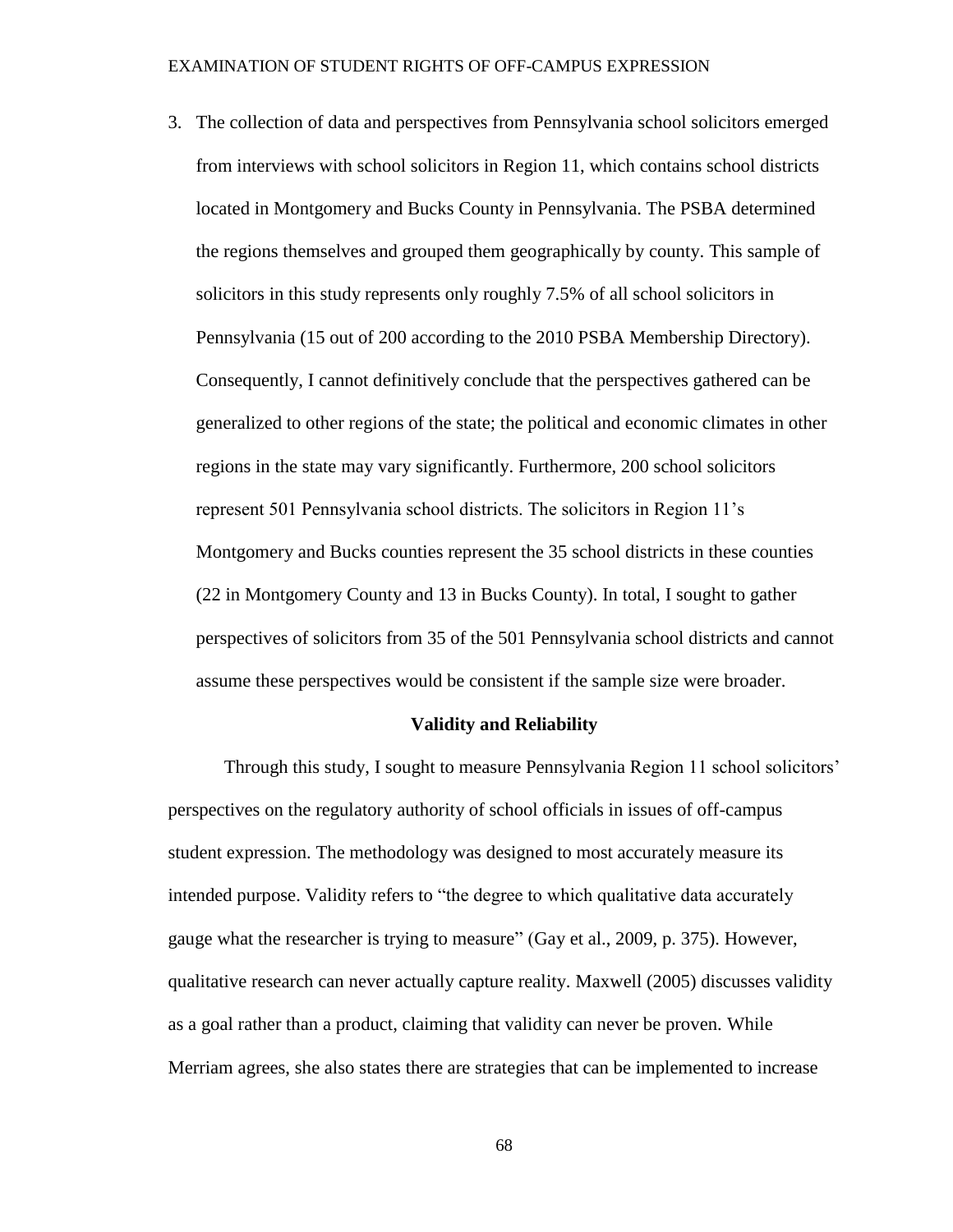the credibility of the findings and ensure the trustworthiness of the qualitative research (Merriam, 2009).

To ensure the validity of the qualitative research, I used several of these strategies to increase the credibility of the findings. I implemented triangulation, using multiple sources of data in the data collection: case law review, scholarly discussion, interview data, follow-up interviews, and member checks. The "strength of qualitative research lies in collecting data in many ways" and crosschecking information allows the researcher to obtain a complete picture (Gay et al., 2009, p. 377).

Participants were receptive to follow-up questions during the interviews and they participated in member checks to confirm the accuracy of their responses afterwards. I was able to follow up and ask clarifying questions with the participants as they all made themselves available via phone and email even days after the interviews occurred. In some cases, I confirmed case law they mentioned or asked clarification of a precedent to which they had referred.

Attorneys are typically deliberative and thoughtful in choosing their words and I found this to be the case with participants. I afforded them the opportunity to review their responses by viewing the transcripts and confirm that the message conveyed was as they had intended. Reading a transcript of what they had said is a common occurrence for solicitors in their daily practices, so this occurred naturally. Member checks, also called *respondent validation* (Merriam, 2009), is a method endorsed by Maxwell (2005), who says it is "the single most important way of ruling out the possibility of misinterpreting the meaning of what participants say" (p. 11). These member checks allowed me to confirm the report with the participants before sharing it in its final form (Gay et al.,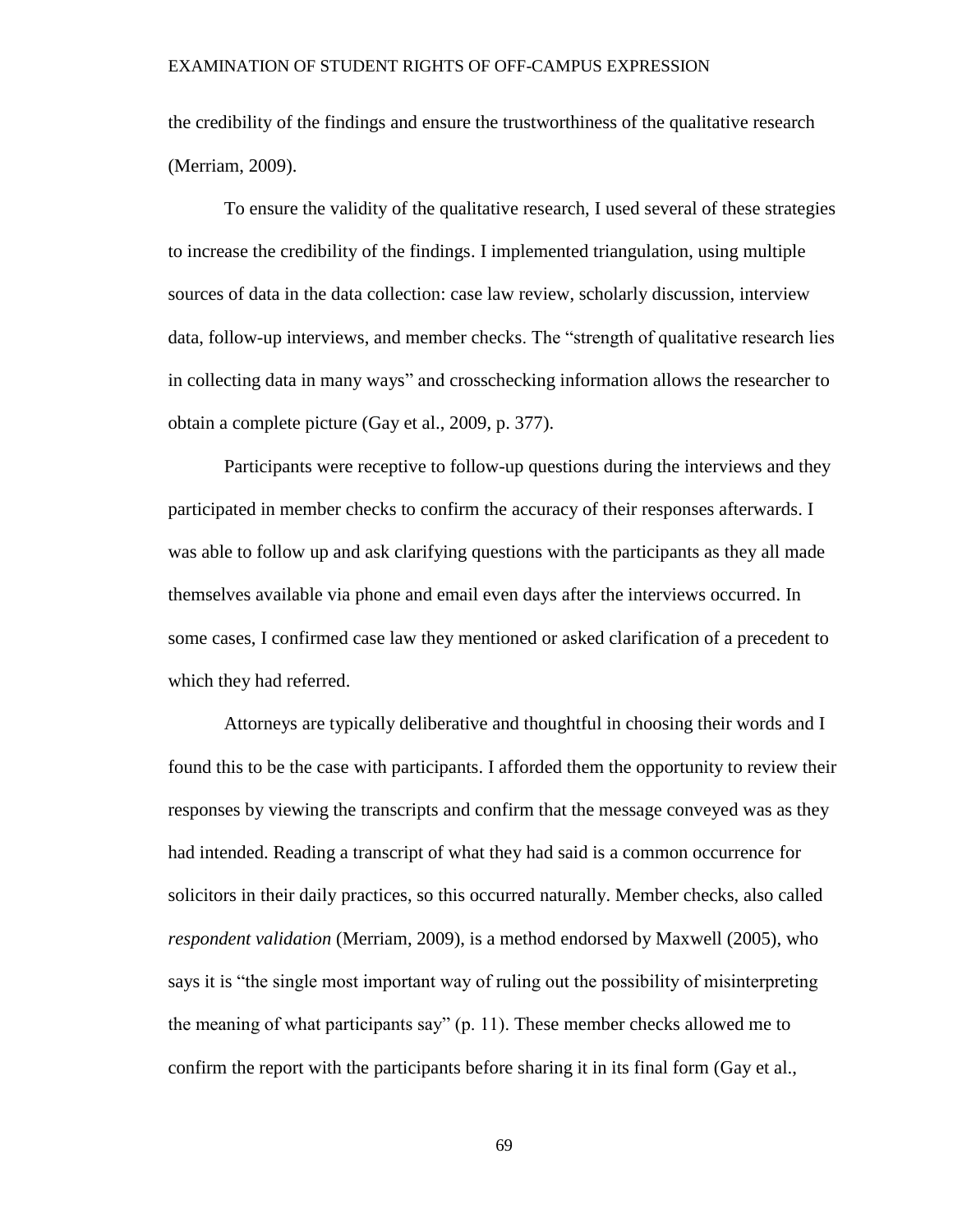2009).

In addition to member checks and triangulation, I also followed other strategies to ensure validity including: (a) *developing a detailed description of the context* around the political, social and legal landscape of the study; (b) *establishing structural coherence* that examined closely any internal conflicts or contradictions within the data collected; and (c) *practicing reflexivity,* which allowed my biases as a school administrator, and not an attorney, to be ever present (Gay et al., 2009).

In practicing reflexivity, I needed to be aware of the relational context between the participants and me. I also need to be aware of my own assumptions and preconceptions. While the interviews and data collection theoretically sought objectivity, both in the questions and the answers, and I made intentional efforts to construct objective questions, the participants spoke to me knowing my role as a school administrator so the conversations were in essence similar to those that occur regularly with school officials. I made efforts when interpreting the findings to be cognizant of how the data was constructed both interactively and culturally. After interviews, I also reviewed the interviews and reflected on my role through interactions and follow-up questions.

With these steps taken to avoid the threat to validity, I feel as if the study was successful at measuring what I intended. The study achieved a high level of descriptive and interpretive validity (Maxwell, 2005). The descriptions of participants' responses were accurate. I also feel, when interpreting the data, I closely considered the context in which the perspectives were shared and shaped. Both of these factors contributed to ensuring validity.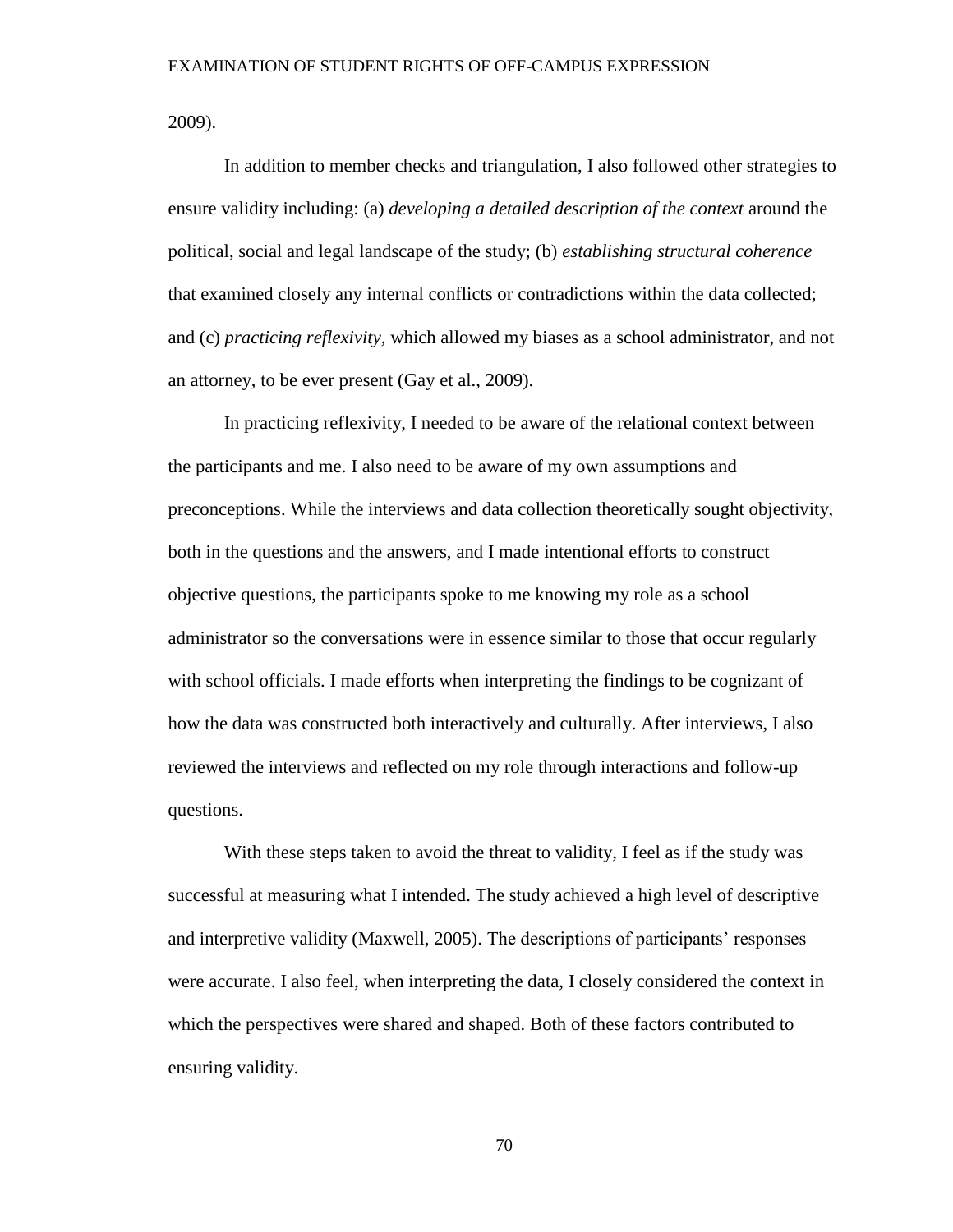Reliability refers to the degree to which the qualitative research data "consistently measure whatever they measure" (Gay et al., 2009, p. 378). There are fundamental elements of qualitative research that make reliability problematic. The nature of research around the area of the social sciences is such that human behavior, personal experiences, and perspectives are highly contextual, never static, multi-faceted, and dependent on many changing social and personal factors. For this reason, replication of a qualitative study will not yield the same results; however, this does not discredit the results of the study or even subsequent further studies (Merriam, 2009). When considering and assessing reliability, Guba and Lincoln (1994) conceptualized reliability by stating that, with qualitative research, the more important determination should be whether the results are consistent with the data collected.

Merriam (2009) discussed the pertinent issue posed by Guba and Lincoln: Rather than demanding that outsiders get the same results, a researcher wishes outsiders to concur that, given the data collected, the results make sense - they are consistent and dependable. The question then is not whether the findings will be found again but whether the results are consistent with the data collected. (p. 221) So, by definition, the study lacks reliability. However, the study does meet the standard of consistency prioritized by Guba and Lincoln, and later furthered by Merriam. Triangulation is a strategy for reaching this desired level of dependent and consistent data, congruent with the reality of the participants (Merriam, 2009). To this end, I believe the study has resulted in congruent and consistent data.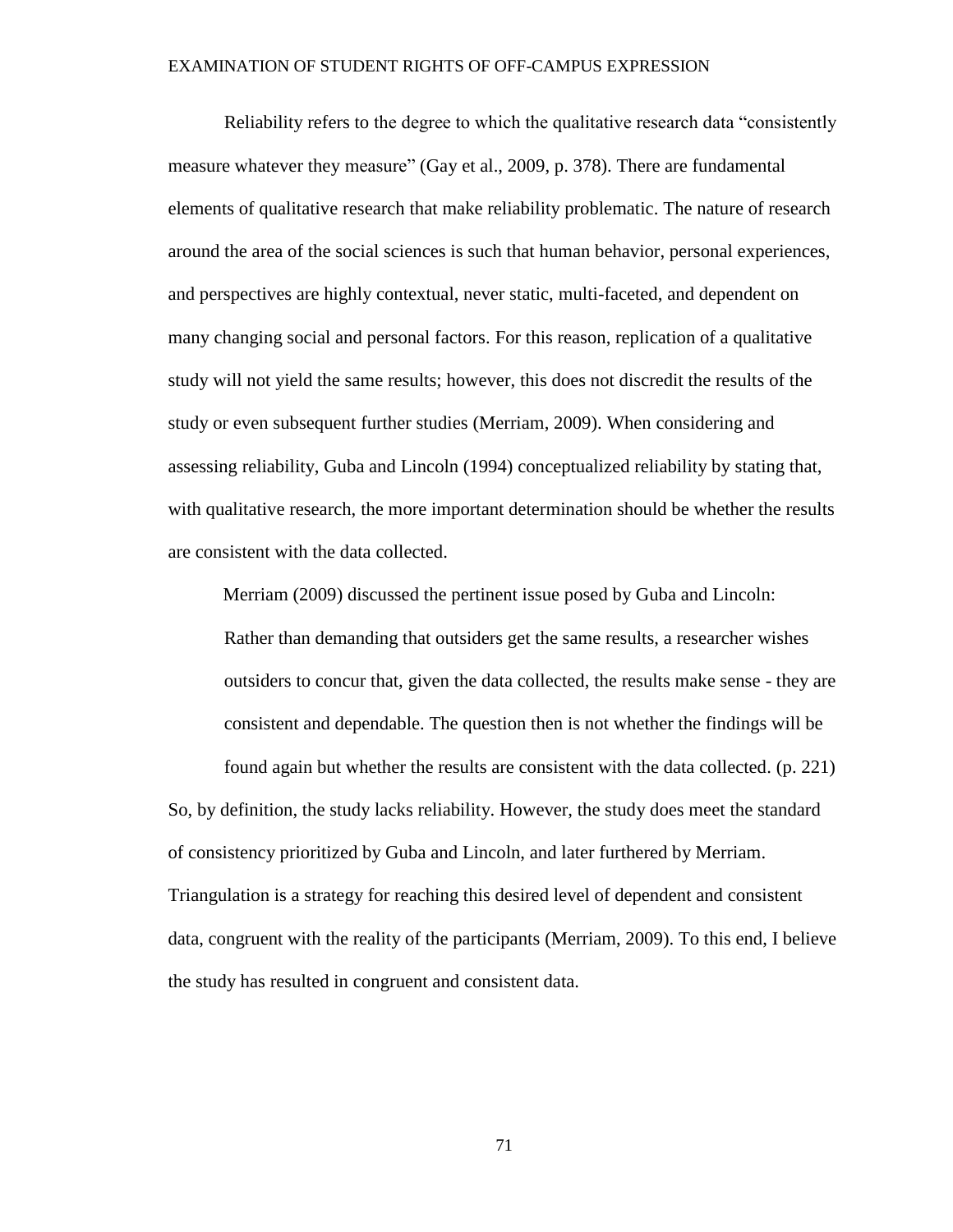# **Summary**

In Chapter III, I explained the research methodologies I employed. This included descriptors of the research design, the population sample from which I gathered the data, the study's validity and reliability, its limitations and delimitations, and the process for data collection and analysis used in the study.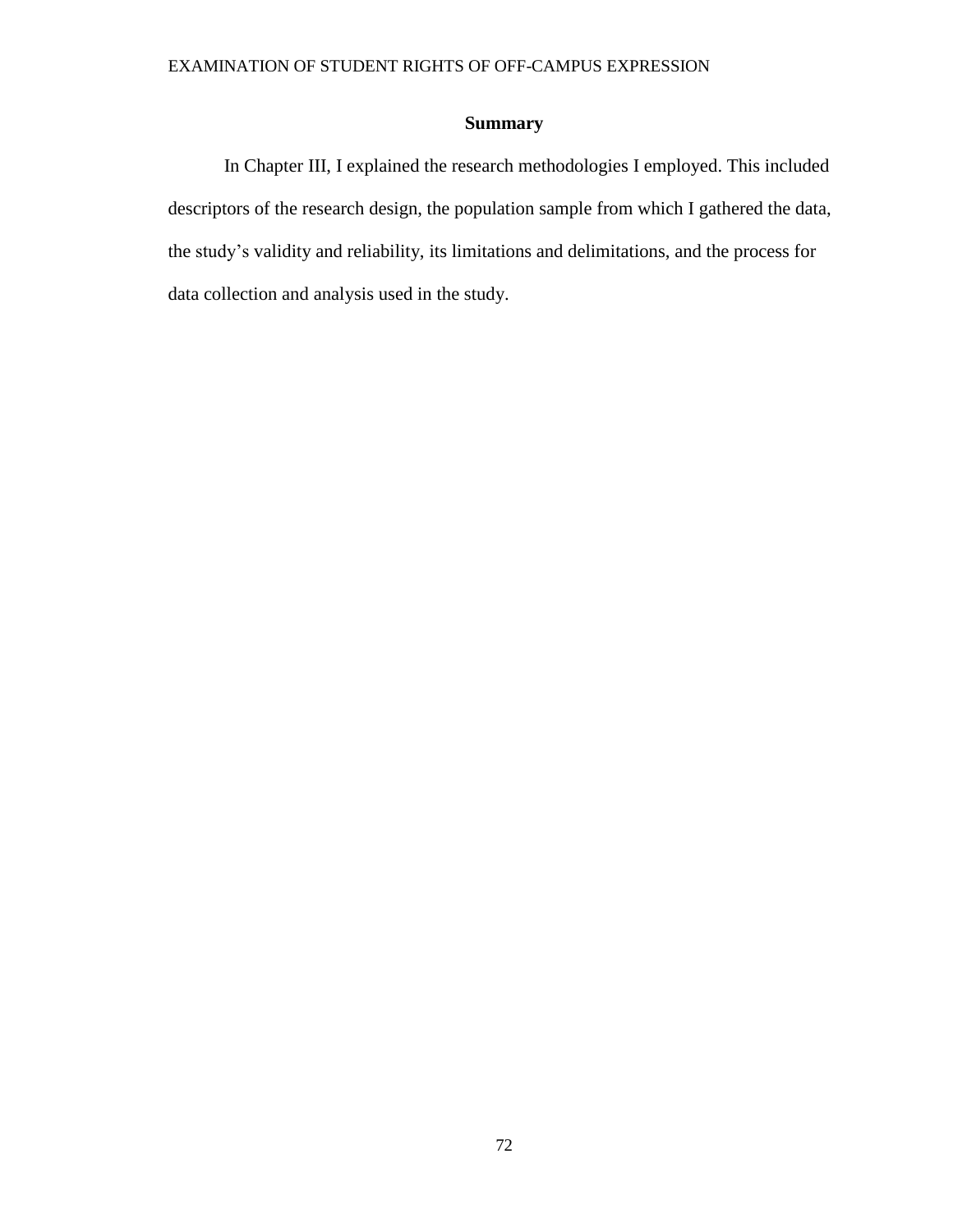## **CHAPTER IV: FINDINGS**

## **Introduction**

In this chapter, I will present the findings of the participant interviews. Chapter III outlined the data collection process and the demographics of the participants. I will group and synthesize the findings of the study based on the research questions that were posed and drove the study. I organize the findings according to major themes emerging from the qualitative coding process. I constructed and specifically targeted each interview question to gather data and appropriately address a particular research question. In the following sections, I will share the themes that emerged through this collection, grouped by research question.

## **Research Question One**

The first research question this study sought to answer was the most complex and resulted in the largest amount of data to be analyzed. This question sought to challenge solicitors to address the issue from the perspective of a building administrator when attempting to navigate off-campus student expression issues.

*Based upon the perspectives of solicitors in Pennsylvania Region 11, what should be the questions asked, criteria used, or guidelines followed to determine the legal parameters of school authorities to regulate off-campus speech, electronically or not?*

## **Assessing Health and Safety Risks**

The primary factor in determining involvement or action is the assessment of whether the expression constitutes any type of threat to the health, safety, or welfare of another person, even if the person was not connected to the school. Seven of the nine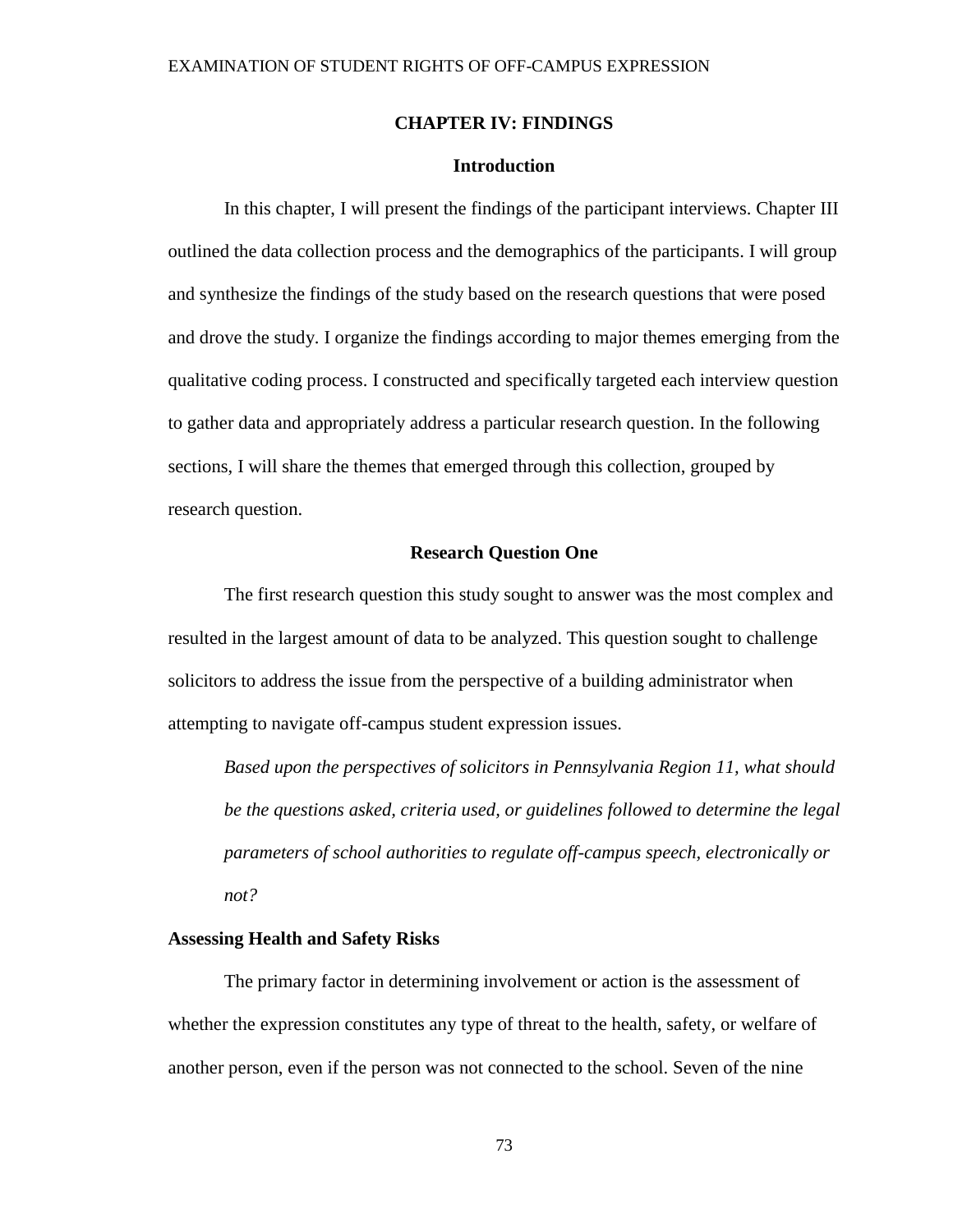participants (79%) introduced the aspect of school violence or health and safety into the interview and, of those, all prioritized the safety element as the first step of the decisionmaking process. Not only is it sensible and inherently connected to the role of the school administrator, but courts have granted a much greater level of latitude with school involvement surrounding issues of school safety. Parents and families of students in issues such as this have also been more inclined to be cooperative with, and understanding of, school officials' desire to be involved in mitigating such incidents.

Unlike some other examples of off-campus expression, which may never lead to any actual level of in-school disruption, expression characterized as a threat warrants a more urgent response and intervention for preventative purposes. Procedurally, this may necessitate school officials contacting the police or the authorities immediately to mitigate any threat.

The initial guiding question a school administrator should ask is "Does this constitute a threat to anyone's safety?" Participant #2 reinforced this urgency by stating "if it's being perceived as threatening, even if it's not a direct threat, I think there's a little more of a feeling that I'm going to err on the side of intervening here." He also added that a school official might risk the threat of a potential lawsuit by intervening, operating under the mindset of "I'm not going to be the guy who just ignored it and then had the unthinkable happen." Participant #4 echoed this, saying, at times when threats of violence are imminent, the concern over protecting a student's first amendment rights becomes secondary. He stated, "I wouldn't give much weight to a student's first amendment rights at that point."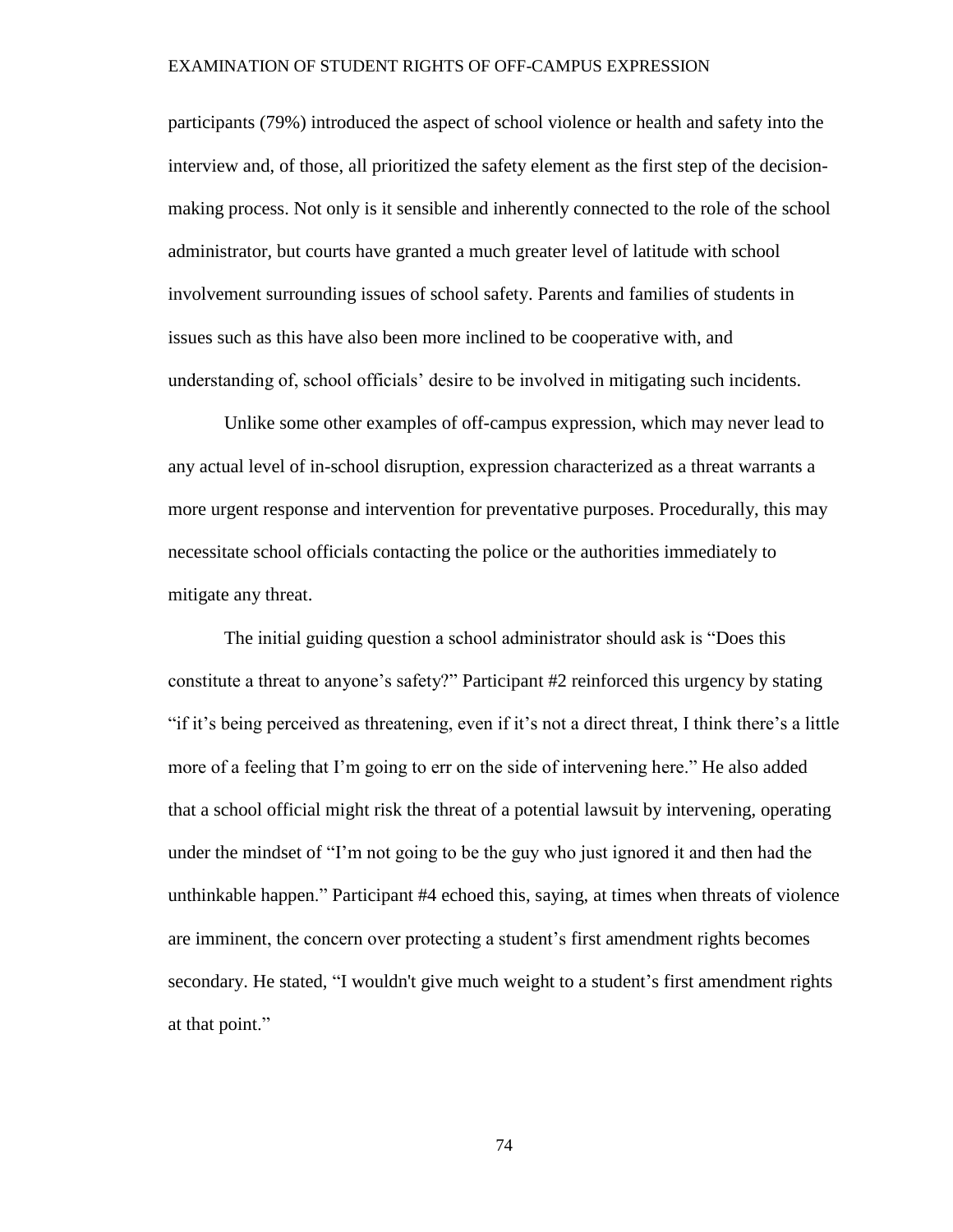## **The Nexus to School**

If, after investigating an off-campus expression issue, the school official had determined to institute some type of school-related discipline, the responsibility falls on the school official to confirm that a nexus had been established between the off-campus expression and the school itself. All nine participants in the study engaged in discussion about the dynamic of assessing the nexus. Participant #1 stated the school official "needs to make the determination as to whether or not, and to what extent, the issue is related to school<sup>"</sup>

Expression occurring on-campus clearly is connected to school. The nexus is also clearly established (Morse, 2007) if the expression occurred off-campus under certain circumstances such as a school-sponsored function (e.g. field trip, extracurricular sporting event). Policies crafted around technology use, such as a school district's *Acceptable Use Policy*, frequently clarify there are certain expectations for how a schoolowned device would be used, even if that device was off-campus. Conduct falling under this policy would also have established a nexus. In these cases, the nexus is relatively clear. The focus of this study is on the expression that originates off-campus and the nexus is less clearly defined.

Establishing a nexus is much more complex than realizing the source of the expression may be a student. A student's expression, when it is deemed unrelated to school, is as protected as it is for any other citizen, even if the expression may be deemed by a school official as lewd, offensive, racist, or homophobic, for example. Regulating this type of expression would be considered over-reaching and a violation of the student's first amendment rights. When determining nexus, there are some parallels to assessing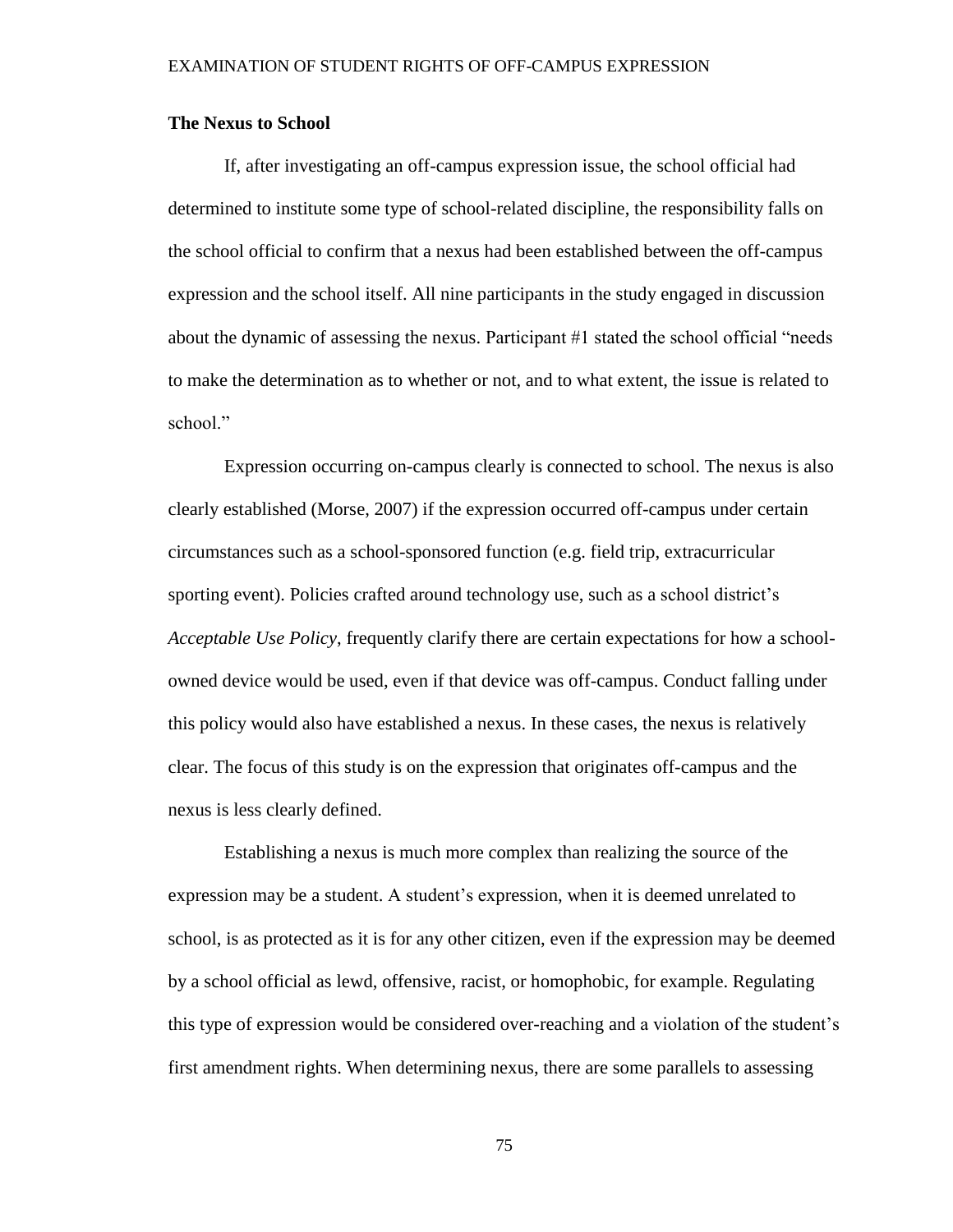the nexus in a situation of student off-campus conduct. Establishing a nexus involves assessing intent, impact, context, audience, and scope.

Participant #1 used the following analogy to conduct:

If kids are out on...the night before Halloween and throwing eggs at houses and happen to throw one at the assistant principal's house not knowing it's the assistant principal's house, there's really nothing that the school can do about it, but if they specifically target the assistant principal's house because it's the assistant principal's house, now you may have something there.

Participants uniformly agreed that technology has not made the challenge of determining nexus any more clear. One participant stated that technology has "blurred the distinction over what constitutes in-school versus out-of-school context and over whether, and to what extent, a disturbance rises to the level of a valid basis for considering something to be school based conduct."

Take the above analogy as an example. Assume students were aware a house they were egging was the home of the assistant principal. It is relatively easy to assess the intent of the action, the audience, the impact, and the scope. In a technology-related example, suppose a student were to proverbially egg the assistant principal's house by posting something, in the evening, at home, and on his or her own computer, negative in nature about the assistant principal. In such a case, it is far more complicated to assess the intent, audience, scope, and context of the expression. Consequently, it is more difficult to establish a nexus.

Most of the language derived from the U.S. Supreme Court cases dealing with student expression originated prior to the advent of the Internet and beyond the context of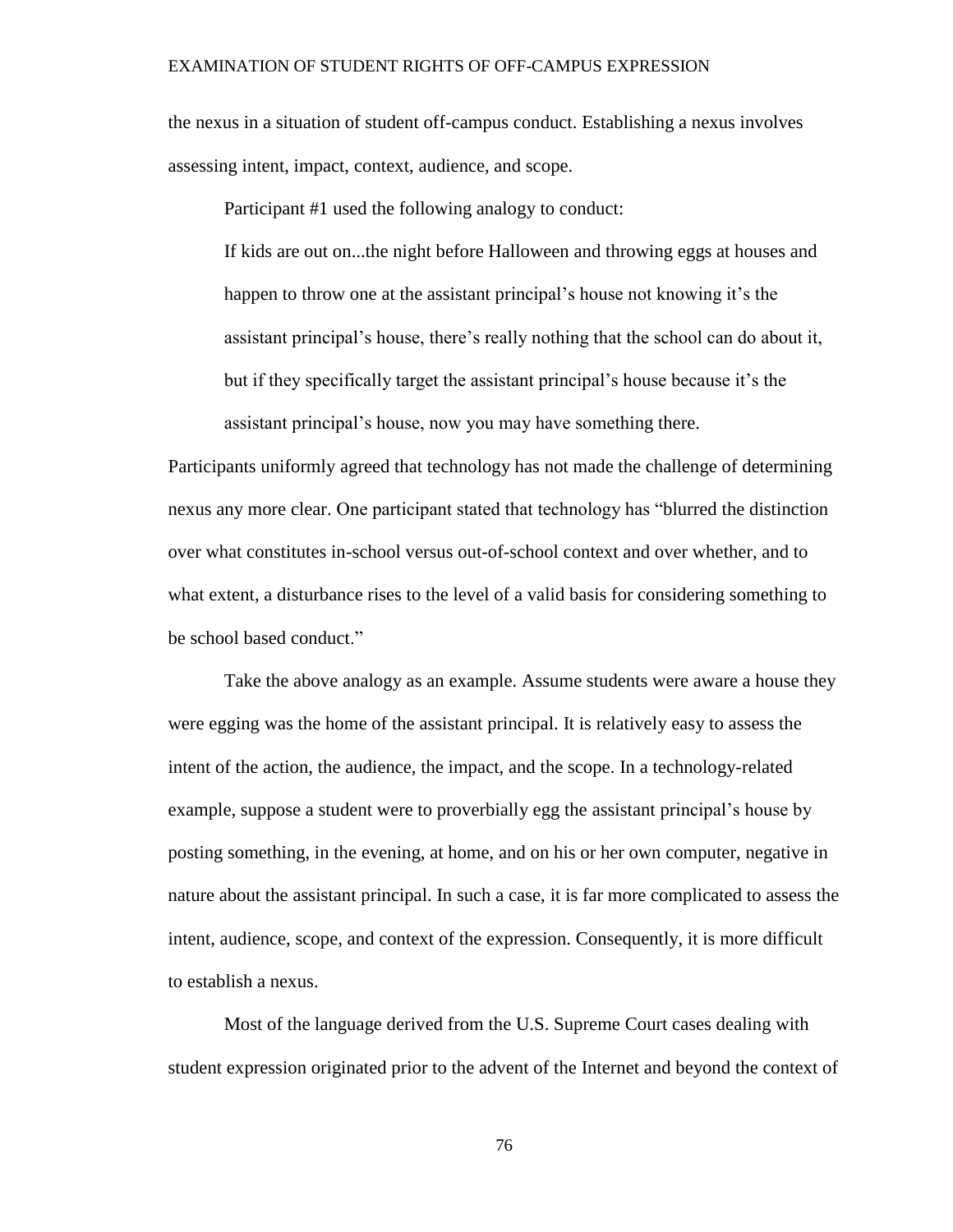assessing the impact of social media. Online communication has changed that dynamic, therefore changing the criteria used for determining a nexus. Participant #4 explained this, discussing how the impact on the school has become the most influential factor when determining nexus. The location of where the expression originated, meanwhile, has become less important. Participant #4 said, "Obviously now social media is such that the [on- or off-campus] distinction is moot at this point because you could be outside the school and write something that's going to have a big effect inside the school." He went on to clarify that the notion of *impact* is highly scrutinized and typically means that the expression has led to material substantial disruption. *Impact,* as it is used, is not to be interpreted as simply unsettling another person. In everyday language or discussion, people within the school may say they are impacted by another's expression because it resulted in them feeling uncomfortable with the expression or they simply did not agree with the message. This is frequently the case if a student posts something politically charged or socially controversial. While this may generate negative feelings among others in the school, in and of itself it is not typically sufficient to rise to the level of substantial disruption.

The nexus issue is particularly relevant to student-on-student communication, or issues typically interpreted as bullying. Even if the communication, had it occurred on campus involving the same two students, would align with a district's bullying or harassment policies, that same communication involving the same two students offcampus may not result in establishing a nexus to school. If the context is determined to be unrelated to school, the nexus is not established.

Participant #3 highlighted this dynamic with a sample scenario: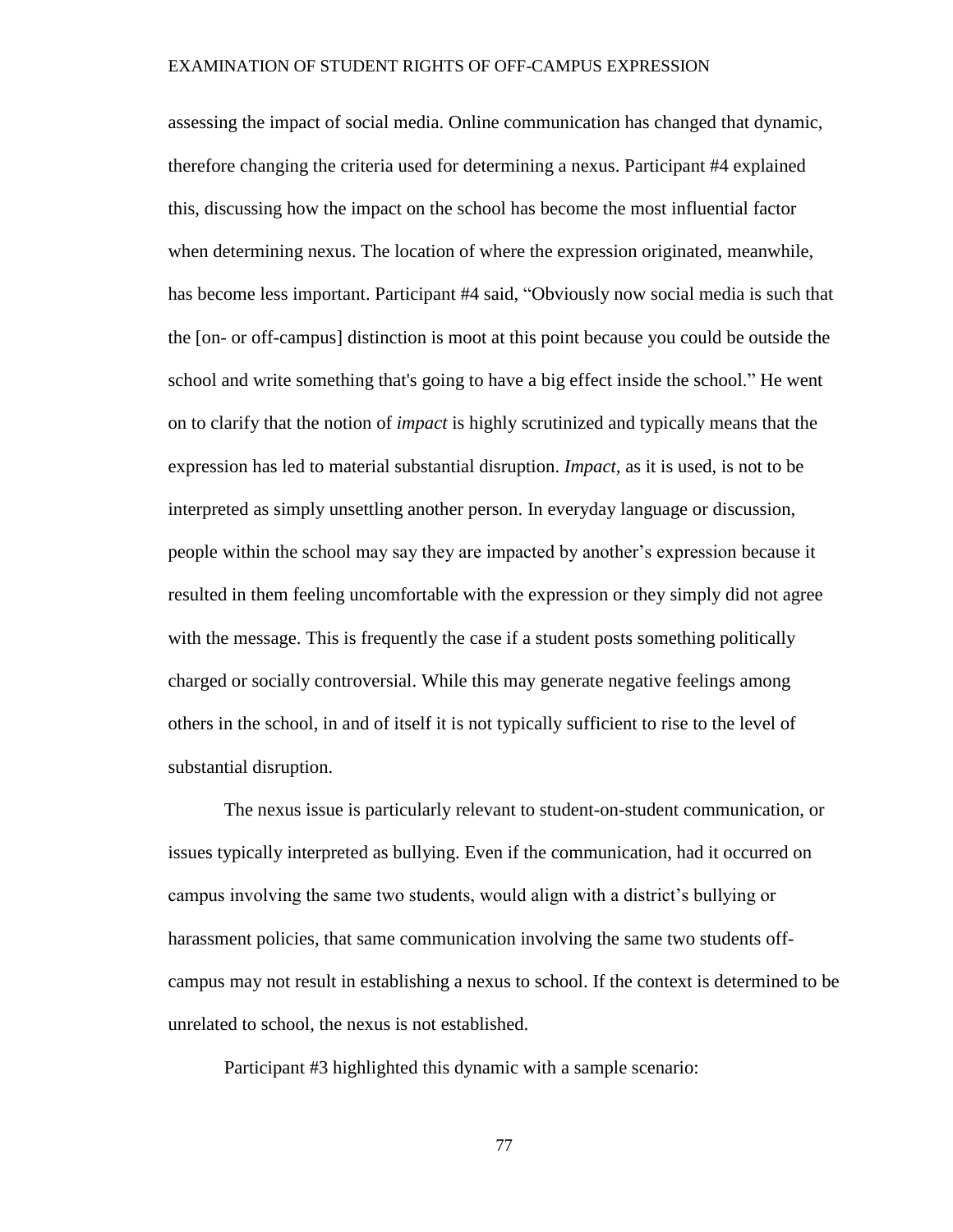You have to look at [whether or not] this statement [was made] in the context of school... hypothetically let's say it's middle school. [Assume] you have two students and they happen to be on the same basketball team outside of school. They're not on the middle school basketball team. And one student makes a [social media] post about the other student in the context of that basketball team...the context is totally outside school.

In this example, the communication would not prove to have established a nexus to school, therefore it should not be regulated. Parents may contact the school and inform the school officials of the incident, anticipating assistance in its resolution. School officials would then decide to allocate resources and time to the resolve the issue, but there is no authority in this case to regulate through the administration of school-related discipline. If the tension between the two students resulted in unruly conduct or disruption in school, school officials at that point would have the authority to regulate or discipline the students, but only for what occurred while the students were in school.

Connected to this example, and the responsibility that a school official may feel to get involved in community events, several participants offered cautionary advice about how deeply immersed a school principal should be in the community. While educational research supports a strong community/school connection and communities typically laud principals who are actively involved in the community, solicitors advise school officials to establish clear boundaries.

On the issue of community involvement, Solicitor #1 stated:

School officials vary on the degree to which they want to be the arbiters of neighborhood, out-of-school disputes... [Y]ou certainly don't ever want to be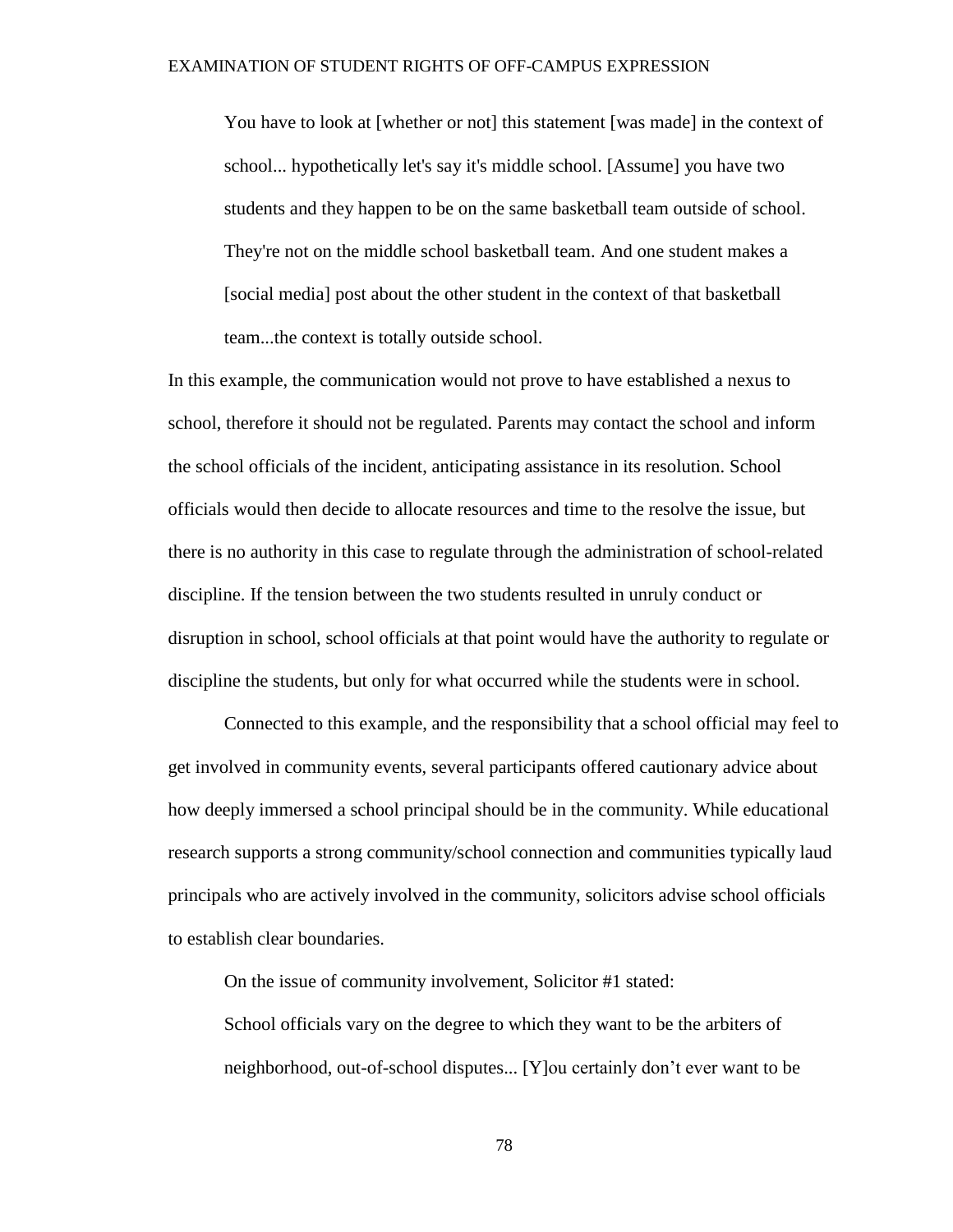getting involved when someone's feelings get hurt because they didn't get invited to a birthday party or bar mitzvah and some people perceive that as bullying - and it may be - but it's not school-based and it's [not] something you need or want to get involved in necessarily.

## **Substantial Disruption and Foreseeable Disruption**

Every participating solicitor in the study discussed the dynamic of substantial disruption and foreseeable substantial disruption. School safety was the primary justification for involvement. Aside from school safety, every participant named assessing evidence that material or substantial disruption had occurred in school as the most influential factor to consider when establishing a nexus. Substantial disruption is associated with *Tinker's* first prong, as is the notion of foreseeable substantial disruption. Yet, it was clear solicitors were much less confident in recommending regulation or disciplinary action based on foreseeability, and cautioned against it. The exception to this was if the foreseeability involved a health and safety risk, most specifically physical safety.

While they primarily considered the standard of substantial disruption the guiding factor, they recommended consideration of the other elements of the *Tinker* language - the second prong, infringing on the rights of others, and the second part of the first prong, foreseeable substantial disruption -- but only under the umbrella of evidence of the effect of substantial disruption. No participant responded that he or she would advise clients, based on the Third Circuit rulings, to regulate solely on the grounds of either foreseeability or the infringement on the rights of others. In the event another student's rights were infringed upon, participants still advised that there be evidence of how the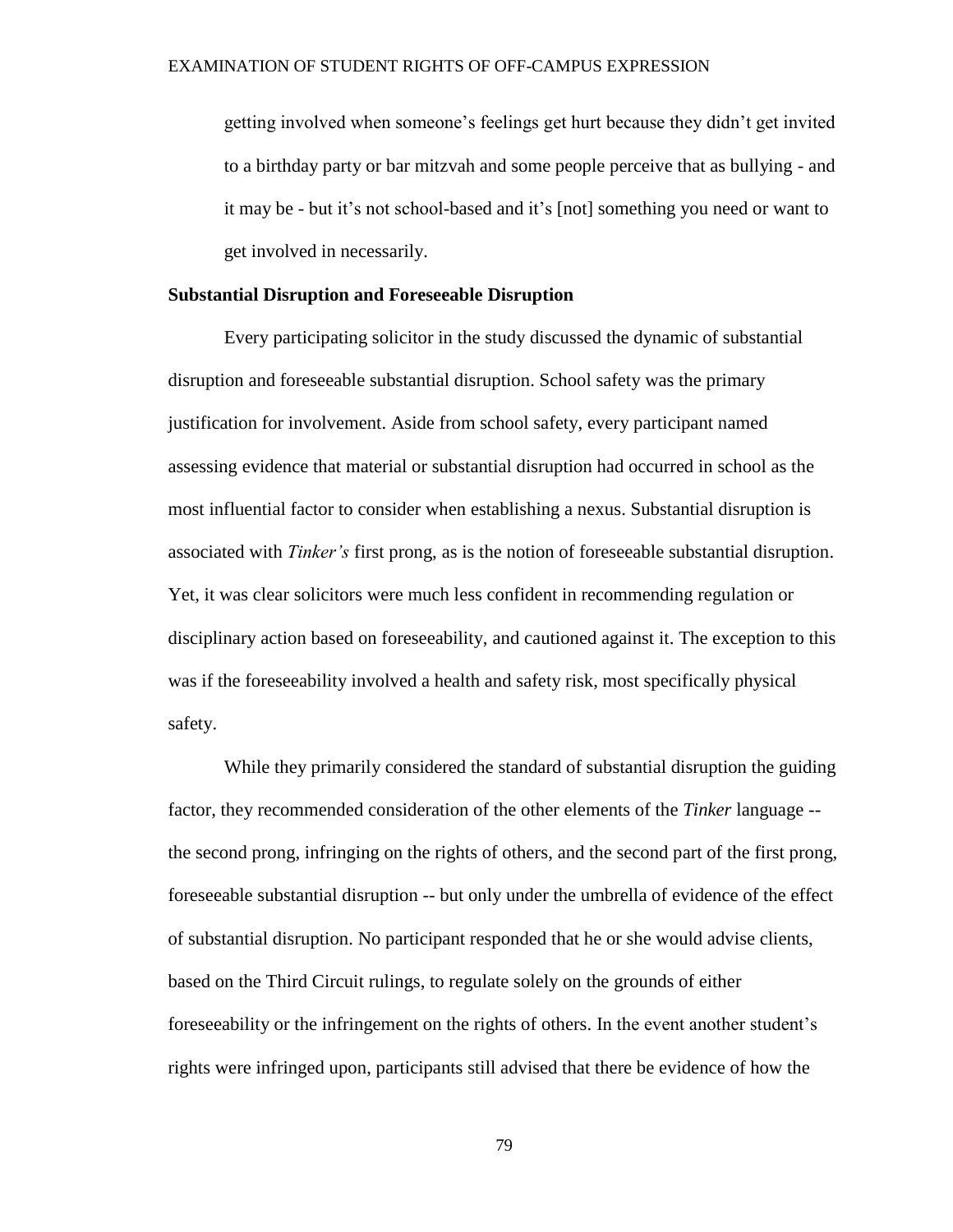infringement of those rights substantially interfered with the student's education.

Participant # 7 discussed the connection between infringing upon the rights of others within the context of substantial disruption:

Disruption is the driving factor in terms of being able to issue discipline against a student for actions that occur off campus when you're talking about speech. [Regarding the] interference with the rights of others, I view that as really within the ambit of the effect of the communication. [In a] bullying example, you have communications that are ongoing, repeated, [and] that are harsh directed toward another student. They're made off-campus but they're accessible...through a social media site that you can access on a school computer and they're open to other members of the school community. There could be an effect on the student in school, the targeted student, whether it's attendance or students' performance or other areas, too. So I think you're looking at both [the rights of others and substantial disruption], but to me the driving factor is substantial disruption...I

view... [infringement on the rights of others] as a subset of substantial disruption. Similarly, regulating based on foreseeability also is clearly a more risky standard to apply as grounds for regulation than actual disruption, and falls within the context of substantial disruption. Solicitors and courts support it less as grounds for suppressing expression. As Participant #7 explains, "foreseeability is one of those very slippery areas legally. And a district is on safer ground making a decision based on what has happened as opposed to what is foreseeable."

Foreseeability naturally involves a level of discretion and judgment by the school official. Recognizing that maintaining order in schools frequently requires swift decision-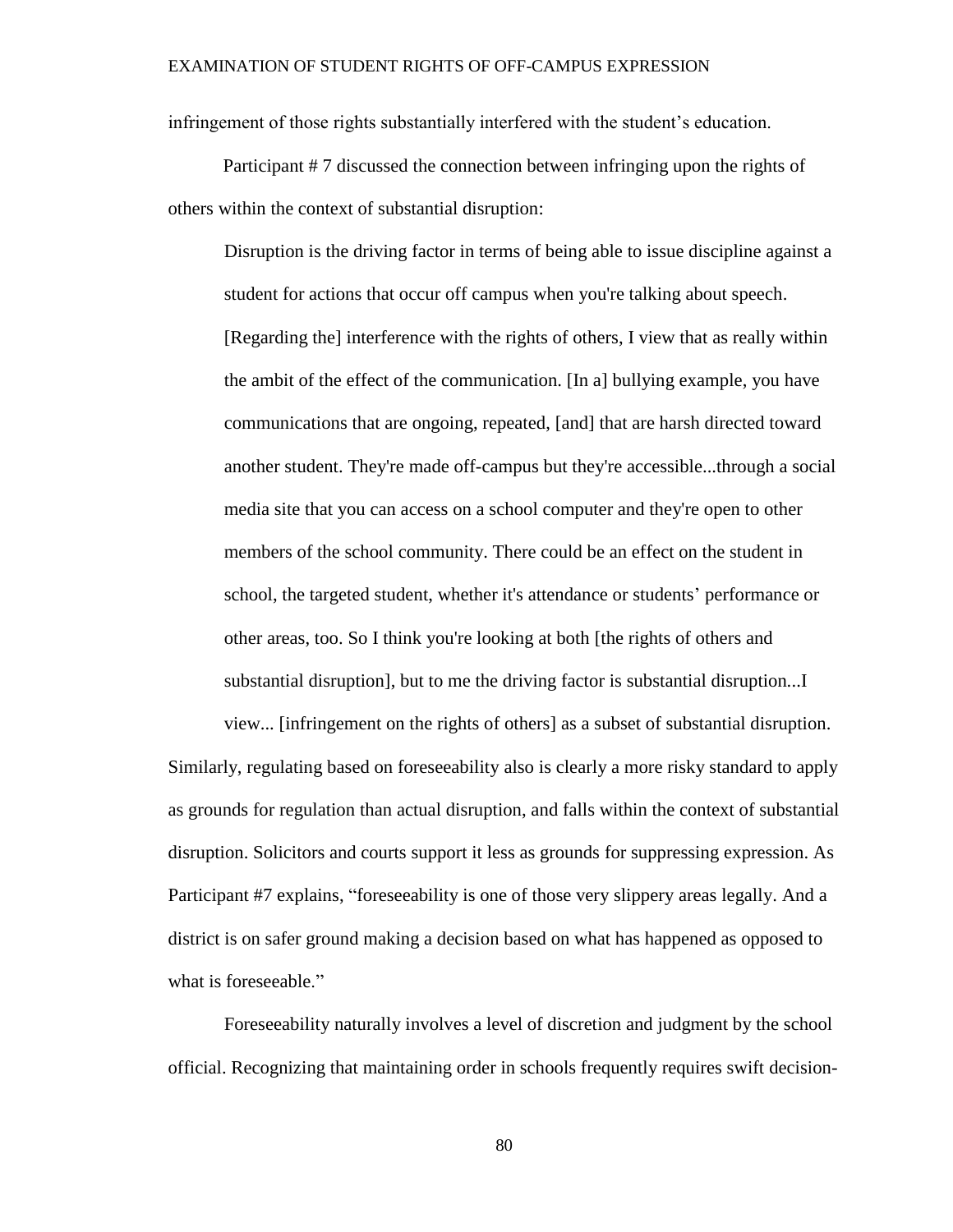making, courts have tended to show deference to school officials in most cases involving schools intervening with off-campus expression based on foreseeability of a school safety concern. However, aside from health and safety issues, courts have been less lenient with decisions based on foreseeability made at the expense of suppressing a student's first amendment rights. Consequently, solicitors caution school officials to use foreseeability as a lone standard. Foreseeability is inherently a judgment, both for a school official and a potential judge. If the courts potentially assess that same scenario differently than the school official, a greater level of risk of legal action ensues. Participant #6 strongly encourages his clients to find evidence of actual disruption and tries to steer them away from the risks of foreseeability. He said "if you're just worried that the speech is going to have some disruption, [that is not] not good enough... [I]t has to be real...and where that line between real and not real is anybody's guess."

Participants made suggestions for school officials to consider to strengthen the case for foreseeability. First, school officials should be deliberative and thoughtful when addressing these issues. The courts could perceive less favorably a quick judgment with little documentation, particularly if that judgment involved some level of discipline. Clearly documenting what has occurred, even if there are signs of some level of disruption, would strengthen the argument that the event could foreseeably escalate. A comprehensive school investigation into an issue may reveal additional relevant information such as students sharing other additional information or teachers indicating previously unknown disruptions. This would properly ensure that students' due process rights were honored, and it could provide evidence there was some form of real disruption, even if it does not significantly disrupt the school or educational process.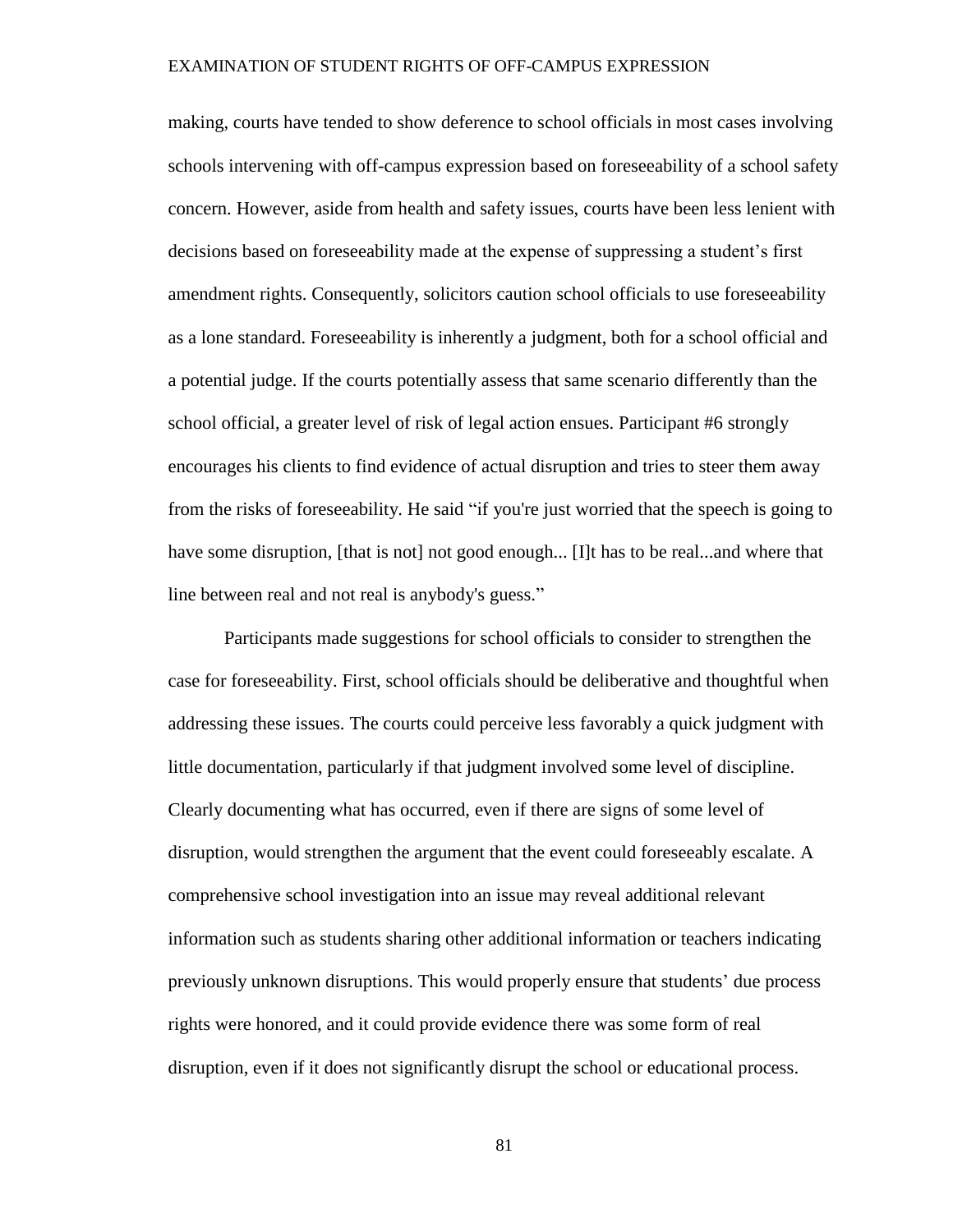Examples of disruption cited by participants include students accessing the school counselor or other support services, parents requesting class or teacher changes, and excessive conversation in class that disrupts learning. By being deliberative and taking the time to observe and document these disruptions, the case for foreseeability strengthens.

A second suggestion for school officials was to remove anyone emotionally attached to the incident from the investigation. If the nature of the expression in question involved disparaging comments about a particular school official or a particular program connected to an official such as an athletic director, the solicitors recommended to remove the targeted individual from the investigation if possible. This would minimize the possible perception of the regulation or discipline being retaliatory or reactionary in nature.

Solicitors view issues through the lens of assuming that a factfinder (hearing officer or judge) could one day look back on this case. They consequently advise their clients accordingly. Knowing that foreseeability is a weaker argument than actual disruption, these suggestions for administrators increase the possibility of court support for their actions. Solicitors also understand the conundrum of foreseeability – while school officials must make predictions on potential disruption quickly, judges and the courts have the luxury of hindsight in seeing how these situations played out. This hindsight reinforces the necessity for school officials to be as deliberative as possible.

Participant #2 discussed the deference to actual disruption versus judgment on foreseeable disruption with the advantage of hindsight:

I don't necessarily agree with it, but [the courts have] made it clear that it's got to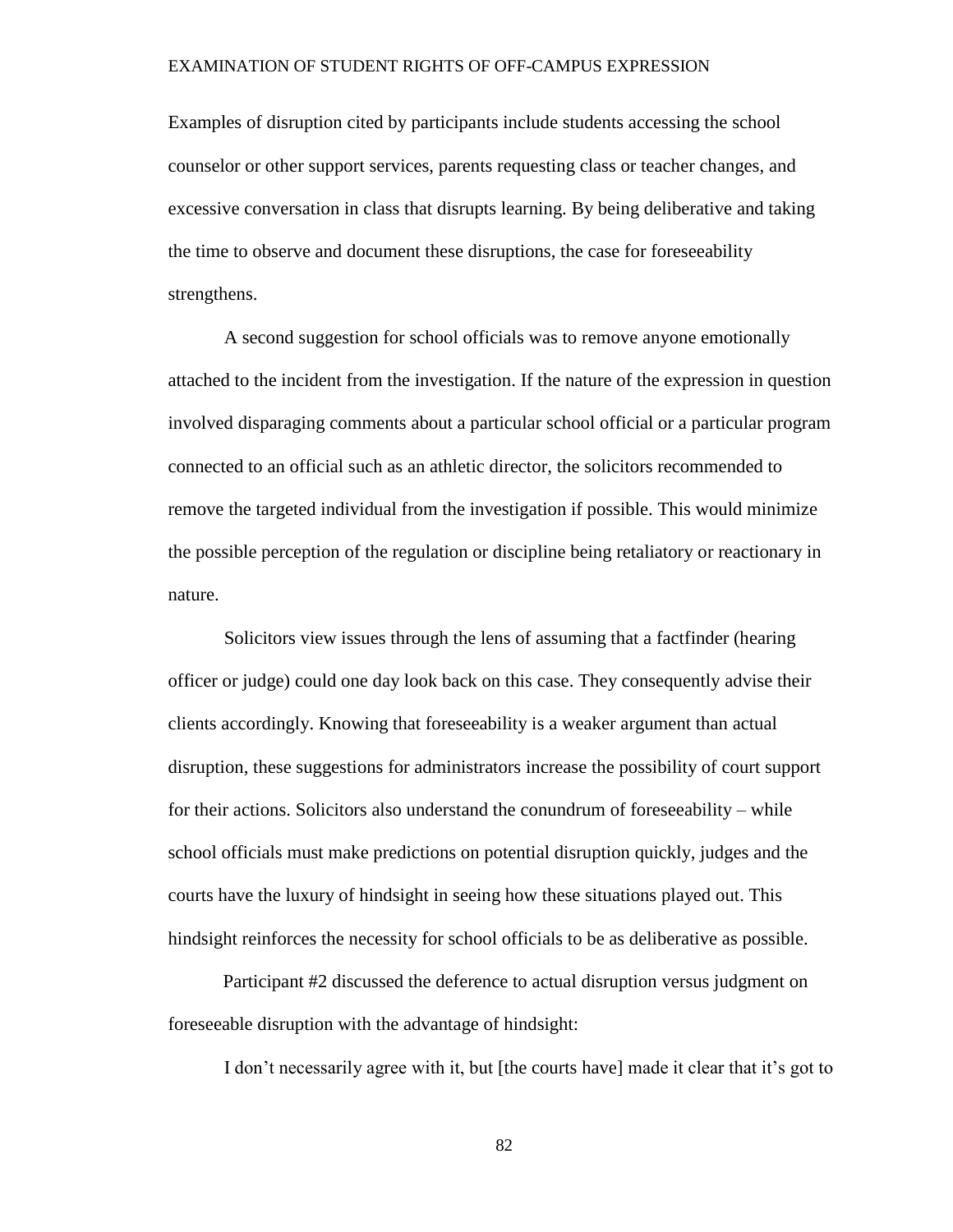be way outrageous or very disruptive... [T]hey say it's a substantial likelihood of disruption. But by the time the case is litigated, either there was a disruption or there wasn't disruption. So...whether you prospectively think there's going to be a disruption and you're deciding in that moment of ground zero whether you're trying to make a decision, you're going to be judged with 20-20 hindsight when the case gets to trial.

Conversely, inaction or a school official's failure to properly investigate an off-campus concern brought to his or her attention can be equally or, as Participant #8 describes below, more damaging. This is another, albeit more horrific, example of the challenges of foreseeability. Hindsight again allows for easy judgment.

Participant #8 discussed hindsight:

By the time you get to court, as you know, the judge [and] the jury get to use hindsight... [T]hat's the nature of the system. So we have a child who's being bullied, out of school conduct, [and] the principal says I'm powerless to do anything about it, and that child takes his or her own life ... [I]t's a horrible case. The jury and the judge get to hear a horrible case and there's a sense of something more should have been done. And Principal, what did you do? I did absolutely nothing. Is it possible that a verdict would be entered [against the school for inaction]? Yes, I think it's possible.

When dealing with foreseeability, the response of the target is difficult to predict, particularly with student-on-student issues. This places a great level of burden on the school official. One respondent, Participant #4, described the uncertainty of assessing the effect on the targeted student and predicting the ensuing response by that student. With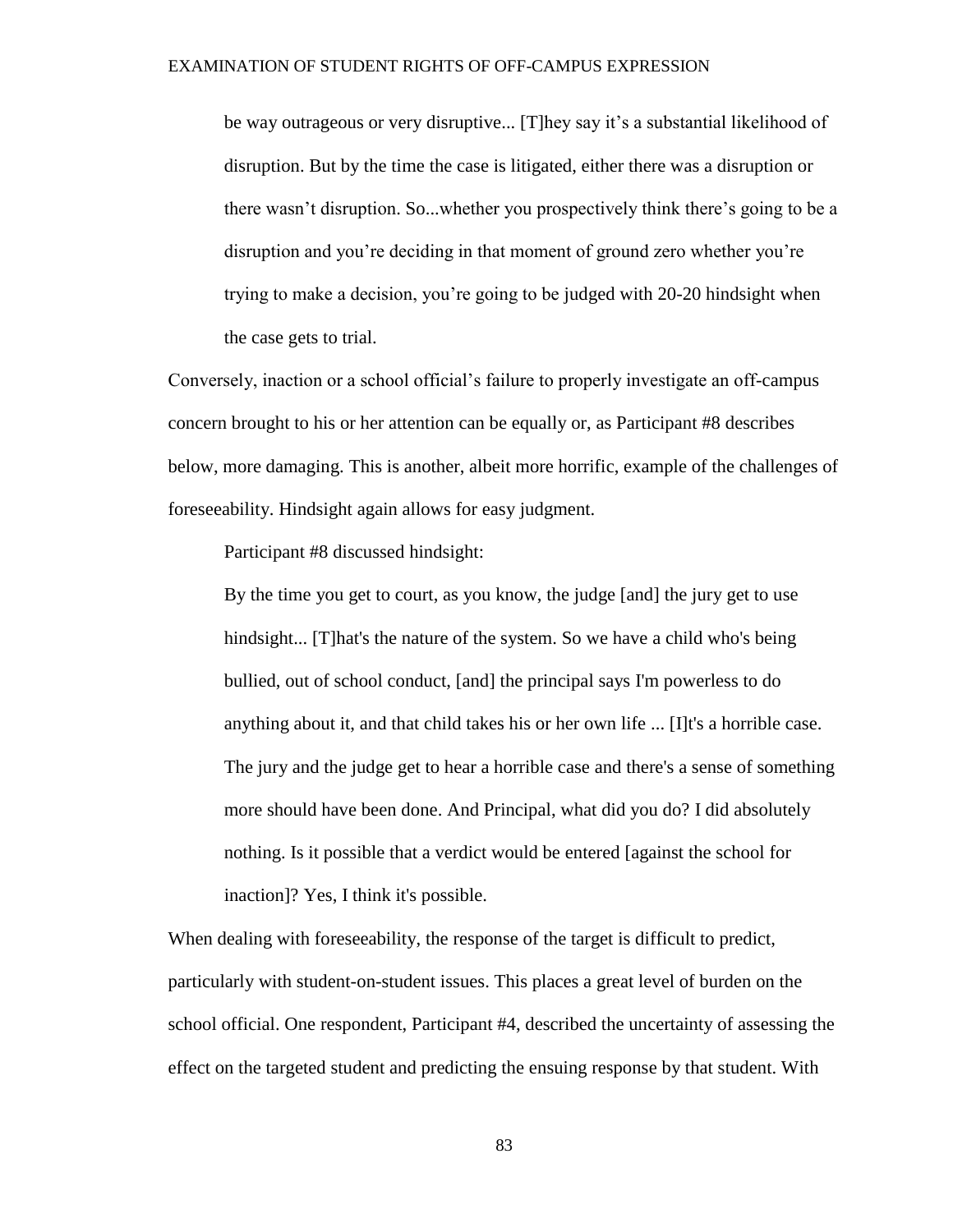substantial material disruption as the most influential factor in determining nexus, it may be unethical for a school official to wait for such disruption to occur. A school official who is made aware of the emotional effect that some type of expression has had on a student, even if that effect has not yet manifested itself into a physical outburst, is put in the challenging position of predicting student response. Warnick (2009) says, "emotional violence may lead to physical violence, but even if it never does, the damage is real" (p. 206).

Nonetheless, emotional effects have typically not been a strong enough factor in the eyes of the courts to establish nexus unless there is measurable disruption connected to it. For a school official, predicting this is incredibly challenging. On one hand, you may have a resilient student who absorbs the assaultive expression, does not outwardly respond, and therefore little or no substantial disruption results. On the other hand, with the same circumstances and degree of online targeting, a targeted student may lash out, demonstrate extreme outward angst or aggression, and create a substantial level of disruption in school.

Participant #4 discussed the response of the target as a difficult factor to predict in these cases, reinforcing the challenge of foreseeability:

There's a legal term called the *eggshell plaintiff* where you take them as you find them. You could be in a car accident and you just get tapped. That person is fragile and had a lot of injuries. You really can't argue, well, we only tapped you at five miles an hour. Whereas you could be in a 55-mile-an-hour wreck and the person walks away from it...a stronger person. But...there is a bit of subjectivity I guess in terms of the recipient.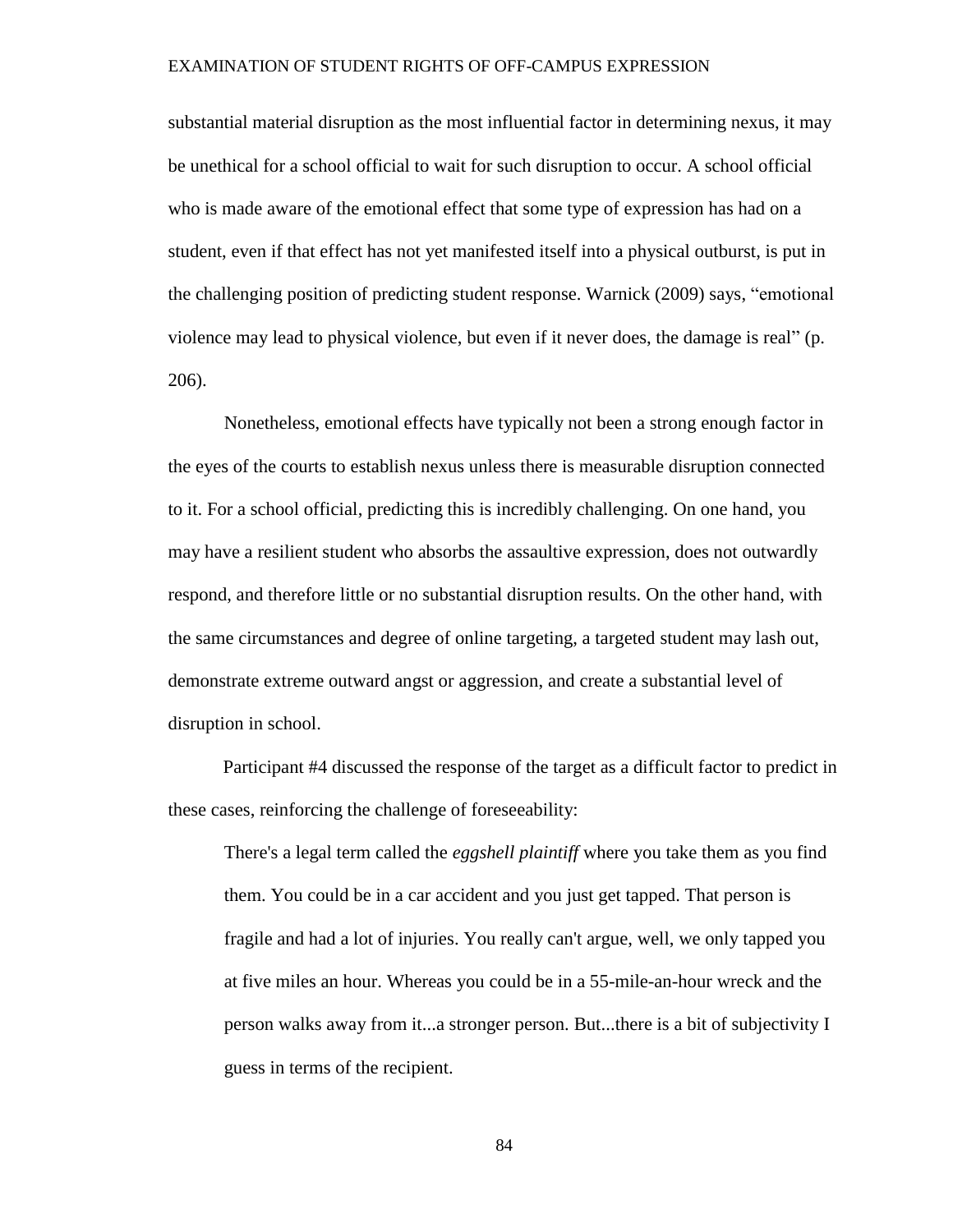Aside from cases involving the threat of violence, there are few recent court examples where foreseeable substantial disruption, absent any form of material substantial disruption, is a strong enough standard to stand alone as a reason to regulate off-campus expression. The participants did not share any examples of such a Third Circuit ruling, nor did they advise that foreseeability be a standard that, by itself, should warrant nexus or regulation. The case of *Dariano v. Morgan Hill Unified School District* (2014) is a school-related case that used only foreseeability as its means to regulate. However, the courts supported the suppression of expression in this case of on-campus expression because there was an imminent health and safety risk to students on campus. This was summarized well with the advice of Participant #7, who shifted the focus to actual substantial disruption:

Focus...on the disruption that has occurred and is occurring. I believe it gets far too speculative and it may be a waste of everyone's time, including the administrator's time, to say, well, what disruption...do you expect next week to be like? What do you expect it to be a month from now?

## **Cyberbullying and the Infringement on the Rights of Others**

According to participants, the standards for regulation in cyberbullying cases do not differ from other cases and remain consistent with the responses outlined above when determining nexus and substantial disruption. The notion of *Tinker's* second prong, infringement on the rights of others, is not a strong enough standard in and of itself to warrant regulation and discipline. Four participants (44%) specifically mentioned the case of *J. C. v. Beverly Hills Unified School District* (2010) in which the school got involved in disciplining a student for off-campus cyberbullying, only to be sued by the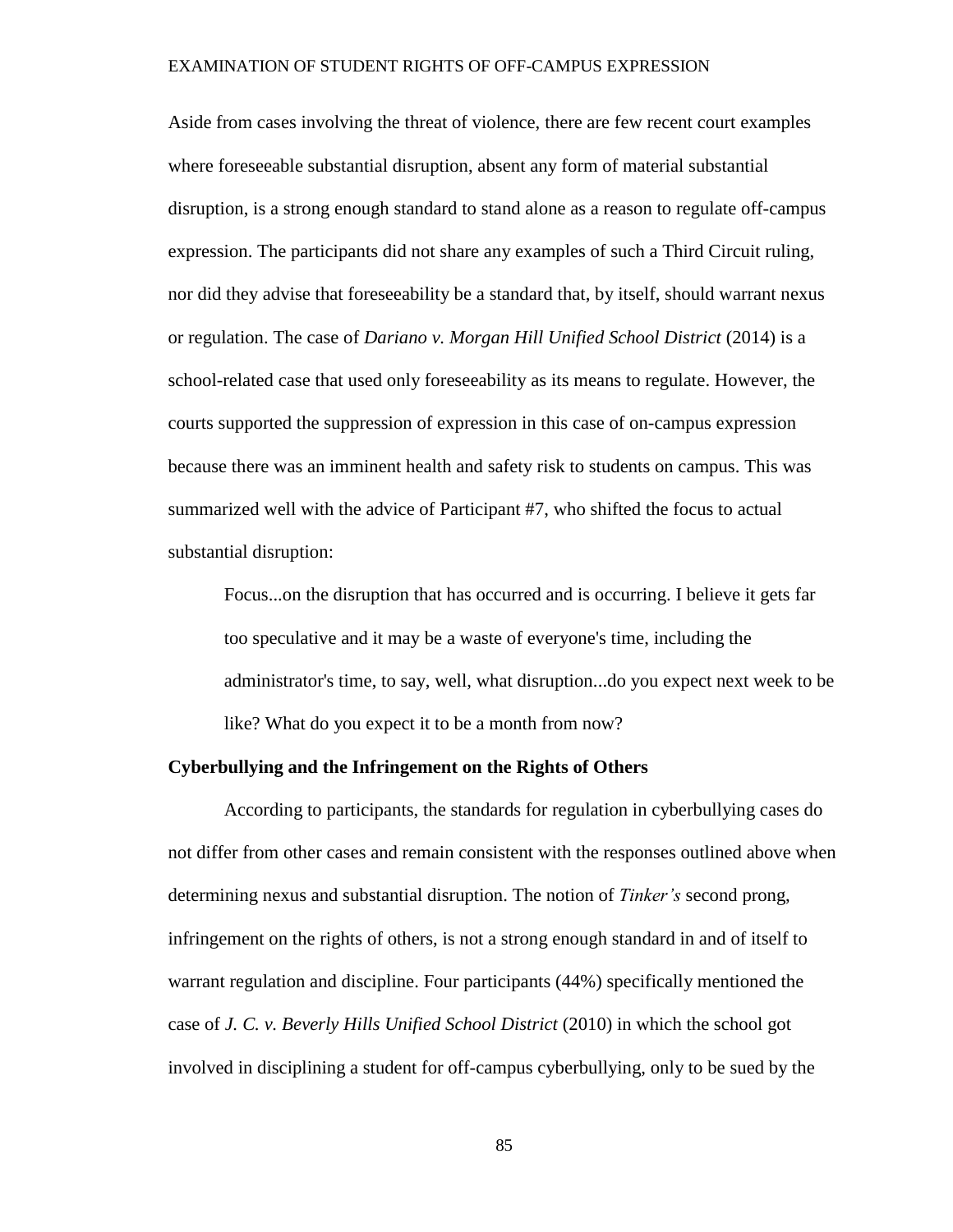family and be ordered to pay the family over \$100,000. While this was a California and Ninth Circuit case, participants believed the Third Circuit would rule consistently with this case, supporting the first amendment rights of the student while off-campus.

However, every participant mentioned the intensified anti-bullying and harassment laws put into effect in Pennsylvania and most states. With bullying and cyberbullying laws in virtually every state (Hinduja & Patchin, 2014), solicitors nationwide are reconciling state bullying legislation, local policy, and case law. Many participants discussed how the current bullying laws hold schools to such a high standard, and are worded so generally, that if they were enforced as written, the actions of the district would not be legally defensible. They observed the language of the bullying legislation does not fully align with how courts have ruled in other cases, such as the *J. C. v. Beverly Hills Unified School District* (2010), which is unquestionably a case of cyberbullying. The bullying laws would dictate schools to regulate this form of bullying, but the courts ruled otherwise, indicating that doing so may result in legal action against the district.

Additionally, the 2011 *Dear Colleague* letter referenced earlier in this study was followed up subsequently again since with a letter to all public school entities nationwide urging schools to be involved in protecting the rights of students from bullying, sexual harassment, discrimination, and sexual violence (Ali, 2011). The letter was worded strongly. Failure to act accordingly and protect students could result in legal action and sanctions for school districts that create a culture where discrimination existed.

Similarities exist between the *Dear Colleague* letter and the bullying legislation, neither limiting the responsibility of the school to involvement with events that occur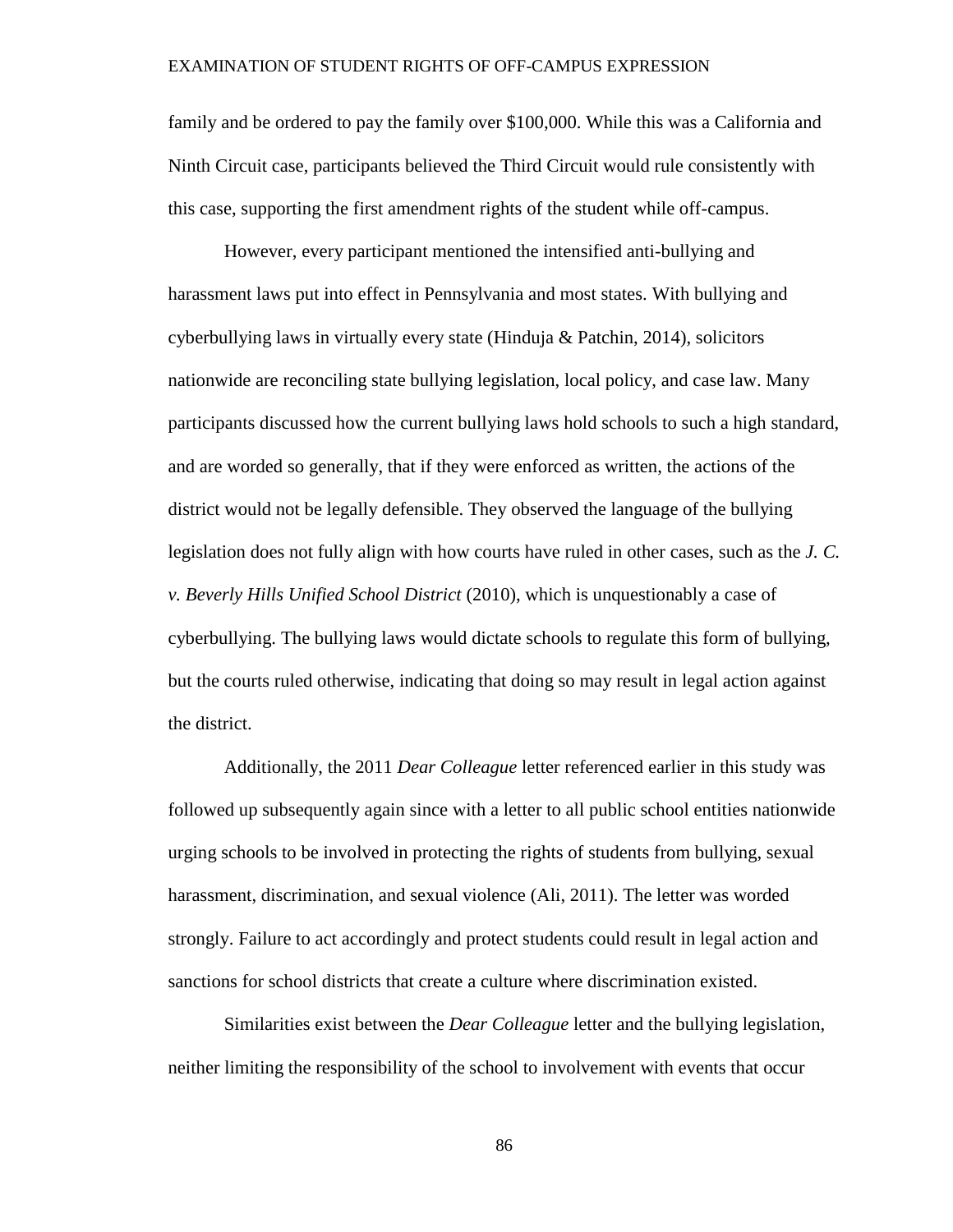within the walls of the school. With schools expected to deal with community bullying, families of students have sought assistance from schools in supporting their children who are bullied, even if that bullying occurred online or out of school. While solicitors are all aware of the conflicts and inconsistencies among bullying legislation, local policy, and case law, their advice regarding nexus and substantial disruption held true. According to participants, the bullying legislation and *Dear Colleague* letter provided greater justification for administrators to be involved with all cases that come to them, even if they do not result in some type of regulation or discipline. Inaction is not a recommended response.

Some participants shared the frustrations with the inconsistencies between the demands of the *Dear Colleague* letter and the authority school officials have. Participant #8 expressed frustration over this contradiction, claiming that on one hand the *Dear Colleague* letter called school officials to protect all children from bullying, especially those in a protected class, but on the other hand, the courts have not ruled in a manner supporting this. Participant #8 stated "if the bullying is based upon the fact that the child is in any protected class – [and] at least in my experience a lot of bullying is based upon that any protected class - race, gender, sexual orientation - that that can be considered discrimination if the schools fail to do something about it." So, while the *Dear Colleague* letter demands action by the district, Participant #8 cited the cases of *J. C. v. Beverly Hills Unified School District* (2010), *J. S. v. Blue Mountain* (2010), and *Layshock v. Hermitage* (2010) as examples of "free speech cases that [support] the rights of the bully."

While the example above provided by Participant #8 expressed frustration,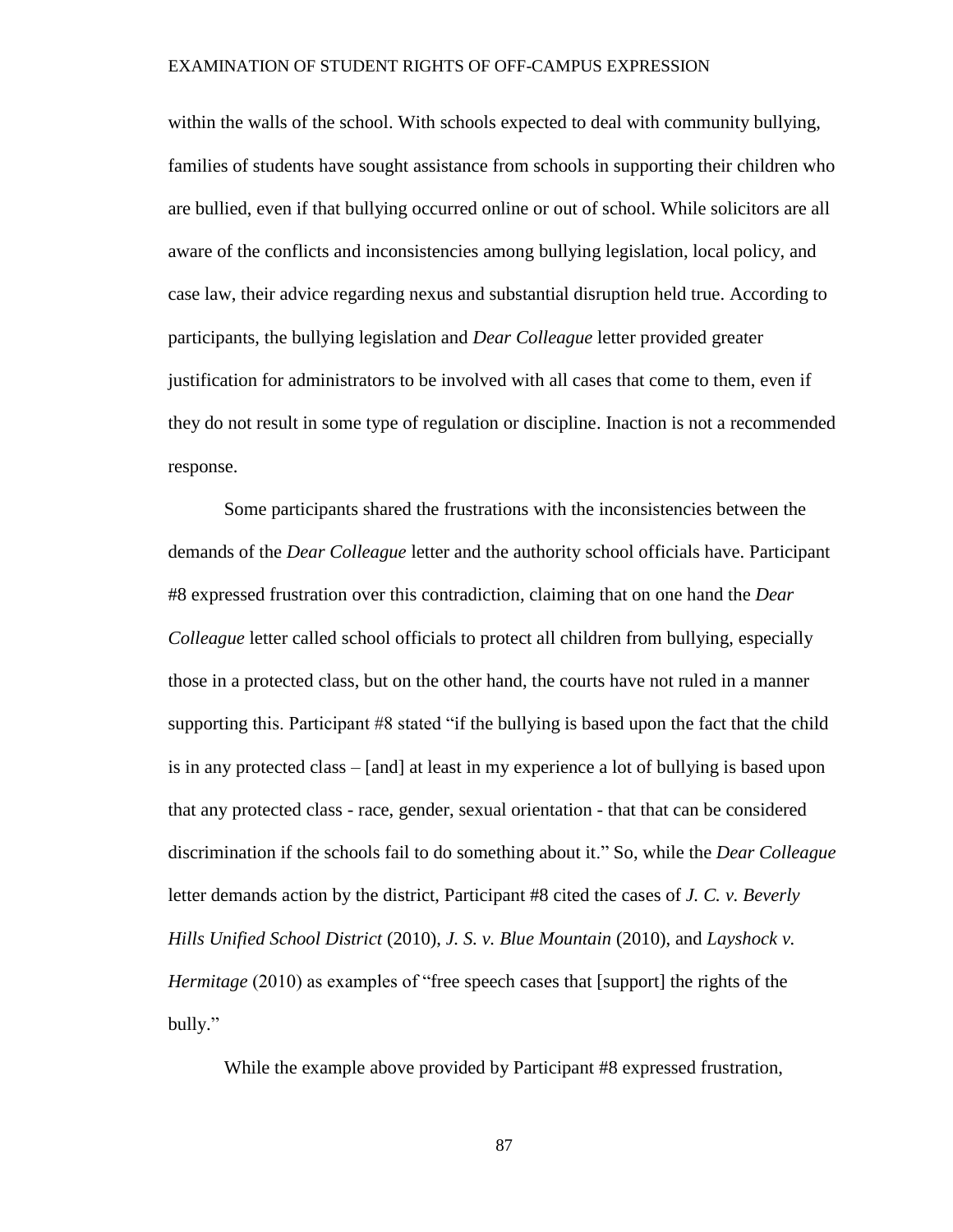Participant #9 shared how out-of-school bullying concerns brought to school officials can increase awareness of what may be occurring in school, unbeknownst to some educators. While still maintaining a focus on the in-school disruption, further investigation can be beneficial to all parties.

Participant # 9 discussed a recommended investigatory procedure when information is brought to the school about a potential harassment or bullying case but for which no evidence of disruption yet exists:

But with respect to a student [concern, school officials should investigate] ... what is happening in the school environment, and...look at whether or not there are any [signs of] ... harassment [or] bullying [in school]. If this is just a small piece of evidence of harassment that has been unnoticed, but because this has brought it to your attention, now you can start recognizing that these things are happening in school or [it] corroborates something else that is happening in school. Then I would [investigate that further]. So you might go and see if there have been any other complaints [or] if the teachers have had any complaints in school. Same with the administrator, or the school official. The questioning to those people would be: are you seeing anything within school? What are you seeing? Have there been any complaints made to you by any students about the person who made the comments about anything happening in school? Are these people feeling harassed?

## **What Does Appropriate Involvement and Regulation Entail?**

Even in cases where a nexus warranting discipline has not been established, all participants discussed the educational and ethical responsibility of school officials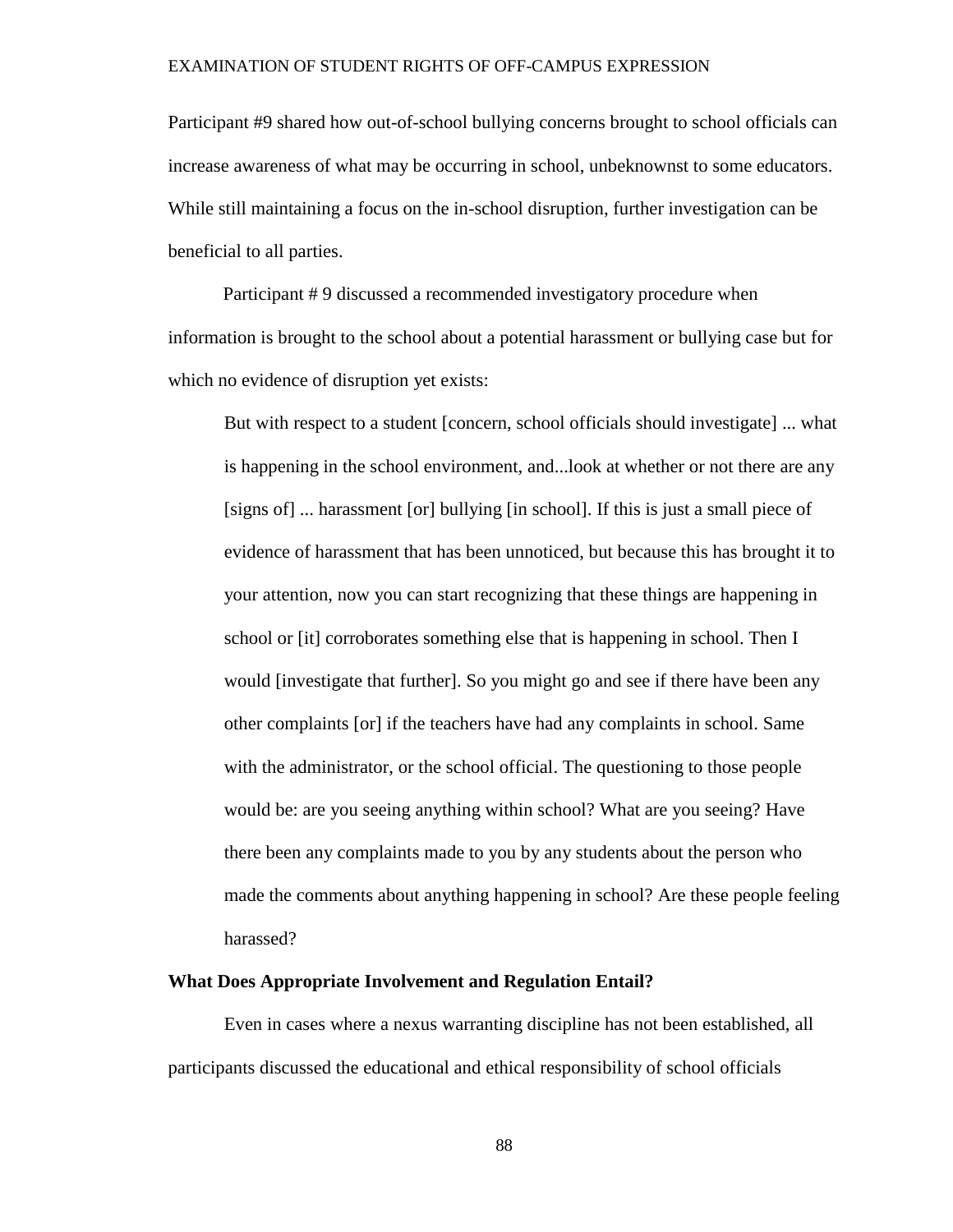involved in the resolution of the issue. Participant #3 commented on this: "you have to... analyze those gradations... [I]s this a disciplinary offense or is this an interpersonal moment, a teaching moment, in terms of the conduct?"

When information comes to schools from parents, even if it is outside school, contending that their child is a target of bullying, participants consistently recommended school officials should act and not assume a stance of inaction. Participant #4 commented on the recommended response. Even if the school felt as if the action was strictly offcampus without a nexus, "you try to address it. I think districts are open to... more liability if they just turn the other way when someone comes with bullying allegations. You try to address it short of disciplining the kid.... [Take] some measures to remediate the situation."

Remediation and involvement could be speaking with parents or families, involving the counselor, engaging in a peer-mediation session, making teachers or other staff members aware of the concern, interviewing other students, or conducting further investigation. When information is brought from off-campus to an administrator, Participant #9 suggests, "what you're getting is outside evidence of something that could happen in school. And so are you obligated to take any action? No. You're obligated to take action on the inside-of-school issues." But Participant #9 followed this by recommending further investigation, which may reveal similar types of behavior or exchanges occurring in the school. Doing so does not guarantee regulation or discipline, but demonstrates comprehensive investigations and good faith in developing partnerships with families to solve problems.

While the core responsibility of the solicitor is to provide legal counsel,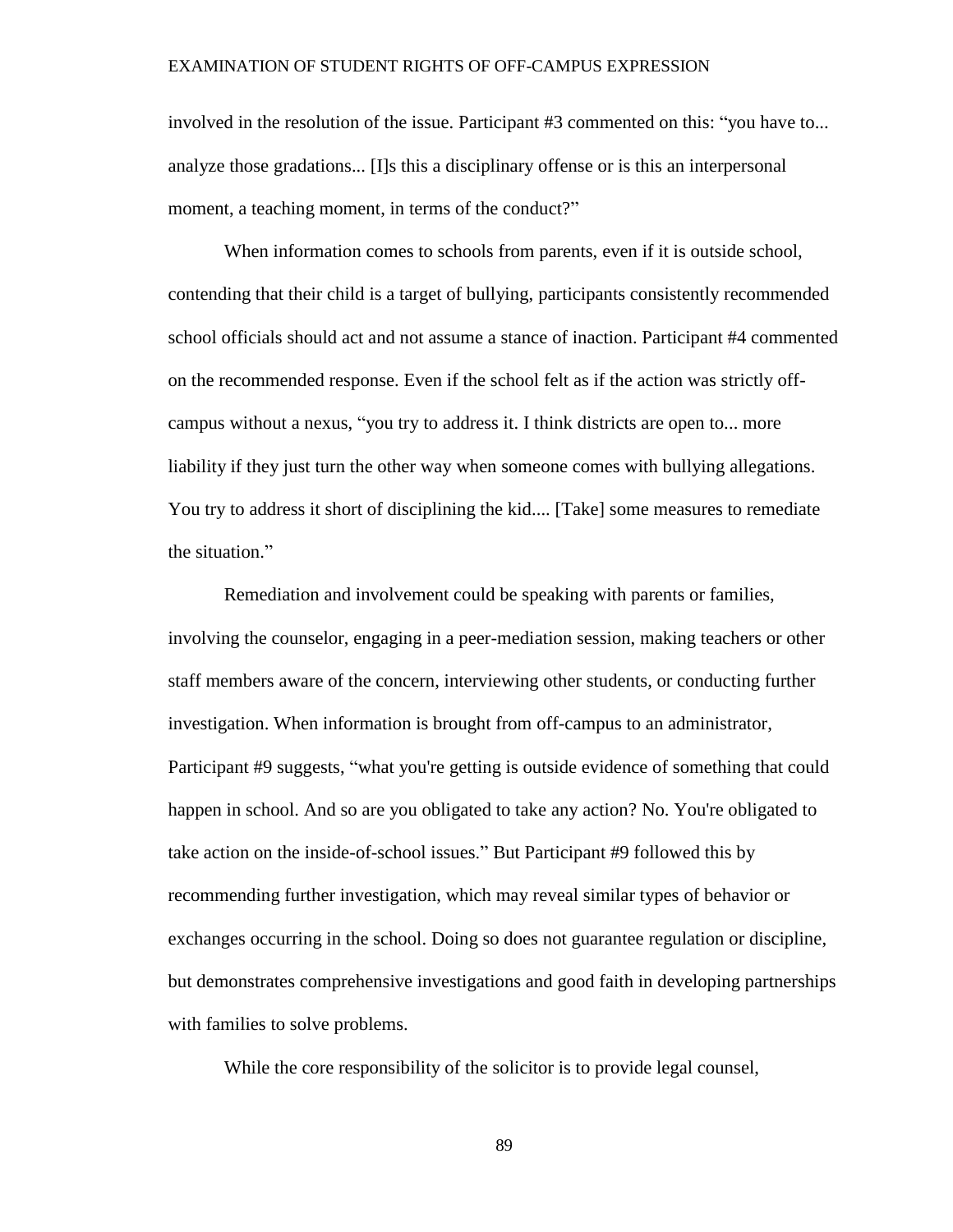participants consistently said they value working closely with school officials to help them effectively meet their goals of creating a safe and effective learning environment. Solicitors see their role as not to tell their clients what to do, but, as two different participants characterized, to offer "options and outcomes" for administrators and school boards. When offering advice on outcomes, one outcome was consistent: the school official is always more legally protected when not administering discipline. Participants suggested that, when a school official is in doubt, it is legally safer to proceed by limiting his or her involvement to taking steps to remediate the issue as opposed to administering discipline.

Solicitors consistently responded by advising school officials to assume the responsibility of investigating, cautioning against the hands-off approach. Capturing the perspective of the respondents, Participant #7 said "I don't subscribe to [the approach of]... it happens off campus and it's through a social media site; we don't control what is said and, therefore, there's nothing we can do about it; parent, you should report it to the police if you think it's that serious." He added that schools' efforts to take affirmative steps can be helpful in problem solving student-on-student issues, even in cases that may not have the strength of nexus to result in discipline. Although these steps are not legally a responsibility, and can be time-consuming, the positive involvement can contribute to healthy resolution for all parties. Parents and students will typically view the school as part of the solution and appreciate the involvement.

These participant responses are significant in that they affirm the literary research on the role of the solicitor. Julka and Curry (2011) describe solicitors as "advocates, mediators, counselors, and problem solvers" (p. 14). All participants reinforced their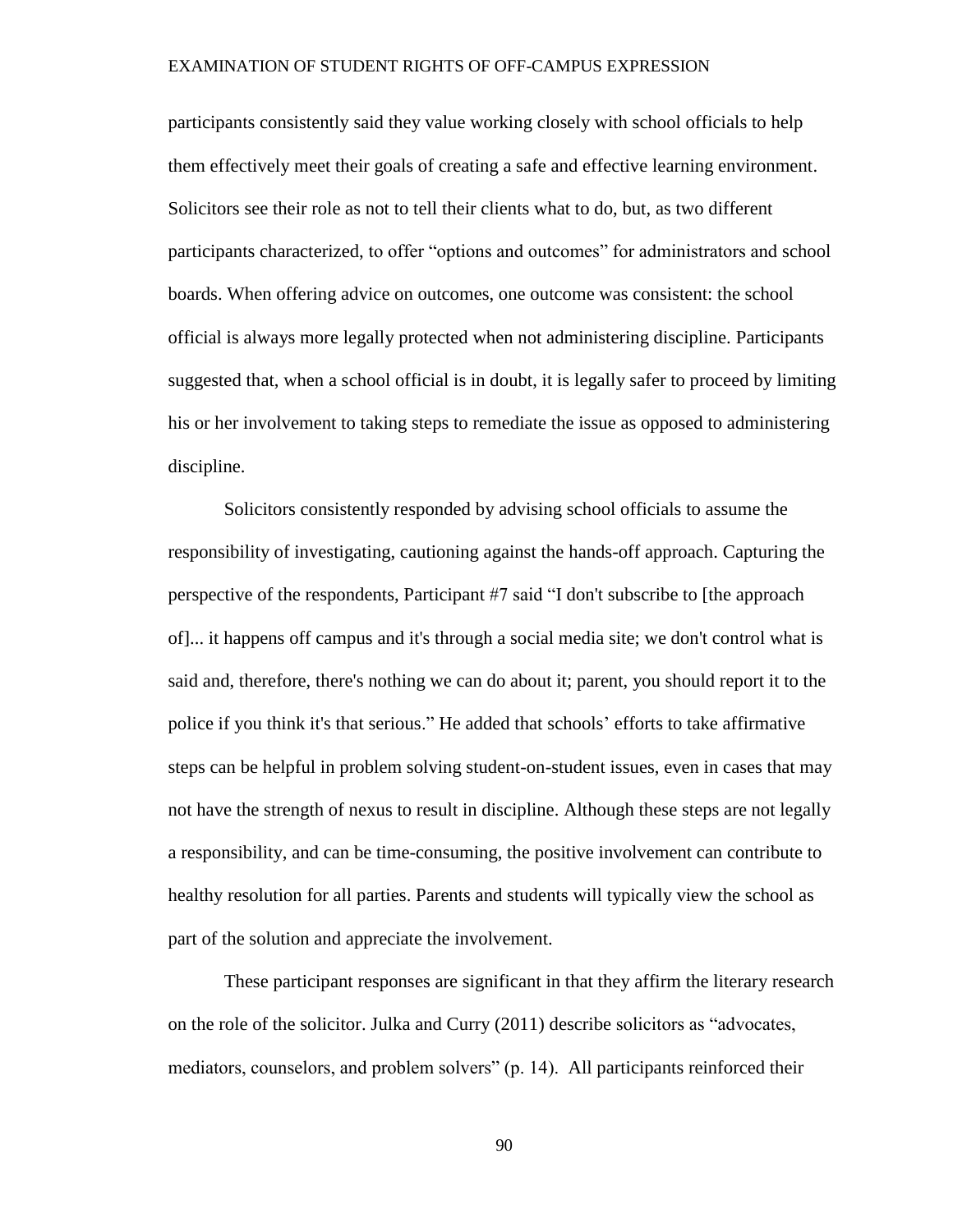desire to approach these issues educationally and ethically, assuming a problem-solving and mediating stance. In constructing the knowledge for this study, it was important to not simply improve clarity on the legal boundaries of regulation, but to also give due consideration to the desire of school officials to support the rights of students, encourage citizenship and expression, and yet prioritize a healthy and safe school experience for all. A potential limitation of the study is that the data gathered from solicitor interviews may not directly meet my desire to navigate student expression issues from an educational and ethical lens. However, the findings indicate that participants assume the role of not only legal advisors, but also problem-solvers and counselors, affirming the related literature.

## **Lower Court Rulings Influencing Decision Making**

Throughout the interviewing process, I intentionally included the U.S. Supreme Court cases and their relevant language in the questioning to assess how solicitors perceive the different established high court standards and which standards they thought should be applied when determining regulation of off-campus expression cases. However, it intentionally did not include lower court rulings in the questioning. This allowed the study to focus on cases that have likely influenced the solicitors' thought process and decision making when offering counsel on these issues.

All participants mentioned the Third Circuit rulings, albeit with varying levels of detail. All mentioned the general tendencies of the Third Circuit to favor the protection of students' rights of free expression, both in and out of school. The *J. S. v. Blue Mountain* (2010) and *Layshock v. Hermitage* (2010) cases were mentioned frequently as examples when participants suggested how to respond when school officials are targeted in offcampus expression cases. Specifically, one participant stated that the cases are "about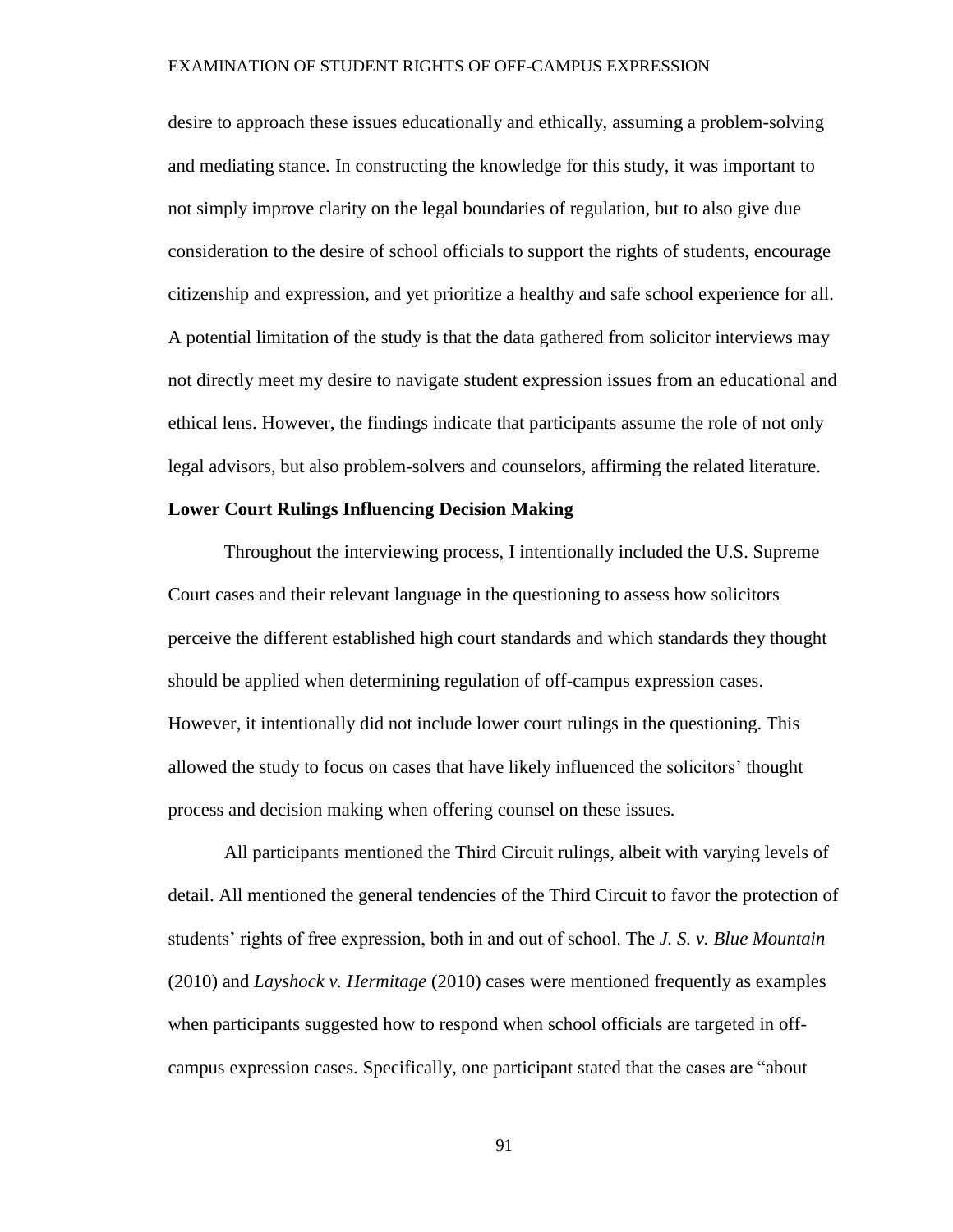adults and they tend to be about the building administrators or occasionally teachers and basically the message that those cases all say to building administrators and teachers is get a thicker skin." Another participant summarized these two cases by stating, "the courts are basically saying... we expect administrators to have thick skin and to be able to take the slings and arrows of a couple of high school kids with barbed tongues." In summary, attempting to regulate off-campus student expression when adults are targeted, absent substantial disruption, is fruitless.

Another Third Circuit case, *B. H. and J. M v. Easton Area School District* (2013), was a local case within 60 miles of every Region 11 school. In this case, the court protected the rights of middle school students to wear "I (heart shaped) boobies" bracelets in school. Seventy-eight percent of the participants introduced this case into the interview discussion. The case was clearly influential in how guidance was provided because many solicitors perceived it as a contradictory response to the U.S. Supreme Court rulings. Given Easton's close proximity to the districts the participating solicitors advise, the details of this case were influential in their guidance, even more so than the Supreme Court rulings. While the case was an on-campus expression case, participants mentioned it as an example of the Third Circuit's tendency to support student rights of expression. The case further reinforced the weight the substantial disruption standard carries in student expression cases.

Participant # 6 explained his disagreement with the ruling and how it created additional challenges for school officials:

The problem is for Pennsylvania administrators, the Third Circuit doesn't seem to be going as far as the U.S. Supreme Court on allowing educators to regulate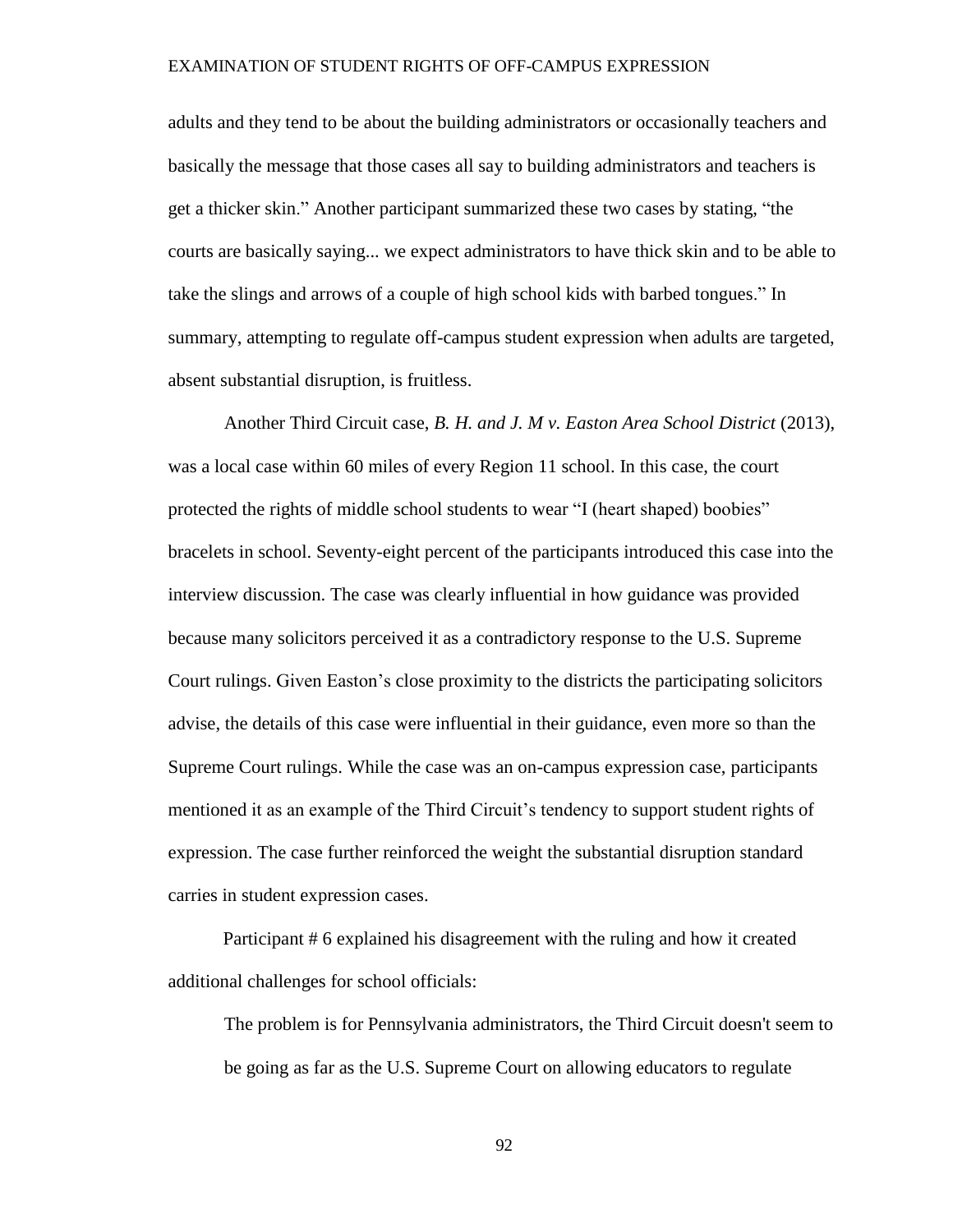speech. I disagree with the majority's decision in the recent case dealing with *I love boobies* that ruled the court violated the kids' rights by prohibiting the bracelets in school. I was a little bit surprised that the Supreme Court didn't take that case. And the reason I was surprised that it didn't take the case is because it seems to be inconsistent with the *Morse* case. The administrators in the *I love boobies* case clearly believed that it had sexual innuendo involved (*Bethel*) and [schools] should have been able to say we're not going to get involved in sexual innuendo. But the Third Circuit came up with – or at least the majority of the Third Circuit came up with - a cockamamie test which [is] if the sexual innuendo has a socially valuable purpose with [a] message to it then it's a little bit different.

## **Less Influential U.S. Supreme Court Precedents**

When analyzing and discussing the findings of this research, it is relevant to consider the absence of certain data from the research. There have been four key U.S. Supreme Court cases on student expression, each including pivotal language used to provide guidance on the conditions warranting some level of school regulation. When navigating the landscape of off-campus expression and the degree it can be regulated, participants focused on language within the *Tinker* ruling, most prominently *substantial disruption* and, to a lesser degree, *foreseeable substantial disruption* as grounds to regulate expression.

While participants cited the *Hazelwood, Morse,* and *Bethel* cases as precedents for many of the lower court rulings mentioned in this study, the fundamental language of each of these three Supreme Court cases was not used as a primary justification for regulation by any of them. Table 3 indicates codes I initially identified through the data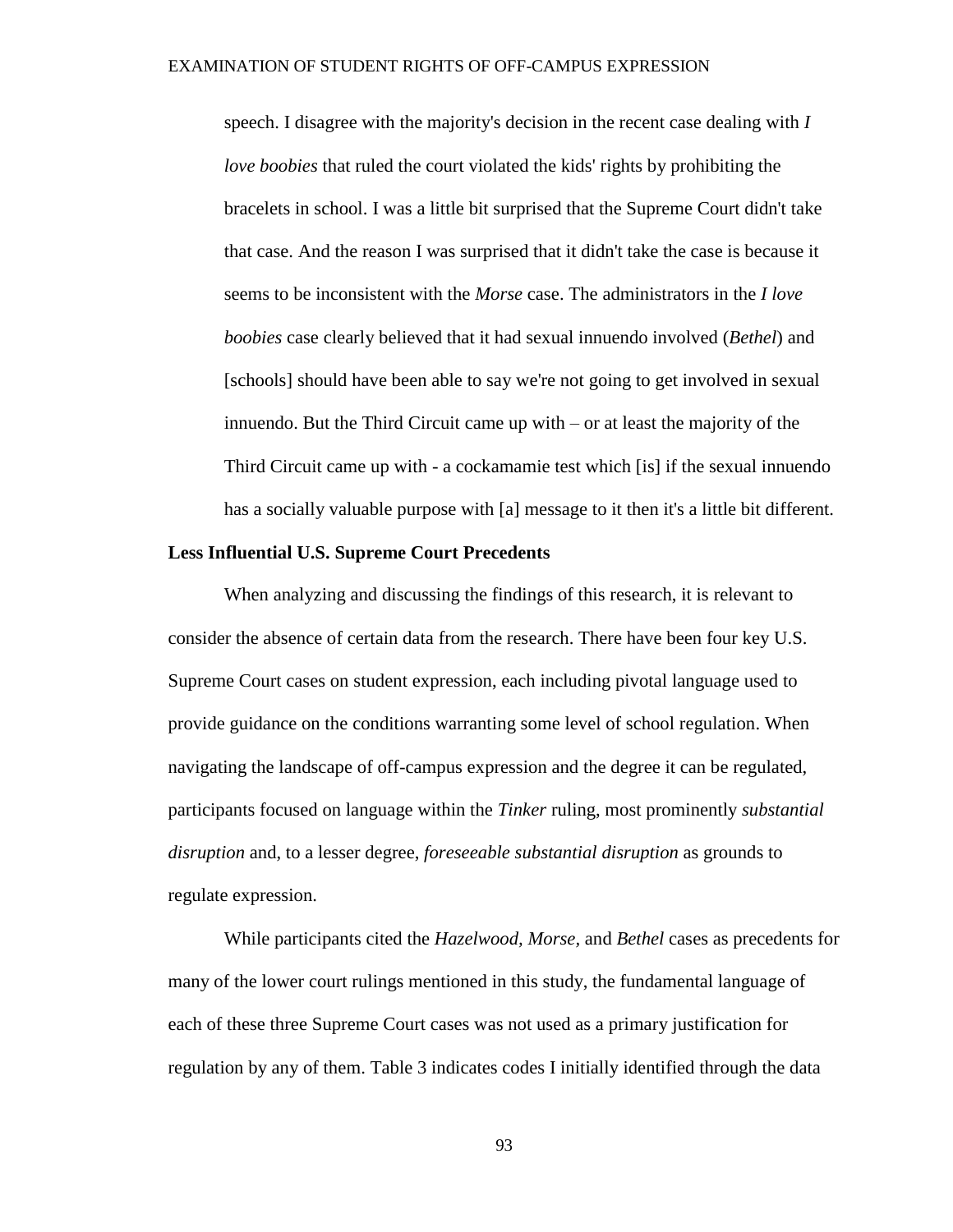analysis portion of this study as potentially pivotal considerations, but, based on the solicitors' perceptions and responses, I found minimally impactful in the findings. Participants did not mention these cases or the tenets of the Supreme Court cases when recommending guidelines for regulation of off-campus expression. Therefore, based on the responses from the participating solicitors, the following standards, absent a substantial disruption element to accompany it, likely would not be applied by school officials when regulating off-campus expression:

- 1. Expression that legitimately conflicts with the school's pedagogical message
- 2. Expression that is lewd, vulgar, profane, or sexually explicit.
- 3. Expression that is deemed to undermine the basic educational message of the school.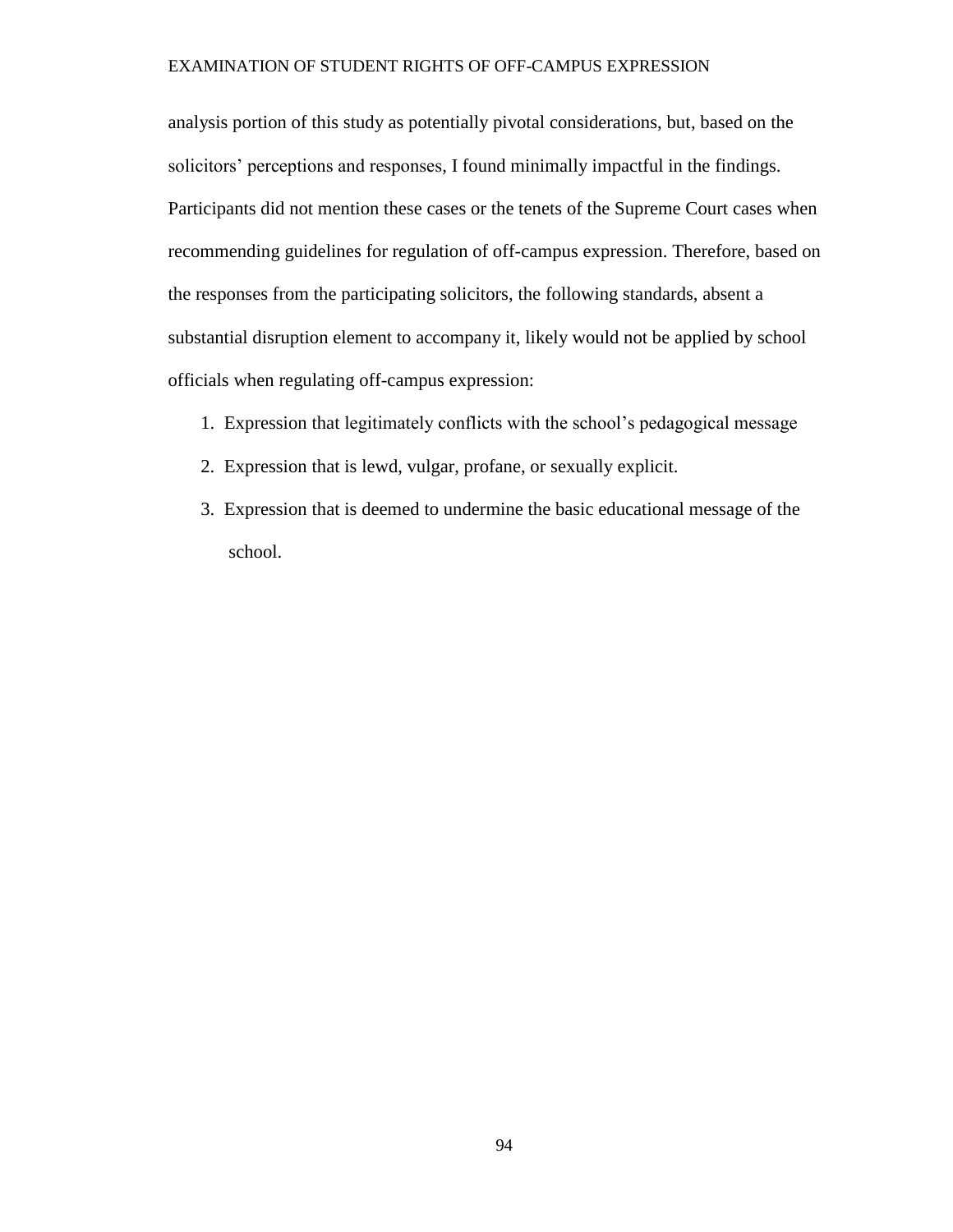## Table 3

| <b>LPC</b>  | Legitimate Pedagogical Concerns. A tenet of the <i>Hazelwood</i> ruling |  |
|-------------|-------------------------------------------------------------------------|--|
|             | that provides conditions for regulation of expression.                  |  |
| <b>VSL</b>  | Vulgar, Sexually Explicit, or Lewd. A tenet of the Bethel ruling        |  |
|             | that provides conditions for regulation of expression.                  |  |
| <b>UBEM</b> | Undermining the Basic Educational Message. A tenet of the <i>Morse</i>  |  |
|             | ruling that provides conditions for regulation of expression.           |  |

## *Codes Dropped from the Study*

## **Possible Procedures for Administrators**

Research Question #1 in part seeks to gain the solicitors' perspectives on providing guidance to school officials when dealing with the regulation of off-campus expression. As such, I used the data collected from the participating solicitors to summarize some procedural recommendations for school officials. While the procedures should not be construed as legal advice, the summary of these recommendations is included in Chapter V.

## **Research Question Two**

The second research question sought to explore the solicitors' perspectives on the changing landscape of both the latitude of the administrator and the first amendment rights of students. Data is grouped below by theme. When addressing this research question through the interviews, participating solicitors' responses focused on two emerging big-picture themes. Both themes are related, depend upon one another, and contribute to understanding the research question. The first theme was the changing rights of the students. In this theme, participants discussed interpretations on how students have gained or lost rights over the years. The second theme, which emerged through discussions about administrative latitude, was and the changing role of the principal: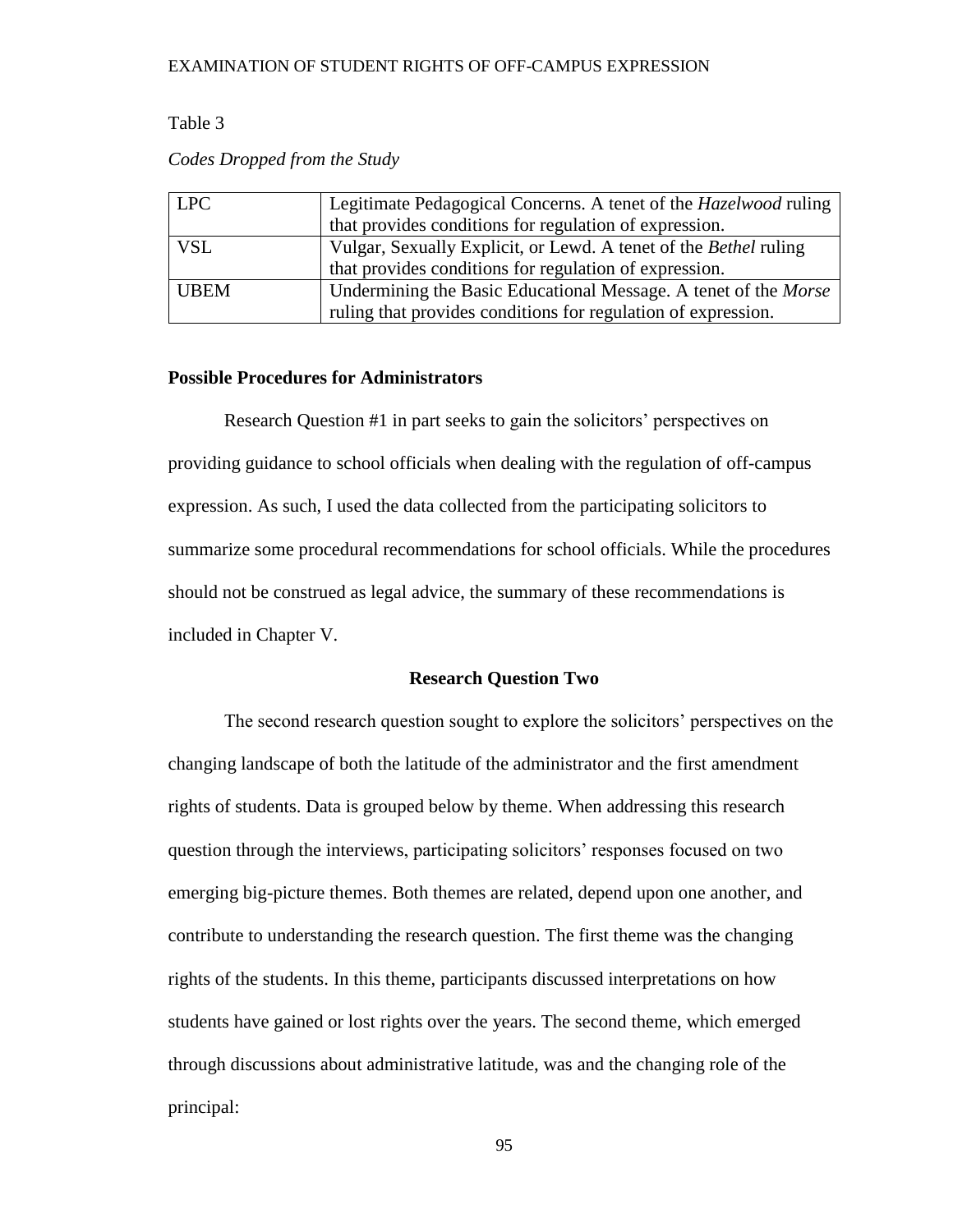*Based upon the perspectives of solicitors in Pennsylvania Region 11, to what extent has the school administrator's latitude changed since the 2007 Morse v. Frederick United States Supreme Court ruling and the rise in the number of offcampus social networking cases involving student rights of expression?* 

## **Are Students Rights of Expression Eroding?**

The Student Press Law Center's Frank LoMonte argues most anti-bullying legislation uses vague and overbroad language either difficult to fairly enforce or doomed to defeat as unconstitutional if challenged in court (LoMonte, 2012a). He also argues the *Tinker* standard should only be applied for expression originating within the school walls and applying it to out-of-school expression is an example of students' rights eroding. Other scholars agree, stating that *Tinker,* when it has been applied, has resulted in students losing their rights of expression in school settings (Kozlowski, 2010). This study's participants agree with LoMonte's assertion that bullying legislation is vague and overbroad, but disagree with LoMonte and Kozlowski that student rights of expression are eroding.

All nine of the interview subjects spoke to the courts clarifying the conditions under which school officials can regulate expression, but participants did not perceive this as an indication of erosion of student rights. The participants acknowledged the U.S. Supreme Court cases presented scenarios where expression could be regulated by schools. However, they referenced many other lower-court cases that clearly established the standard that off-campus expression could not be regulated. These cases include the Third Circuit rulings of *J. S. v. Blue Mountain School District* (2010), *Layshock v. Hermitage* (2010), and *B. H. and J. M v. Easton Area School District* (2013), as well as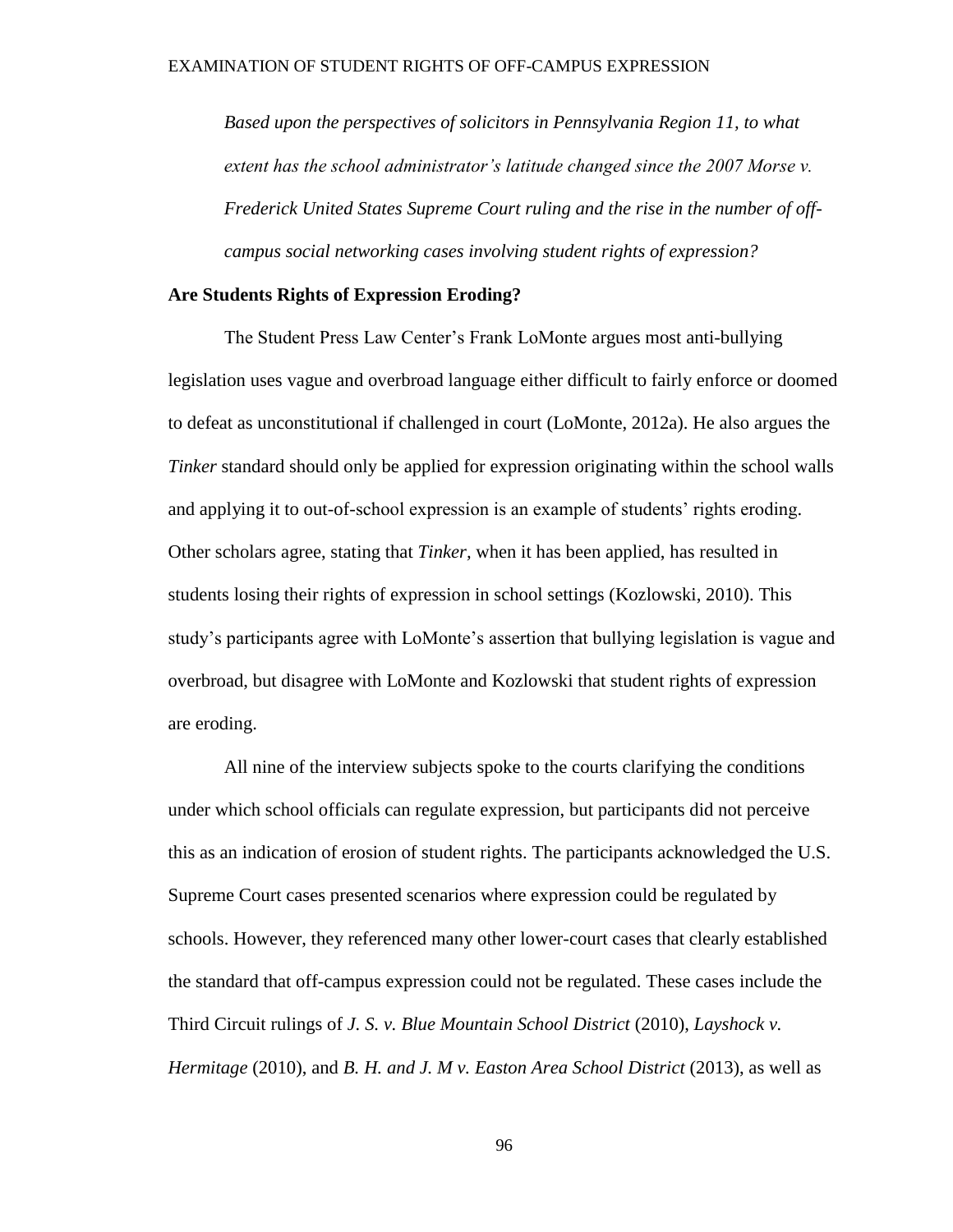the Ninth Circuit case of *J. C. v. Beverly Hills Unified School District* (2010). Participants consistently perceived the courts as generally cognizant of protecting students' rights of expression. These cases are examples of the courts protecting students' rights and participants mentioned them as influential cases when determining the guidance that solicitors provide.

The prevailing theme of the participants' perspective was that students' rights of expression have not eroded, but rather increased, as evidenced by an increase of student knowledge and awareness. According to the solicitors, students have greater access to information, have more familiarity with their rights and case law, and are savvy in utilizing their many means of expression. Participant #9 shared that students' knowledge empowered them, and therefore "students then know how far that they can push. And I think that there's more of an understanding of the law in school so that students may go right up to that line." Participant #9 then added that this awareness of their rights, and the multiple avenues for students to express themselves, has allowed students to maximize their rights, encouraging a more healthy exchange of ideas. This solicitor interpreted this as an example of an increase in students' rights of expression.

Participant #1 cited increased technology as evidence:

Kids do and get away with way more stuff than they ever did because there's so much more opportunity to do it. If you wanted to bad mouth your principal in 1967, you had a very limited ability to do that. You can do it now. You could viral in 11 minutes.

When discussing the impact of the court rulings on students' rights of expression over time, Participant #3 stated, "I don't think that they...whittled away at that right [of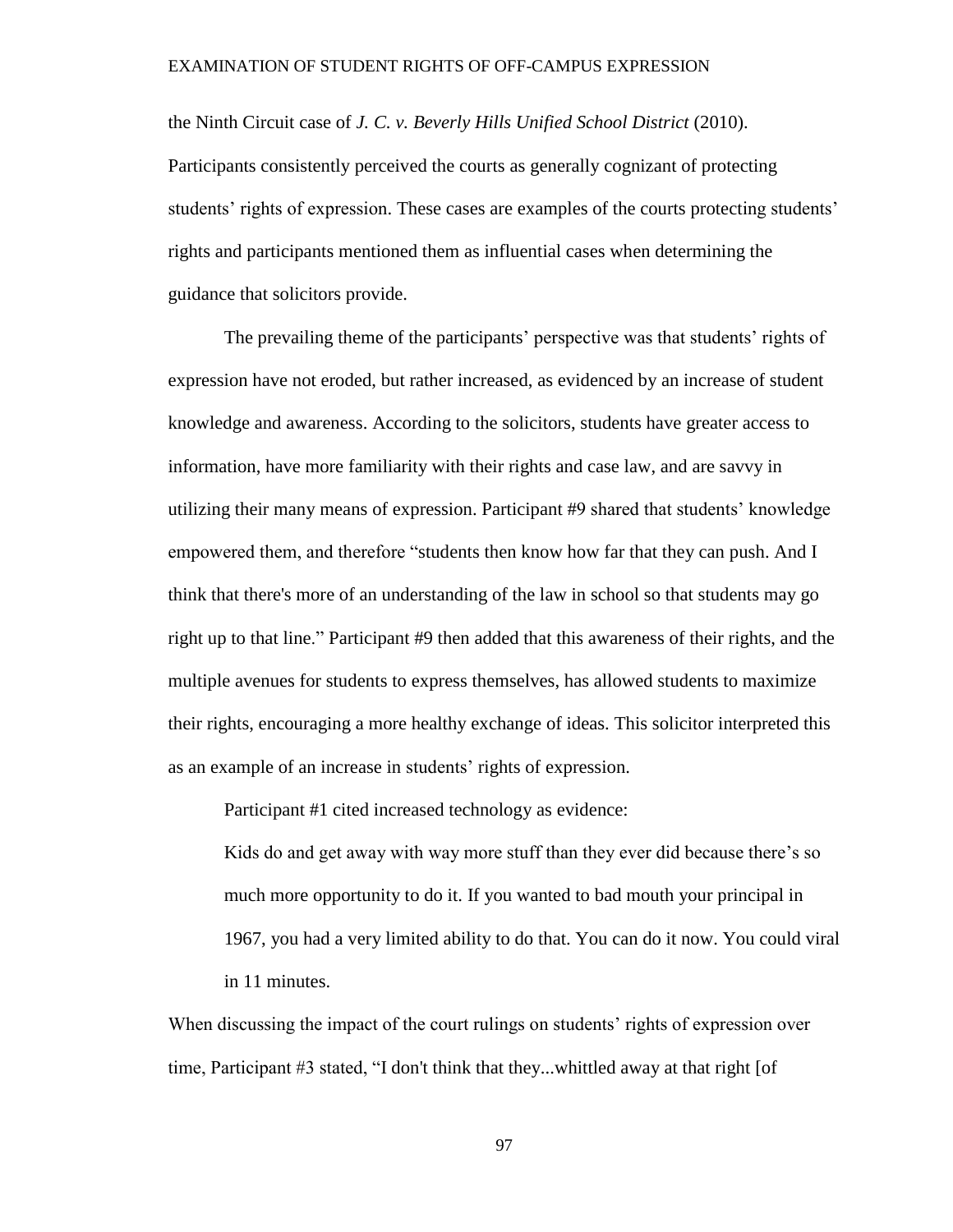expression]. I think that...the decisions are being fine-tuned based on the content of the message."

Students are more aware of their own rights. The Internet and the availability of information about case law and school-based examples have made this possible. Participant #7 stated, "At times there are students that want to test the boundaries of their rights when they are, particularly, in high school." Students may test the boundaries after having the knowledge of the specific details of what may have occurred at another school in another part of the country. Other participants discussed the natural consequences of the information age, citing examples of students mimicking precisely the behavior of another student expression issue in perhaps another state that had reached the courts and in which the student's expression had been upheld. One participant referenced an example of a t-shirt case in which the students bought the same t-shirt worn in an out-of-state case and wore it to school, testing the boundaries. When school officials stepped in, both the students and parents already knew of the details of the case and challenged the school officials' involvement and decisions.

Participant #8 emphatically disagreed with the notion that student rights may have eroded:

I believe that the courts [since the] *Tinke*r decision have failed to follow *Tinker* to a very large extent and have expanded the rights of student expression. Because I believe *Tinker* made it clear that...students do not have a right of free speech where their speech impinges the right of another student to a...free and public education. *Tinker* specifically mentioned that. And I think *Tinker* interestingly gave us the way to deal with these bullying issues even though it was long before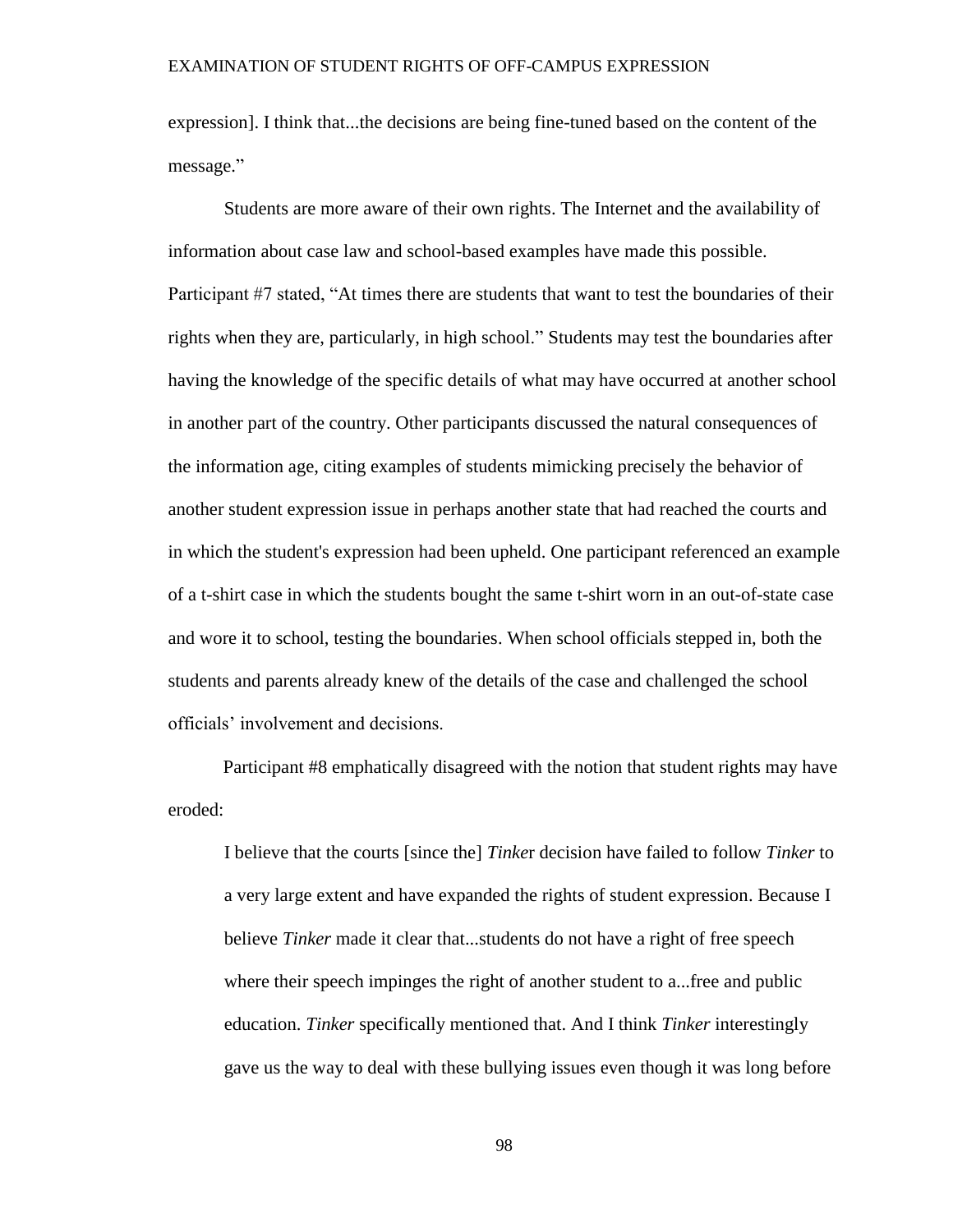cyber... the *Tinker* court was very willing to look at the impact of the targeted student. That has not been repeated; it hasn't been emphasized other than in dissents. And I believe it's unfortunate that the courts have [failed to apply] that second prong of *Tinker* and have focused solely on the substantial disruption, which leaves the bullied student, the cyber bullied student if we're talking about out-of-school expression, with very little assistance available from the courts. That's my opinion.

That said, this same solicitor counsels his clients to guide them in such a way that they will proceed in a legally defensible manner, frequently advising the de-emphasis of school discipline in off-campus and cyber-bullying cases, despite his personal opposition to this philosophically.

It should be noted that, when exploring the idea of students' rights of expression changing over time, I conducted this analysis in the context of off-campus expression. Within the broad realm of student expression, there are other on-campus student expression examples which, had I included them in the questioning, may have elicited a different response from participants. Of the four major U.S. Supreme Court Cases involving student expression, one case in particular, *Hazelwood School District et al. v. Kuhlmeier* (1988) has drawn the ire of free-speech advocates. It provides conditions for the school to censor in-school or out-of-school speech, typically associated with student newspaper censorship, if that expression is deemed to be inconsistent with the school's "basic educational mission." Frank LoMonte and many journalists see this as a glaring infringement on students' rights of expression. This study provides no basis to evaluate the participants' perspectives on the increasing or eroding expression rights of students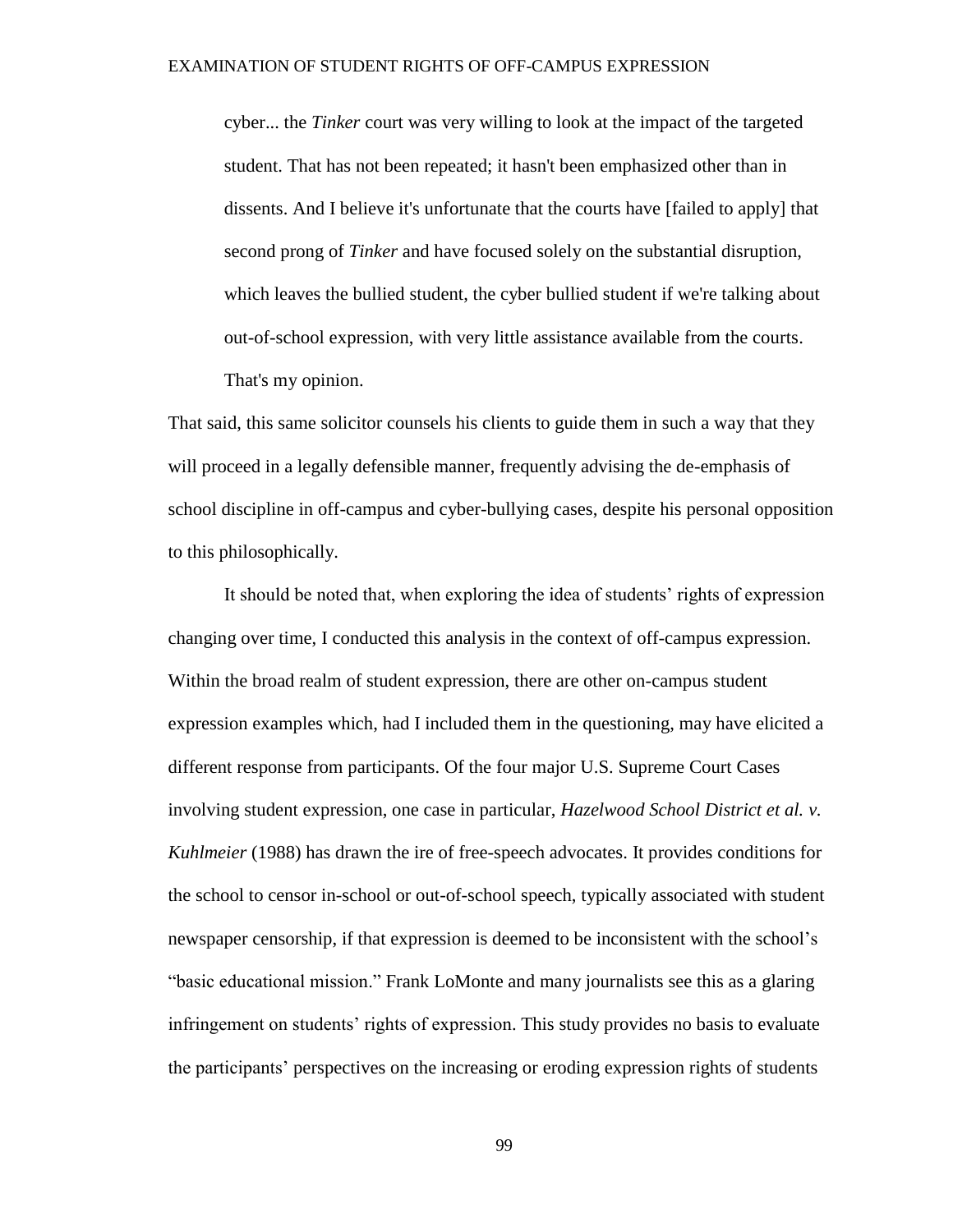within the context of their student press rights.

# **Changing Role of the Principal**

When assessing the changing regulatory authority of the school official regarding off-campus expression cases, the participating solicitors acknowledged the landscape shift due to technology. They referenced the relevant court cases that provide guidance on that authority, but most prominently they broadened the conversation about the how the role of the principal, the responsibility of the school, and society's expectations for schools have all changed dramatically over the years. The laws contributing to these changes go beyond student expression cases and first amendment issues.

Every participating solicitor referred, in some regard, to the ever-changing challenges facing school officials. The role of, and expectations for, the school administrator are established uniquely by each community – in part by the school board, the superintendent, the values of the community, the geographic location of the district, and even the size of the school. This varies from district to district. Couple this with the changes to technology and how students are using technology, both on and off campus, and the dynamic becomes even more challenging. The principal's responsibility to maintain a healthy climate that fosters learning has not changed, but the community expectations and laws that govern school officials have. Participants in the study discussed these changes and their impact on the regulation of off-campus expression.

The influx of technology and its associated mediums for communication has affected the changing role of school officials; they have become much more aware of the extent and various modes of communication among students, parents, and school officials. While it is unclear what impact this has had on the authority of the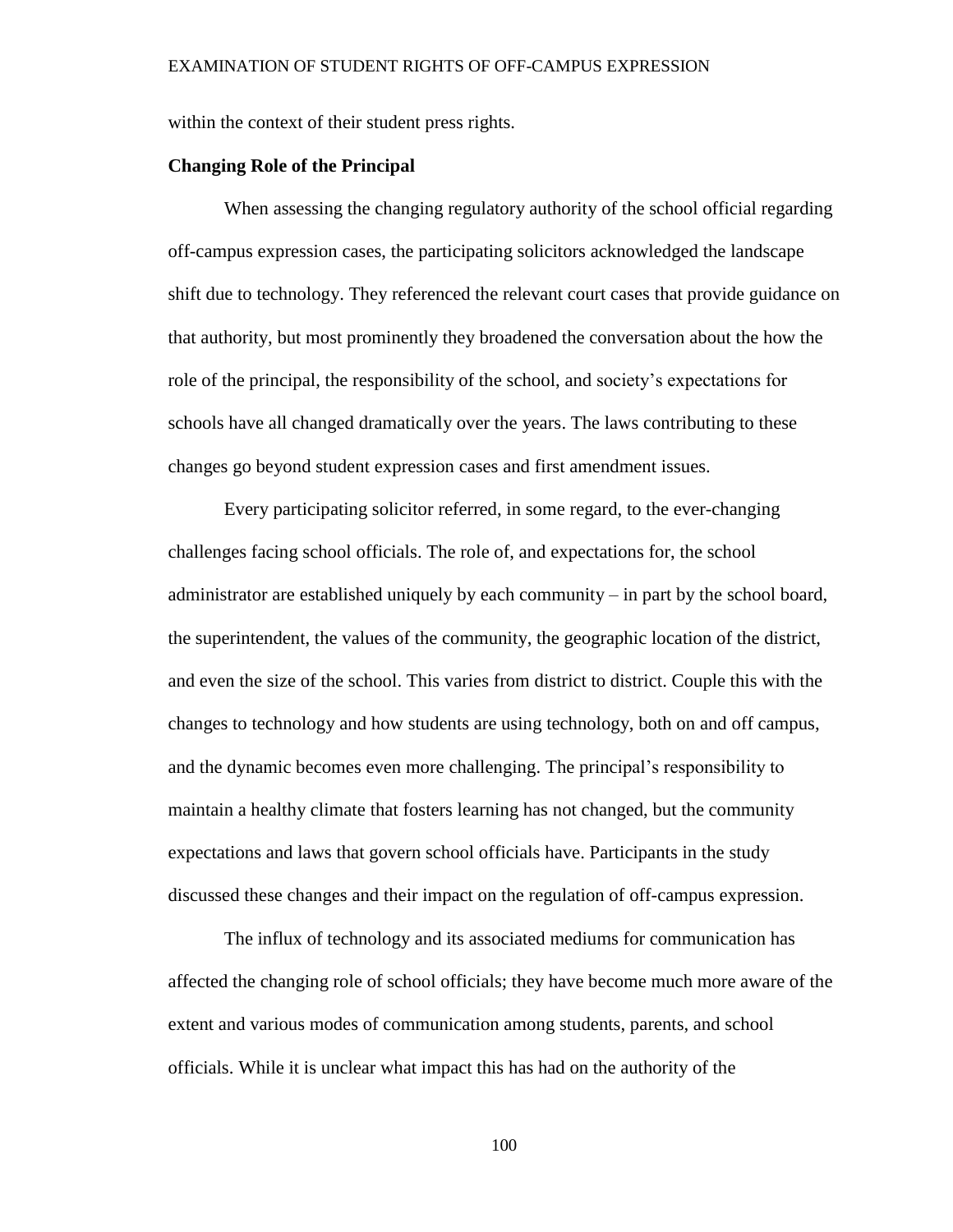administrator, information is more readily available and accessible to everyone. Participant #9 highlighted this by stating that administrators know "much [more] ... about what happens [and]...it happens faster.... Communication happens so much more because of technology. I don't know that it's drastically changed school official authority as opposed to that school officials know more when things happen." A range of sources makes officials more aware of what occurs both on- and off-campus. For example, years ago, school officials were significantly less likely to be aware of off-campus bullying issues and were less likely to be expected to intervene or resolve such issues.

When assessing the authority of school officials, the on- and off-campus line is not as clear as it once was. This blurring warrants a broader conversation. Laws and policies, in areas beyond student expression, have included placing a professional responsibility on school officials to regulate student conduct beyond the school walls. An example of this is the school's legal obligation for students from portal-to-portal.

Participant # 3 discussed the blurring line between in- and out-of-school responsibilities:

I represent some charter schools in [Philadelphia].... When you have portal-toportal [responsibility] in the city that means [students] walking to the 7-Eleven, the Dunkin Donuts on the corner in the morning with a bunch of students and a fight breaks out or words are exchanged. Does that lead to discipline? It's on the way to school. Code of conduct usually says to and from school. So those are situations when it directly impacts [school] and [the authority] is door-to-door, portal-to-portal.

Not only have the laws broadened the authority beyond the school walls, such as the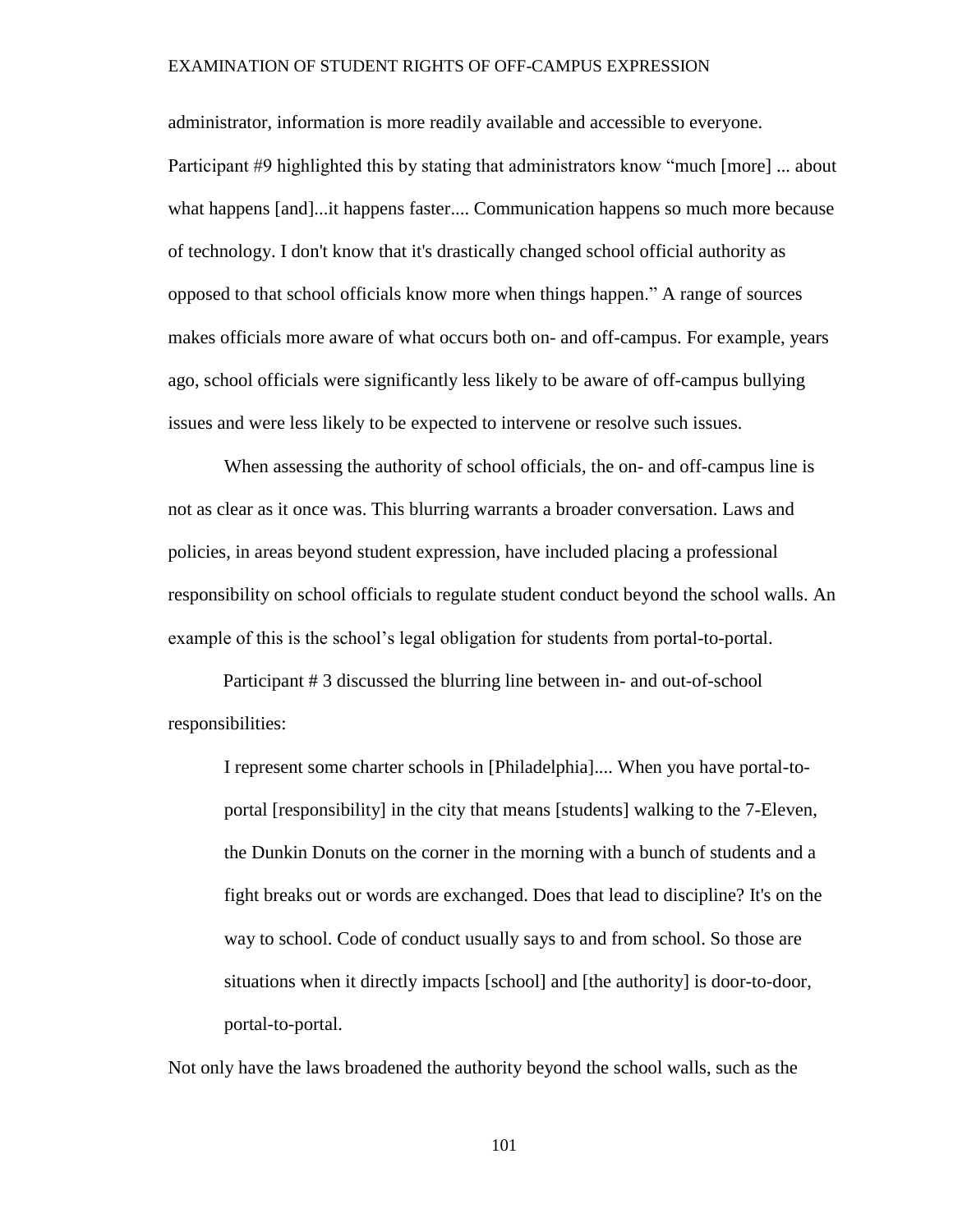portal-to-portal responsibility explained above, but also societal expectations have increased. In the aftermath of the Sandy Hook Elementary school tragedy, the school system and the county's mental health supports were called into question for the support, or perceived lack of support, provided for the former student who ended up being the perpetrator. Some speculated that mental health supports were insufficient.

Whether the courts ever legally determined that the school was negligent is moot to the argument that the perception of such a broad scope of responsibility by the school exists is society. School supports and authority go beyond the walls of the school and the expectations, both legally and societally, have increased. Schools now must deal with issues of truancy, homebound instruction, and social work. These responsibilities require school officials to visit the home. All of this has contributed to a bigger picture issue - the line distinguishing in and out-of-school responsibility of school officials is much less clear; consequently, issues surrounding student conduct and expression are less clear.

Participant #3 spoke to the bigger picture with school's authority off-campus: There's a larger analysis...in terms of the school's regulating off-campus conduct. When you look at the Sandy Hook report and it points fingers at the school - or maybe pointing fingers isn't the right phrase - but in terms of monitoring the homebound instruction and monitoring the need for homebound instruction, monitoring what was happening at the home, at what point... do you cross that line? [Schools] have Home & School Visitors who do more than just truancy. When we look at students not attending school and the regulations, ...the case law is telling us we need to send people out into the home to see what we can do to get students in [to school]. There is a line that isn't so protective anymore that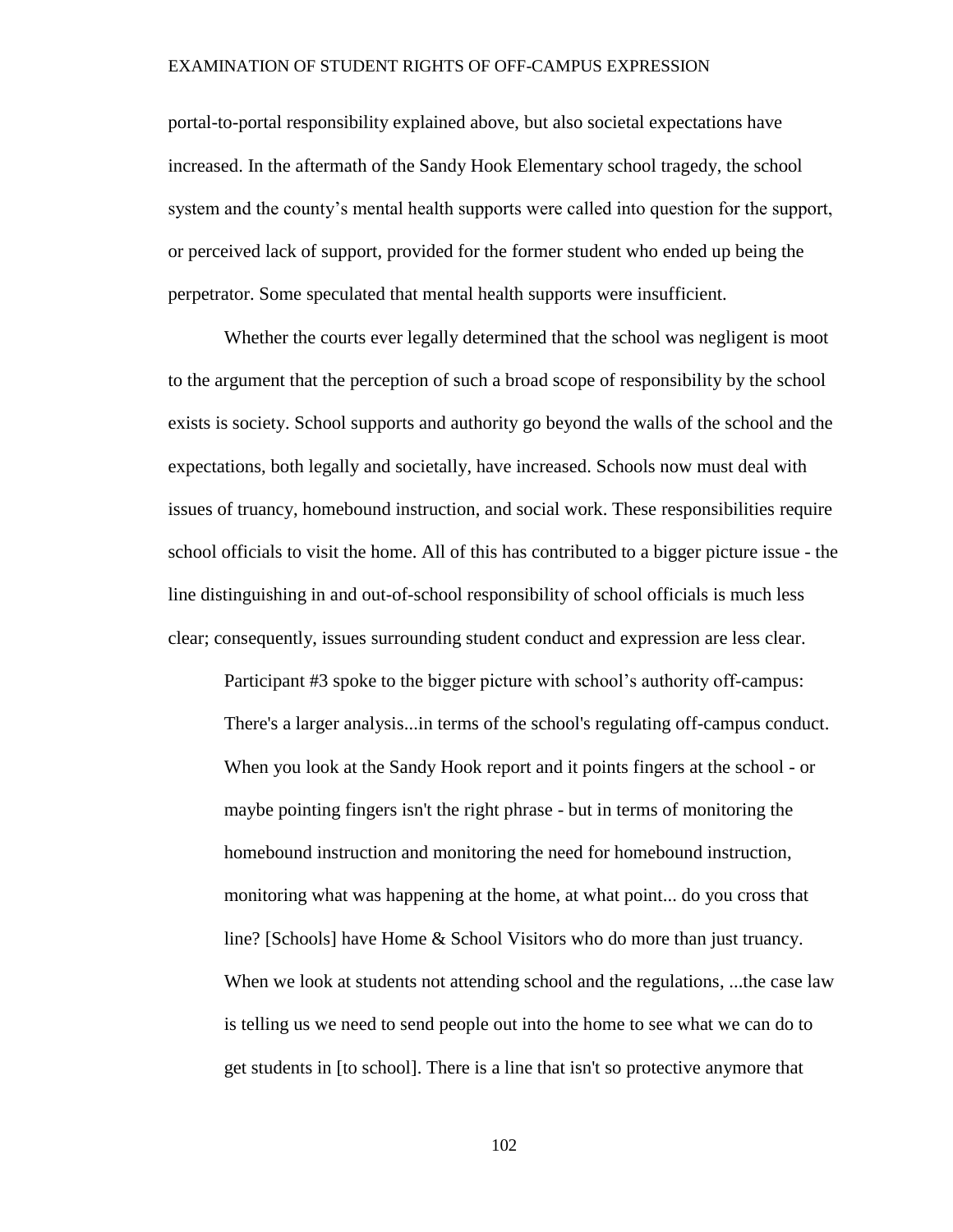schools don't come into the home. Schools *do* come into the home... So when I look at situations... I'm analyzing them in the context of what does this mean? ... I was just in a truancy hearing where a lot of the discussion was what services can the school provide for the student and the family to get the student into school? And that all means going outside of the realm – outside of the boundaries of the school or the campus of the school and delving into issues like the student getting out of bed in the morning. So now if that student is lying in bed in the morning and posting stuff about school, is that different? I think it is. I mean, I think it is because of...free speech. But that boundary is blurred. And the impact on school ....it's not easier... [to clearly see] the nexus to school. Schools... always have been an important part in communities but they're being looked at for so many different roles that ... do have an impact on what's happening in school.

Every participants mentioned the changes to the bullying laws in the state of Pennsylvania. These changes have increased the expectations for involvement by schools in off-campus bullying incidents, often setting a standard that some participants perceived to be beyond the law. As one participant stated, the laws "broadened the scope" of administrative authority over student-on-student discipline. The bullying legislation has contributed to parents turning to the school to help solve what were at one point issues handled by families. Dealing with out-of-school bullying, searching for answers, and left with few options for how to proceed, families turn to schools for assistance.

Participant # 8 shared:

That poor targeted student, those parents are so distraught they want [their] child to go to school. They may not have alternatives available to say, well, I'm just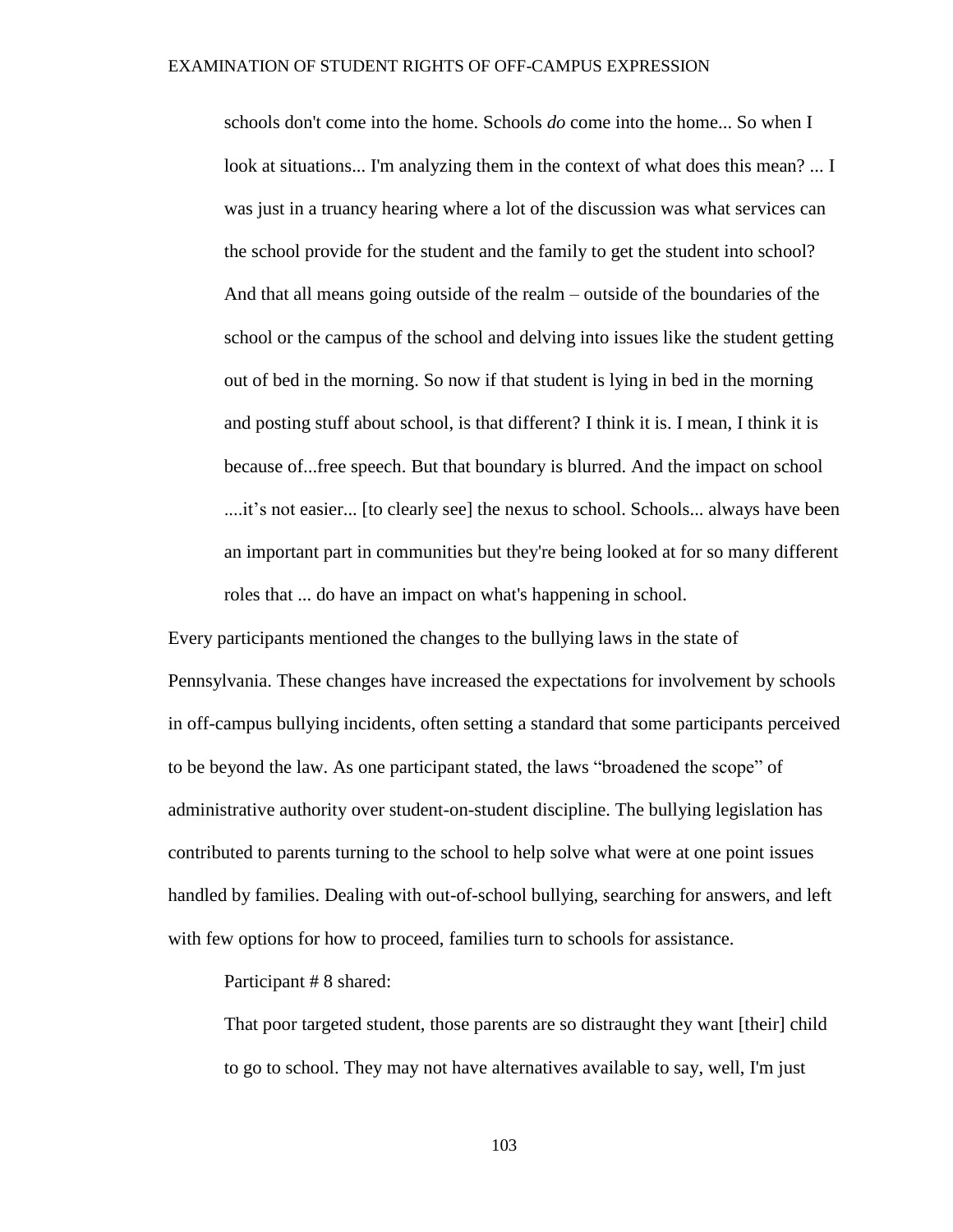going to pull my child out of the school and send him to [private school].... [T]hose choices are not available for the vast majority. So who do they turn to? They turn to the school; it's the first place that they turn to.... [T]hey call [the principal] and say, what am I going to do? My son or daughter doesn't even want to come to school anymore; you've got to help. What are you going to do?

The bullying legislation and other off-campus scenarios shared by Participant #3 above were very specific examples, but all the participants discussed in some capacity the increased expectations communities have for schools.

Participant #1 spoke about society's changing expectations for schools: I do see a lot more consciousness and involvement on the part of families and parents of kids who are more sensitive and who have a greater expectation that the school district will fix  $-1$  don't mean to say this in any way sarcastically - but that [schools are] going to fix the problems of society. They're going to fix the problems of...the community... [B]asically the expectation [is] that the school district is going to combat discrimination in whatever form, based on disability, based on race, based on religion, based on sexual orientation, anything. The expectation is so much higher now than it was 25 years ago that students who commit and say and do things that could be interpreted as discriminatory are being held accountable for that conduct far more now than they would have been 25 years ago. Hazing [is a] good example, though hazing is not really freedom of expression.... [W]what used to pass for boys will be boys, kids will be kids, that doesn't fly in 2015 the way it did in 1990 and I think to the extent that people feel that students' rights are being eroded, they could just be perceiving the fact that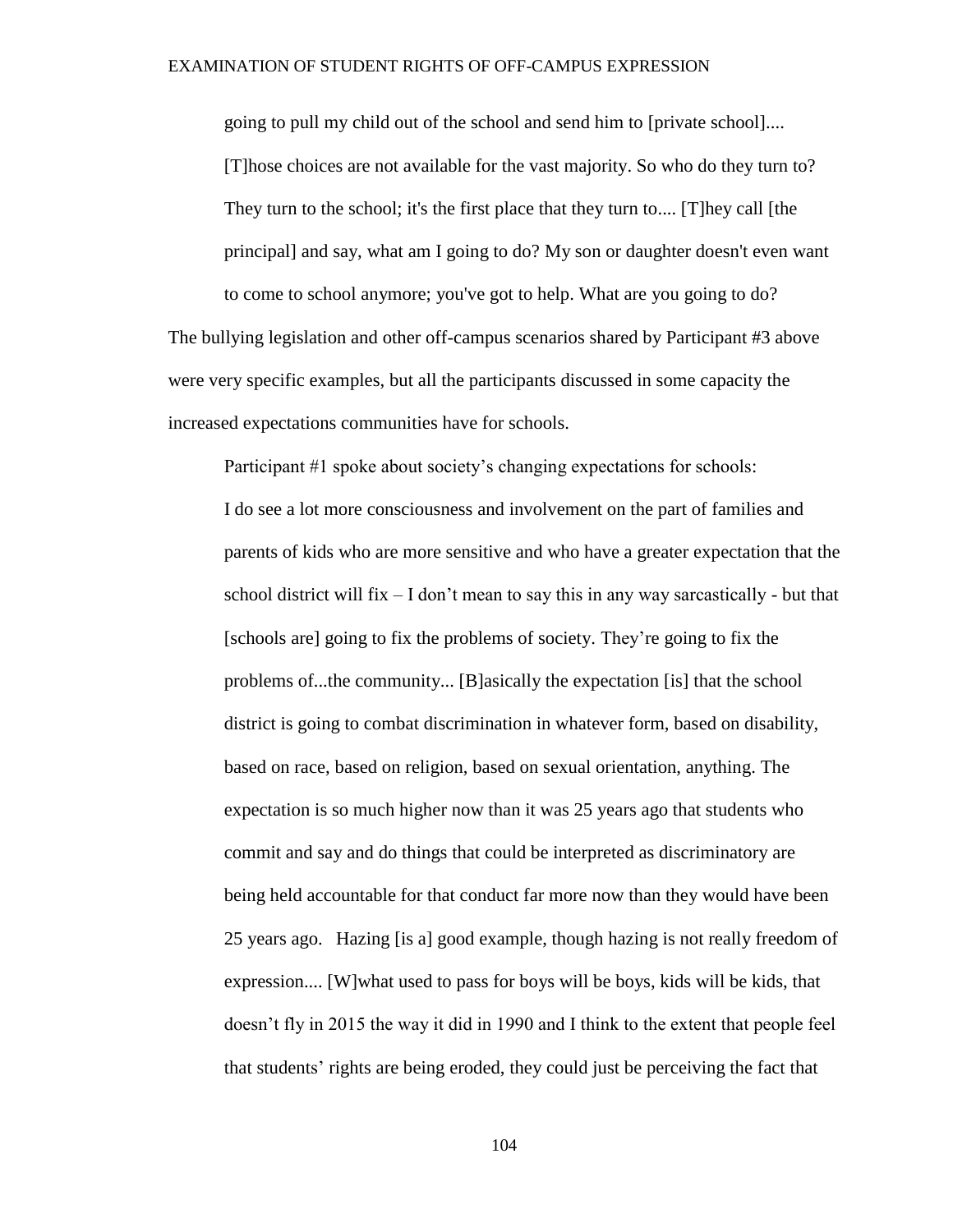students are [engaging] in a lot more conduct that they're being held accountable for than they ever did before. Both because of how much larger the consequences of that conduct can be... [and] because of the heightened awareness of society and school districts...to combat the more invidious forms of discrimination."

Beyond community expectations, case law has created some guidance for school officials with issues beyond expression issues. The courts have discussed nexus determination within the context of student expression cases, but participants shared some other scenarios where school officials are expected to understand a different set of guidelines that help determine other on/off campus regulation issues. For many of the same reasons, these issues have become more complicated. While not explored in this study, they do speak to the changing role of the schools in regulating off-campus issues and conduct. Examples include disciplining students in extra-curricular activities for their off-campus drug and alcohol involvement, or students being under the influence of drugs or alcohol while on campus even if the intake of the substance occurred off-campus. The guiding questions vary for each circumstance, challenging school officials to know, understand, and apply each set of guiding questions to the appropriate circumstance.

A responsibility that has not changed over the years, but has become more difficult to determine, is recognition of issues and discerning which issues need to be addressed. The influx of technology, the many aforementioned on- and off-campus issues, and the increased volume of information to process have all contributed to complicating this discernment for school officials.

Participant #6 spoke to the discernment and recognition:

The number one thing that a school administrator needs to do is... to recognize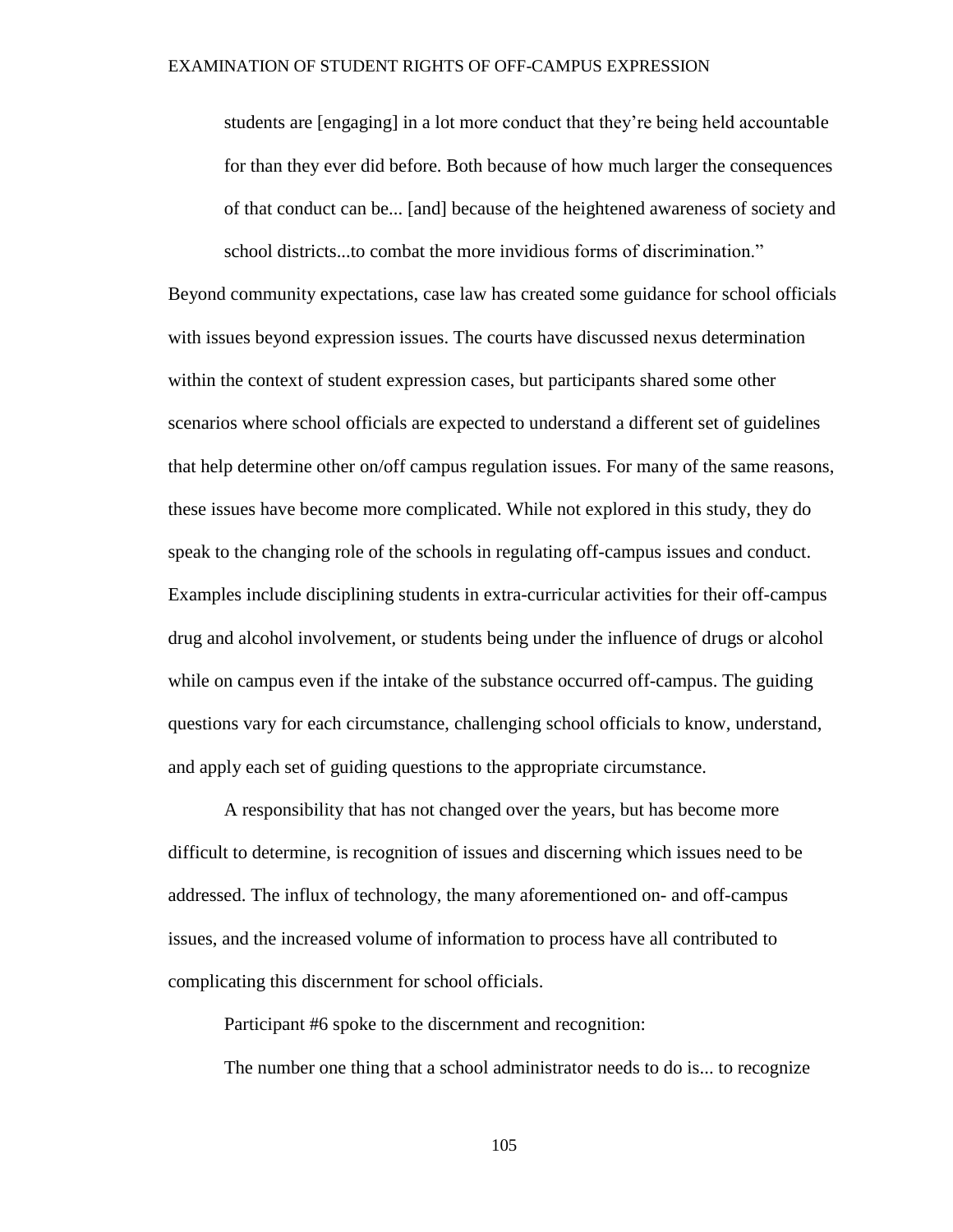when there is an issue. And I can tell you even this year, I've dealt with some administrators who literally walk past an issue and don't recognize the fact that they should be doing something and reporting it somewhere.... and it's partially because of the increased complexity of the law and society.

When recognizing an issue and demonstrating a willingness to address it, school officials today deal with increasingly more layers and a greater level of complexity. Participants spoke to this, reinforcing the challenge of school officials to consider special education laws, students' rights of due process, bullying laws and policies, as well as parental and societal expectations when conducting investigations. With additional steps and added complexity comes awareness that, at any point, parents could challenge, either practically or legally, the school official on process. What at one time was a societal acceptance of school officials assuming a "we run the school the way we want to" attitude has evolved to a system that includes many more checks and balances. Processes are more complex and frequently involve parents, a broader scope of school officials and personnel such as psychologists, counselors, special education teachers, and often school solicitors. Administrators who acknowledge, understand, and accept this can lead a more thoughtful, comprehensive, and deliberative approach when dealing with these issues.

Participants complimented the approach of the administrators, saying that most school officials have readily accepted the role of "co-parent," open to all information, even if outside of school, to help students. But solicitors acknowledged this has created an additional burden on school officials. Participant #9 discussed this notion of parents seeking assistance from the schools to help with what some may consider to be parental responsibilities. In the context of negative discussion online, Participant #9 observed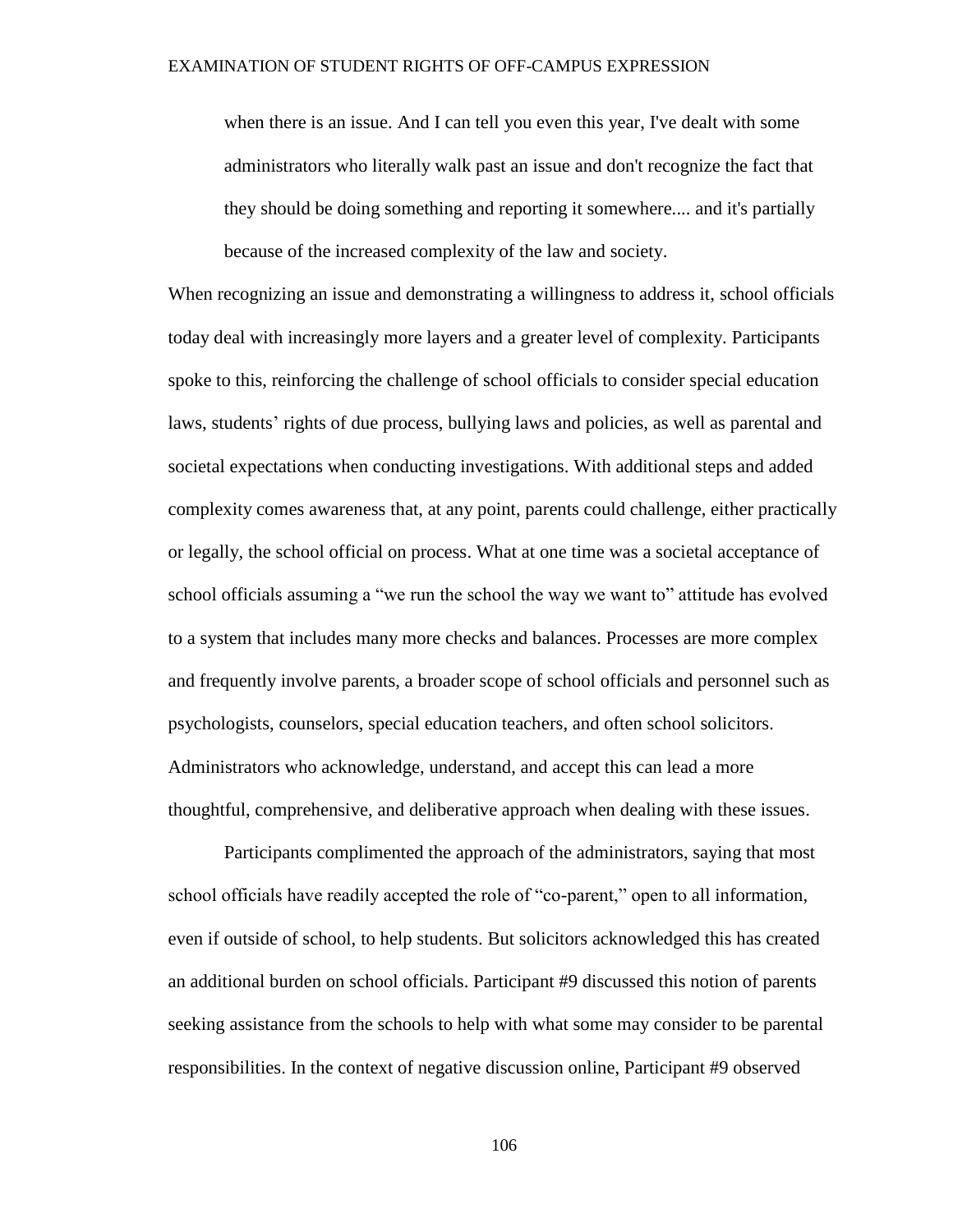"Parents who are monitoring social media, social networking sites of their children, are seeing these things and wanting the school to be aware of it and help watch what's happening when the kids are in school."

While the participating solicitors admired the good intentions of their clients, and acknowledged the willingness of school officials to be involved with their students' lives, these examples provide evidence of the solicitors' perspectives on how the authority of school officials has changed since the *Morse v. Frederick* case in 2007. While not specifically citing the *Morse* case as a turning point, they see three major influencing factors that, since 2007, have impacted the latitude of school officials.

First, every participant mentioned that changes in technology have increased information and accessibility and blurred the distinction between in- and out-of-school communications. The increase in text messaging means parents and students are in communication frequently during the school day. Despite some districts' efforts to control this, the phenomenon is a reality. Issues originating off-campus can enter campus quickly and by multiple electronic means, and vice versa. Parents, due to during-theschool-day text or social media communication, are often aware of issues that originate in school even before school officials may learn of them. This has contributed to school officials, students, and parents struggling to distinguish between in- and out-of-school communication and conduct. The speed of information intake has also made it more difficult for school officials to proceed deliberately when investigating, a recommendation made by many participants. As information increases, so does anxiety by students and parents to resolve the issue. This creates growing pressure on school officials and conflicts with attempts to be deliberate.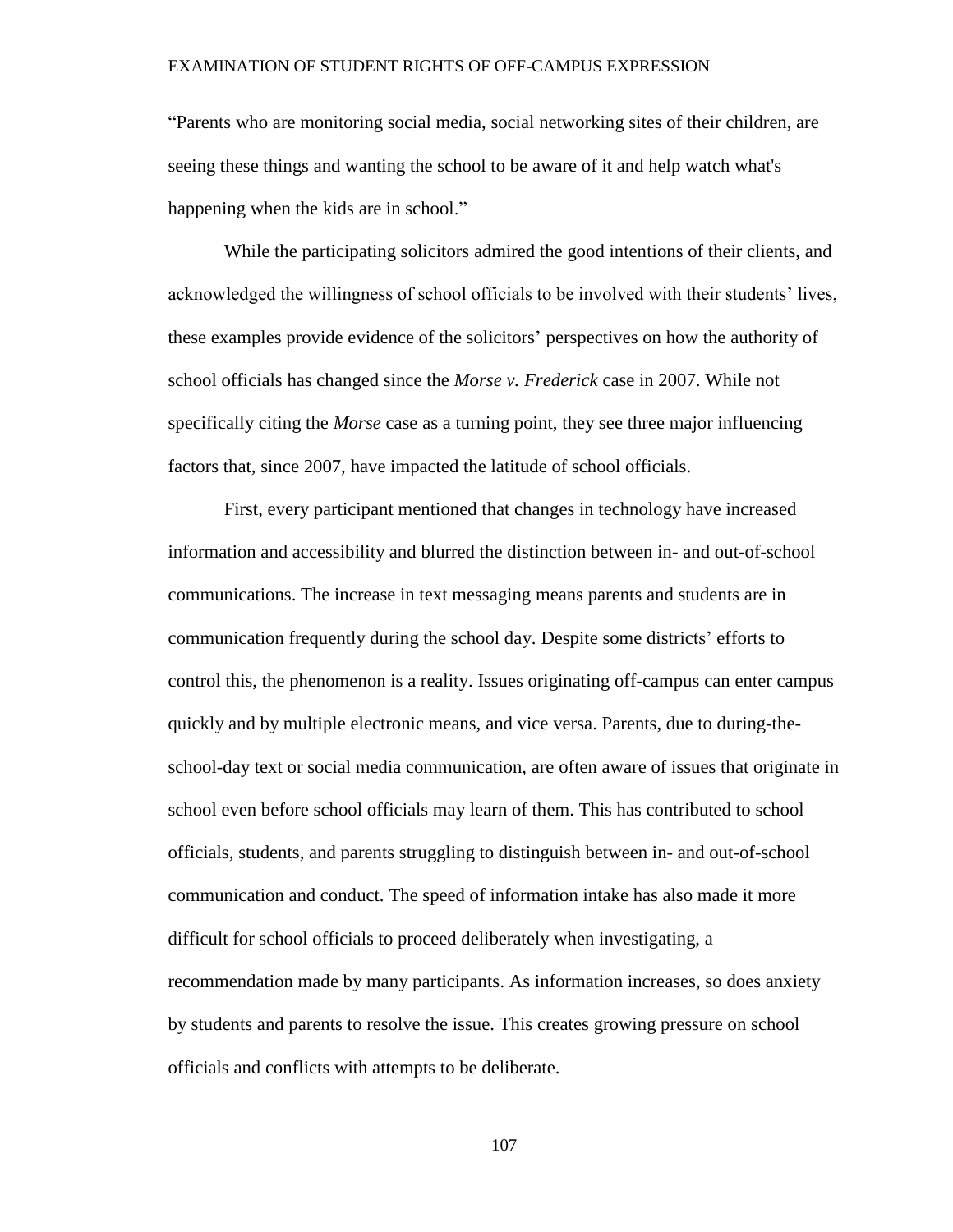The second influencing factor participants saw as having an effect on the latitude of the school officials is the influx of more detailed anti-bullying and harassment legislation, including the added expectations dictated in the *Dear Colleague* letter (Ali, 2011). The burden has increased on the school official to be responsible for monitoring and regulating bullying even when it is off-site. Solicitors viewed this as an incredible conundrum for school officials, as there are inherent contradictions between this expectation and the third influencing factor on assessing the latitude of school officials.

The third influencing factor on the latitude of authority has been the trending lower-level court rulings, especially those in the Third Circuit in off-campus student expression cases. Without clarity from the U.S. Supreme Court on the issue of cyberbullying, school officials will be forced to balance these seemingly competing edicts from the law. With the increase of technology, the changing role of and expectations for the school and its officials, and comprehensive bullying laws, it could be concluded that the authority and latitude of school officials has increased. However, the solicitors perceive a diminishing of the regulatory authority of school officials and the ability to establish a nexus since 2007.

The courts have provided definition and there has been greater clarity for administrators, according to participants. The general message to school officials is to refrain from disciplinary action. Region 11 solicitors have been able to sift through the many standards and keep the standard of substantial disruption prioritized as the only consistently defensible standard for regulation. Without the presence of documented substantial disruption, the options for school officials, aside from providing resources, are minimal.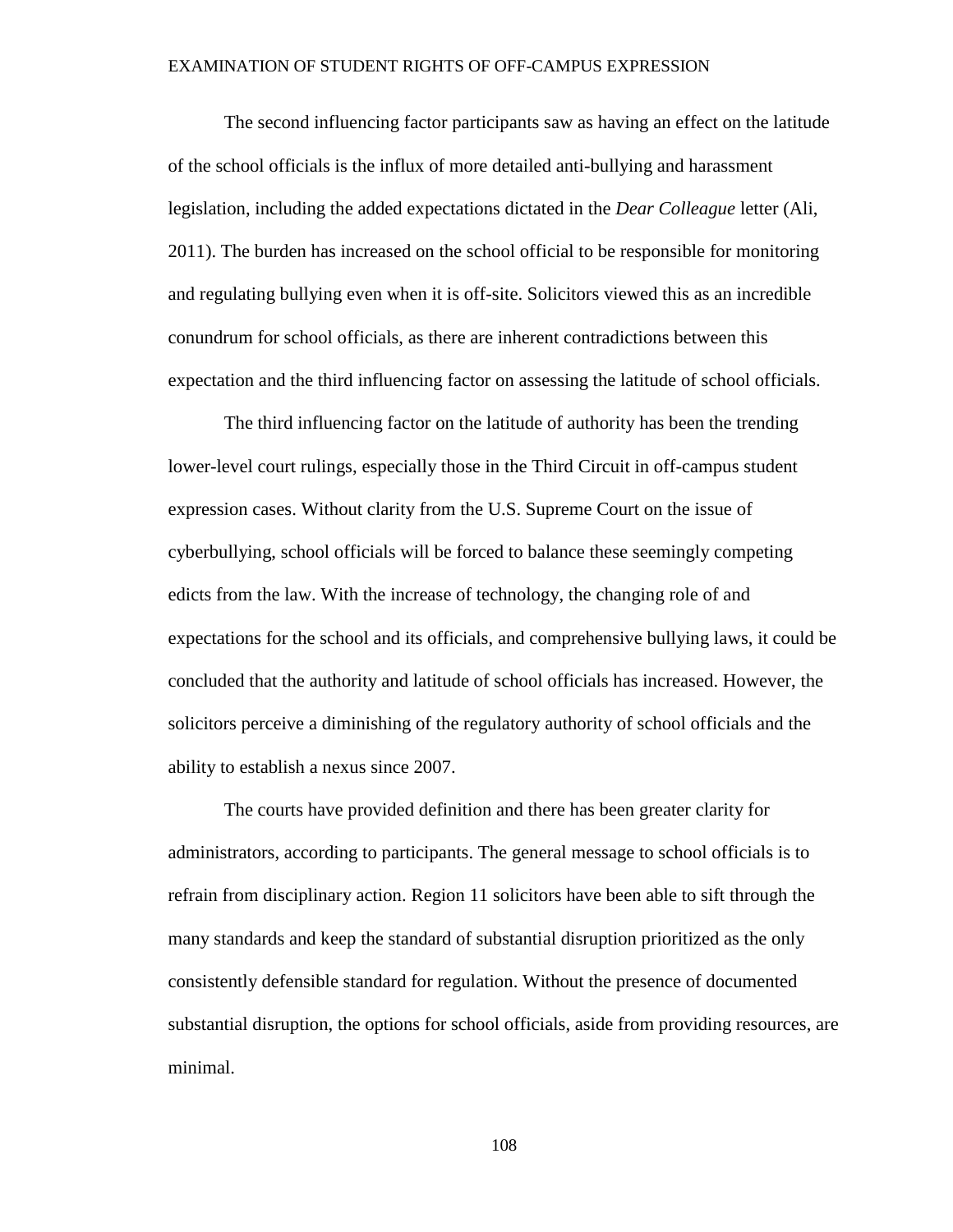However, the legal responsibility to provide those resources, and the societal expectation for them to be provided in a broader range of areas have increased. So, in summary of Research Question #2, the perspectives of school solicitors observe school officials, since 2007, have an increased level of responsibility for students, as indicated by both legislation and by community expectations, and a more challenging landscape to navigate with increased technology. At the same time, school officials have a diminished authority to impose discipline and formally regulate student off-campus expression. Participating solicitors see this landscape remaining consistent unless court rulings dictate otherwise. While Region 11 solicitors consistently interpret expression cases with deference to the Third Circuit, a Supreme Court ruling could change that.

Participant #5 expressed his hope the U.S. Supreme Court would take on a cyberbullying case to provide clarity:

It's a complex issue. It ... is both complex in that it's very nuanced but it's also complex in that it depends on the interactions of many different cases and many different interpretations. And when you go from circuit to circuit it changes. And because the Supreme Court doesn't want to get involved in every one of these cases to deal with all the nuances, it means that in every circuit you actually have a different body of law that's going to be saying, here's how you do it.

#### **Research Question Three**

Through the third research question, I sought to explore the solicitors' perspectives on policy trends connected to the issue of off-campus student expression since the most recent of the four Supreme Court rulings on student expression, *Morse v. Frederick* (2007*)*. Much has changed since 2007: laws have changed, lower-court rulings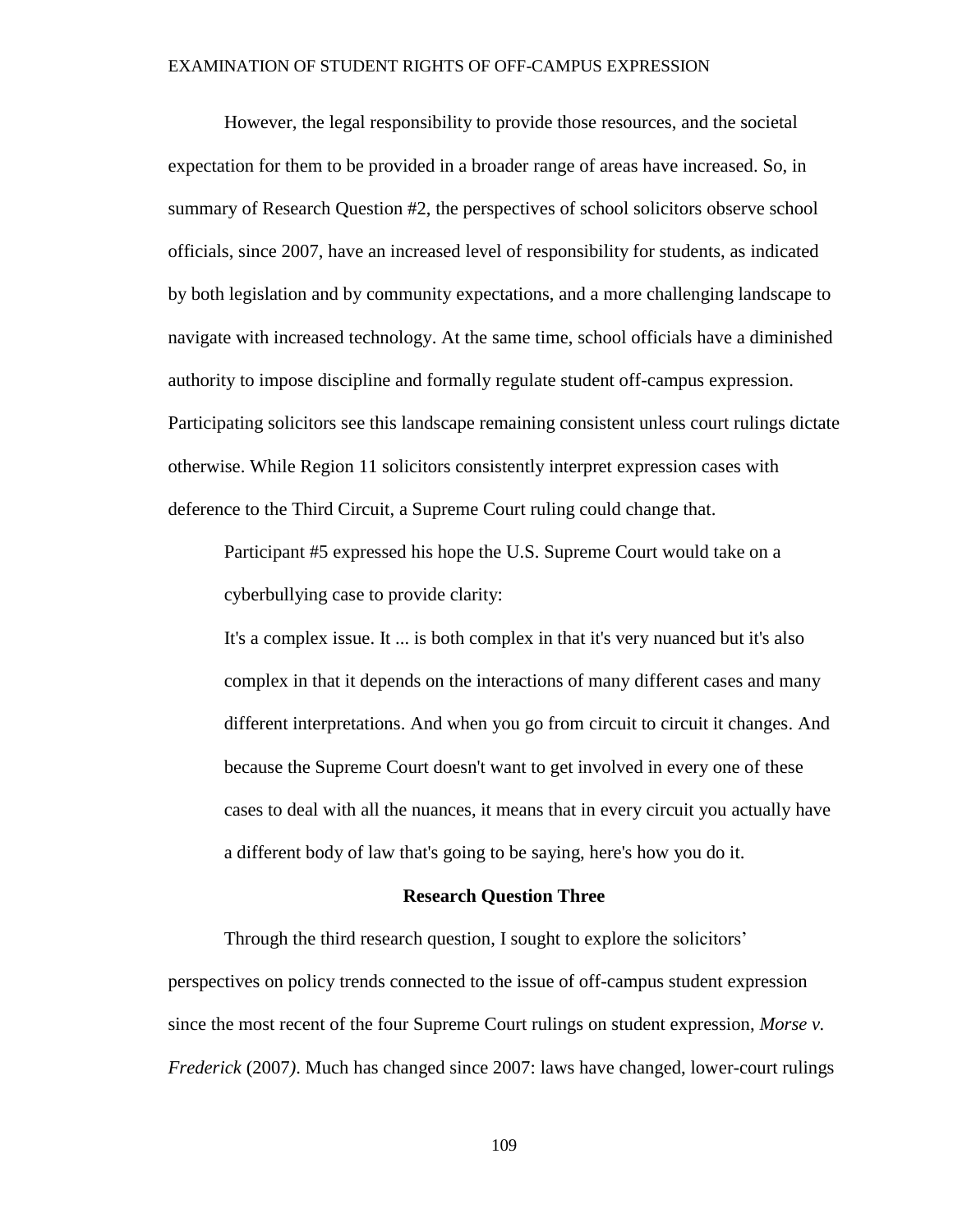have been handed down, and the social media landscape has evolved. Because both policy and law guide administrative action, this research question sought to assess the solicitors' perspective on how policies have changed and what has influenced those changes. Below, I grouped the data by the responses most commonly shared.

*Based upon the perspectives of solicitors in Pennsylvania Region 11, how have district policies regarding schools' authority to regulate off-campus student expression changed since 2007 and what factors contributed to that change?*

# **Policy Changes and Implications**

A major theme emerging from the study was the level of importance solicitors place on having strong policies to which administrators consistently adhere. Every participant discussed how important it is for school officials to protect themselves and the school district legally by acting in alignment with policy. A strong connection between regulatory administrative action and policy was essential. In essence, policy to a school administrator is as compelling as law and drives decision making. When advising how to respond to the investigation of off-campus expression issues, every participating solicitor reinforced the necessity for school officials to tie their responses to policy. So if, through investigation, it was determined that a nexus to school had been established, school officials would have to align any student discipline directly to the conduct outlined in the policy, whether it be bullying, harassment, threatening remarks.

None of the participants cited sample language from policies that offered clear direction on specifically handling the issue of off-campus expression. Policy-specific language providing such guidance is, according to participants, mostly absent. Because of the very nature of the issue, expression, on- or off-campus, is obviously permissible.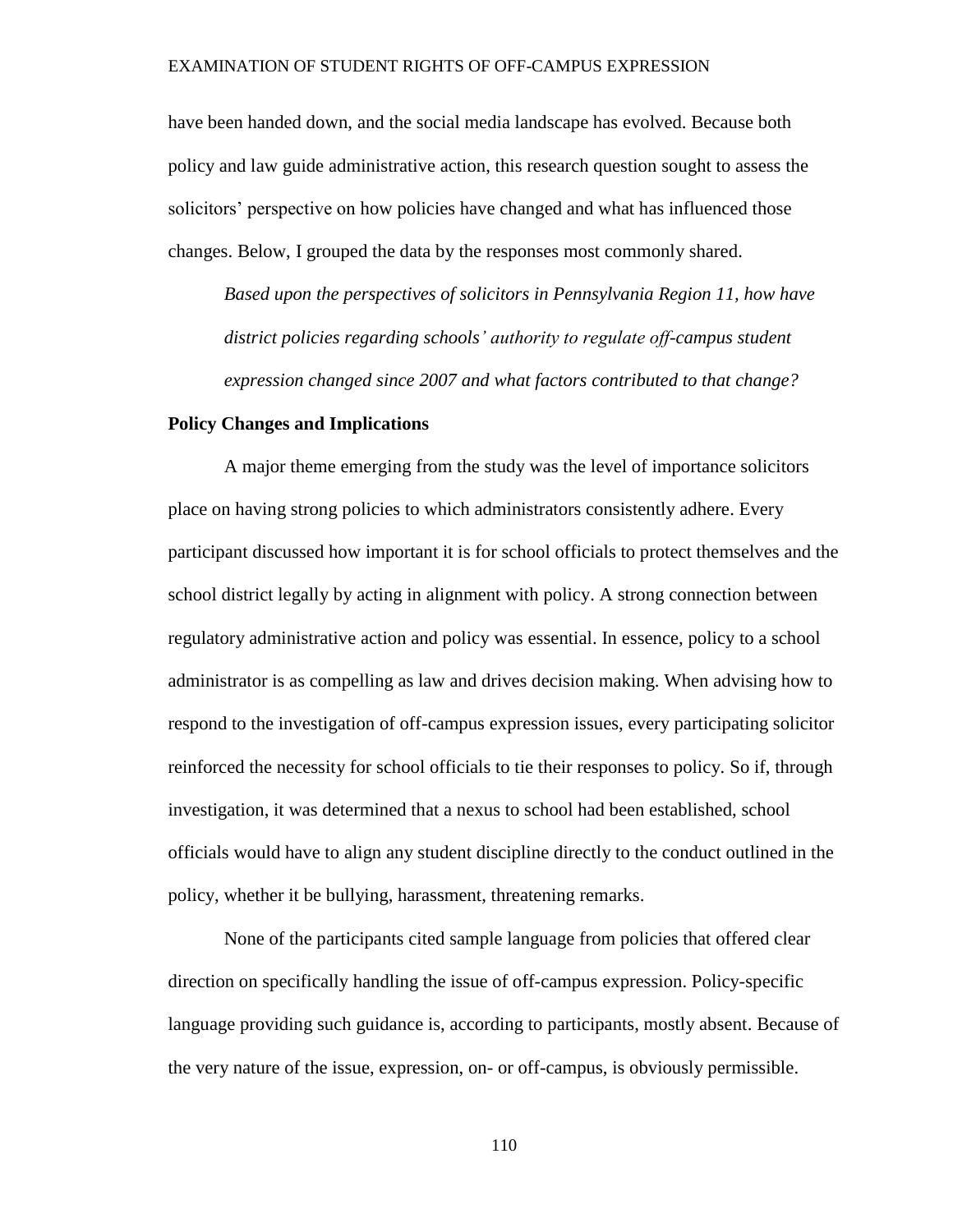Policies should clarify the circumstances when expression would be regulated, regardless of the location of its origin. Participants discussed why the off-campus expression issue is not more directly included in policy. Regarding off-campus student speech policies, Participant #2 says "it's an odd thing to try to regulate [through policy], because it's sort of regulating the exception." He added that doing so would be "creating a policy for the exception because it's more a question...of bringing the conduct under the authority of the school district to discipline, which is that portal-to-portal from the school code."

While the off-campus expression issue is not specifically addressed in policy, all participants spoke to the many changes to the harassment and bullying policies in the districts they represent. Because state legislation included expectations of some offcampus regulation, districts' bullying policies have been revised many times; they include some nuanced language based on the lower court rulings and the Third Circuit language, including some direction on nexus.

Participant #5 explained the relationship involving law, the solicitor, and policy, citing the specific complications of the bullying legislation:

Policies [are] revised to be aligned with law and solicitors work with districts to ensure that they are, but in some cases, districts craft over-reaching policies because the administration, Superintendent, or school board are trying to maintain or improve the reputation of the district. In other cases the laws themselves, which drive the policies, are not helpful, [such as the] cyberbullying laws in the *Safe Schools Act*. The problem is, and I think what [actually makes] the law overreaching is that the law itself says that you can reach out-of-school activity with this, and [in] that the policy that you draw, you are permitted to reach to this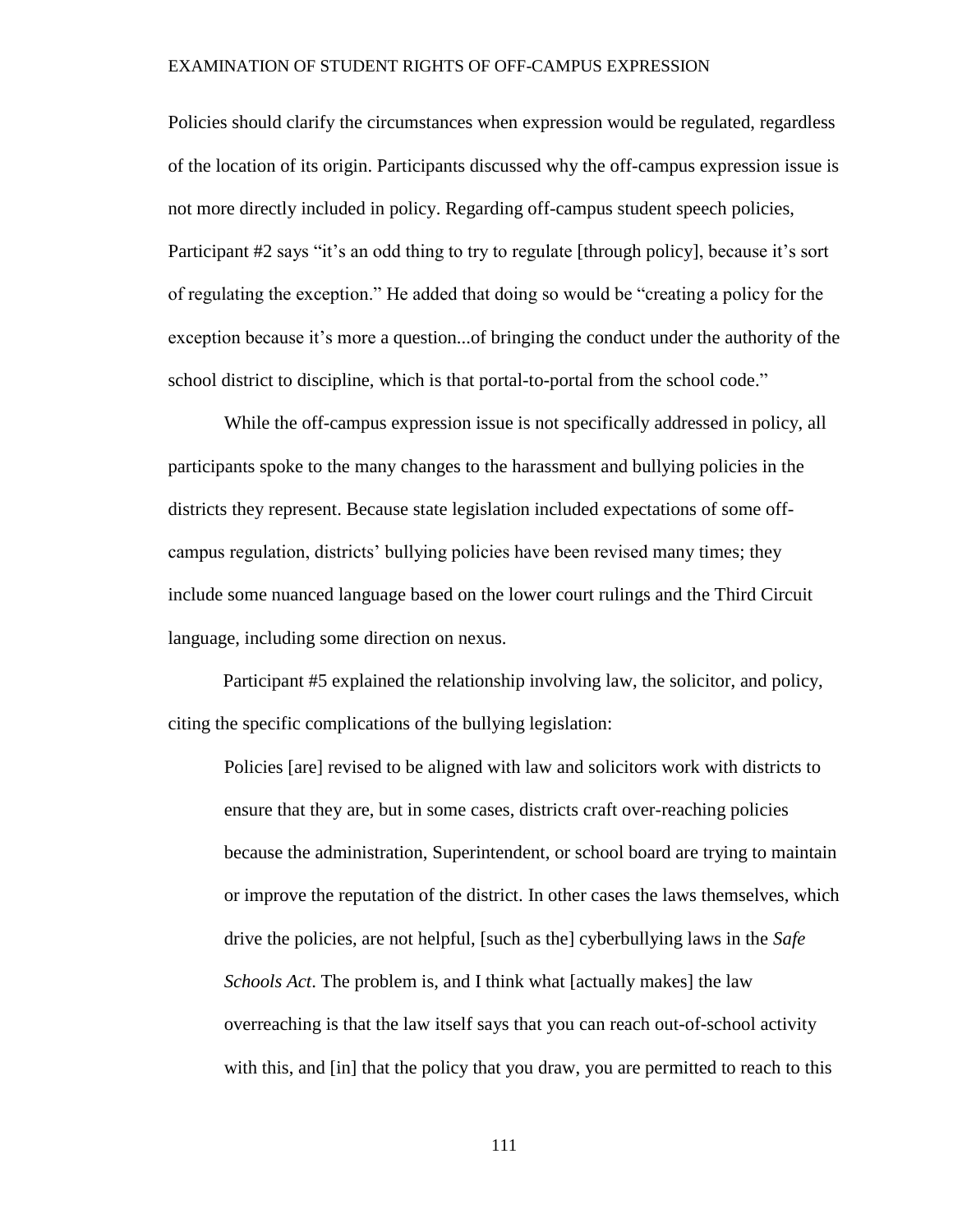out-of-school off-campus unconnected activity. And I think that a lot of districts look at the law and say, oh, that's great, now I can [issue discipline for this] – and you have to tell them, look, I think that the Pennsylvania legislature overreached on that. And that if there came a case where you actually were going to be taking action against somebody who had done all this stuff off campus, you're going to be at the losing end.

Pennsylvania's bullying legislation, which participants agreed was over-reaching, has unintentionally created an almost alternate set of guiding practices for school officials.

Participant #6 discussed this exception:

Bullying is a little bit different than free speech... [F]ree speech always has all kinds of limitations....[W]ith respect to bullying, the general rule that I articulated [is that] we can't control stuff that's not connected to school. Bullying is an exception because the general assembly passed a law several years ago requiring school districts to take action...[and] have policies with respect to bullying...so if it falls within bullying conduct, school districts actually have certain responsibilities that they have to meet that are over and above.

Participants discussed how policies are crafted in a way that "is intentionally not overly specific." This grants districts and school officials a degree of leeway and discretion when following policies. According to solicitors, administrators have mixed reactions to the policy ambiguity. Some wish for more clarity, while others appreciate having more discretion.

The PSBA crafts general guidelines and policies that many districts in the state of Pennsylvania choose to adopt directly. These policies, according to the participants, very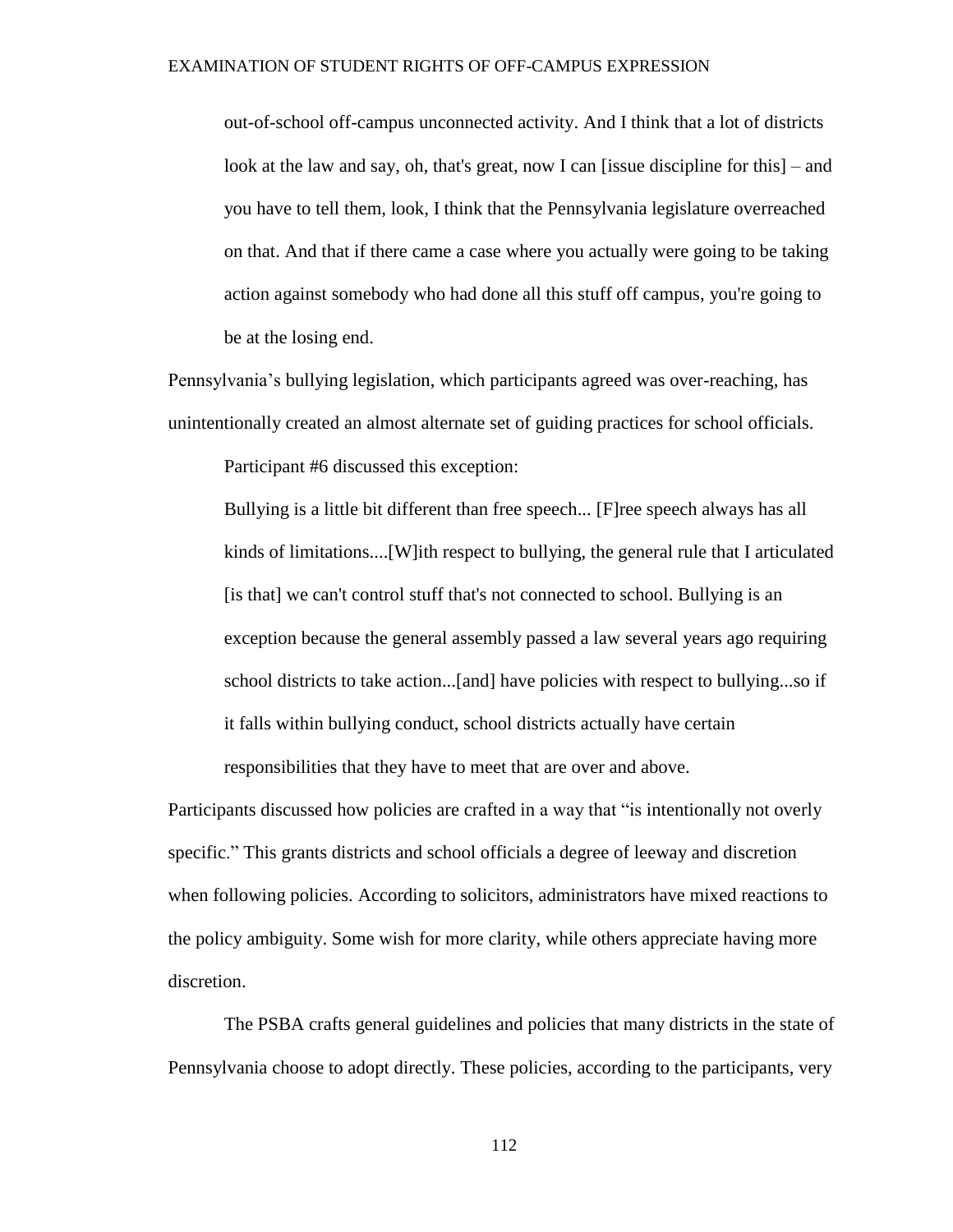closely align with the law but are generally vague with a great amount of latitude for interpretation. None of the participants shared that the districts they represent rely solely on the PSBA policies; the solicitors all work with the districts to craft policy.

Policies around cyberbullying differ from district-to-district, but are most vague when it comes to clarifying nexus. Participants attributed this to the courts not ruling on a cyberbullying case. While the U.S Supreme Court has not taken on a cyberbullying case, neither has the Third Circuit. The Third Circuit cases that most significantly influenced Region 11 solicitors when offering counsel on such issues were *Layshock* and *J. S.,* which targeted staff members, and the *I love boobies* case in Easton, PA, which dealt with on-campus non-cyber expression.

Participants want to have a U.S. Supreme Court ruling on a cyberbullying case so policies can be crafted in a way to provide greater clarity. One participant was active in the litigation of a key lower-court ruling that many thought the U.S. Supreme Court would hear. Participant #4 reported "the ... National School Board Association joined us in [appealing to the Supreme Court] saying they would like clarity." Despite the plea, the Supreme Court did not hear the case. Participant #5 echoed the sentiment, saying "I think what the districts would appreciate most is not whether or not they can have authority.... It's having certainty. Not knowing what they're allowed to do and what they should do are driving all of these debates over how to regulate this." If a case were to be heard, greater clarity would ensue. This would, in turn, impact policy significantly.

Three of the nine participants discussed how changing technology has directly resulted in additional policies and revisions to existing policies since 2007. Most districts have *Acceptable Use* policies stipulating constraints and practices students and staff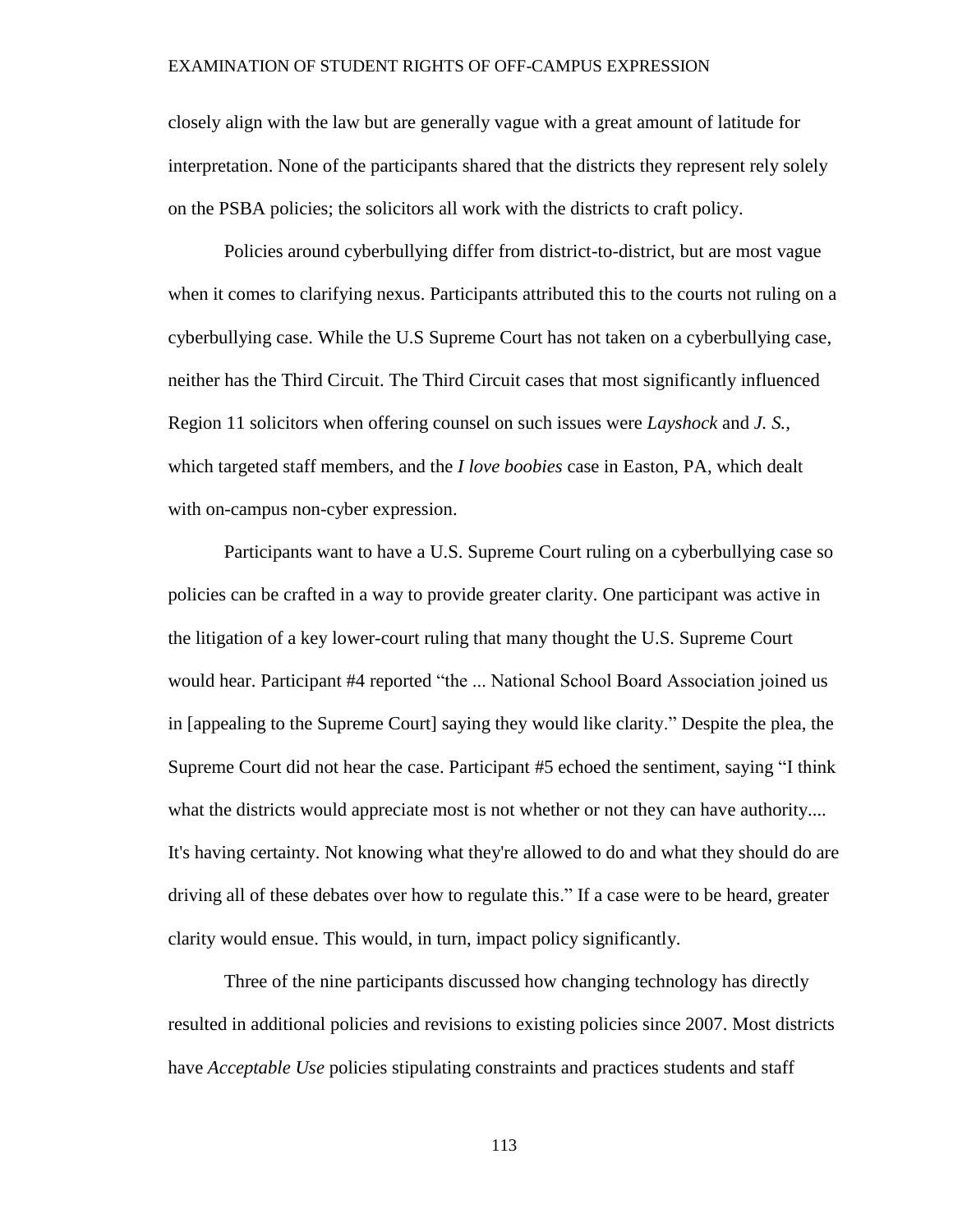members must abide by when accessing a school district network or using the schoolowned technology. Districts that provide students with devices introduce the oncampus/off-campus dilemma regarding regulation and therefore craft policy for protection. Such policies protect the district by clarifying nexus when the school-owned device is used, even off-site.

Other technology-related policies that have changed since 2007 are social media policies and policies connected to online learning, cyber schools, or online submission of, or sharing of, student work. In some cases, these policies also help clarify nexus in offcampus expression cases. Most social media policies provide guidance for how staff members should be accessing social media, particularly when interacting with students. These policies guide staff members in their online conduct in a manner that protects them when doing so. Participants provided no examples of social media policies that attempt to regulate student access of social media outside of school.

# **Factors Influencing Policy Changes**

All participants discussed how law and particularly recent case law influence policy. Included in this discussion were the aforementioned inconsistencies among rulings of the U.S. Supreme Court, the Third Circuit, the Pennsylvania Anti-Bullying and Harassment legislation, and the *Dear Colleague* letter. Participants agreed that law drives policy more than anything and the lack of clarity in the law has led to vague policy.

Four of the nine participants discussed the influence social trends and societal norms, national or local, can play in driving policy. While the law certainly establishes the parameters for the extent a district may regulate, sometimes school districts choose not to craft policies to the threshold the law provides. Solicitors noted the differences in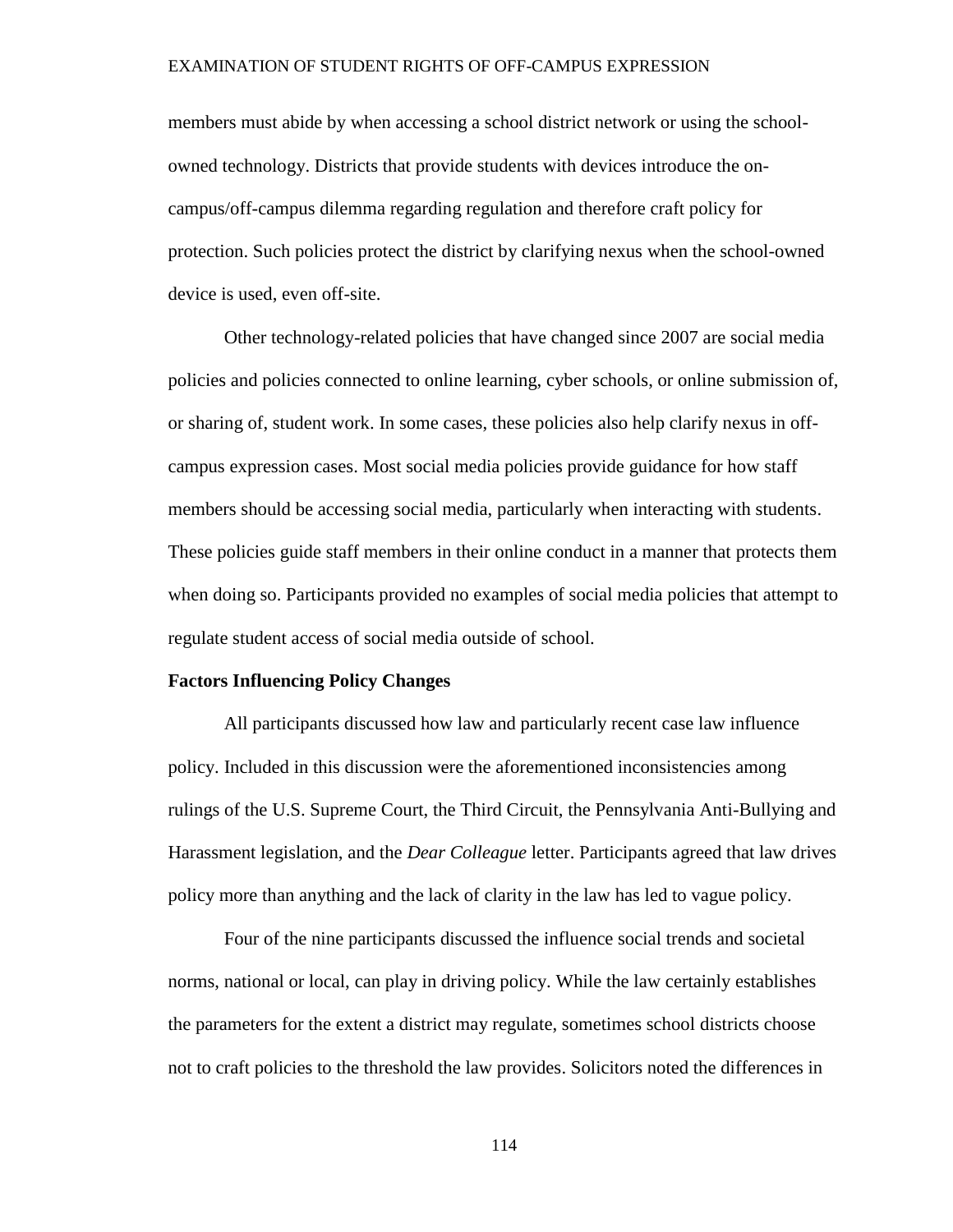policies even among the districts within Region 11. By understanding the population of each community and what it can tolerate, policies are adjusted to reflect the norms of the community. One participant described this as a district setting its own limits by asking "What is going to alarm [our] population?"

Participant #9 discussed the local level of influence on policy:

Policies change a lot based on the culture of the school. The policies are different from school to school based on the culture of the school.... [A]all of your policies are going to be in-line with the law. But from a solicitor's perspective you're really looking at how does this school handle this [issue]... how do you actually do it within the school.

Two of the nine participants discussed the role that PSBA policy guidance plays in dictating policy revisions and additions. One participant also shared that advocacy groups can influence policy change. Advocacy groups frequently communicate with districts and solicitors, providing recommendations to update policies pertaining to the issue specific to that group.

#### **Summary**

In this chapter, I grouped and discussed the findings by research question. The findings of the interviews revealed that participating solicitors deem the evidence of oncampus substantial disruption as the most influential factor when determining if an offcampus student expression issue can be regulated. I was able to synthesize recommendations by the participating solicitors for guiding questions that a school official should ask when determining a nexus to school. I will discuss these recommendations in Chapter V.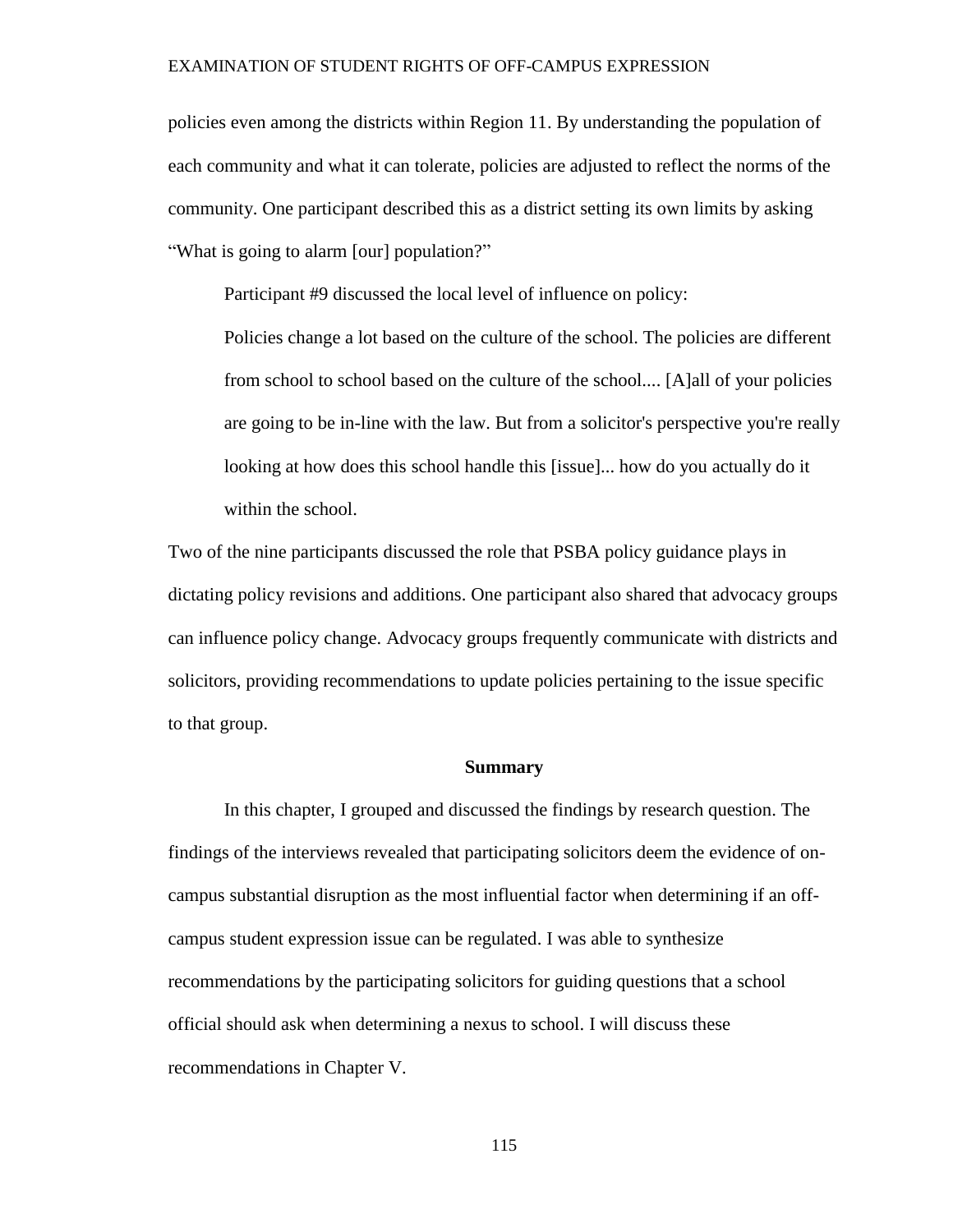The study also produced findings regarding school solicitors' perceptions on the changing role of the school administrator and the evolution of expression rights of students over time. Participants do not believe student rights of expression are eroding, citing examples of how increased access to information has contributed to the empowerment of students. Additionally, participants discussed the many additional complexities within the role of the school official that make navigating off-campus expression issues more difficult than it once was. Responsibilities and expectations, formally via policy and law changes, and informally via changing societal norms and expectations, have blurred the on- and off-campus line.

In this chapter, I also discussed the findings relating to how district policies have changed and what has contributed to those changes. The participants shared some relevant policy changes, particularly related to bullying and cyberbullying, but laws or policies have not been clarified to the point that school officials have clear direction when dealing with off-campus student expression issues. In Chapter V, I will discuss the conclusions drawn from these findings and the implications of this research.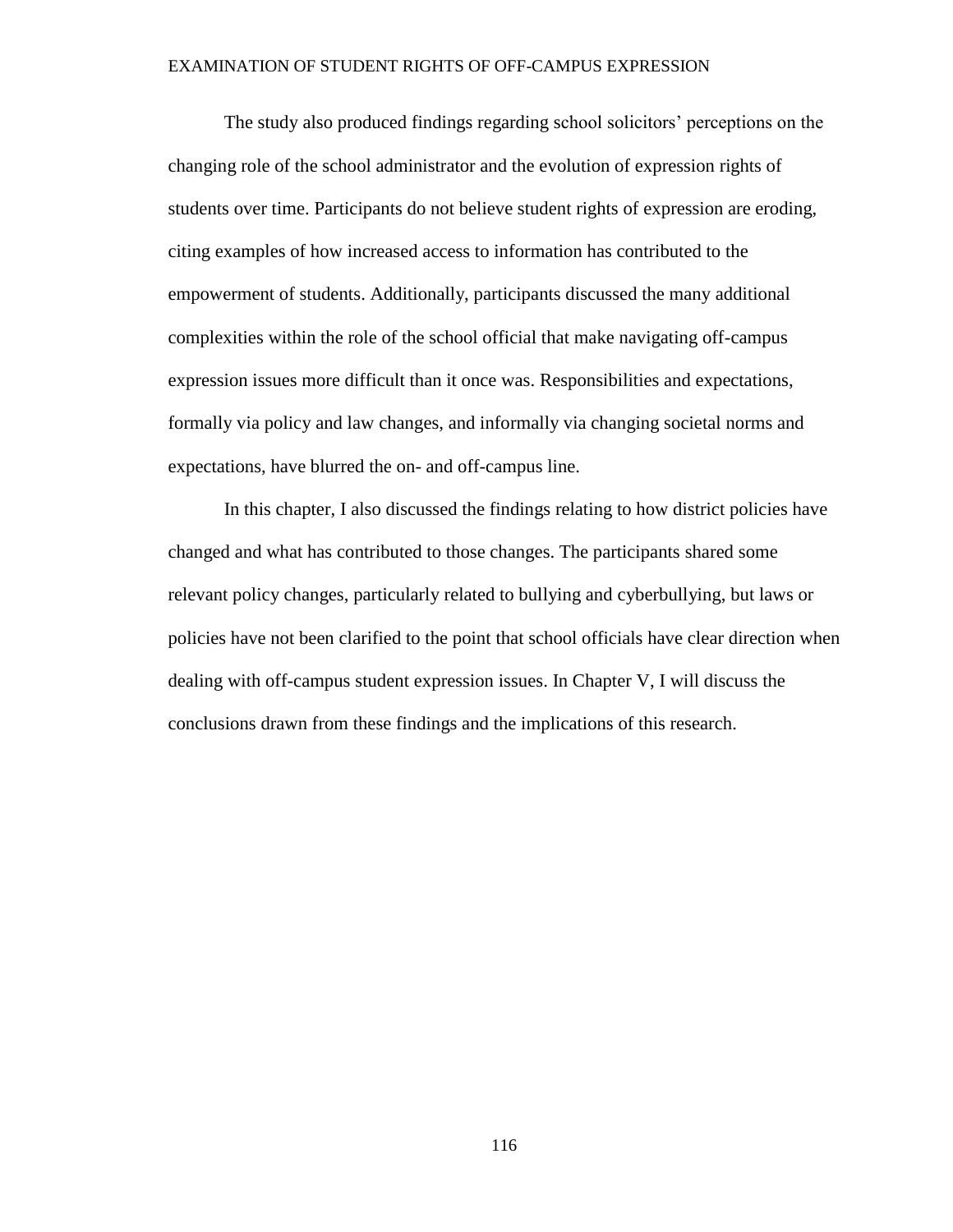# **CHAPTER V: DISCUSSION AND CONCLUSION**

## **Study Overview and Key Findings**

Between 1969 and 2007, the U.S. Supreme Court ruled on the four key student expression cases that have dictated both policy and practice for school officials. Students and school officials today are living in a world in which communication is very different from that of students and schools at the time of the U.S. Supreme Court cases. In particular, the realities of social media and cyberbullying have added a completely new dimension to expression. "The anonymity and physical separation that the Internet affords have given birth to a new, insidious occupation, as people take refuge in the distance permitted by the Internet to disparage, embarrass, and debase others" (Ivester, 2011, p. xii). Cyberbullying has added layers of complexity and emotion to how students communicate while simultaneously blurring the once-clear issue of location of origin.

With case law, particularly at the U.S. Supreme Court level, not providing clear guidance, especially relative to the reality of cyberbullying and technology, this study sought to help practitioners more clearly navigate the handling of off-campus expression issues. Chapter IV outlined the findings of the research. In this chapter, I will discuss the practical and research implications of the findings. I will summarize the findings relative to the research questions and synthesize the recommendations for policy, practice, and further research.

The case law relative to student expression issues, while minimal at the U.S. Supreme Court level, is vast and encompassing within the lower courts. However, court rulings involving student expression, on- an off-campus, vary greatly, with significant differences among rulings across different circuits.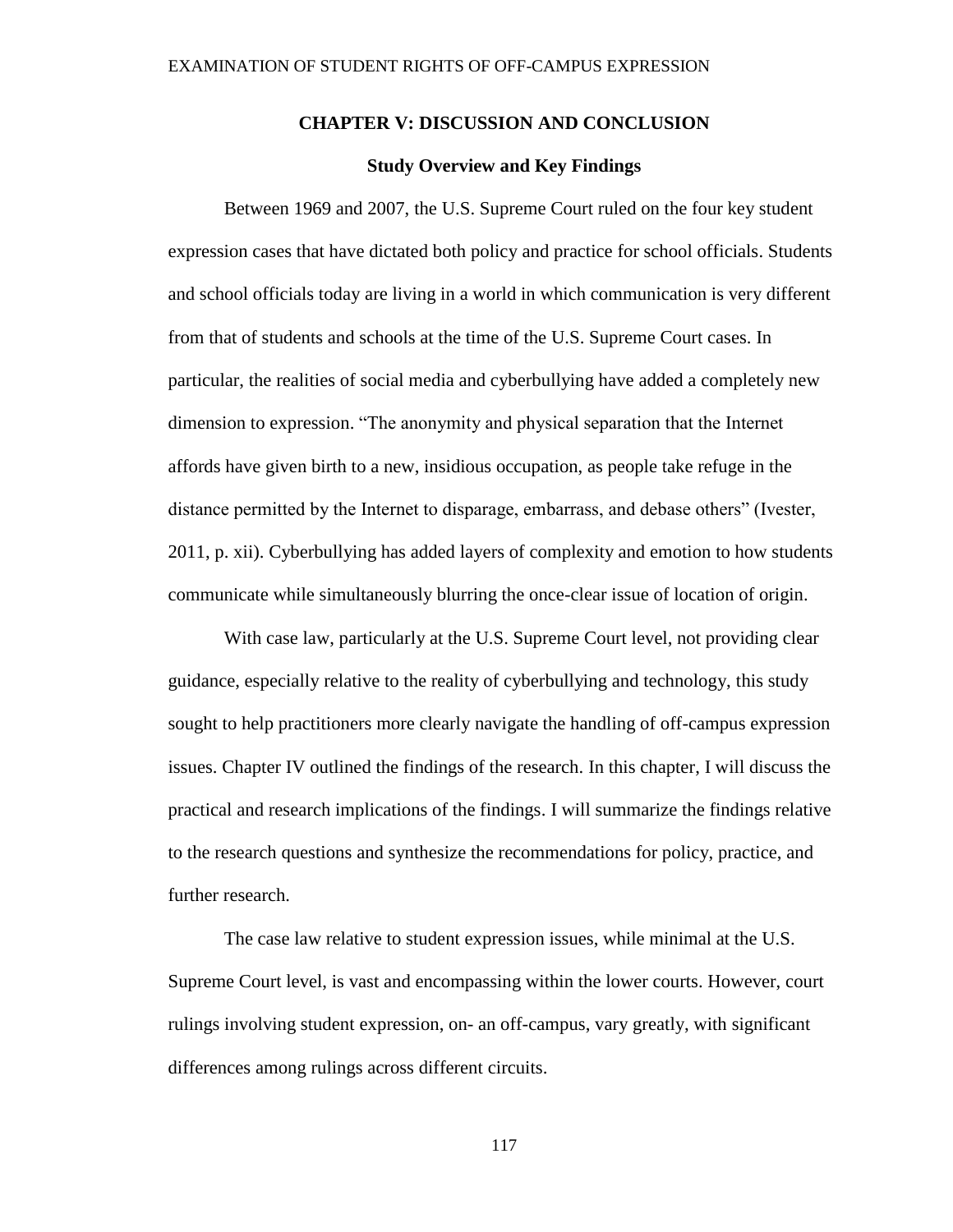A noted limitation of the study was that I am an educator and not a lawyer. As such, interpreting case law and predicting which precedents should be more strongly considered when faced with a student expression issue were tasks beyond the me. Also, when studying the related literature, legal scholars posited how such issues should be addressed, but their suggestions for idealistic conditions for regulation were rarely supported through case law.

Ellison's (2010) suggestion to rely purely on intent and location, Tabor's (2009) suggestion that off-campus expression is beyond authority, and Ceglia's (2012) recommendation that only *Tinker's* second prong should be applied to online cases are all examples of idealistic generalizations and recommendations not supported by the courts. If the U.S. Supreme Court were to rule on a cyberbullying case, and such a standard were to be established, this would be a significant step toward increased clarity. As the legal landscape stands now, the courts have provided little clear guidance to practitioners. This leaves the interpretation of the solicitor as instrumental in guiding practice and policy around this issue. However, the perspective of the school solicitor is glaringly missing from the research. This study sought to help fill that gap.

Through interviews, Region 11 solicitors were able to provide their perspectives on which legal precedents should be prioritized and considered when faced with offcampus expression issues. Similarly, some precedents have minimal influence in the decision-making process. From gathering the data and feedback from the participants, I was able to determine emerging themes that contributed to answering Research Question #1 by determining what solicitors believed to be the questions that should be asked, criteria used, and guidelines followed to determine the legal parameters of school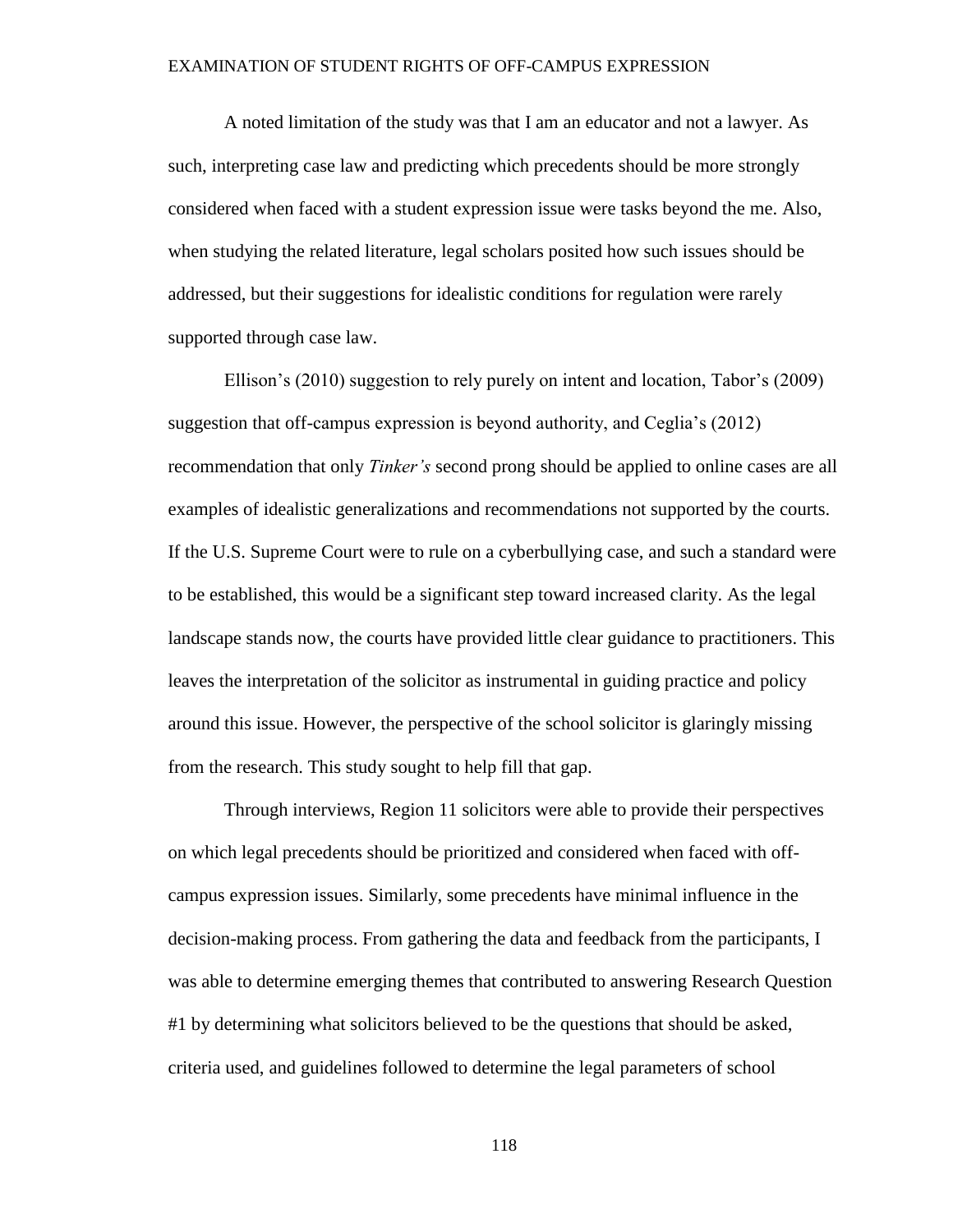officials to regulate off-campus expression.

### **Implications on Practice**

### **What Legal Precedents Should Guide School Officials?**

Substantial disruption, actual and material, not foreseeable, was found to be the primary factor to determine if expression could be regulated. With substantial disruption as the most influential factor, *Tinker's* first prong serves as the guiding legal precedent for determining nexus and regulation. According to participants, foreseeable substantial disruption, the tenet of *Tinker's* second prong, is less influential and, absent the threat of a school safety concern, not strong enough of a precedent to be a sole determining factor for regulation.

Participating solicitors also interpreted the other three U.S. Supreme Court Cases and their primary themes as having little influence on decision making for school officials when determining if the off-campus expression should be regulated: *Bethel's* lewd, vulgar, or indecent expression; *Morse's* expression that relates to drugs or other moral issues the schools would not endorse; and *Hazelwood's* expression that is inconsistent with the school's basic educational mission. While these Supreme Court precedents provide guidance for on-campus expression, absent actual disruption, they should not be used as means to regulate off-campus expression.

With *Tinker*'s substantial disruption driving the decision-making process, the participants used the Third Circuit cases as examples affirming the need for material disruption to determine nexus. These cases tended to be more supportive of students. Third Circuit Cases, the circuit in which the participants practice, included elements of lewd and vulgar expression, and expression that may have been offensive to school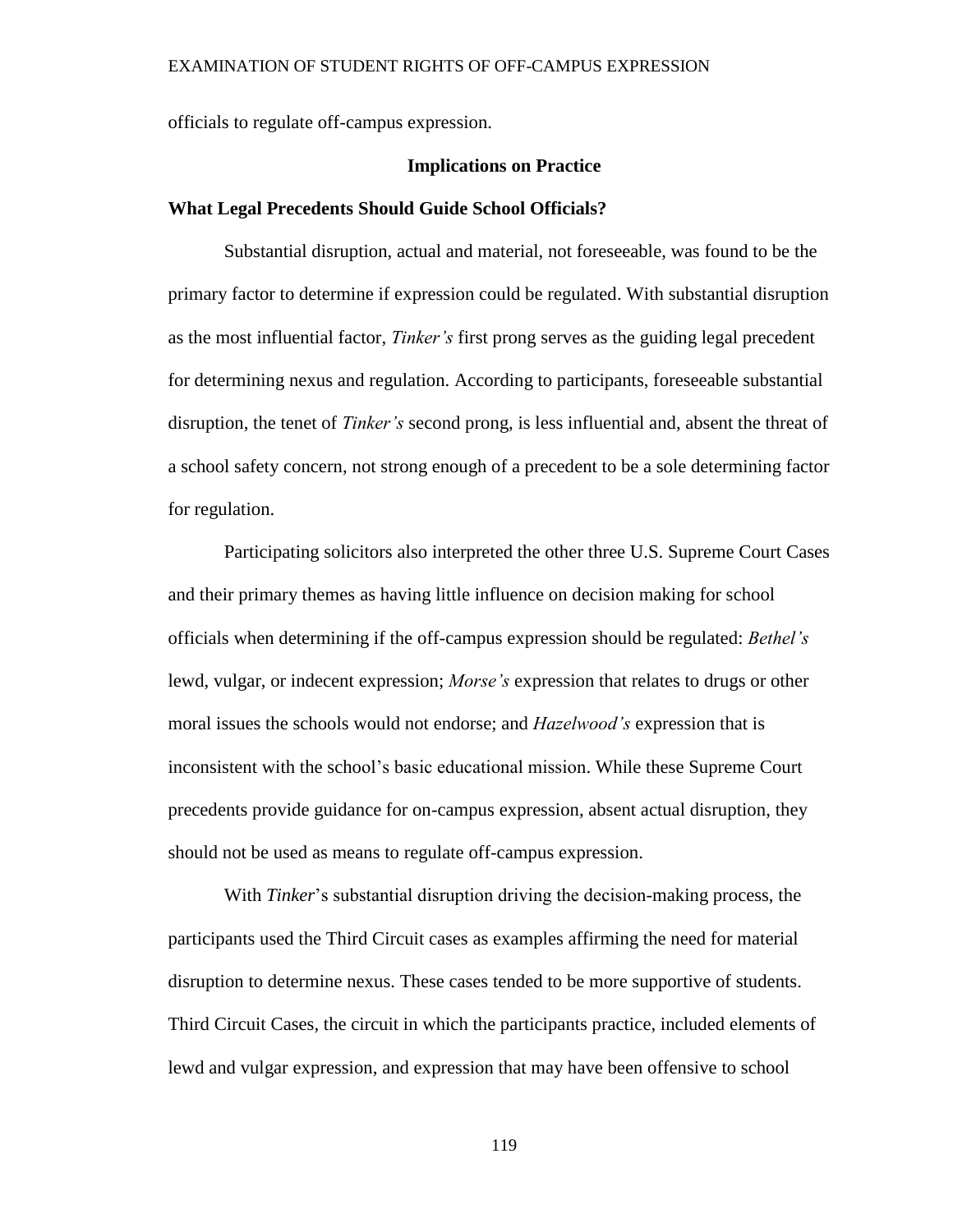officials, such as *Layshock v. Hermitage*, *J. S. v. Bethlehem*, and *B. H. and K. M. v. Easton.* These cases were highly influential in the responses from the participants when cautioning against disciplinary regulation.

With these influential Third Circuit rulings, it seems unlikely the participants, if they had been presented scenarios replicating cases in other circuits, would have recommended a school response similar to that which actually occurred, even if that response was supported by the courts in other circuits. For example, the Second Circuit court supported the school's disciplinary action against student Avery Doninger in *Doninger v. Niehoff* (2008) on the grounds of foreseeable, not actual, disruption, despite no evidence this was a school safety or health risk for students or staff.

While I did not ask participants specifically about the details of this case, given the responses and guiding precedents that were shared, it seems unlikely that participating solicitors in Region 11 would now advise their clients to discipline the student if similar circumstances arose. This distinction is important, despite gathering the data seven years after and in a different circuit than the circumstances of the *Doninger* case. While case law is abundant, the number of cases driving decision making is much more limited. This circuit-by-circuit variance exemplifies the need for greater Supreme Court clarity.

Despite the complexity sifting through the many conflicting lower court rulings, and the range of conditions in which school regulation has been supported by the U.S. Supreme Court, when focusing solely on the regulation of off-campus expression, participants have narrowed the considerations for school officials to focus primarily on the presence of material substantial disruption. This theme helped the researcher develop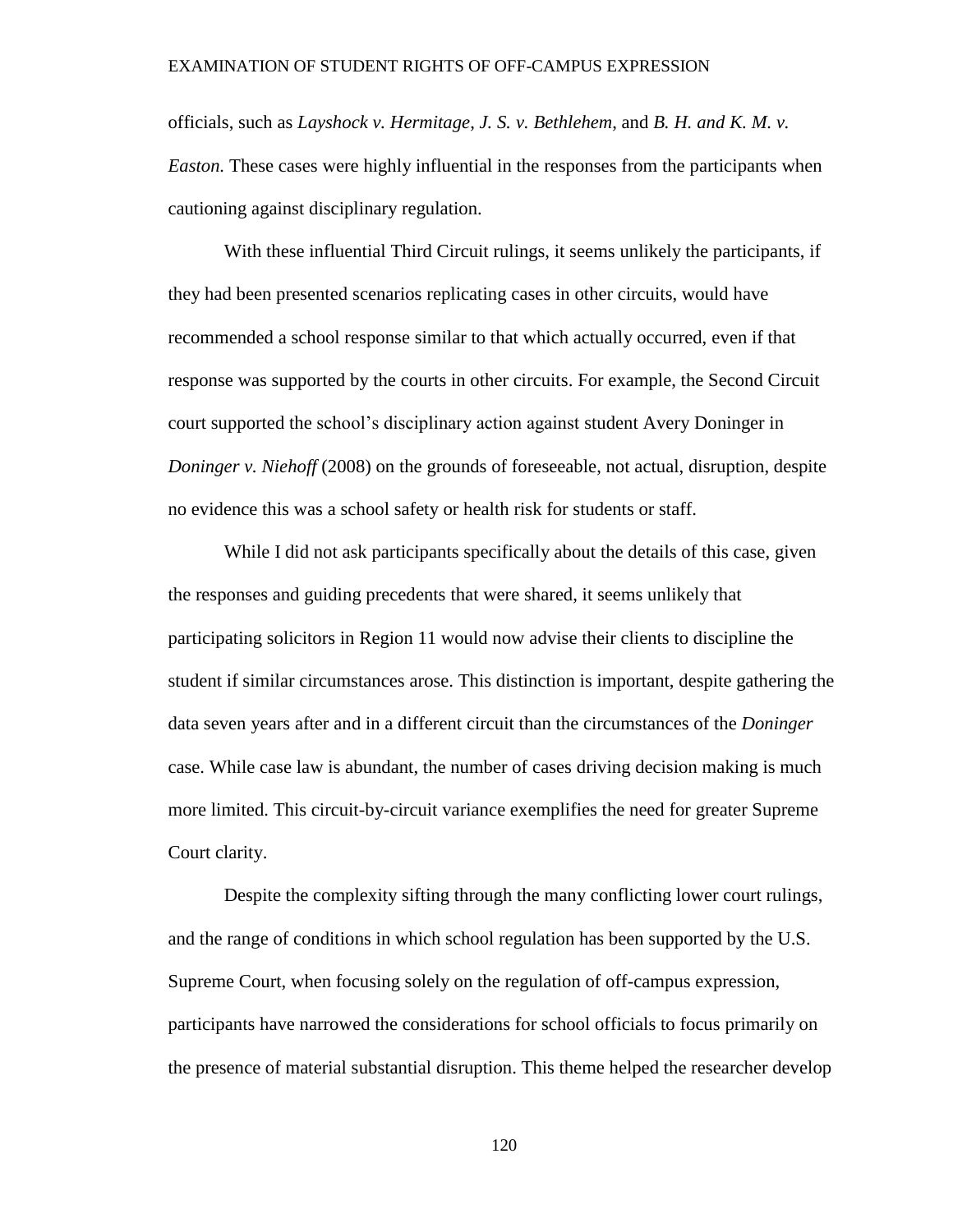some possible procedures for administrators when faced with off-campus student expression issues.

# **Possible Procedures for Administrators**

Because this research study, and Research Question #1 in particular, sought to gain the solicitors' perspectives on providing guidance to school officials when dealing with the regulation of off-campus expression, I collected, grouped, and synthesized data to provide a list of procedural recommendations for school officials. The list below summarizes the emerging themes. A limitation of this study is that I am a researcher and educator, not an attorney. The procedures should not be construed as legal advice; it is written as if directed to a school official.

- 1. Assess if there is an immediate health or safety risk. If so, act swiftly and inform the proper authorities if appropriate. Concern for a student's first amendment rights should not be a deterrent to reporting health and safety risks.
- 2. Remove emotion from the decision-making process. If a specific administrator was targeted through the expression, allow that person to distance himself or herself from the investigation. Another school official should conduct the investigation.
- 3. Start with the mindset that you are attempting to resolve and educate, not discipline. The safe and most legally protected mindset to begin the process is to assume you will not have the authority to discipline.
- 4. Be involved right away, but approach the process deliberatively. When a concern is brought to your attention, acknowledge receipt of the concern and express a commitment to investigate. However, drawing conclusions or reacting too quickly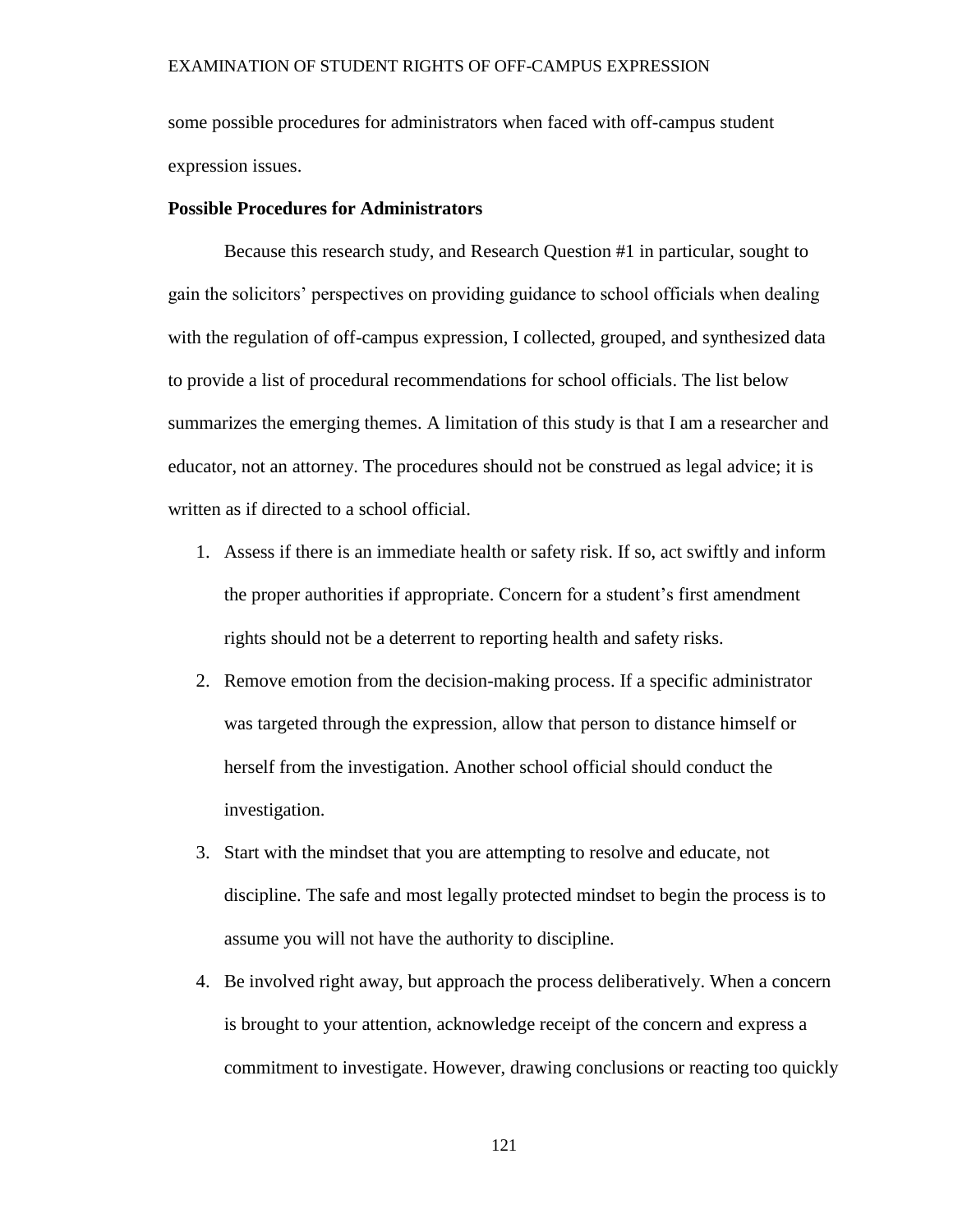often can sacrifice the integrity of an investigation and possibly the due process rights of the students involved. Take the time to gather comprehensive information deliberatively.

- 5. Proactively involve parents as early as possible in the process. Families who see you are operating with the mindset to resolve and not discipline will more naturally offer their support to the resolution process. Based on the age of the students involved, consider including the parents in the interview process. Be open with families about the possibility of school-based discipline if that possibility is real, but prioritize resolution.
- 6. Document the process thoroughly. Gather any documentation from the technology. This is a benefit of online communication. Preserving screen shots and documentation of postings can eliminate the *he said, she said* nature of other schoolyard expression issues. Also, maintain accurate records of the steps taken, including contacts with adults, interviews with students, and any signs of material in-school disruption.
- 7. If an adult is targeted, absent substantial school disruption, do not pursue disciplinary action. The issue can be discussed with the student and his or her parents, but this is not a nexus warranting discipline.
- 8. Assess the on-campus impact and effect of the off-campus expression. Although the scope or audience in cases involving online communication may be difficult to capture, make a good faith effort to answer the questions below. In answering these questions, try to determine to what extent the communication relates to the school; this will help determine a nexus.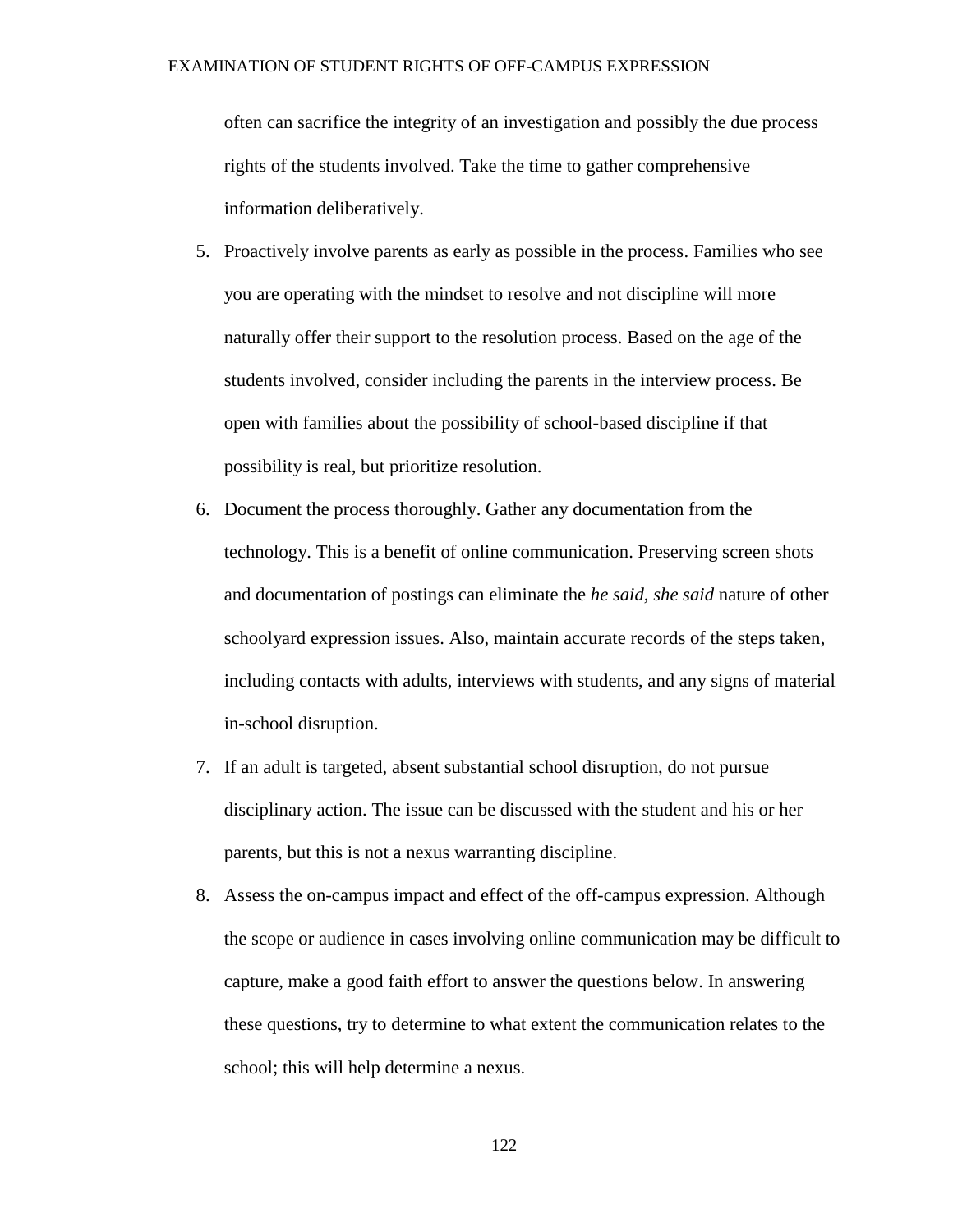- a. Who was the source?
- b. Where did the expression originate?
- c. Were school-owned devices used in the communication?
- d. What was "said" and what was the context of the expression?
- e. What was the intent of the expression?
- f. Who was the target of the expression?
- g. Who was the intended audience?
- h. How widespread and far-reaching was the communication? Was this a posting viewable by the public or was it in some type of limited forum?
- i. Who was affected by the communication and how?
- j. What in-school effects are directly attributable to the communication?
- 9. Determine if there was enough information gathered to establish a nexus to school. If no nexus has been established, your response cannot involve any discipline.
- 10. Determine your objective. What do you want to see happen? If a nexus has been established and you are seeking to issue discipline, ensure the expression or conduct and associated disciplinary consequence aligns with your school board policies, code of conduct, and student handbook. Even if a nexus did exist and some type of material disruption occurred at school because of the expression, if it is not in violation of the code of conduct, you have no grounds to issue discipline. Some off-campus speech may lead to on-campus disruption but, despite the disturbance, the nature of the speech may still be protected.
- 11. Consult with the solicitor to discuss options and outcomes based on your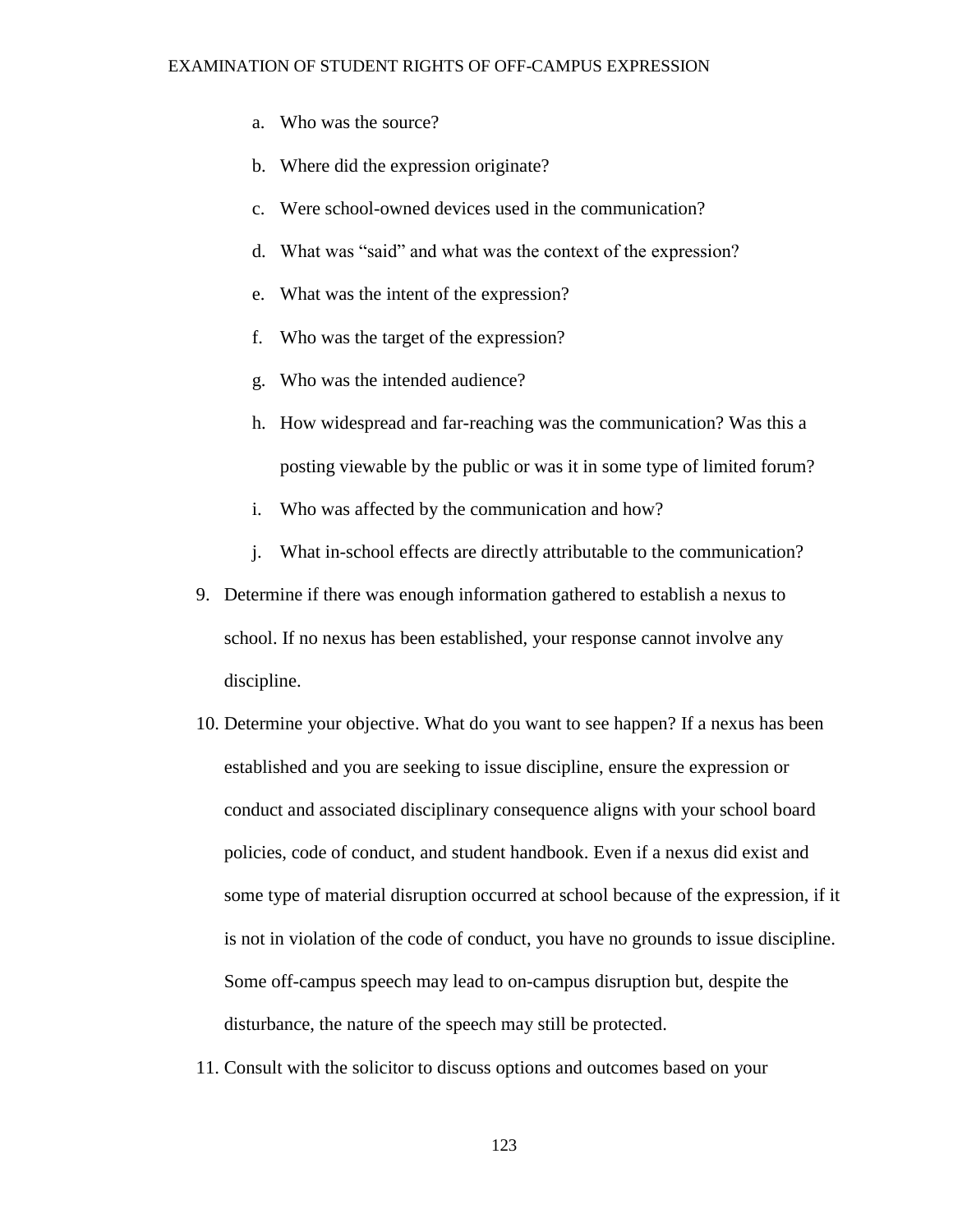objective.

The participants offered consistently strong words of advice about the necessity for school officials to recognize what warranted investigation and then to conduct that investigation properly, thoughtfully, and deliberatively. These guidelines and procedures are a collection of the thoughts and suggestions of the nine participants. To conduct a thorough investigation, administrators must know when to stop and when to explore further. If, when investigating, a school official does not see evidence of substantial disruption, that is not necessarily the determining factor for the investigation to cease. This level of discernment is crucial. Although foreseeability is a much less influential standard than actual disruption, the notion of foreseeability may be a reason to investigate further.

The involvement of the solicitor in the procedures listed above would vary based on the relationship the administrator has with the solicitor. In some districts, principals contact solicitors regularly. In others, only select administrators have permission to do so. Solicitors see themselves as resources for their districts to help school officials problemsolve. While the recommendation to involve the solicitor was the last procedure listed above, solicitor involvement may occur at any point throughout the process. Solicitors are more than just sources of legal information; they are sounding boards who help their clients strategize and they have great respect for the challenges of school officials.

This was explained by Particpant#2:

If our clients wanted to know what the law was they could call PDE (Pennsylvania Department of Education) or they could call PSBA (Pennsylvania School Board Association); our clients have objectives. They have things that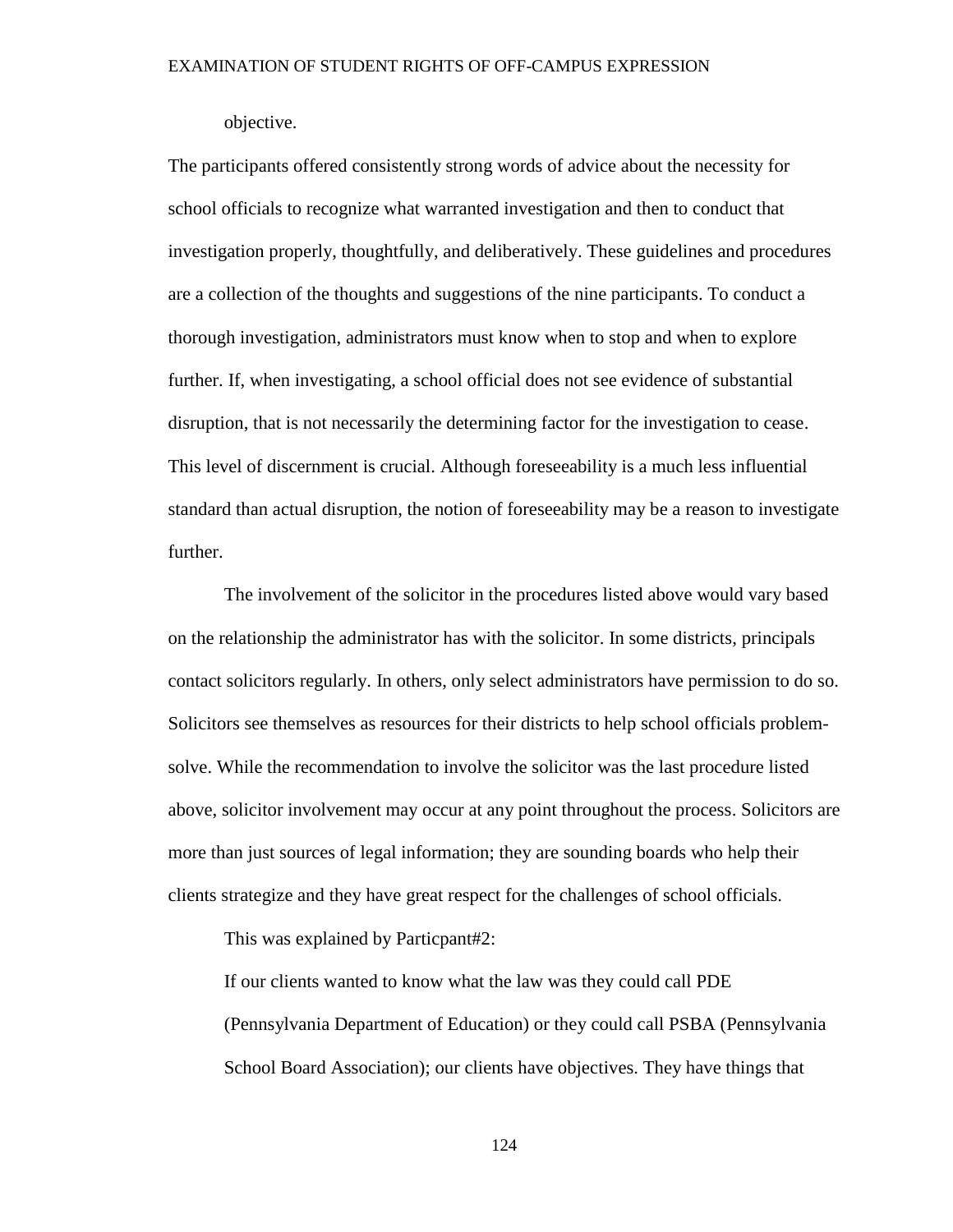they feel that in order to do their jobs need to get done and we advise them on risks and strategies.

One objective a school official may have is to discipline the student involved. The desire to discipline varies from administrator-to-administrator and district-to-district. A clear range of personal opinions existed among participating solicitors on how much discipline should be handed out in such off-campus expression cases. Some usually assumed an educational and resolution stance, while others would discipline whenever possible. Other participants lamented the lack of authority of school officials to discipline and hoped that the courts would grant greater latitude for schools to discipline. Despite these varying personal opinions, clear procedural themes emerged and solicitors offered consistent advice, referencing case law and the standards to apply in off-campus student expression cases.

#### **Implications on Policy**

School officials and solicitors are tasked with constructing policy to address bullying, including cyberbullying and on- and off-site bullying conduct. Regulation of this is challenging. Despite limited authority to regulate off-campus cyberbullying, the expectations outlined in the *Dear Colleague* letter are clear that such conduct is under the purview of the school. While the reconciliation for school districts is not clear, one hope from the study is that participating solicitors reflect on the policies and accompanying guidance in place for the districts they represent.

Participants suggested any programs in place involving technology should have accompanying policy in place that can protect and guide school officials. Examples that should have strong policies in place include bring-your-own-device programs, 1:1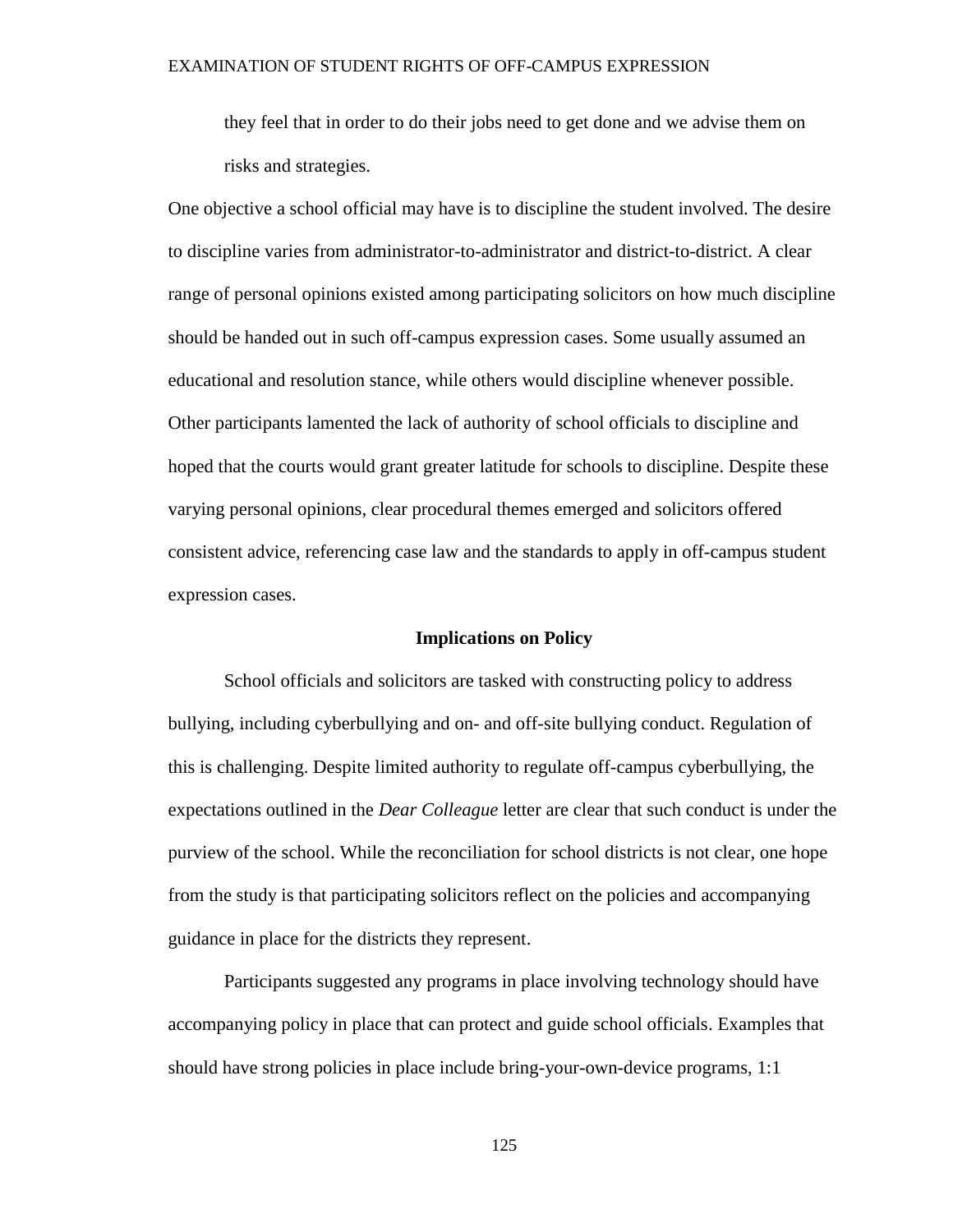initiatives, acceptable use of the network and devices, online learning or collaboration platforms, blended learning models, and virtual classes.

It was abundantly clear that policy, almost every bit as much as law, dictated defensible administrative action. Therefore, it seems reasonable to expect districts to more directly and publicly address how they plan to balance the competing edicts of the *Dear Colleague* letter and the rights of students to express themselves off-campus. I suggest it would protect districts legally, as well as clarify parental and student expectations, if districts were to formalize how they would be involved with off-campus bullying issues, regardless of whether the issue was related to conduct or expression. By overtly stating the district assumes responsibility for assisting in the resolution of offcampus bullying issues, some formal recognition and reconciliation of what are currently competing laws and policies would occur. Policies and accompanying administrative regulations regarding bullying could include some of these guiding questions.

#### **Further Research**

This study sought to gather the perspectives of Region 11 school solicitors on the factors school officials should most strongly consider when faced with challenging offcampus student expression cases. The findings suggest four areas warranting additional research:

1. Researchers could replicate this study in different PSBA regions within the Third Circuit. While similar Circuit court rulings and Pennsylvania state laws would still govern other PSBA regions, the results of this study cannot be generalized to other PSBA regions. Pennsylvania is a mostly rural state with a great degree of political and socio-economic variation. Region 11 includes school districts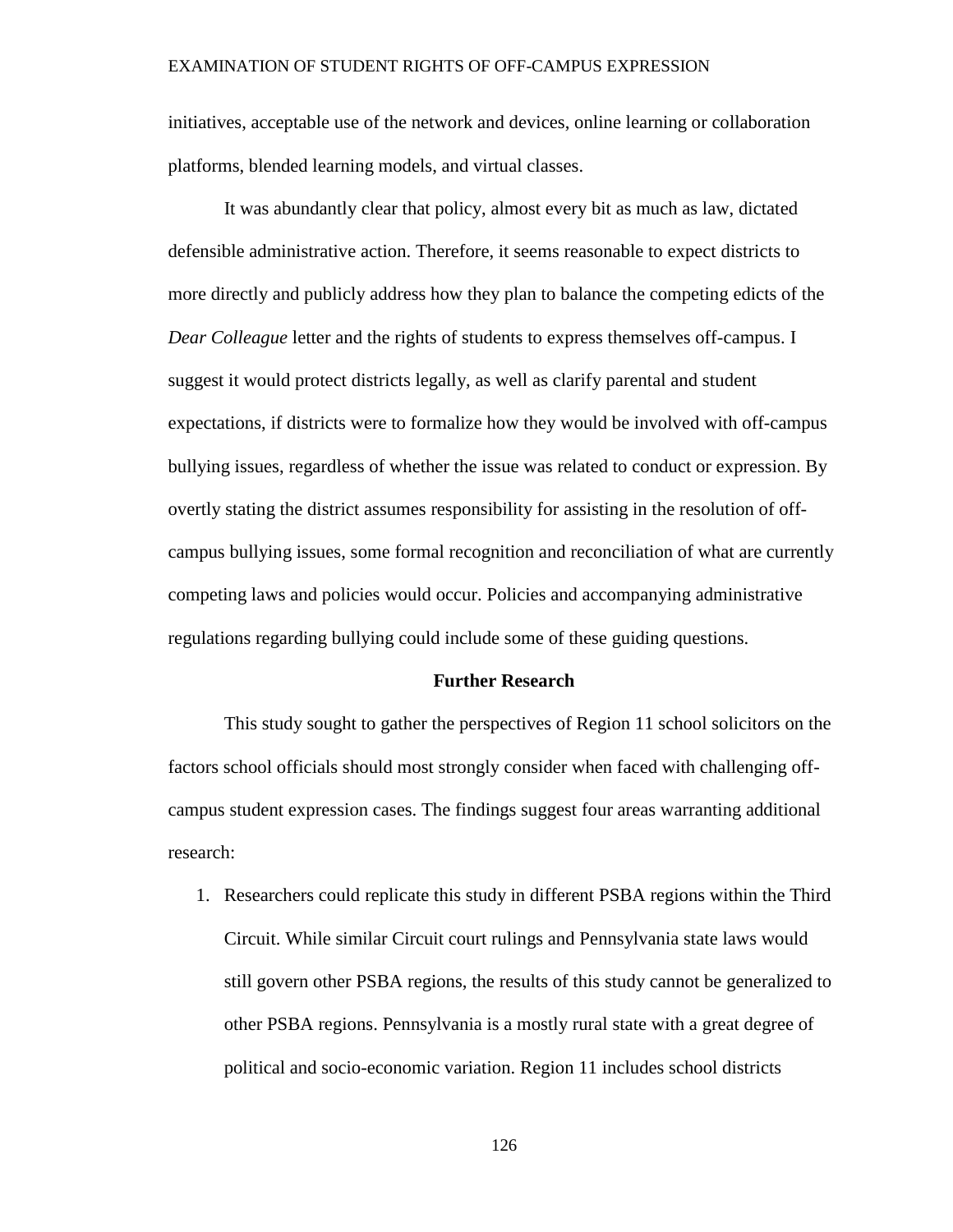situated in the Philadelphia suburbs, which is one of the wealthier and most litigious areas of the state. Under different political conditions, the responses of solicitors in other regions may differ. For very similar reasons, researchers could replicate this study in other circuits. One cannot generalize the findings of this study to other circuits and it would be interesting to learn what guiding questions and legal precedents prove to be most influential in other circuits.

- 2. The cyber world of expression has led to many similar issues involving the rights of expression of school employees in both public and private schools. To what extent are protections of expression granted to school employees who communicate what may be perceived as inappropriate electronic postings while off-site and not in their professional capacity? It would be interesting to modify slightly the methodology of this study to assess school solicitor perspectives on the expression rights of school employees.
- 3. Further study is warranted on how school officials have chosen to regulate offcampus harassment and bullying issues. With more states formalizing bullying legislation, expectations for schools to regulate bullying and harassment off-site have increased. Couple this with the added expectations dictated in the *Dear Colleague* letter (Ali, 2011) and further study is warranted in how school officials are managing this legislation. The burden has increased on the school official to be responsible for monitoring and regulating bullying even when it is off-site. While there are contradictions between the legal expectations in bullying legislation and the limited latitude granted to schools to regulate, it would contribute to this literature to study how school officials are balancing these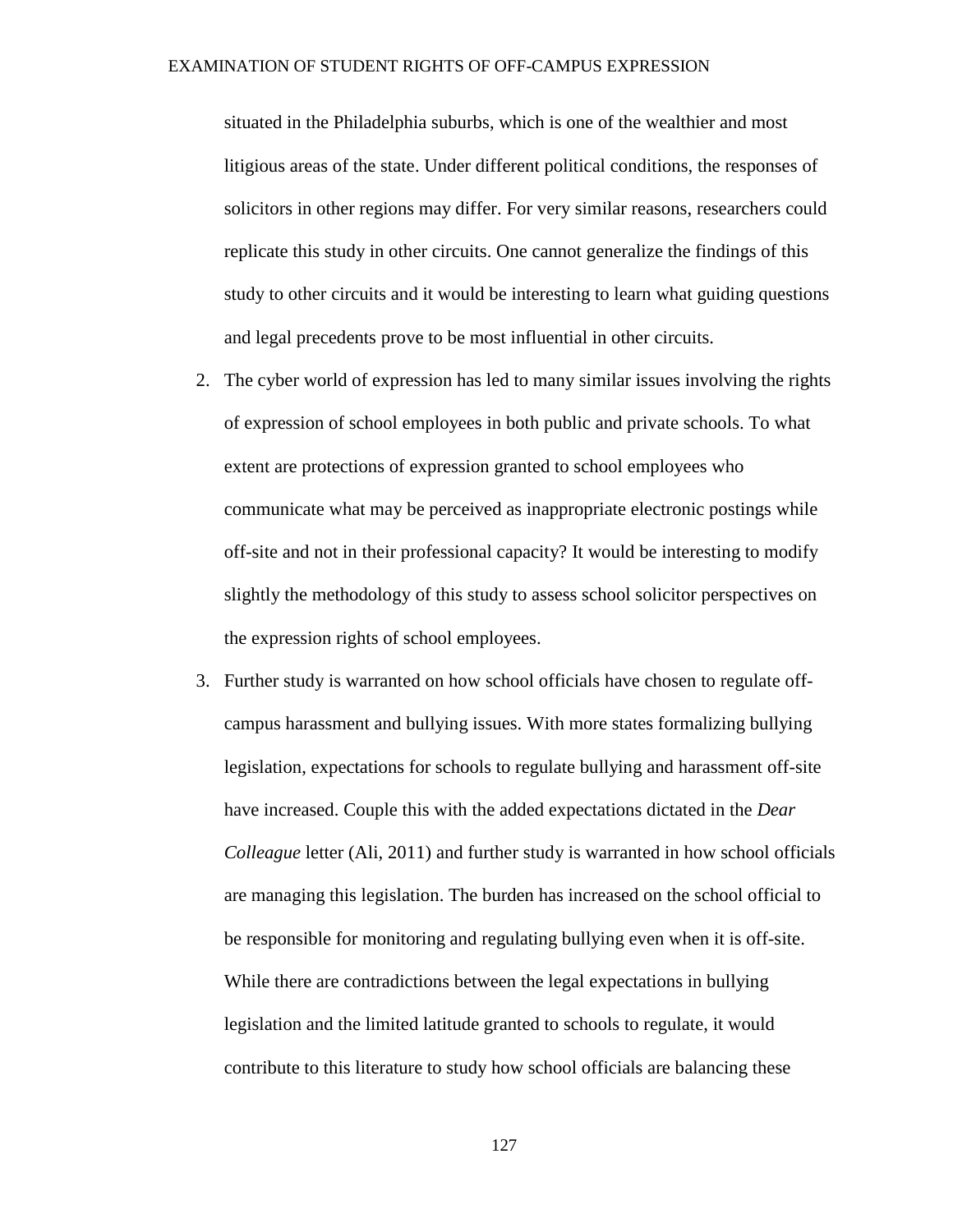competing edicts and choosing to be involved with off-campus expression cases. Additionally, studying the perceptions of the school's effectiveness of such interventions would contribute to this literature.

4. Researchers could study the perceptions of current practicing school administrators to assess their interpretations of the regulatory authority of the school when faced with student off-campus expression issues.

# **Discussion and Conclusion**

As this study sought to guide school officials in both their framework for thinking and practically responding to off-campus student expression issues, the basis of Research Question #2 may have been a distractor. While I did find it fascinating to assess perspectives on how the roles and rights of both school officials and students, both formally and informally, have evolved, this issue did not seem to influence the practical guidance for school officials.

While LoMonte (2012b) and Kozlowski (2011) express concern over the erosion of student expression rights and the weakening of the standards of *Tinker,* participating solicitors disagreed. They see students as empowered as they ever have been. Despite these differences, I suggest that both LoMonte and Kozlowski would be generally pleased with the results of this study and the emerging recommendations for practice. Participants cautioned against an administrator disciplining off-campus expression even when the expression was harsh enough that it could be interpreted as cyberbullying. LoMonte has taken the stance that off-campus unkind expression is beyond the reach of school officials; findings of this study agree. While one cannot generalize the findings of this study to other circuits, Third Circuit and Region 11 solicitors generally align with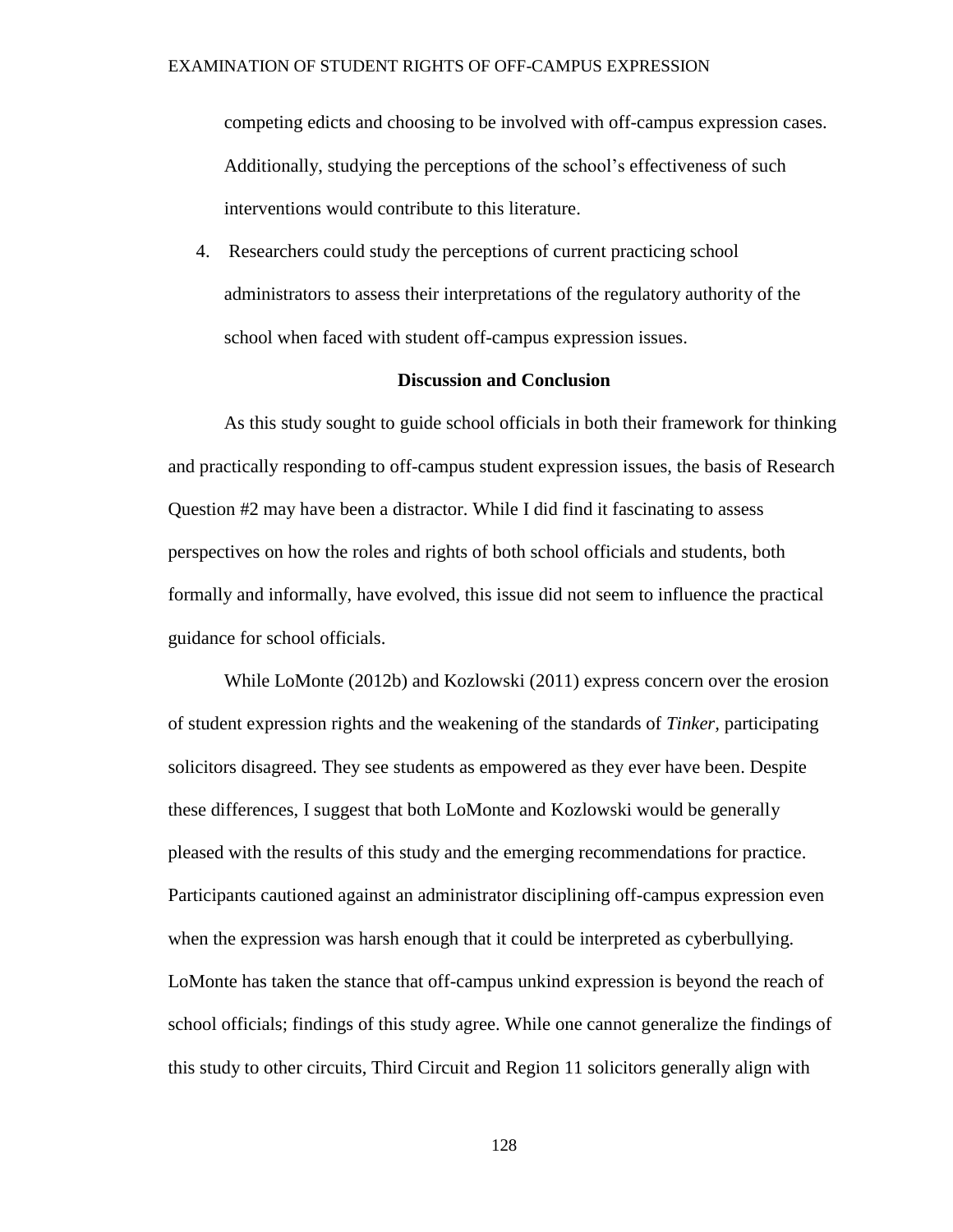this thinking.

School officials will inevitably be involved with cyberbullying cases. But what *involvement* may entail requires discernment, judgment, and a foundation of guiding questions that help drive the process for school officials. These processes are independent of one's perspective on how the rights of students and school officials have changed or evolved over time. A fundamental element of the *Tinker* case is the emphasis on the burden facing school officials who choose to restrict speech or student expression. As a government entity, the public school official will always carry this responsibility. Being equipped with the capacity to carry out this burden responsibly is an essential skill for school officials.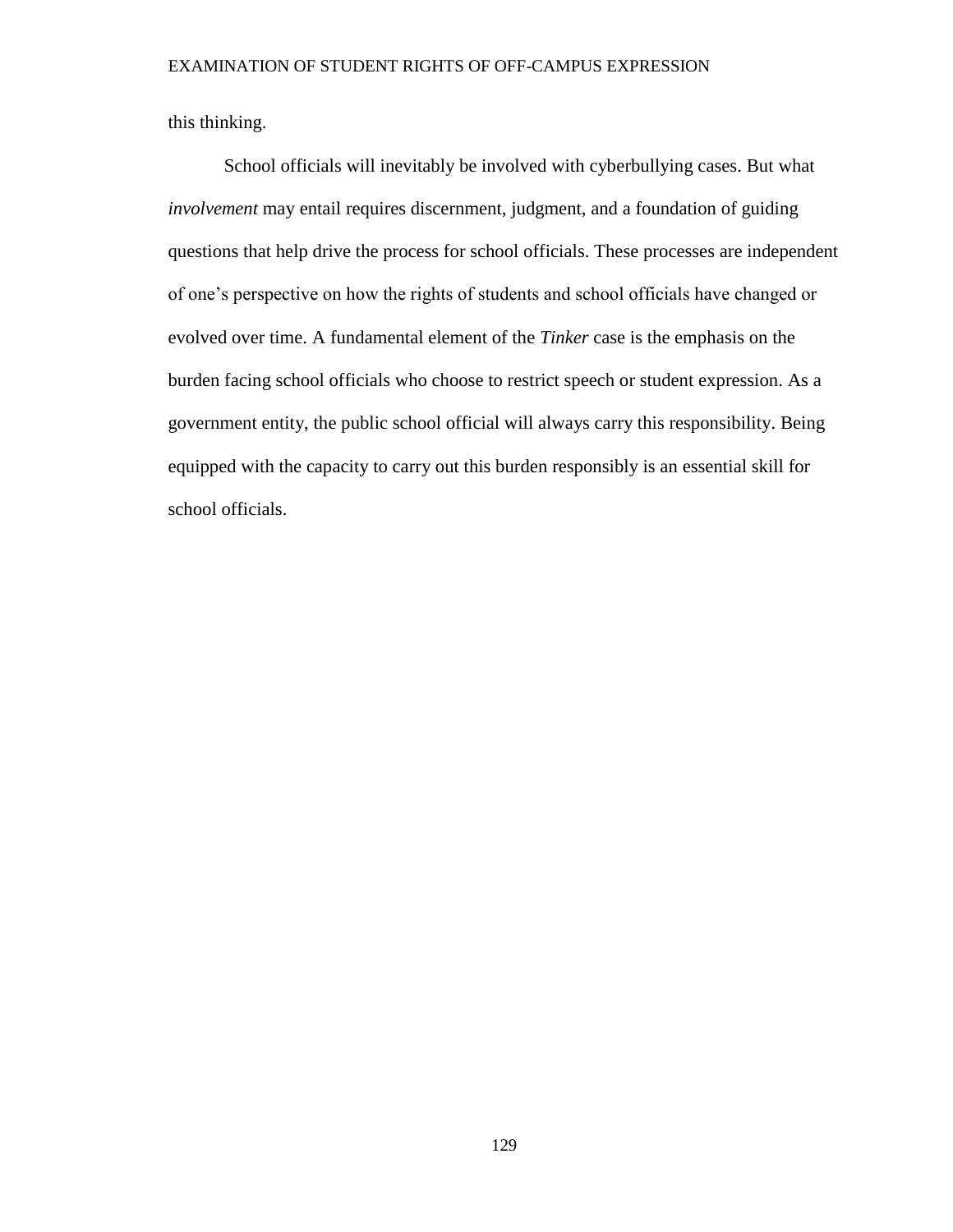# **References**

- Ali, R., Dear Colleague Letter (2011). Retrieved from: http://www2.ed.gov/about/offices/list/ocr/letters/colleague-201104.pdf
- American Jewish Committee and Religious Freedom Education Project/First Amendment Center. (2012). *Harassment, Bullying and Free Expression: Guidelines for Free and Safe Public Schools*. Retrieved from http://www.nsba.org/sites/default/files/reports/Harassment-Bullying-and-Free-Expression-Guidelines-for-Free-and- Safe-Public-Schools.pdf
- Baxter, P., & Jack, S. (2008). Qualitative case study methodology: Study design and implementation for novice researchers. *The Qualitative Report*, *13*(4), 544-559. Retrieved from http://www.nova.edu/ssss/QR/QR13-4/baxter.pdf
- Bendlin, S. S. (2011). Far from the classroom, the cafeteria, and the playing field: Why should the school's disciplinary arm reach speech made in a student's bedroom? *Willamette Law Review*, 48, 195.
- Bethel School District No. 403 v. Fraser, 478 U.S. 675 (1986).
- B. H. and K. M v. Easton Area School District, 827 F. Supp. 2d 392, 394 (Court of Appeals, 3rd Circuit, 2013) (PA).
- Black, H. C. (2004). *Black's law dictionary.* St. Paul, MN: West.
- Boroff v. Van Wert City Board of Education, 220 F. 3d 465 (Court of Appeals, 6th Circuit, 2000)
- Boyd, J. K. (2013). Moving the bully from the schoolyard to cyberspace: How much protection is off-campus student speech awarded under the First Amendment? *Alabama Law Review, 64*(5), 1215-124*.*
- Bogdan, R., & Biklen, S. K. (2007). *Qualitative research for education: An introduction to theories and methods* (5th ed.). Boston, MA: Pearson.
- Bowen, C. P., & Ivan, T. (2011, August). Law textbooks for school administrators: Do they present the same *Tinker* and *Hazelwood* we know? Presented at the Association for Education in Journalism and Mass Communication annual meeting, St. Louis, MO.
- Calvert, C. (2009). Tinker turns 40: Freedom of expression at school and its meaning for American democracy. Symposium article: Tinker's mid-life crisis, tattered and transgressed but still standing. *American University Law Review, 58,* 1167.
- Calvoz, R. R., Davis, B. W., & Gooden, M. A. (2013). Cyber bullying and free speech: Striking an age-appropriate balance. *Cleveland State Law Review*, *61*(2), 357-389. Retrieved from http://engagedscholarship.csuohio.edu/clevstlrev/vol61/iss2/5/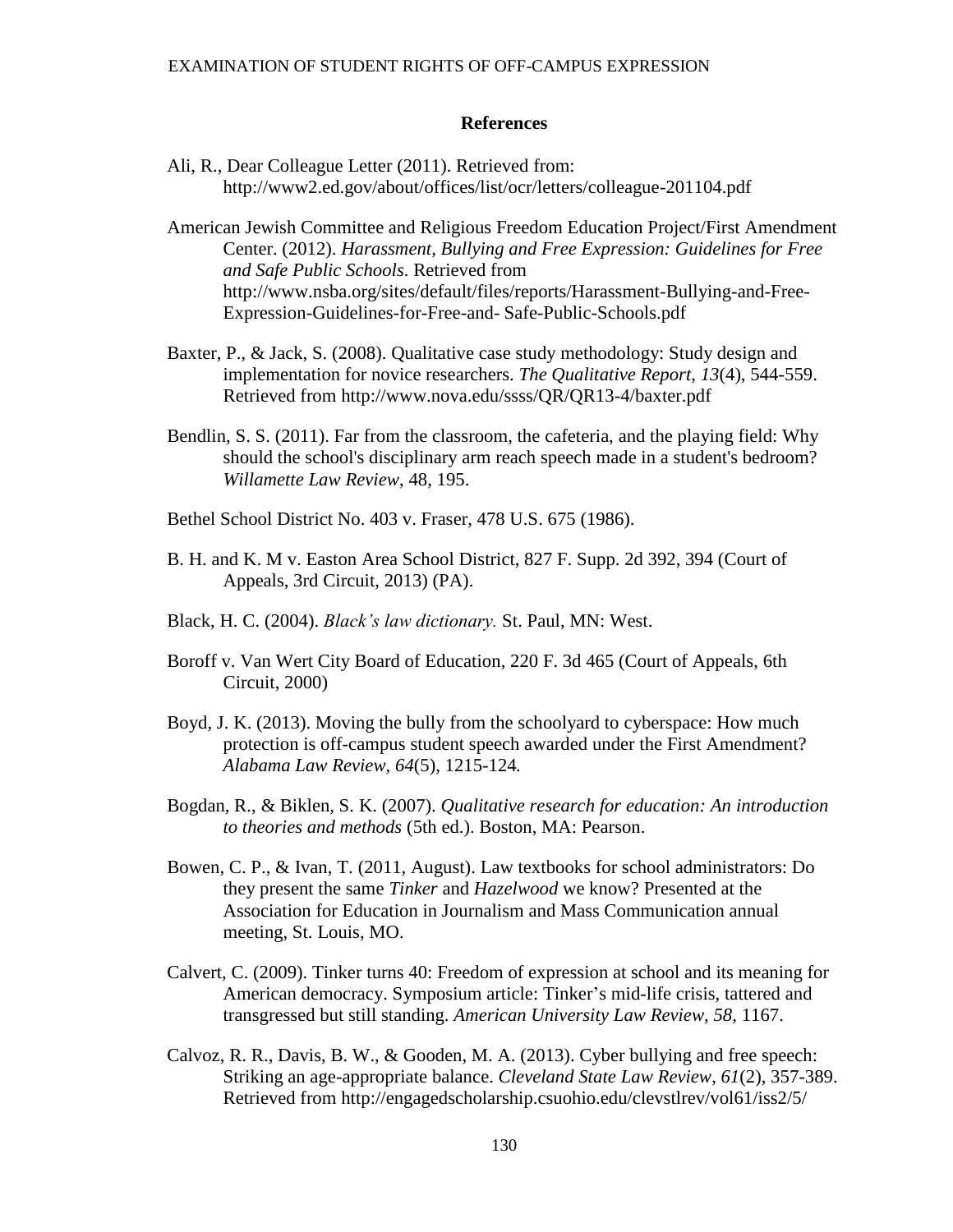- Ceglia, J. T. (2013). The disappearing schoolhouse gate: Applying Tinker in the Internet age. *Pepperdine Law Review*, *39*(4). 938-987.
- Curry v. Hensiner, 513 F. 3d 570 Court of Appeals, (6th Circuit, 2008)
- Cyberbullying Research Center (2013). Cyberbullying statistics. Retrieved from www.statisticbrain.com/cyber-bullying-statistics.
- Dariano v. Morgan Hill Unified School District, 767 F.3d 764 (9th Cir. 2014)*,* cert. denied*, 2015 WL 1400871*
- Dariano v. Morgan Hill Unified School District (2015). Ninth circuit denies motion to rehear en banc decision permitting school suppression of potentially violenceprovoking speech. *Harvard Law Review*, *128*(2066). Retrieved from http://harvardlawreview.org/2015/05/dariano-v-morgan-hill-unified-schooldistrict/
- Davis, M. R. (2011, February 9). Schools tackle legal twists and turns of cyberbullying. *Education Week*, *4*(2), 28-33.
- Dennis v. United States, 341 U.S. 494 (1951)
- Denzin, N. K., & Lincoln, Y. S. (2012). *The landscape of qualitative research: Theories and issues*. Thousand Oaks, CA: Sage Publications.
- D. J. M. v. Hannibal Public School District #60, 647 F.3d 754 (8th Cir. 2011).

Doninger v. Niehoff, 642 F.3d 334 (2nd Cir. 2011).

- Dryden, J. (2010). School authority over off-campus student expression in the electronic age: finding a balance between a student's constitutional right to free speech and the interest of schools in protecting school personnel and other students from cyber bullying, defamation, and abuse (Doctoral dissertation). Retrieved from http://digital.library.unt.edu/ark:/67531/metadc33143/m2/1/high\_res\_d/dissertatio n.pdf
- Ellison, B. L. (2010). More connection, less protection? Off-campus speech with oncampus impact. *Notre Dame Law Review*, *85*(2), 809-848.
- Elonis v. United States, 13-983 U.S. (2015)
- Eveslage, T., & Eveslage, S. (2015). Cyberbullying and student expression. In W. Babcock & W. Freivogel (Eds.), *The SAGE guide to key issues in mass media ethics and law* (1st ed., Vol. 2, pp. 827-846). Los Angeles, CA: Sage.
- Gay, L. R., & Mills, G. E., & Airasian, P. (2009). *Educational research: competencies for analysis and applications.* (9th ed.) Upper Saddle River, NJ: Pearson.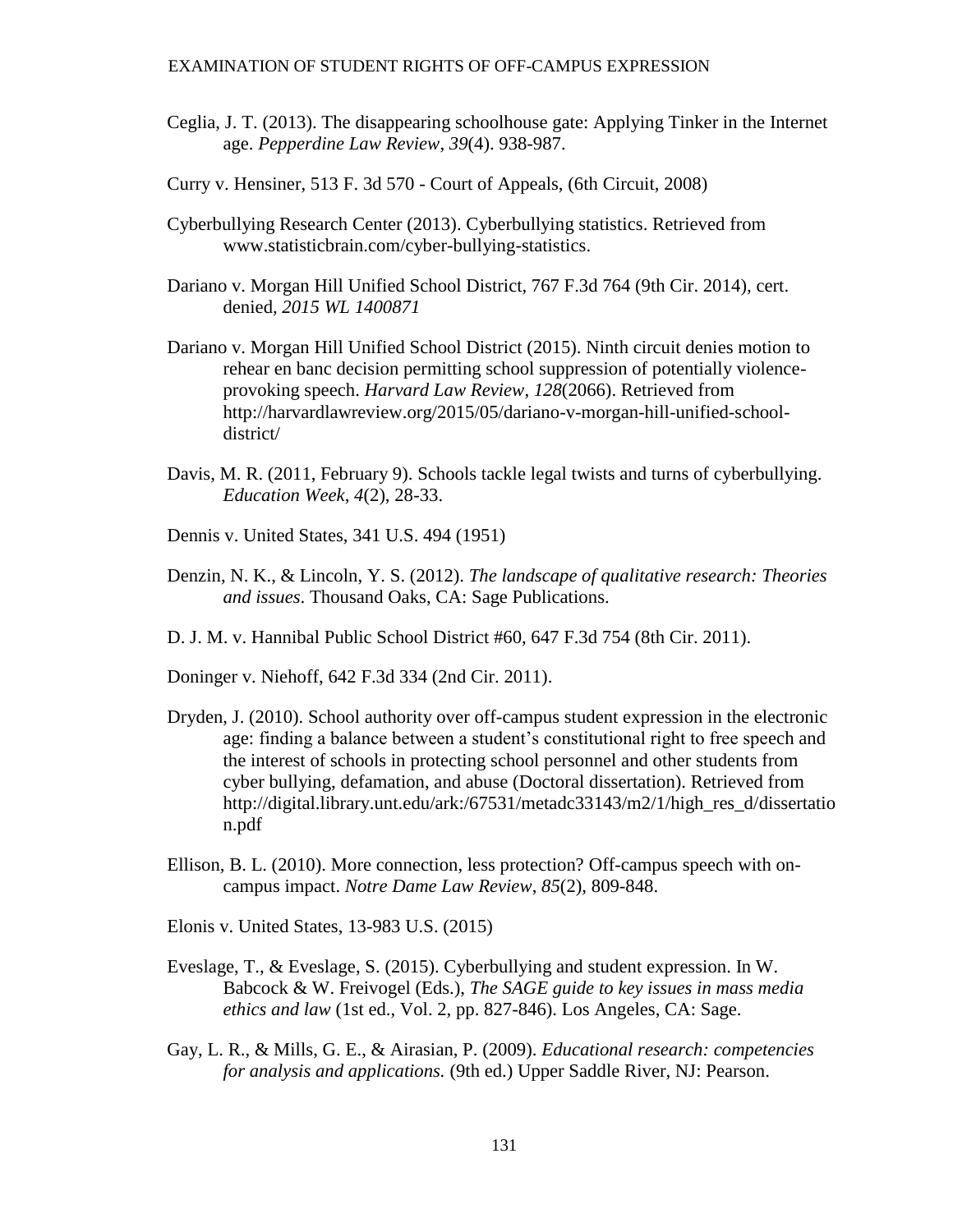- Gibbs, J. S. R. (2008). *The First Amendment and modern schools: A legal analysis of offcampus student speech cases* (Doctoral dissertation). Indiana University. Bloomington, Indiana.
- Goldman, C. (2012). *Bullied: What every parent, teacher and kid needs to know about ending the cycle of fear*. New York: Harper Collins.
- Guba, E. G. & Lincoln, Y. S. (1994). Competing paradigms in qualitative research. In N. K. Denzin & Y. S. Lincoln (Eds.), *Handbook of qualitative research* (pp. 105- 117). Thousand Oaks, CA: Sage Publications.
- Hayward, J. O. (2011). Anti-cyber bullying statutes: threat to student free speech. *Cleveland State Law Review*, *85*, 59.
- Hazelwood School District v. Kuhlmeier, 484 U.S. 260 (1988).
- Heidlage, B. F. (2009). A relational approach to schools' regulation of youth online speech. *New York University Law Review, 84*, 572-608.
- Hilden, J. (2012, December 10). Why North Carolina's new law making it a crime for students to bully teachers online is deeply troubling from a first amendment standpoint. *Justia Verdict*. Retrieved from http://verdict.justia.com/2012/12/10/why-north-carolinas-new-law-making-it-acrime-for-students-to-bully-teachers-online-is-deeply-troubling-from-a-firstamendment-standpoint
- Hinduja, S., & Patchin, J. W. (2014). State cyberbullying laws: A brief review of state cyberbullying laws and policies. Cyberbullying Research Center. Retrieved from http://www.cyberbullying.us/Bullying\_and\_Cyberbullying\_Laws.pdf
- Hinduja, S., & Patchin, J. W. (2009). *Bullying beyond the schoolyard: Preventing and responding to cyberbullying*. Thousand Oaks, CA: Corwin Press.
- Hofheimer, A. (2013). Saved by the bell? Is online, off-campus student speech protected by the First Amendment? *Florida State University Law Review*, *40*(4), 971-994.
- Hudson, D. L. (2005). Student expression in the age of Columbine: Securing safety and protecting First Amendment rights. *First Reports, 6*(2), Nashville, TN: First Amendment Center.
- Hudson, D. L. (2008). True threats. *First Amendment Center*. Retrieved from: <http://www.firstamendmentcenter.org/true-threats>
- Ivester, M. (2011). *lol....OMG!: What every student needs to know about online reputation management, digital citizenship and cyberbullying*. Reno, NV: Serra Knight Publishing.
- J. C. v. Beverly Hills Unified School District, 711 F. Supp. 2d 1094 (C.D. Cal. 2010).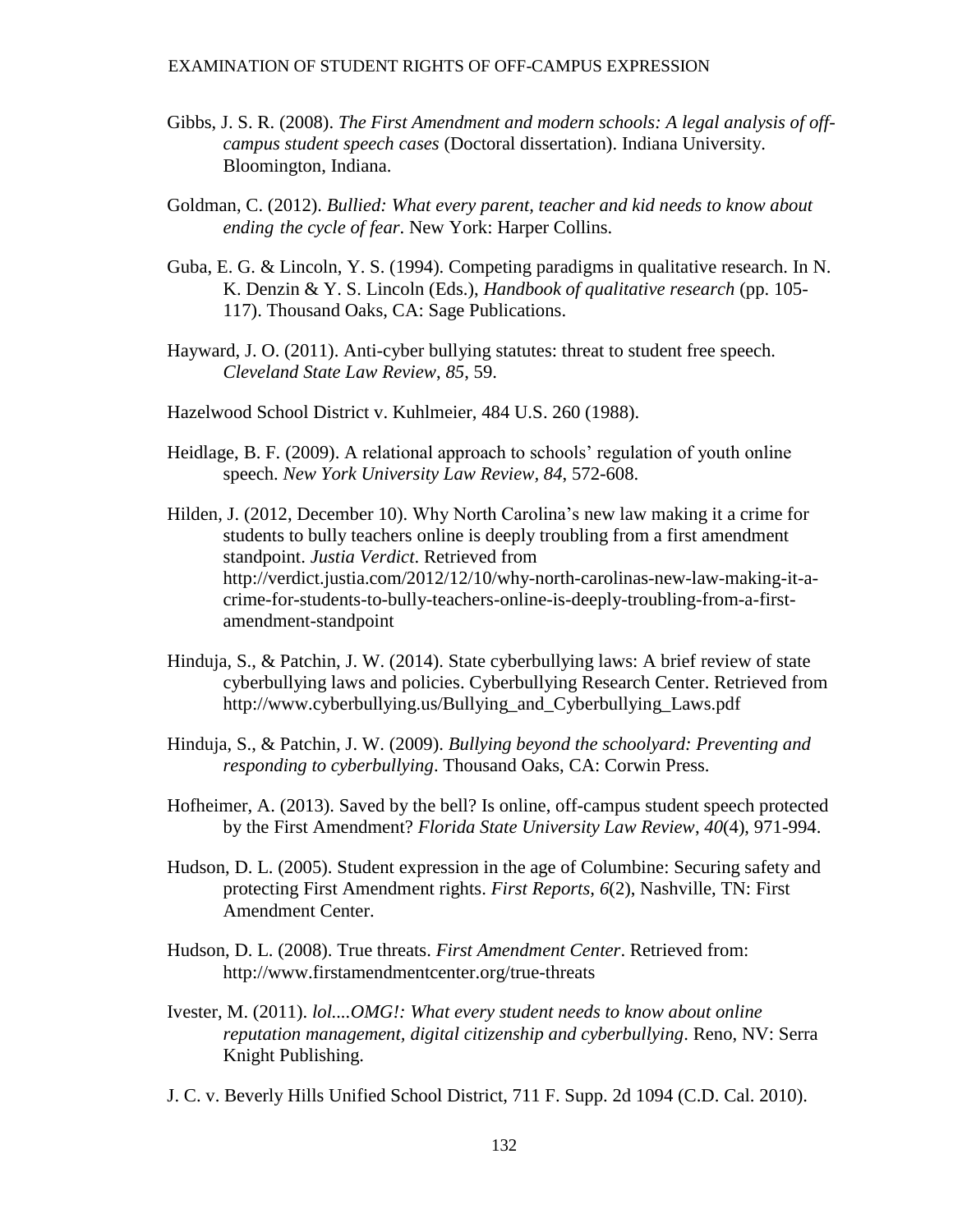- J. S. v. Bethlehem Area School District, 569 Pa. 638 (S.C. Pa. 2002).
- J. S. v. Blue Mountain School District, 650 F.3d 915 (Third Cir. 2011).
- Julka, M. J., & Curry, J. H. (2011, April 1). Legal comment: The school attorney. *Wisconsin School News*, 14-16.
- Killion v. Franklin Regional School District, 136 F. Supp. 2d 446 (W.D. Pa. 2001).
- Kowalski v. Berkeley County Schools, 652 F.3d 565 (4th Cir. 2011).
- Kowalski, T. J. (2013). *The school superintendent theory, practice, and cases* (3rd ed.). Thousand Oaks, CA: Sage.
- Kozlowski, D. V. (2011). Toothless Tinker: The continued erosion of student speech rights. *Journalism & Mass Communication Quarterly*, *88*(2), 352-373.
- Layshock v. Hermitage School District, 496 F. Supp.2d 587 (W.D. Pa. 2007).
- LoMonte, F. D. (2011). Cyberbullying and First Amendment. *Quill & Scroll*, 85(1), 13.
- LoMonte, F. D. (2012a). Effective statewide policy to combat cyberbullying in Delaware schools. Delaware Cyberbully Legislation hearings. April 27, 2012. Retrieved from http://www.splc.org/pdf/del\_testimony42712.pdf
- LoMonte, F. D. (2012b). Zero tolerance for online bullying can hamper free speech. American Bar Association: Children's Rights Litigation. Retrieved from https://apps.americanbar.org/litigation/committees/childrights/content/articles/fall 2012-0912-zero-tolerance-online-bullying-free-speech.html
- Magid, L. (2010, February 25). When schools can discipline off-campus behavior. [Web log post].Retrieved from http://www.safekids.com/2010/02/25/when-school-candiscipline-off-campus-behavior/
- Mason, D. E., Jr. (2009). Free speech in public schools since *Hazelwood (*Doctoral dissertation). The University of Alabama, Tuscaloosa, Alabama. Retrieved from http://acumen.lib.ua.edu/content/u0015/0000001/0000263/u0015\_0000001\_00002 63.pdf
- Maxwell, J. A. (2005). *Qualitative research design: An interactive approach* (2nd ed.). Thousand Oaks, CA: Sage Publications.
- McCarthy, M. (2009). Student expression that collides with the rights of others: Should the second prong of *Tinker* stand alone? *West's Educational Law Reporter, 240*, 1.
- Merriam, S. (2009). *Qualitative research: A guide to design and implementation. San Francisco*, CA: Jossey-Bass.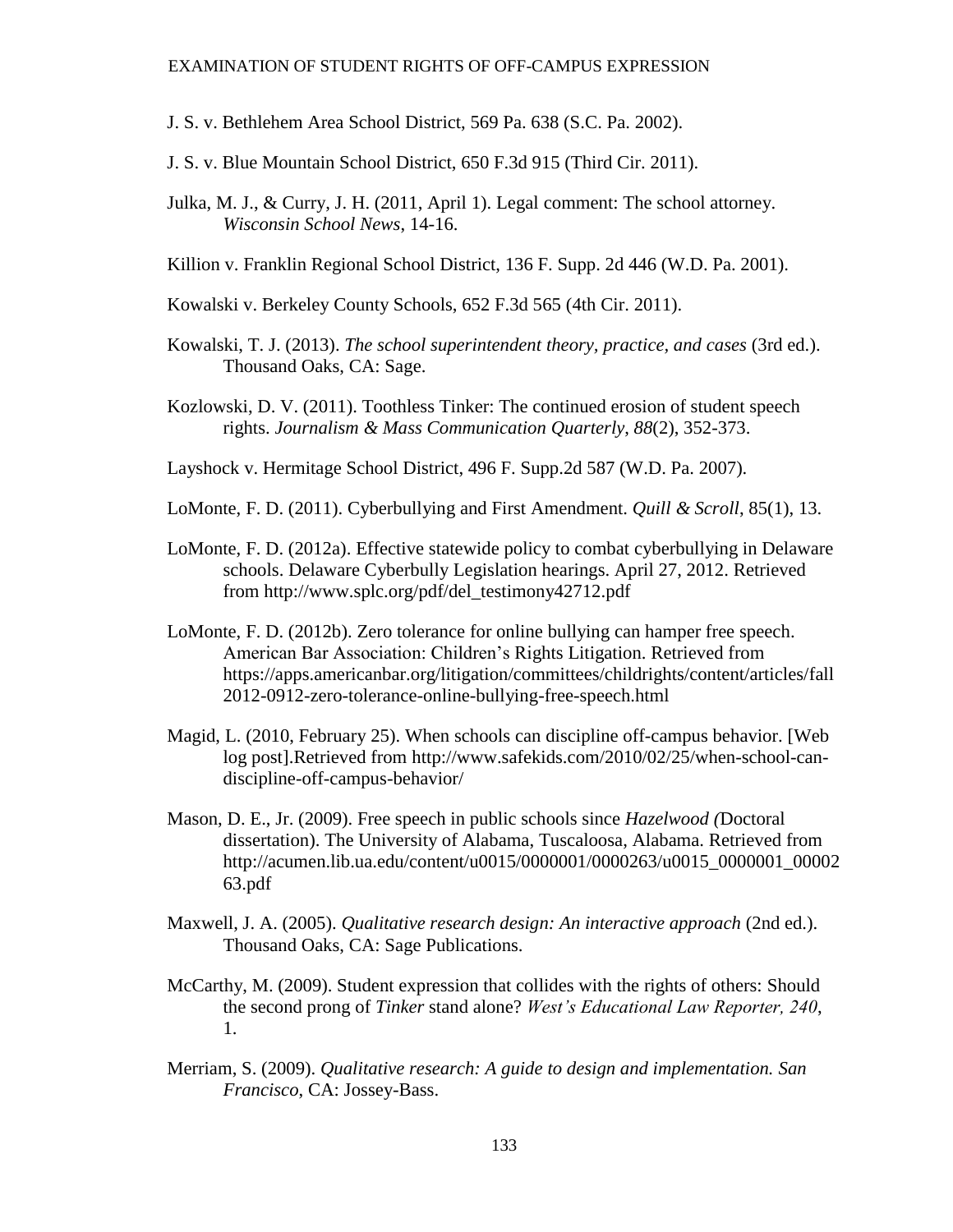Morrow v. Balaski, 685 F.3d 1126 (3rd Cir. 2012).

Morse v. Frederick, 551 U.S. 393 (2007).

- National School Boards Association (2011). Off-campus, on-line student speech cases. Retrieved from: https://www.nsba.org/sites/default/files/reports/Off\_Campus\_Online\_Student\_Spe ech Chart 2011 final.pdf
- Noguchi, S. (2011, August 31). Teaching crude teens good digital citizenship." *San Jose Mercury News*. Retrieved from http://articles.philly.com/2011-08- 31/entertainment/29949635\_1\_facebook-page-cyberbullying-foul-language
- Nowak, B. A. (2014). *Students' first and fourth amendment rights in the digital age: and analysis of case law* (Doctoral dissertation). Virginia Polytechnic Institute and State University. Falls Church, Virginia.
- Oten, B. (2004). Disorder in the courts: Public school student expression on the Internet. *University of North Carolina Law Review,* 403.
- Patchin, J. W., Schafer, J. A., & Hinduja, S. (2013). Cyberbullying and sexting: Law enforcement perceptions. *FBI Law Enforcement Bulletin.* Retrieved from http://www.fbi.gov/stats-services/publications/law-enforcementbulletin/2013/june/cyberbullying-and-sexting
- Provinzano, K. (2010). *Northeastern Pennsylvania principals' knowledge of the Constitutional rights of students as determined by select United States Supreme Court decisions*. (Doctoral dissertation). Retrieved from ProQuest Dissertations & Theses (PQDT). (436504.)
- Reeves, E. (2008). Note: The "scope of student speech": How to analyze student speech in the age of the Internet. *Georgia Law Review*, *42*, 1127.
- Russell, A. (2013, June 5). RFK Center launches project SEATBELT, an anti-bullying *project. [Online forum comment]. Retrieved from www.splc.org/wordpress.*
- Tabor, J. (2009). Students' first amendment rights in the age of the Internet: Off-campus cyberspeech and school regulation, *Boston College Law Review*, *50*(2). 561- 603.
- Tinker v. Des Moines Independent Community School District, 393 U.S. 503 (1969).
- Warnick, B. R. (2009). Student speech rights and the special characteristics of the school environment. *Educational Researcher, 38*(3), 200-215.
- Wisniewski v. Board of Education of the Weedsport Central School District, 494 F.3d 34 (2nd Cir. 2007).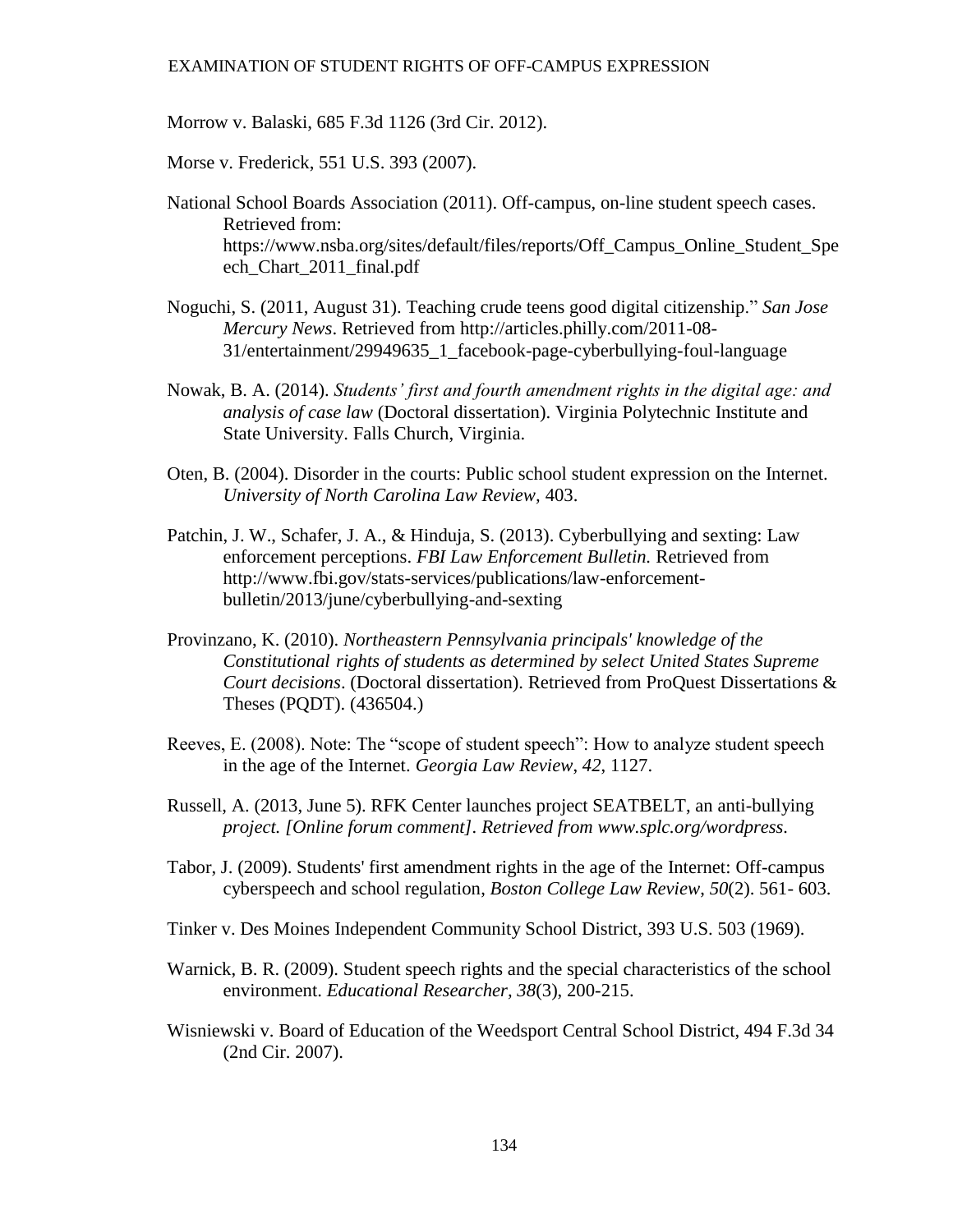# **Appendix A: Interview Protocol**

#### **Welcome**

• Introduction of Interviewer

### **Explanation of the Topic**

- I am assessing school solicitors' perspectives on this challenging issue. School administrators are struggling with guidance and direction in navigating the balance of regulating off-campus student expression issues.
- The results will be used to inform a dissertation at Seton Hall University.
- You were selected because you fit the study criteria of being a Region 11 Pennsylvania school solicitor.

#### **Interview Guidelines**

- There are no correct or incorrect responses.
- This semi-structured interview allows the interviewer to ask relevant follow-up or probing questions.
- We are tape-recording.

# **Introductory Comments and Overview**

Hello and thank you for agreeing to serve as an interview subject for this study about the school solicitors perspectives on balancing students' rights of expression and the regulatory authority of school officials. My name is Scott Eveslage and I am a doctoral candidate at Seton Hall University and this interview is part of a dissertation study. While there has been scholarly educational research on students' rights of expression, there has been little educational research including the vital role of the school solicitor perspective in understanding this delicate balance. I am inviting the school solicitors for the 35 school districts in Montgomery and Bucks counties (PA) to participate in this study.

There is a microphone in the room. We are tape-recording the session because we don't want to miss any of your comments. People often say very helpful things in these discussions and we can't write fast enough to get them all down. We will be on a first name basis for this interview, and we won't use any names in our reports. You may be assured of complete confidentiality. The results from this study will guide school administrators and officials as they make judgments on regulating student expression.

Unless you have any questions about the process, we can begin.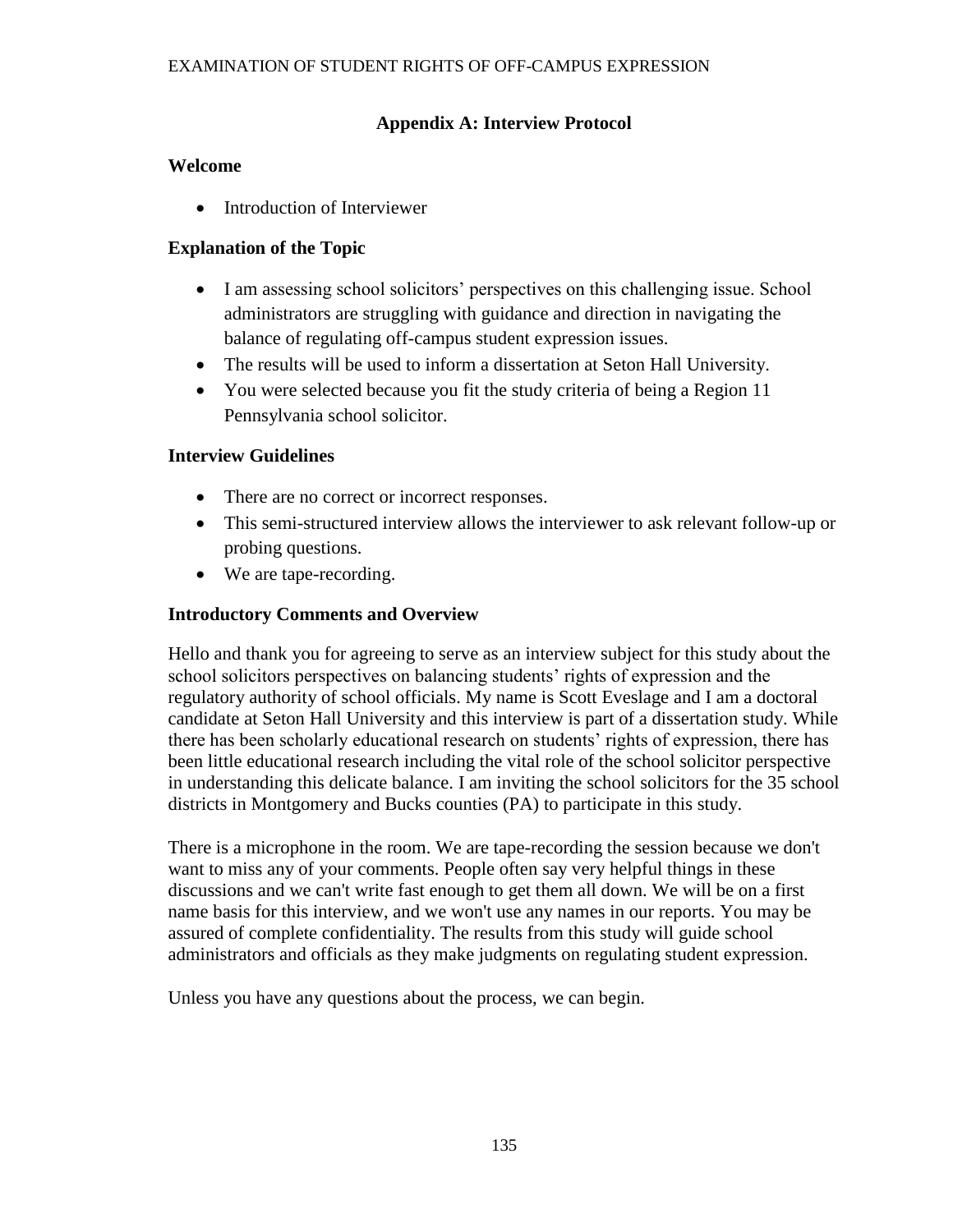#### **Appendix B: Interview Questions**

- 1. If a school administrator is made aware that a student, while off-campus, made derogatory remarks or insinuations about a school official or student either via social media or in writing, what protocol or process should the school administrator follow and/or what questions should the school administrator ask to determine how he/she should respond?
- 2. What criteria should be used by the school administrator to determine if the expression can be regulated (including the content of the expression, where/when /how the message is conveyed, and to whom the expression is addressed or conveyed)?
- 3. How has the U.S. Supreme court, from their rulings in the cases *Tinker v. Des Moines Independent Community School District* (1967), *Bethel School District v. Fraser (1986), Hazelwood School District v. Kuhlmeier,* and *Morse v. Frederick (2007)* shifted the balance of student rights of expression from the student to the school?
- 4. Since the *2007 Morse v. Frederick* Supreme Court ruling and the rise in the number of off-campus social networking cases involving student rights of expression, how has school officials' authority changed when regulating offcampus student expression? Why has this change occurred?
- 5. Can you share anonymous details of a recent off-campus student expression case for which you may have provided guidance? Can you share how the school responded? Looking back, would you change any of the advice you gave? If so, why?
- 6. Have district policies regarding school's authority to regulate off-campus student expression changed in the districts which you advise? If so, how?
- 7. What factors contributed to that policy change?

#### **Summary**

 Is there anything that I have not asked you that you believe will enable me to more comprehensively understand this complex issue?